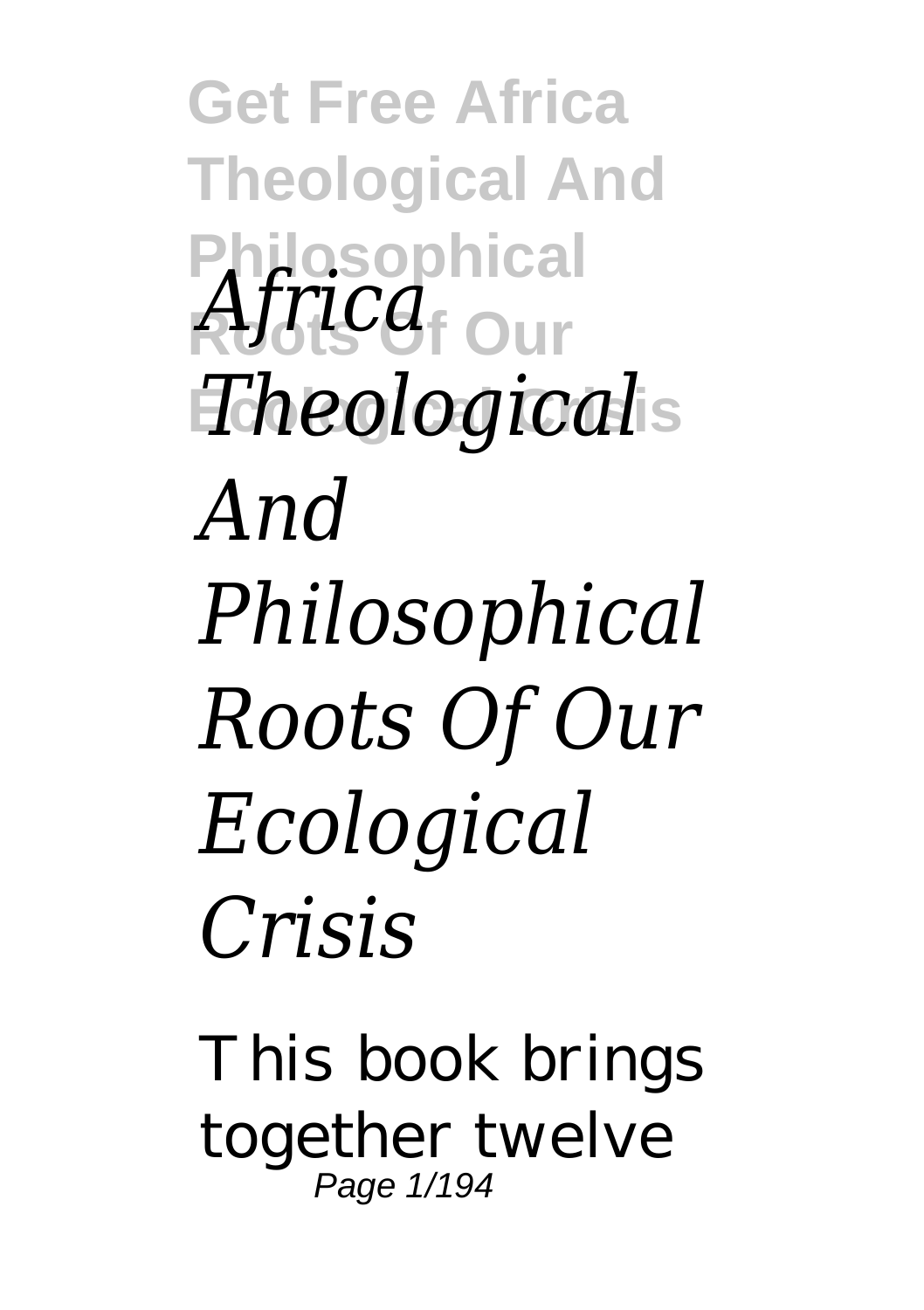**Get Free Africa Theological And Philosophical** essays on a wide **Roots Of Our** and rich range of **Ecological Crisis** topics, discussions and methodologies in African theology today. Even the book's limitations provide an insight into the situation: its variety also Page 2/194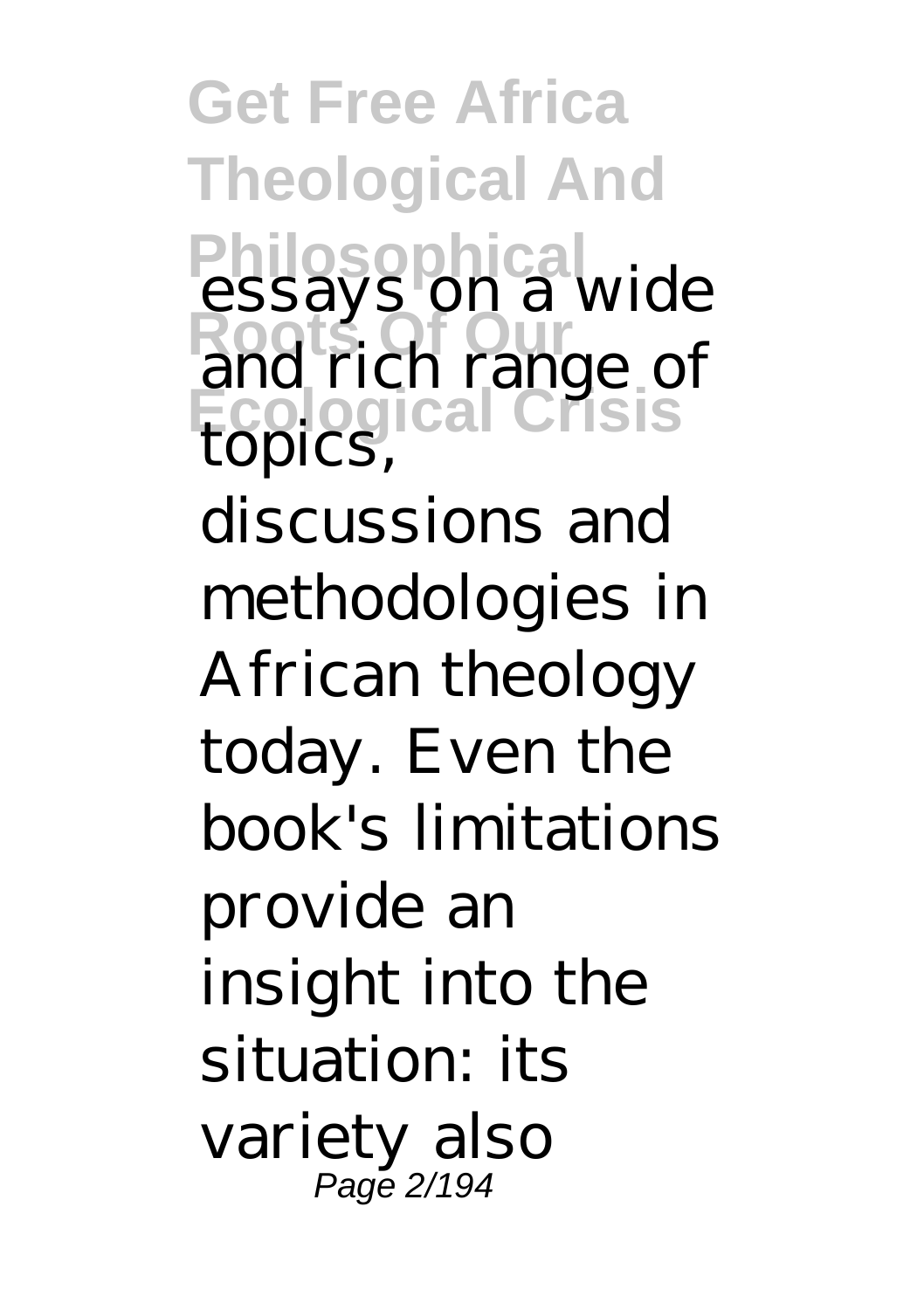**Get Free Africa Theological And Philosophical** indicates the **Roots Of Our** absence of **Ecological Crisis** comprehensive and sustained discussion flowing from the economic and institutional limitation of Africa where research in theology is often Page 3/194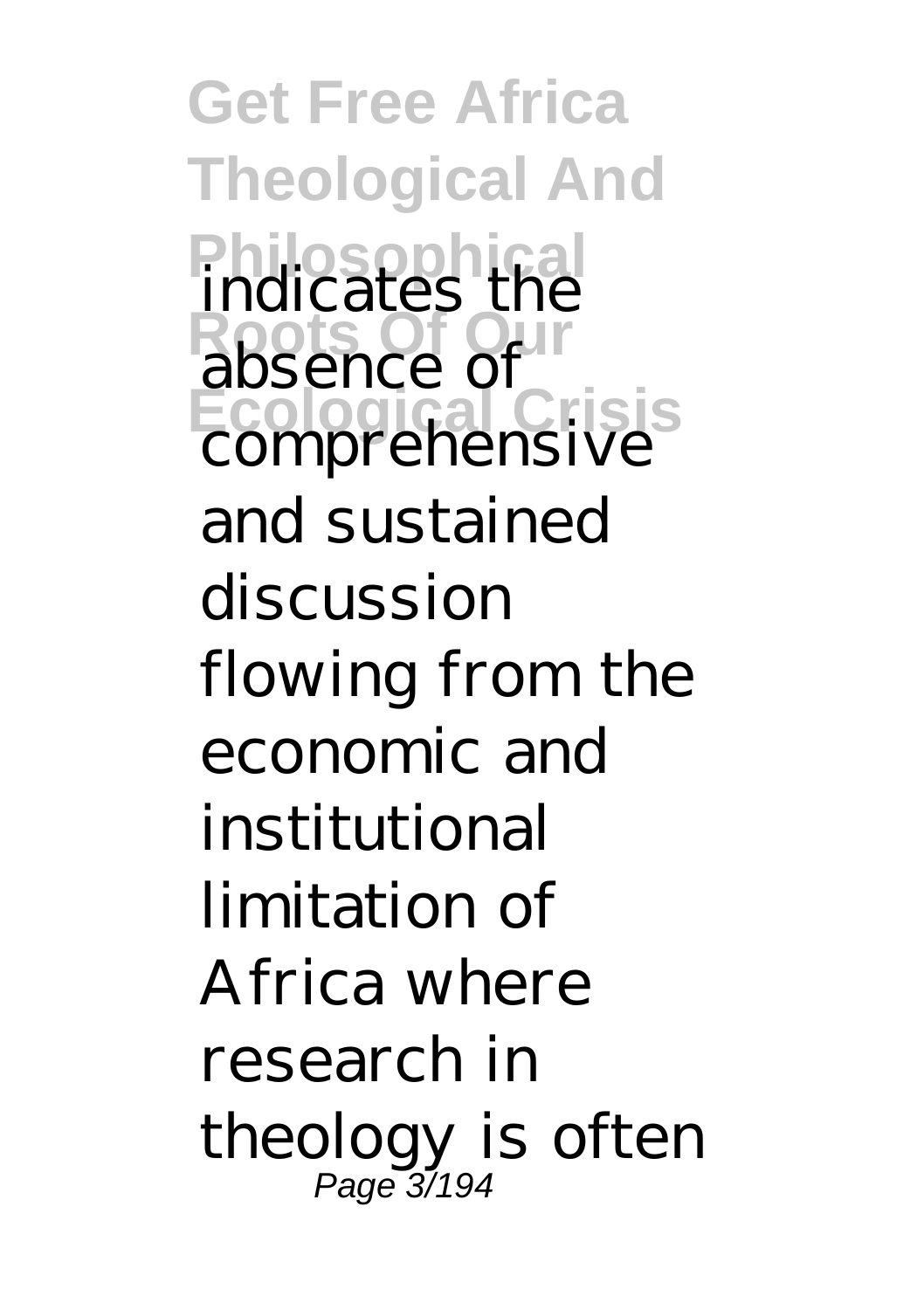**Get Free Africa Theological And Philosophical** beyond the **Roots Of Our** means of many **Ecological Crisis** theologians. Then there is the difficulty of staying abreast of continually changing contexts and events in Africa itself. For all of these reasons Page 4/194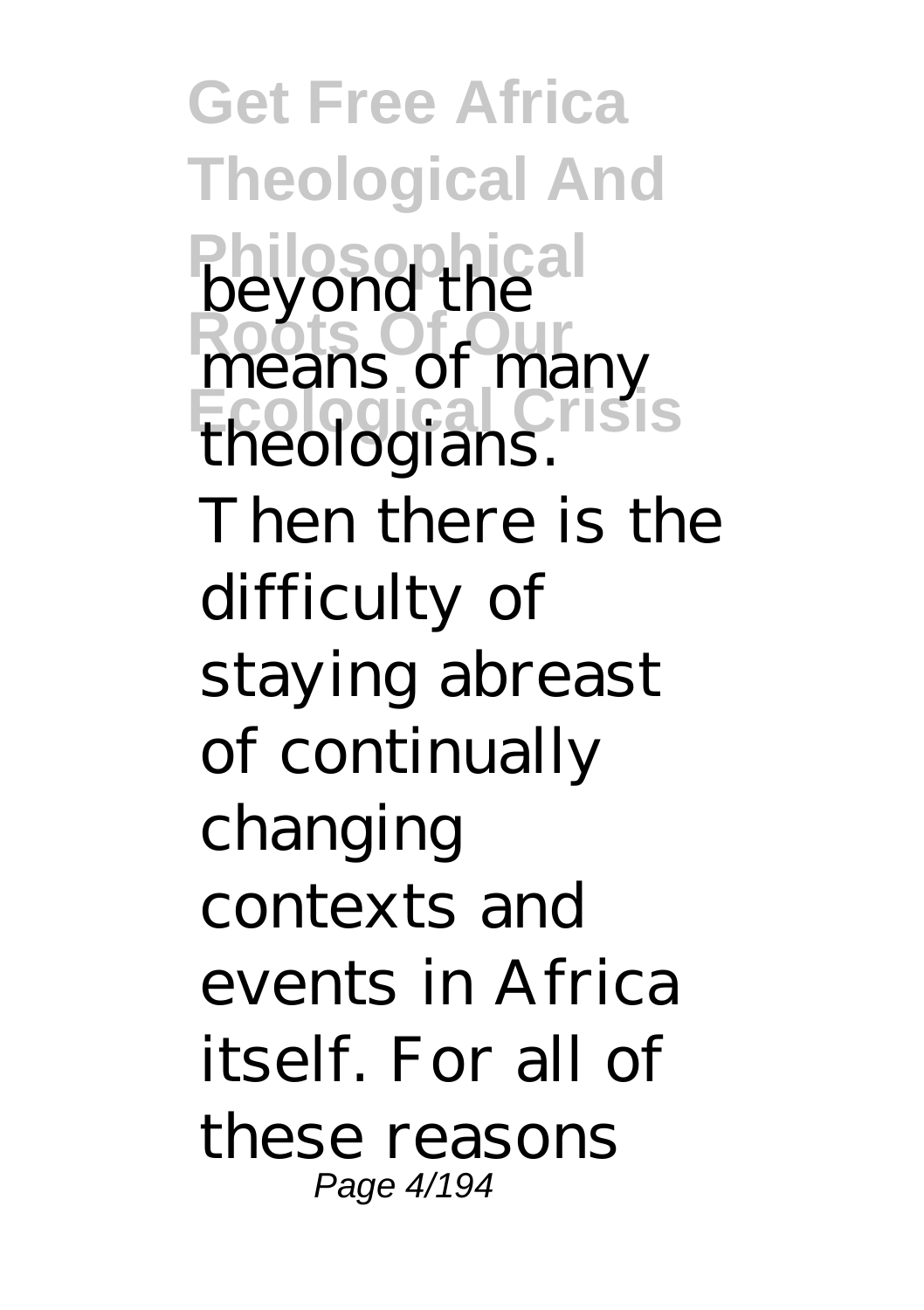**Get Free Africa Theological And Philosophical** then, a **Roots Of Our** compelling **Ecological Crisis** introduction to a dynamic analysis and conversation. In a world of increasing globalization, we live amidst a clash of cultures, religions, and Page 5/194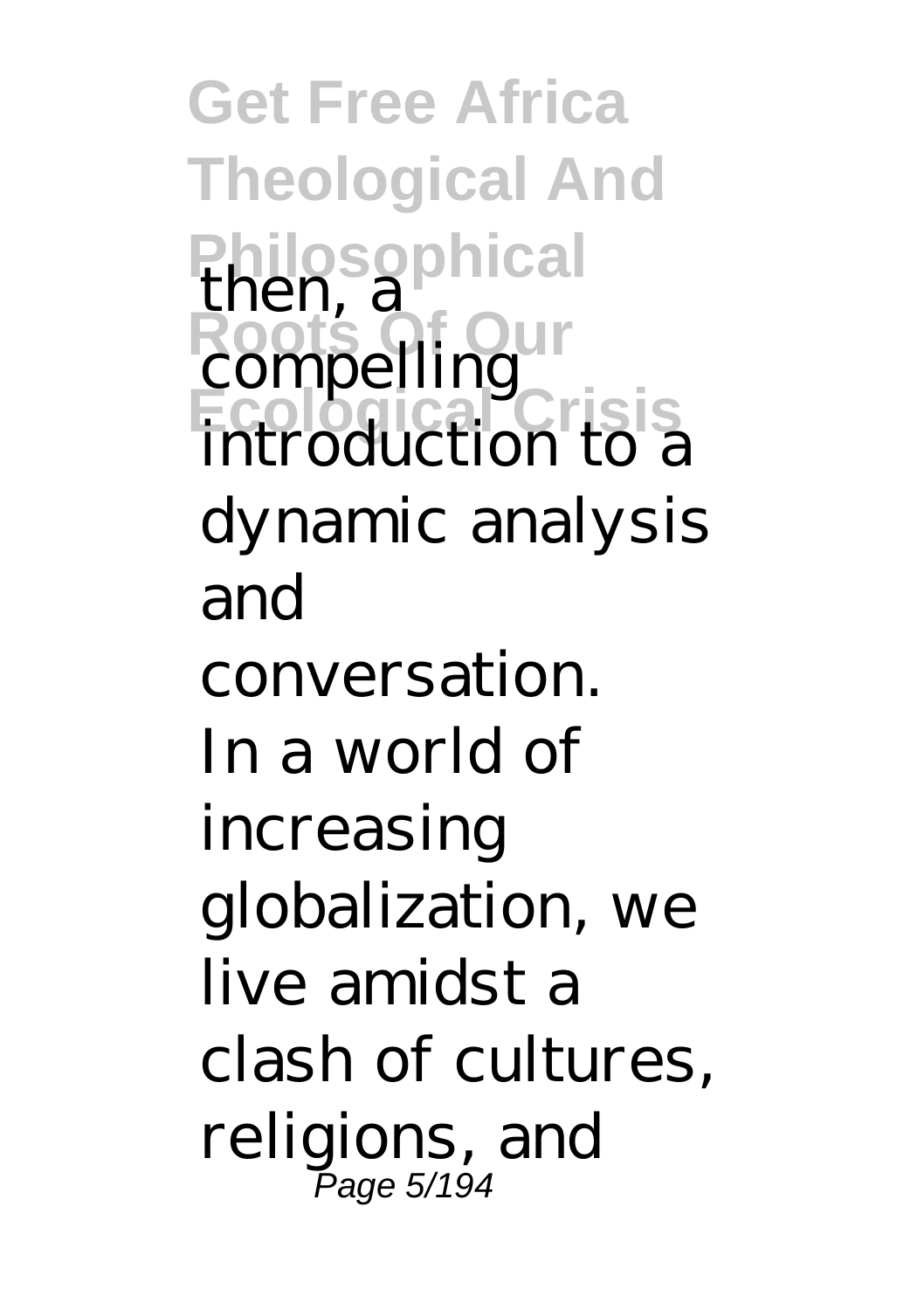**Get Free Africa Theological And Philosophical** worldviews – **Roots Of Our** each battling for **Ecological Crisis** the human heart and mind. In this in-depth study, Yusufu Turaki offers a theological framework for engaging this clash of perspectives in Page 6/194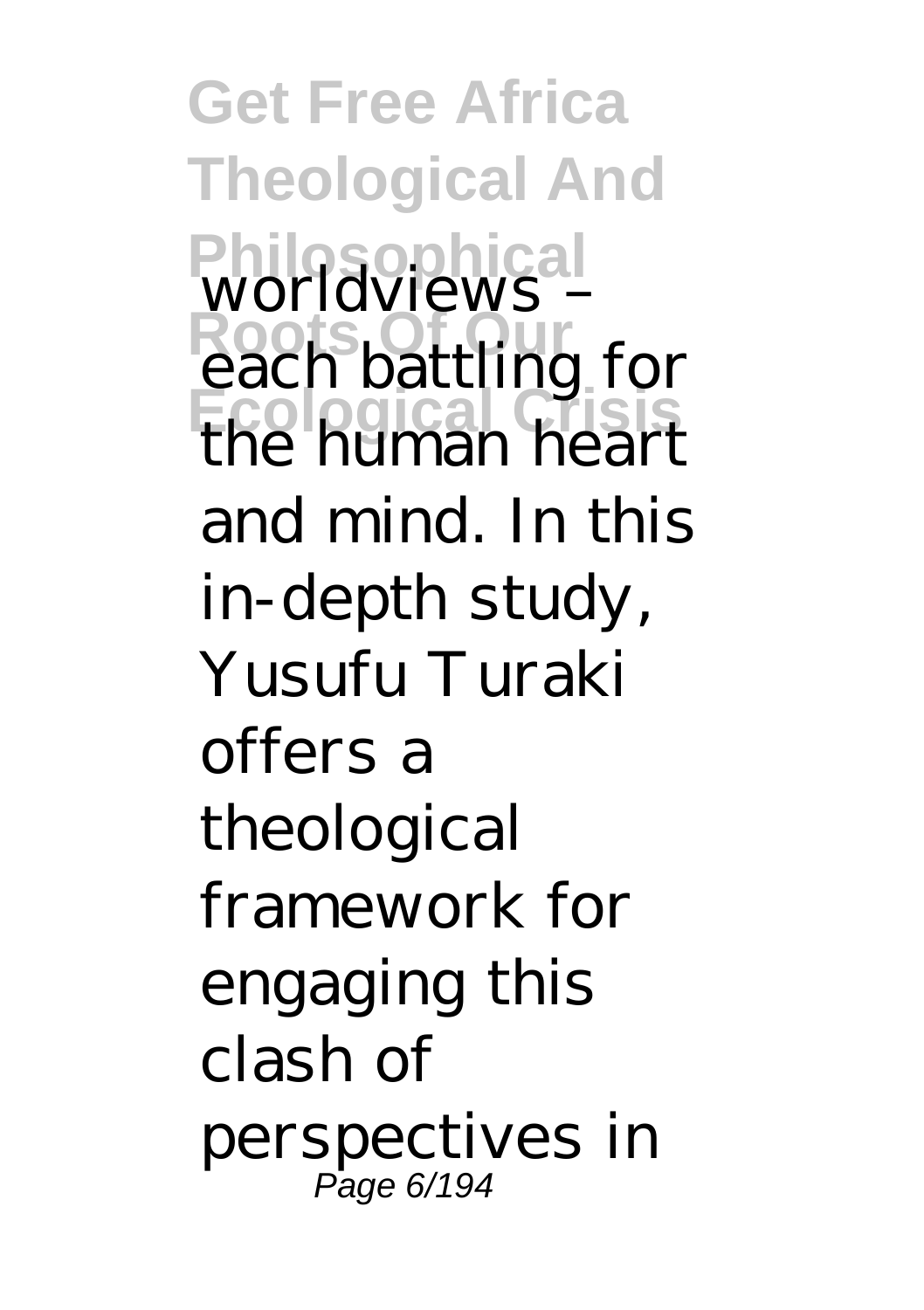**Get Free Africa Theological And Philosophical** Africa, where **Roots Of Our** traditional **Ecological Crisis** African religions, colonialism, and exposure to Christianity have each had a lasting impact on contemporary African worldviews. Professor Turaki Page 7/194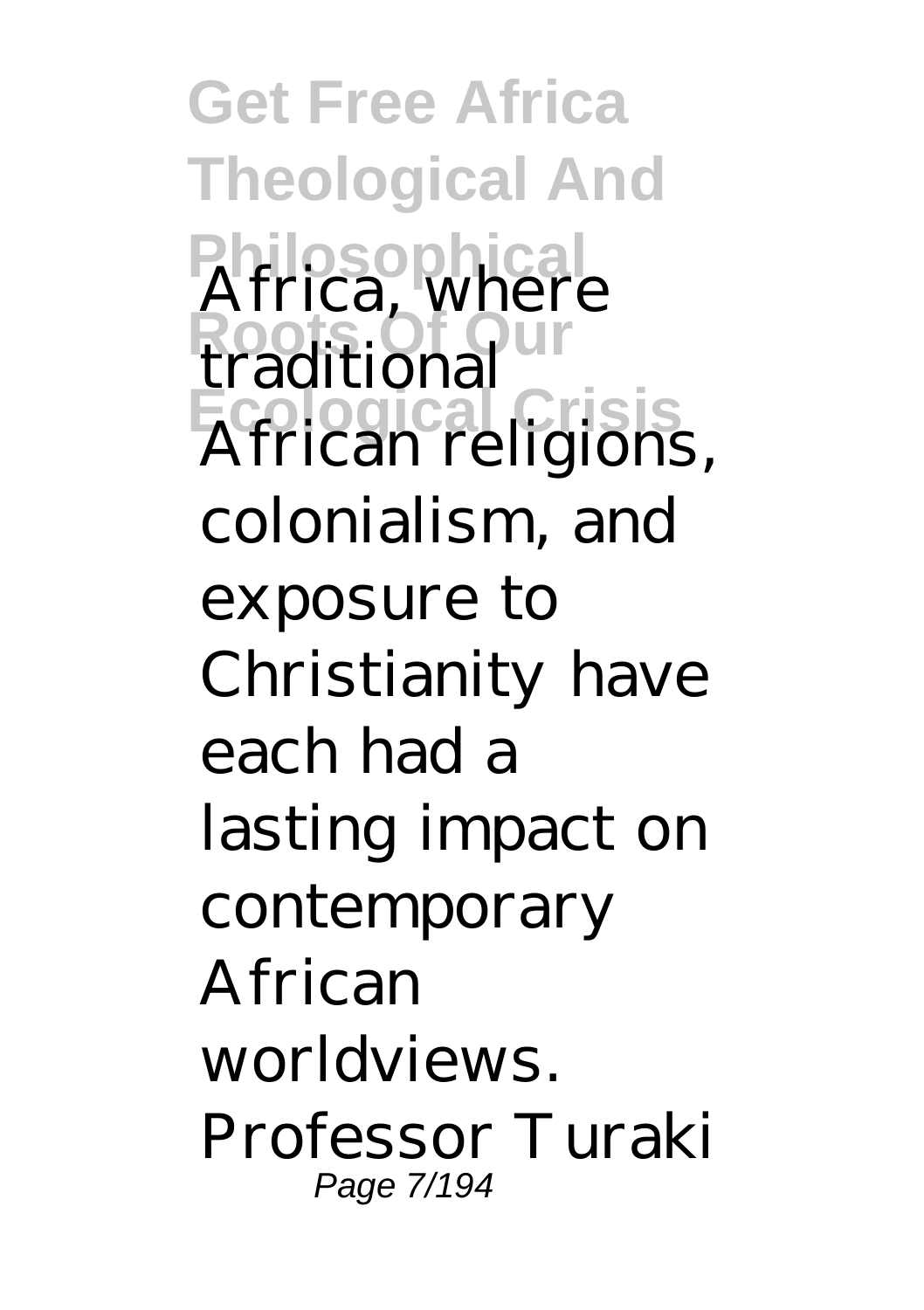**Get Free Africa Theological And Philosophica**<br>undertakes a **Roof** City Constants Construction **Ecological Crisis** analysis of the nature of African Traditional Religion, its complex history with Christianity, and the need for African Christian theology to address its Page 8/194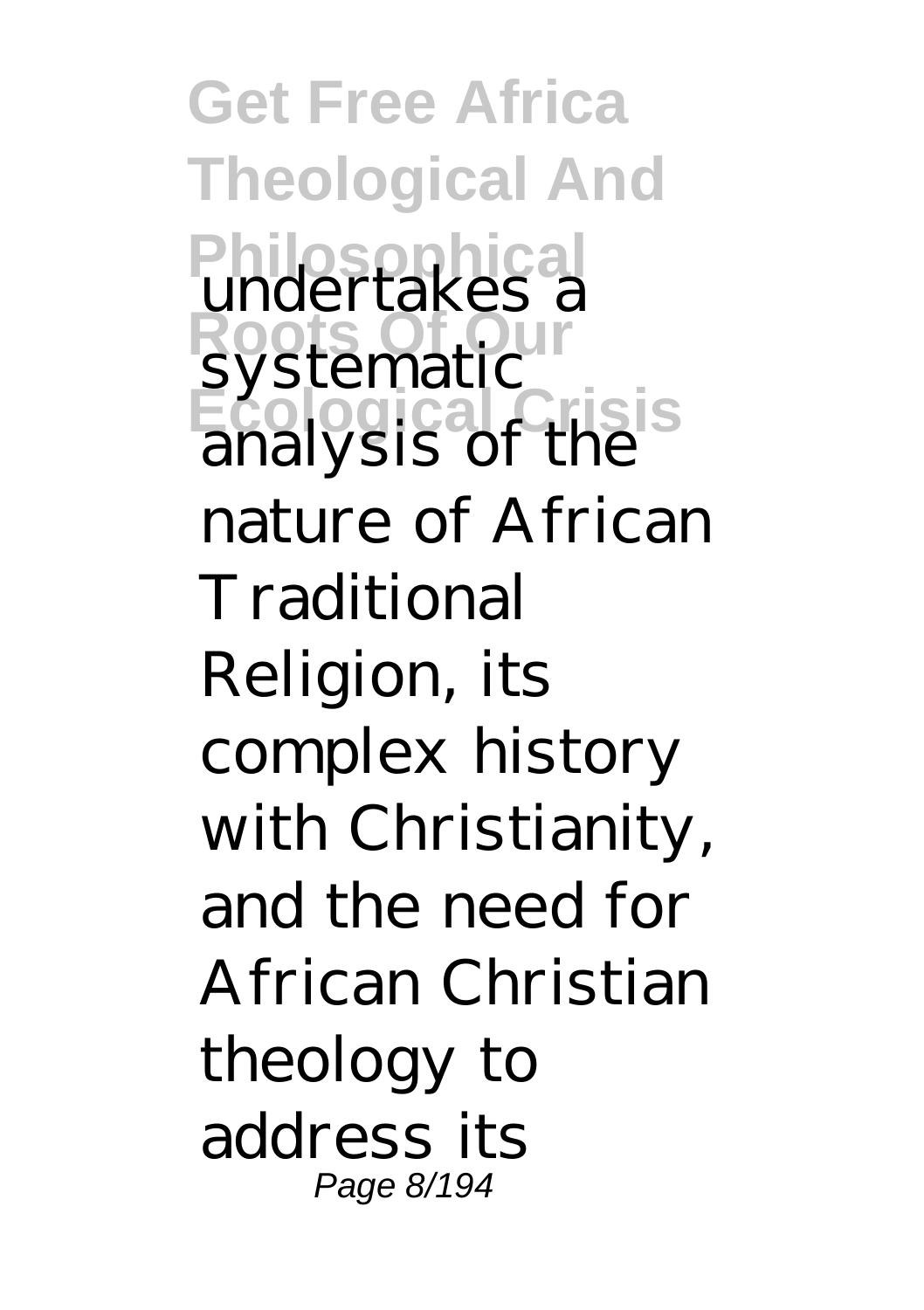**Get Free Africa Theological And Philosophical** cultural and **Roots Of Our** historical roots **Ecological Crisis** effectively. He provides both a conceptual framework and practical guide for engaging African cultures and religions with compassion, understanding, Page 9/194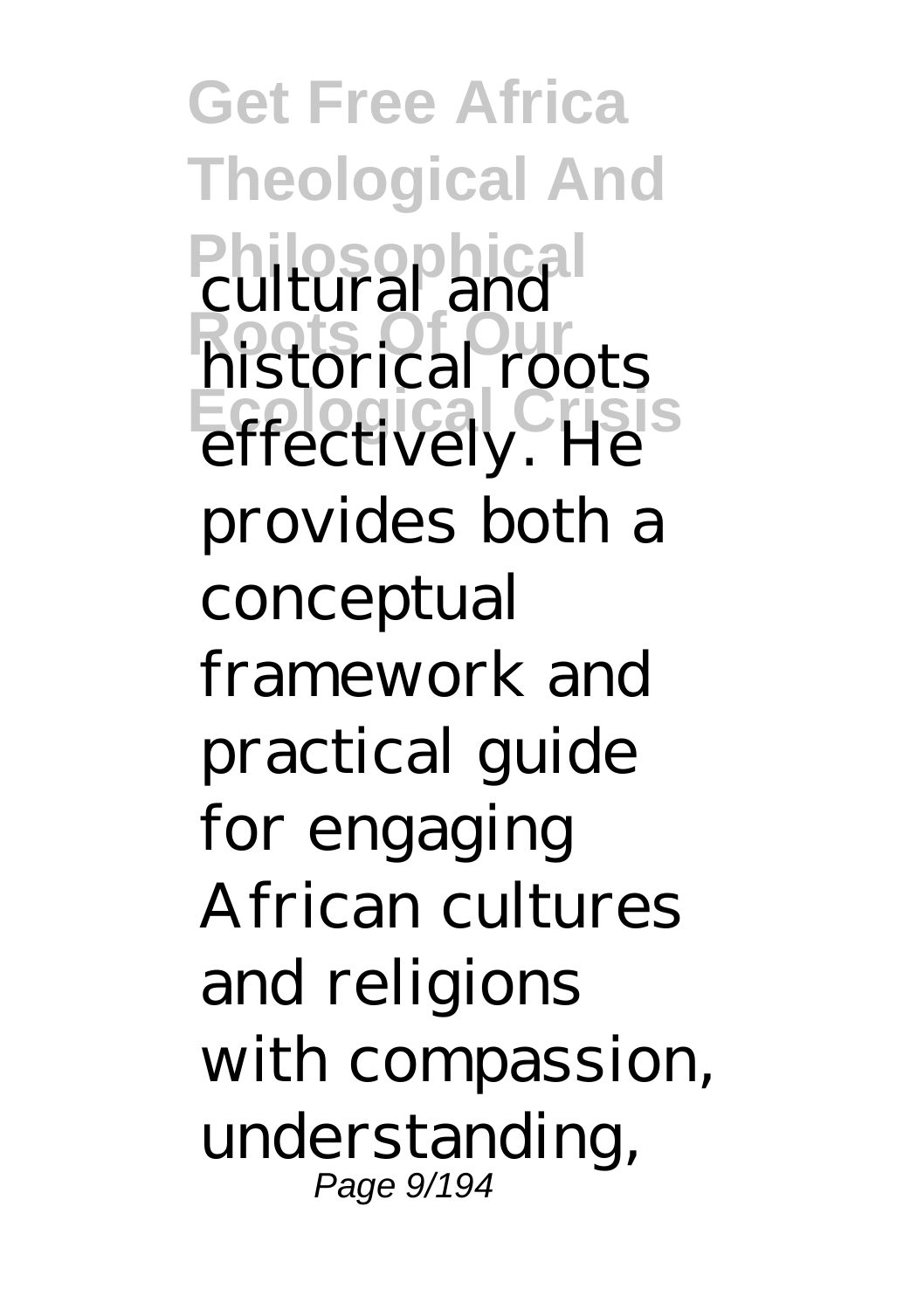**Get Free Africa Theological And Philosophical** and a firm **Roots Of Our** foundation **Ecological Crisis** rooted in scriptural truth. This book is an excellent resource for students of religion and theology, as well as those interested in Page 10/194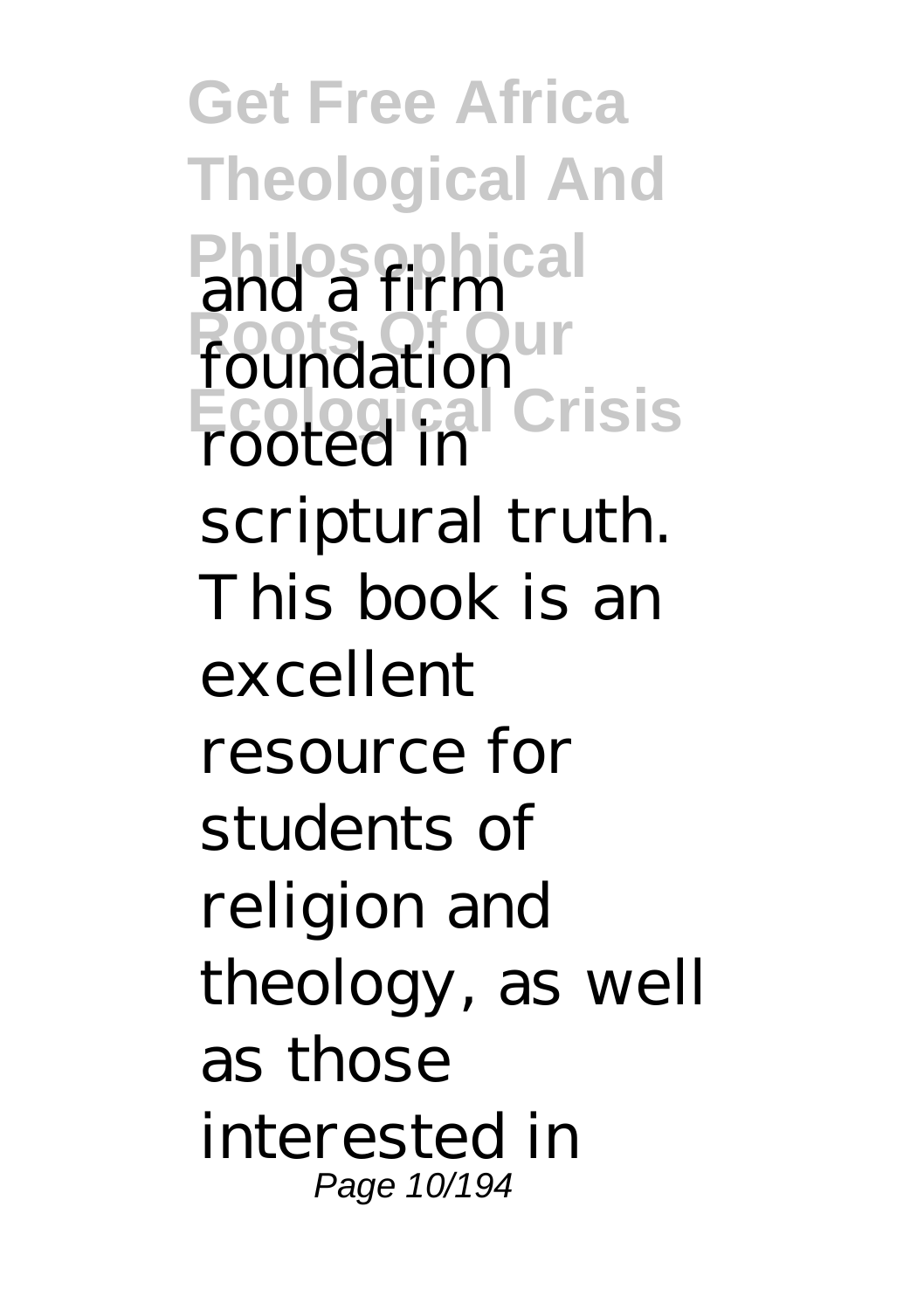**Get Free Africa Theological And Philosophical Roots** Our **Ecological Crisis** heritage or drawn to the important work of cross-cultural and interreligious dialogue. This book engages the theology of Page 11/194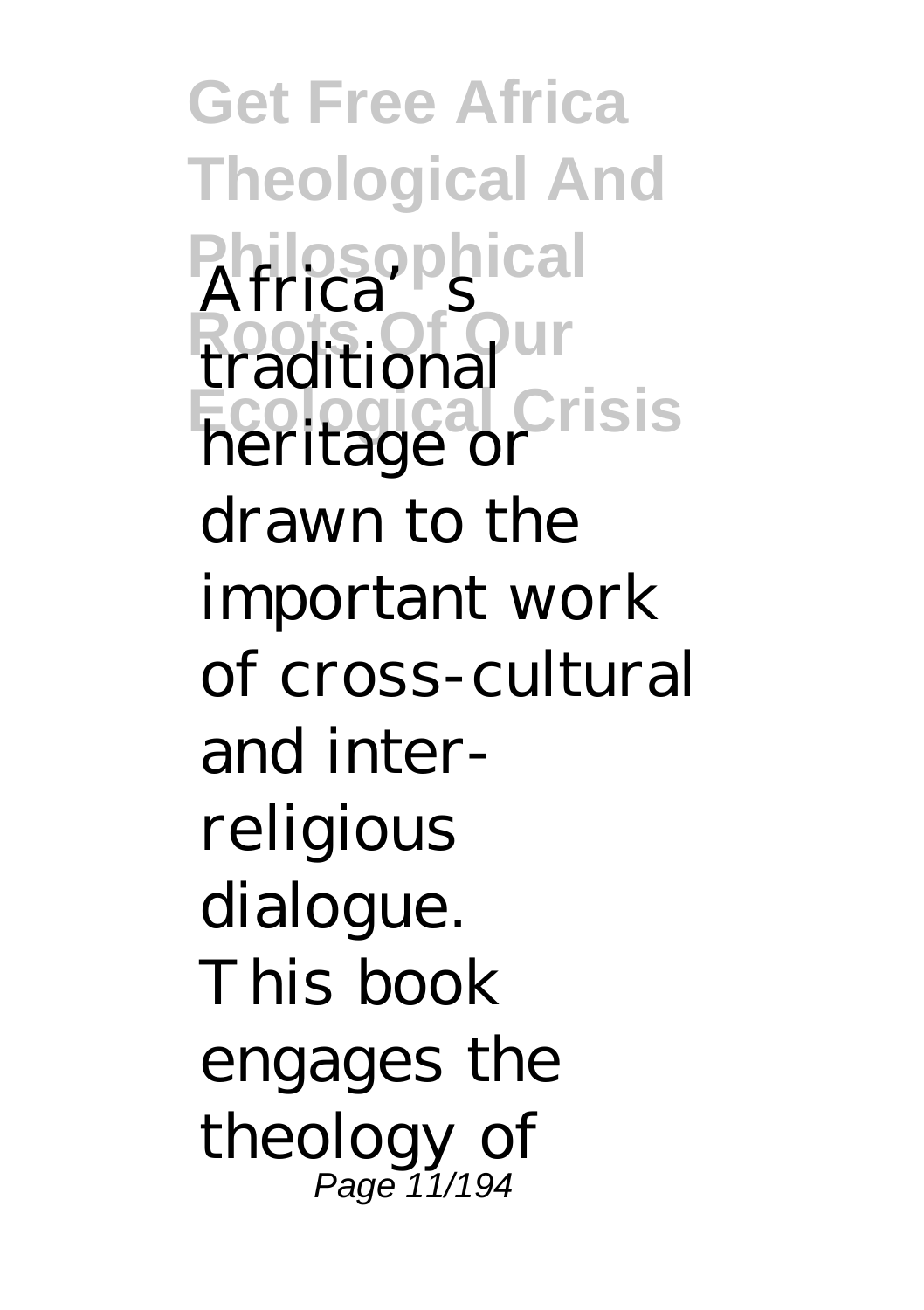**Get Free Africa Theological And Philosophical** Joseph **Roots Of Our** Ratzinger/Pope **Ecological Crisis** Benedict XVI in dialogue with African Catholic theological concerns and challenges. After an Introduction by Matthew Levering arguing that African Page 12/194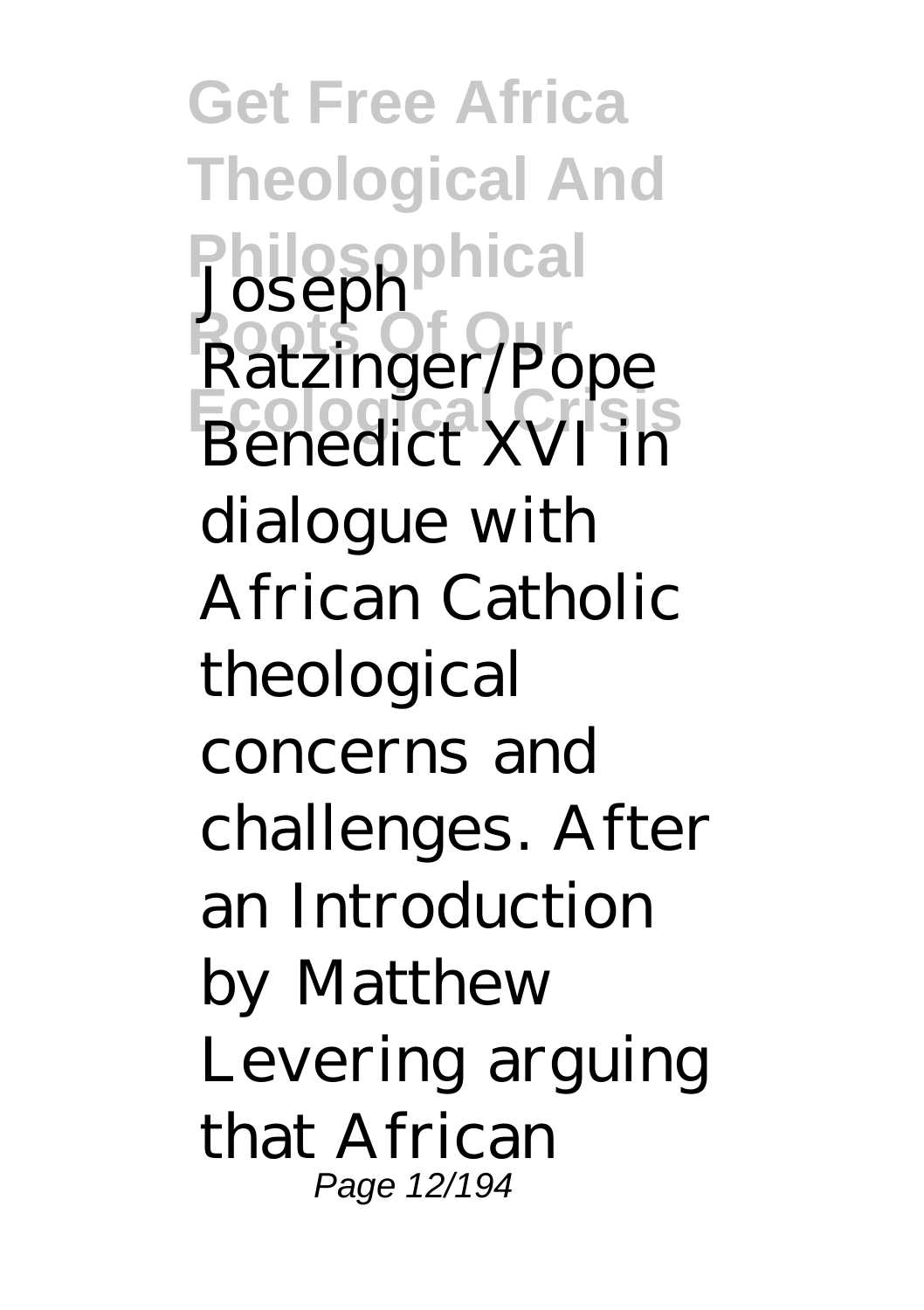**Get Free Africa Theological And Philosophical** Catholic theology **Roots Of Our** is an important **Ecological Crisis** resource for the whole Church, the book contains ten chapters by African and non-African Catholic theologians. Paulinus Odozor investigates Page 13/194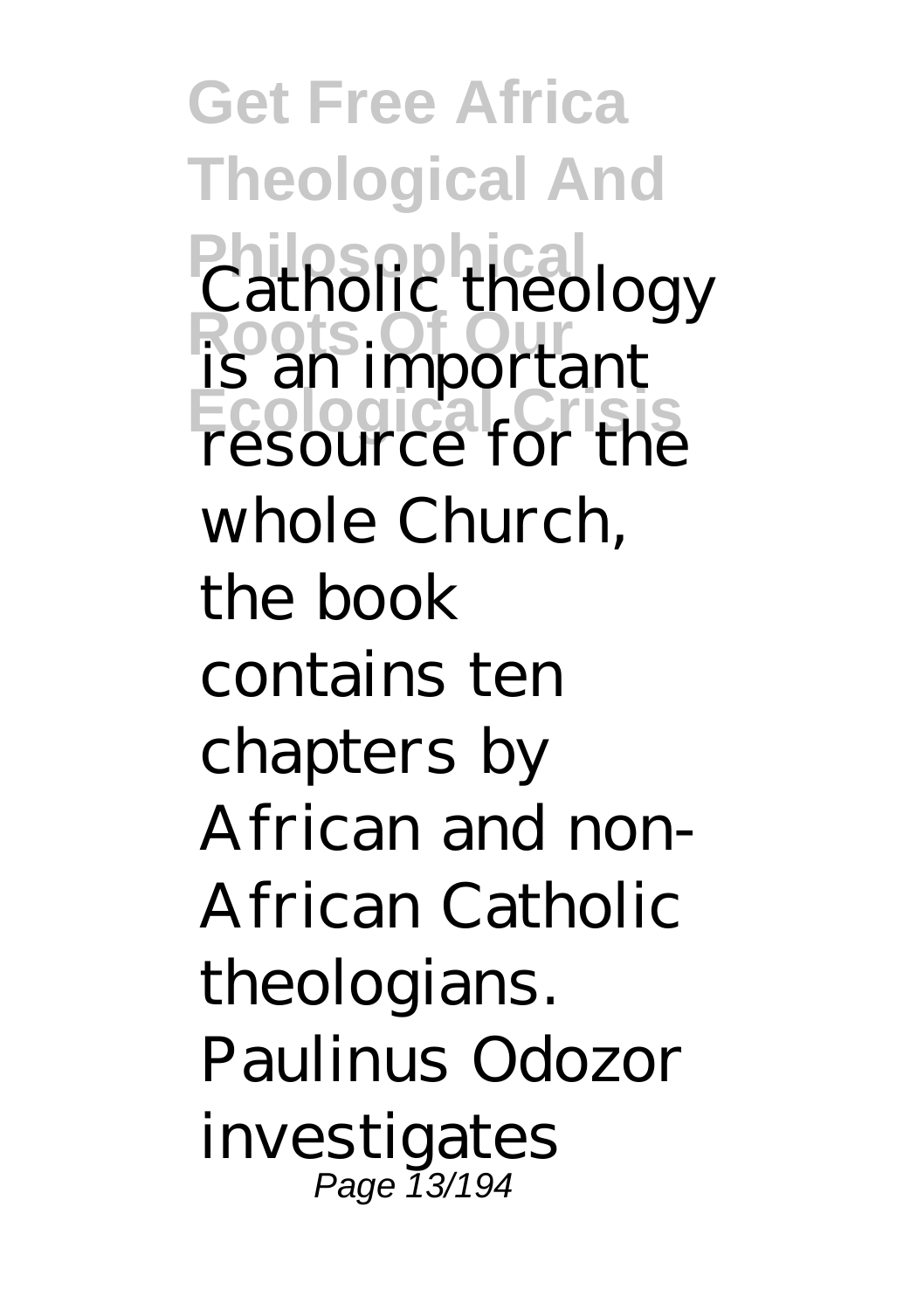**Get Free Africa Theological And Philosophical** whether and, if **Roots Of Our** so, how the God **Ecological Crisis** of Jesus Christ stands in continuity with the God known to African **Traditional** Religions. Paul latub sun Adaja addresses faith and reason Page 14/194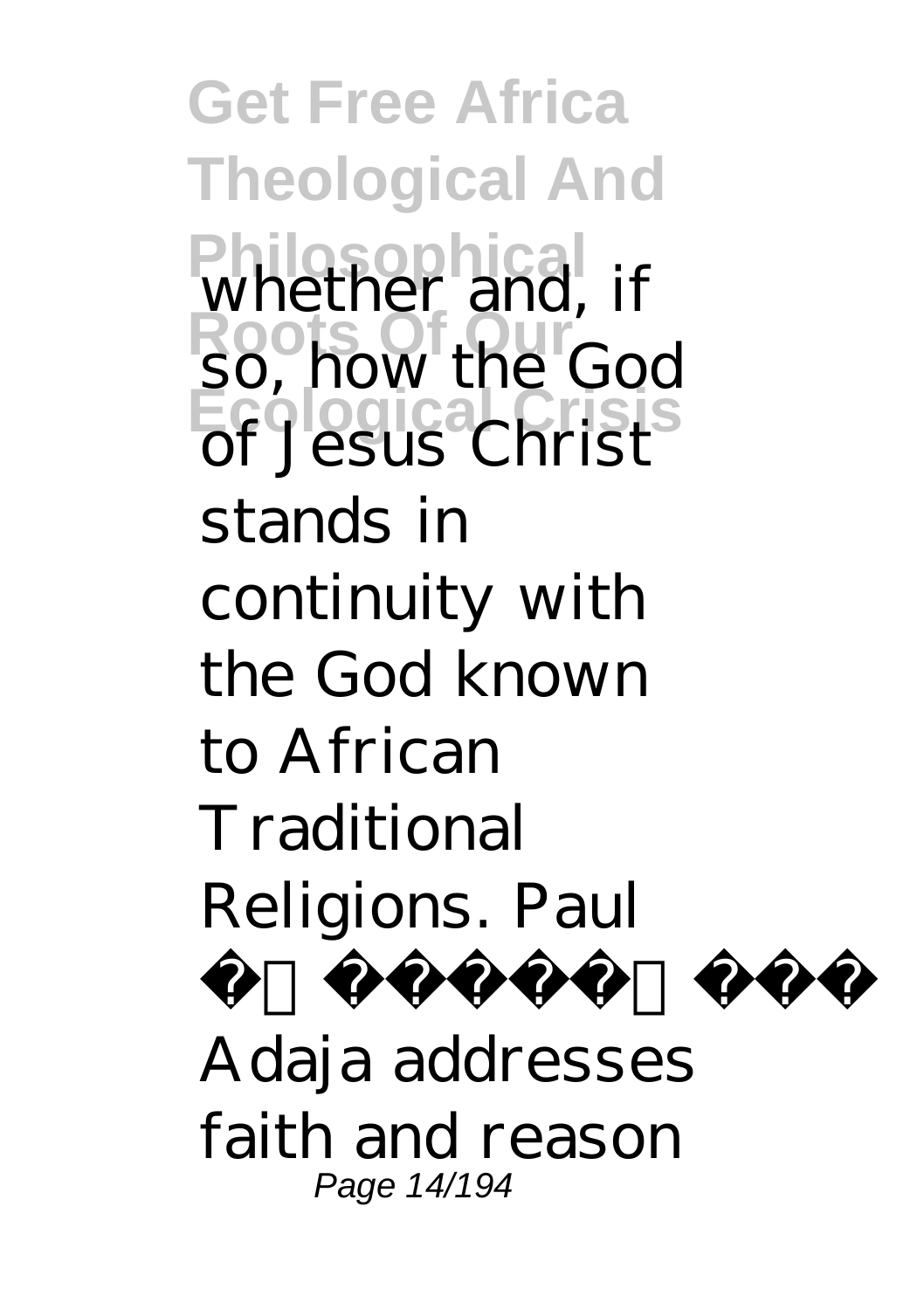**Get Free Africa Theological And Philosophical** in light of the **Roots Of Our** current African **Ecological Crisis** anthropological crisis. Tegha Nji and Valery Akoh connect Ratzinger's idea of "proexistence" with traditional African understandings Page 15/194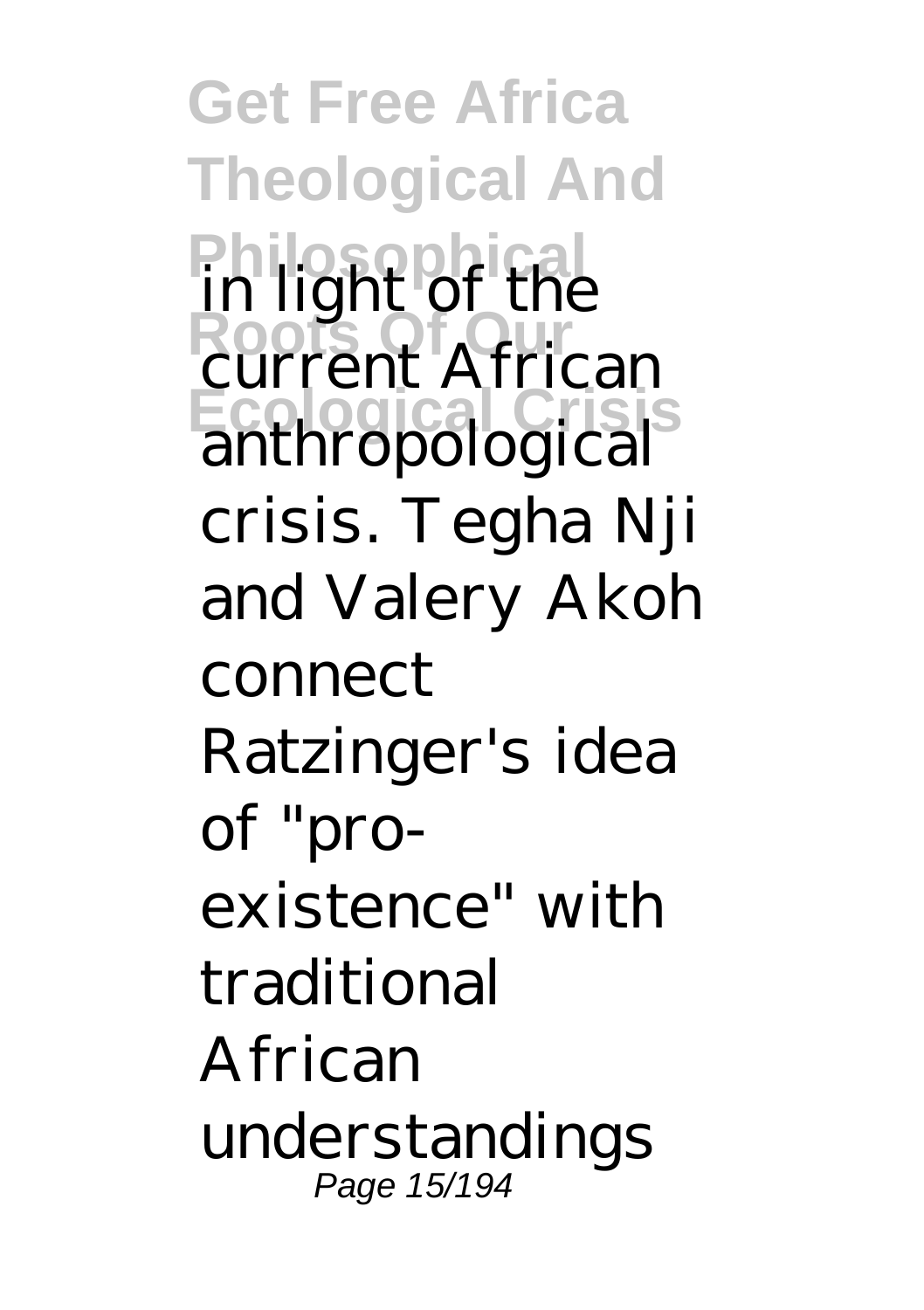**Get Free Africa Theological And Philosophical** of solidarity. **Roots Of Our** Jacob Phillips **Ecological Crisis** compares the theologies of Robert Cardinal Sarah and Joseph Ratzinger /Benedict XVI. Dennis Kasule examines the requirements of a New Page 16/194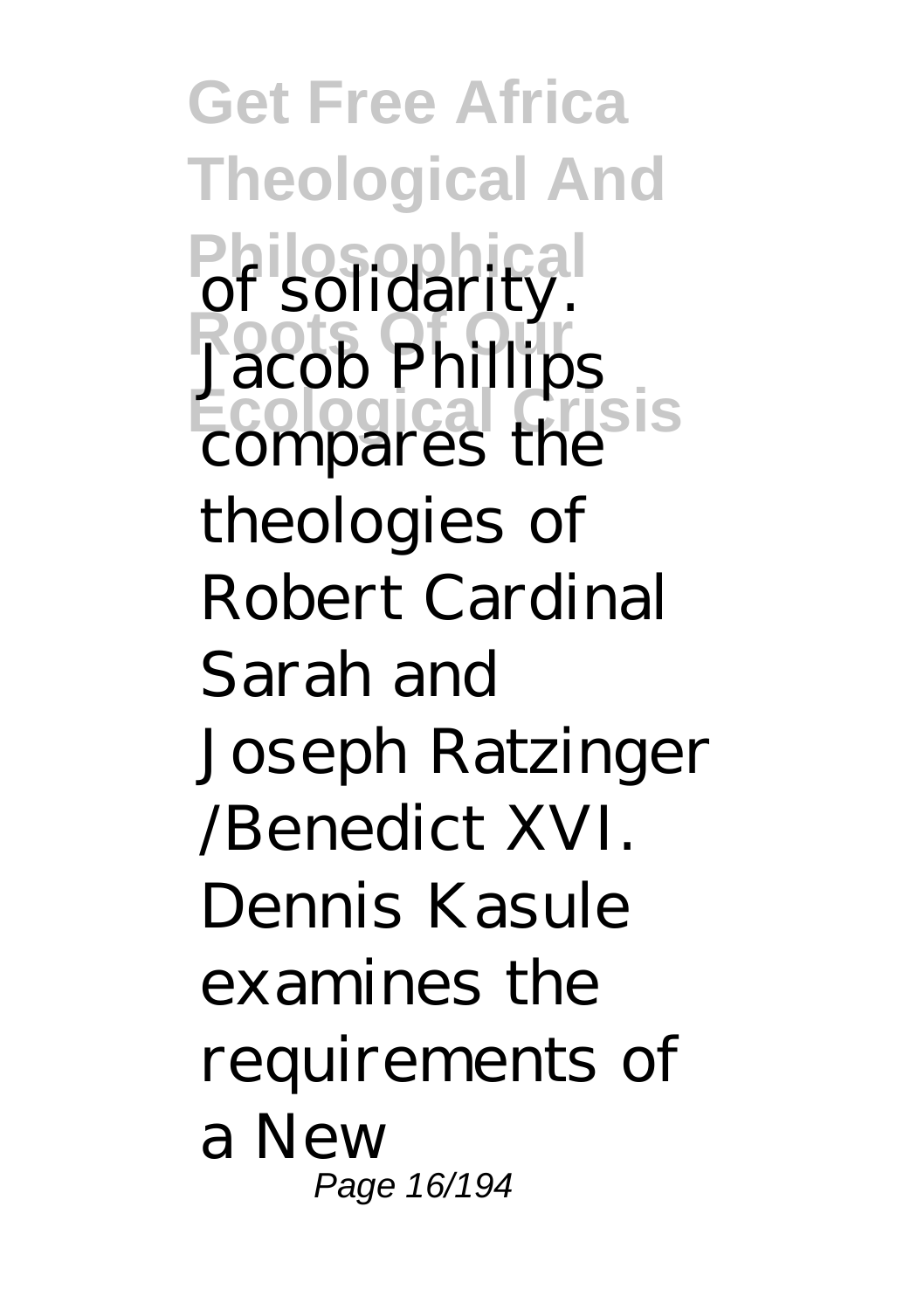**Get Free Africa Theological And Philosophical** Evangelization **Roots Of Our** for Africa, in **Ecological Crisis** light of the case of Uganda. Joseph Lugalambi proposes that the Catholic liturgies of Africa are in need of reform. Mary-Reginald Page 17/194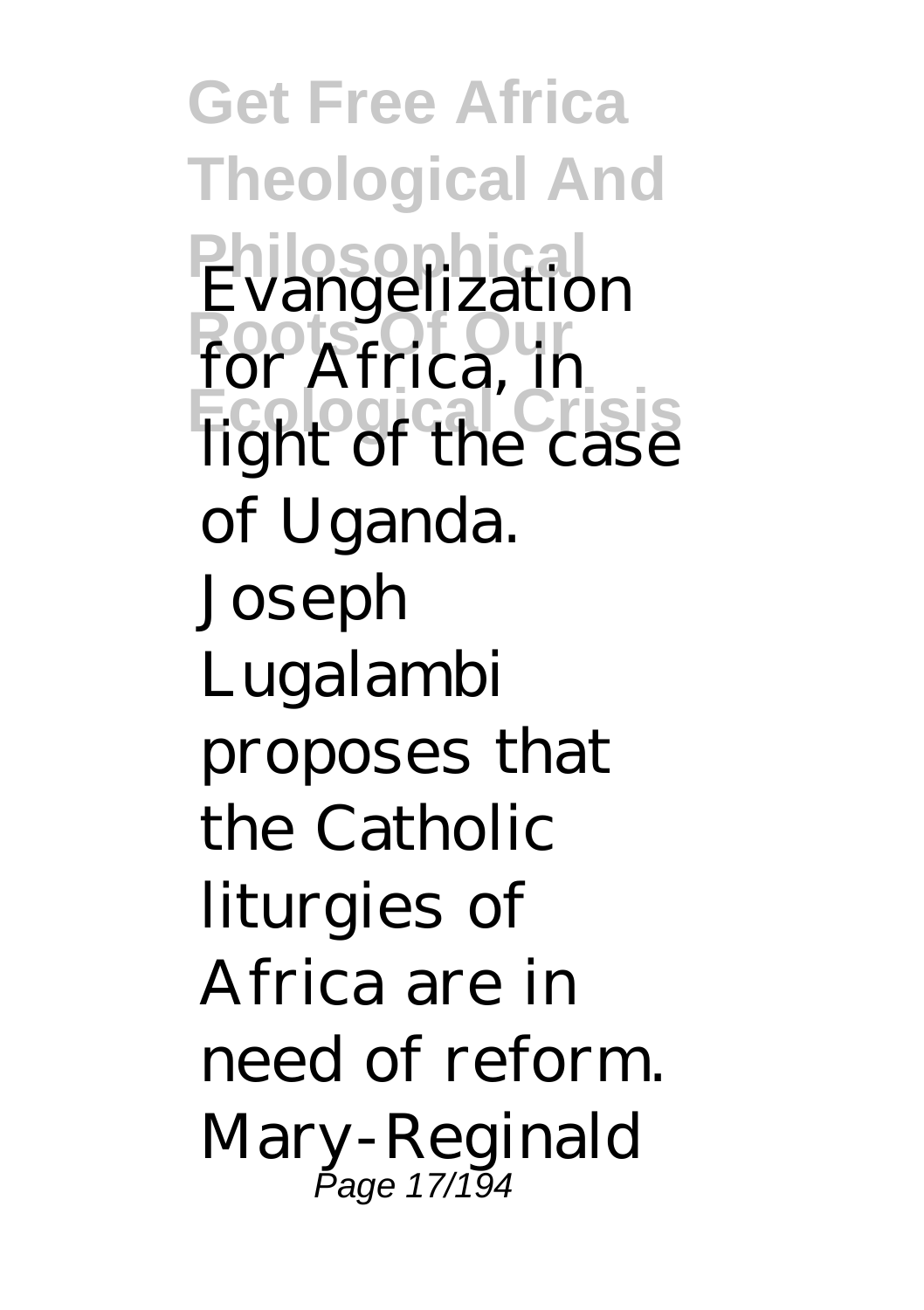**Get Free Africa Theological And Philosophical** N. Anibueze **Roots Of Our** explores the **Ecological Crisis** Eucharist as a so ciocommunitarian event. Emery de Gaal reflects upon Ratzinger/B enedict's theology of inculturation. Joseph Page 18/194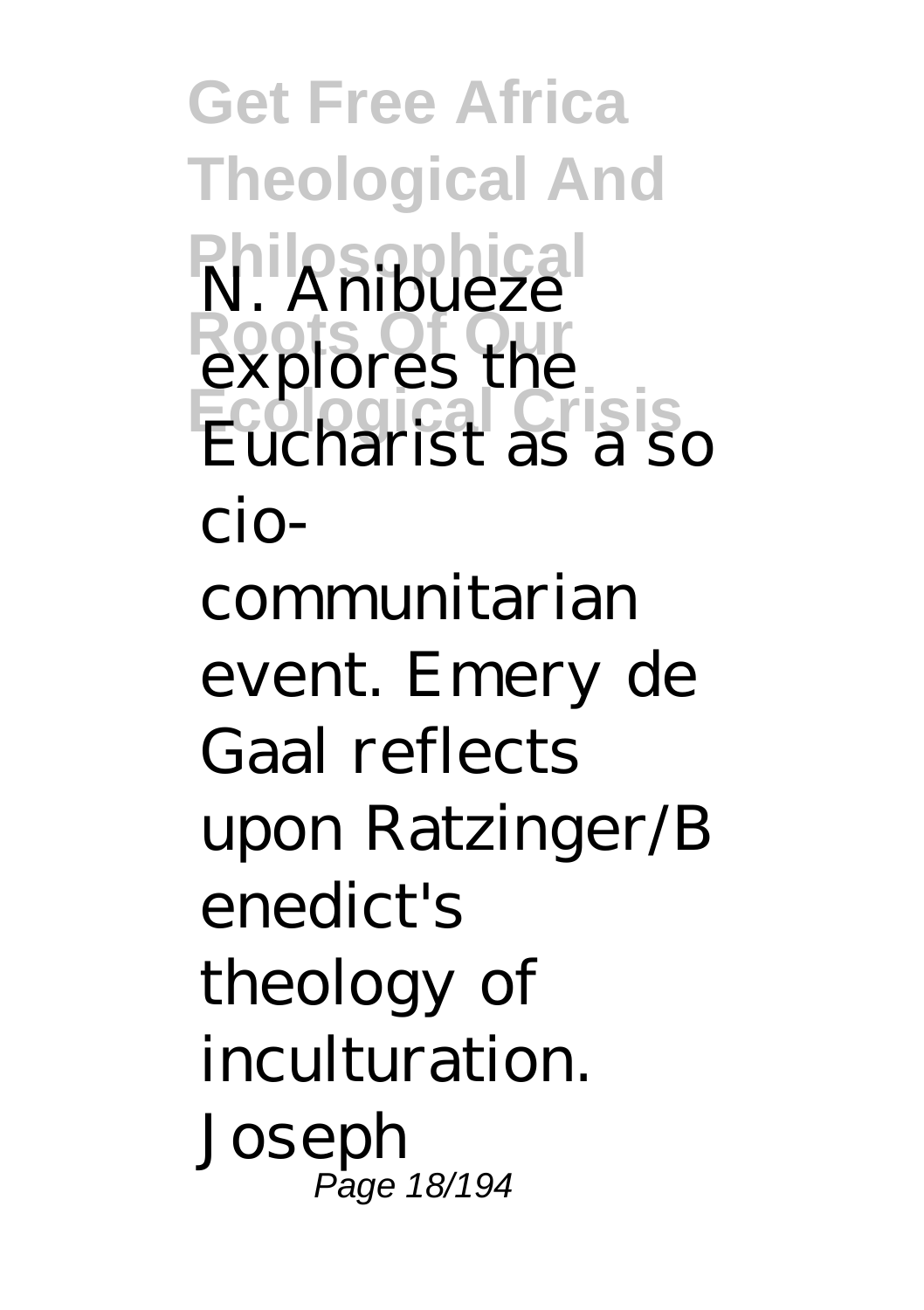**Get Free Africa Theological And** Philosophical<br>Ogbonnaya **Roots Of Our** treats Caritas in **Ecological Crisis** Veritate with a focus upon the case of Nigeria. Maurice Ashley Agbaw-Ebai meditates upon Ratzinger's understanding of political power. Christianity has Page 19/194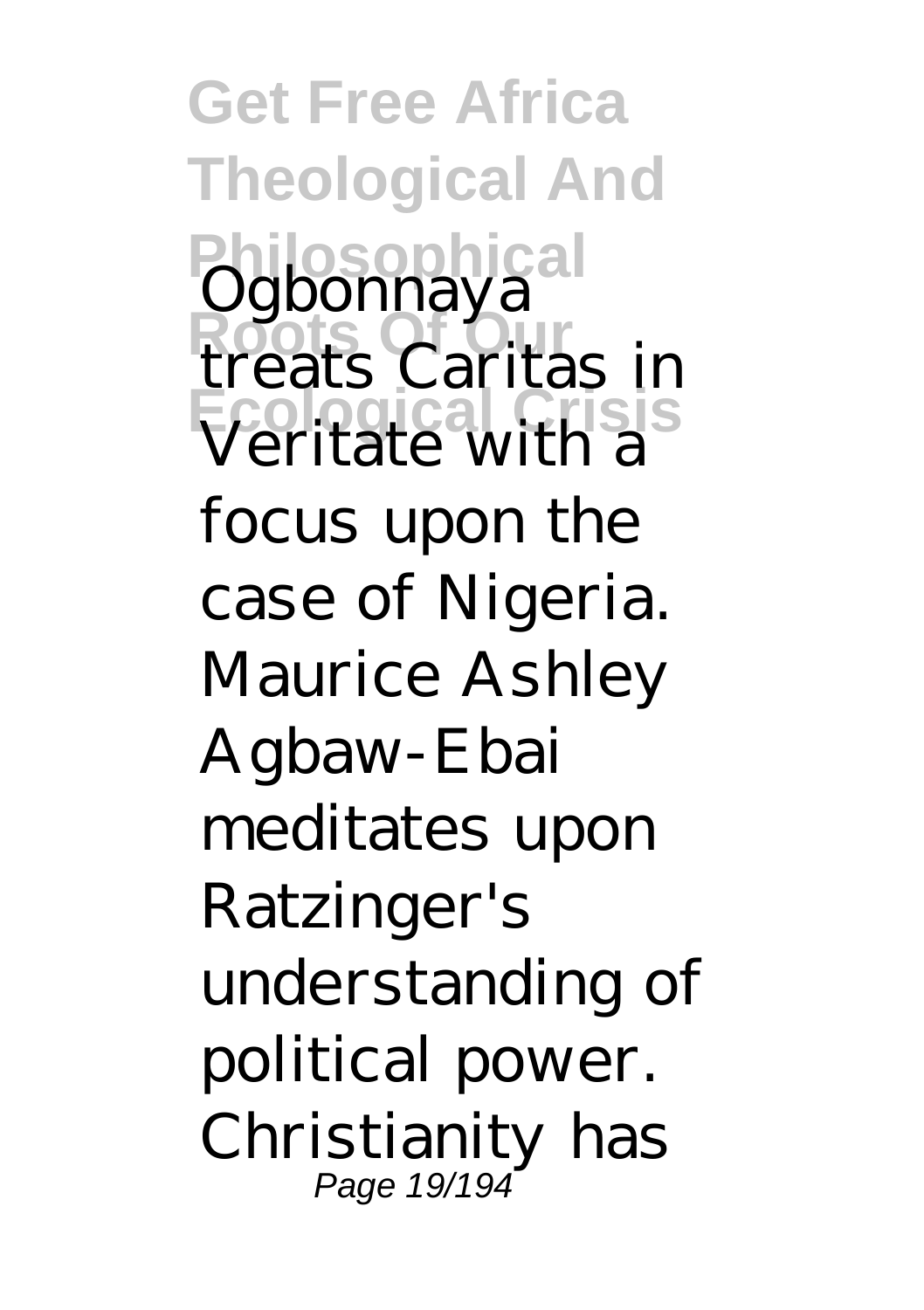**Get Free Africa Theological And Philosophical** an inherent **Roots Of Our** capability to **Ecological Crisis** assume, as its novel mode of expression, the local idioms, customs, and thought forms of a new cultural frontier that it encounters. As a result, Page 20/194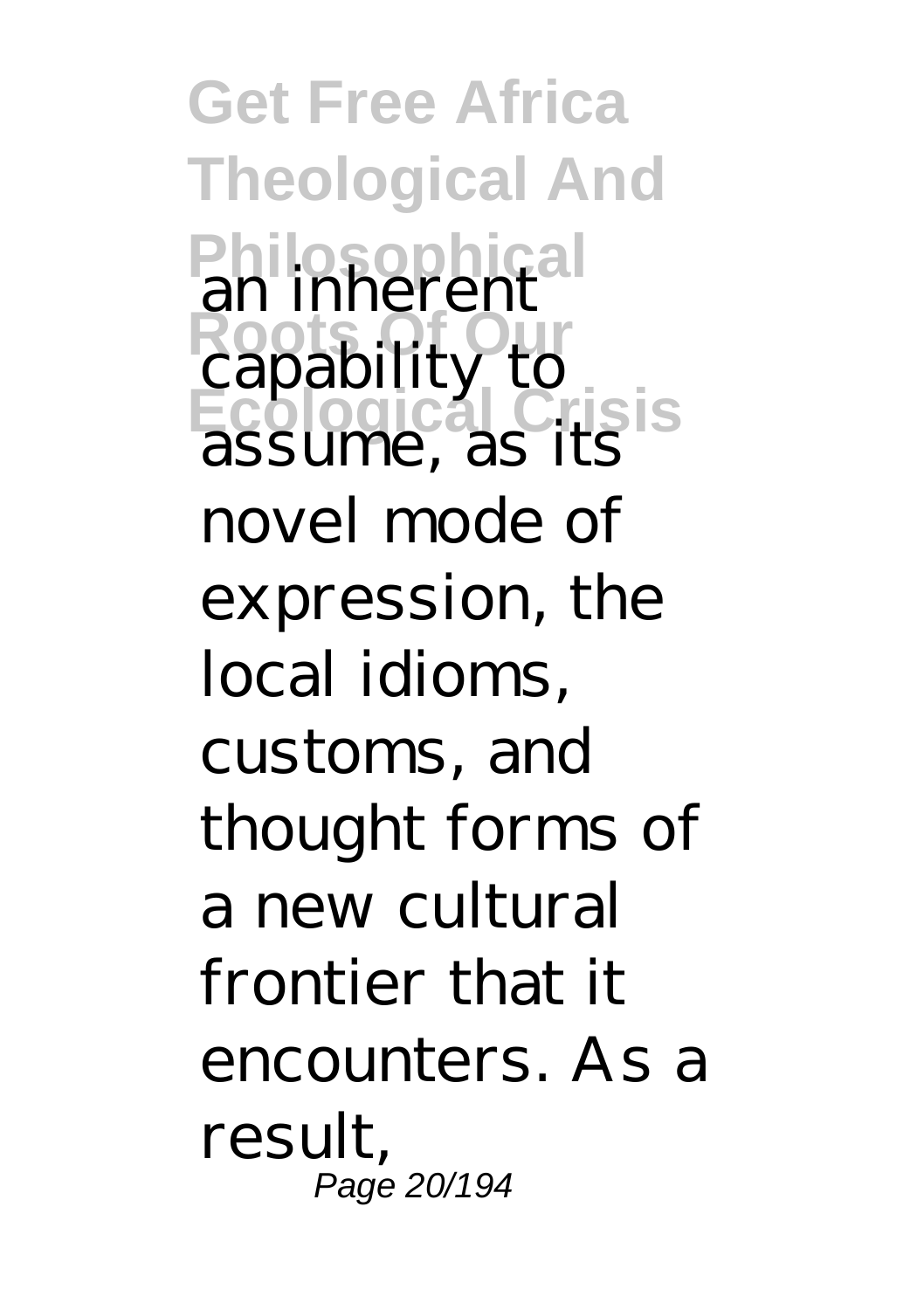**Get Free Africa Theological And Philosophical** Christianity has **Roots Of Our** become **Ecological Crisis** multicultural and multilingual. What is the role of theology in the imagination and articulation of Christianity's inherent multiculturalism and multi-Page 21/194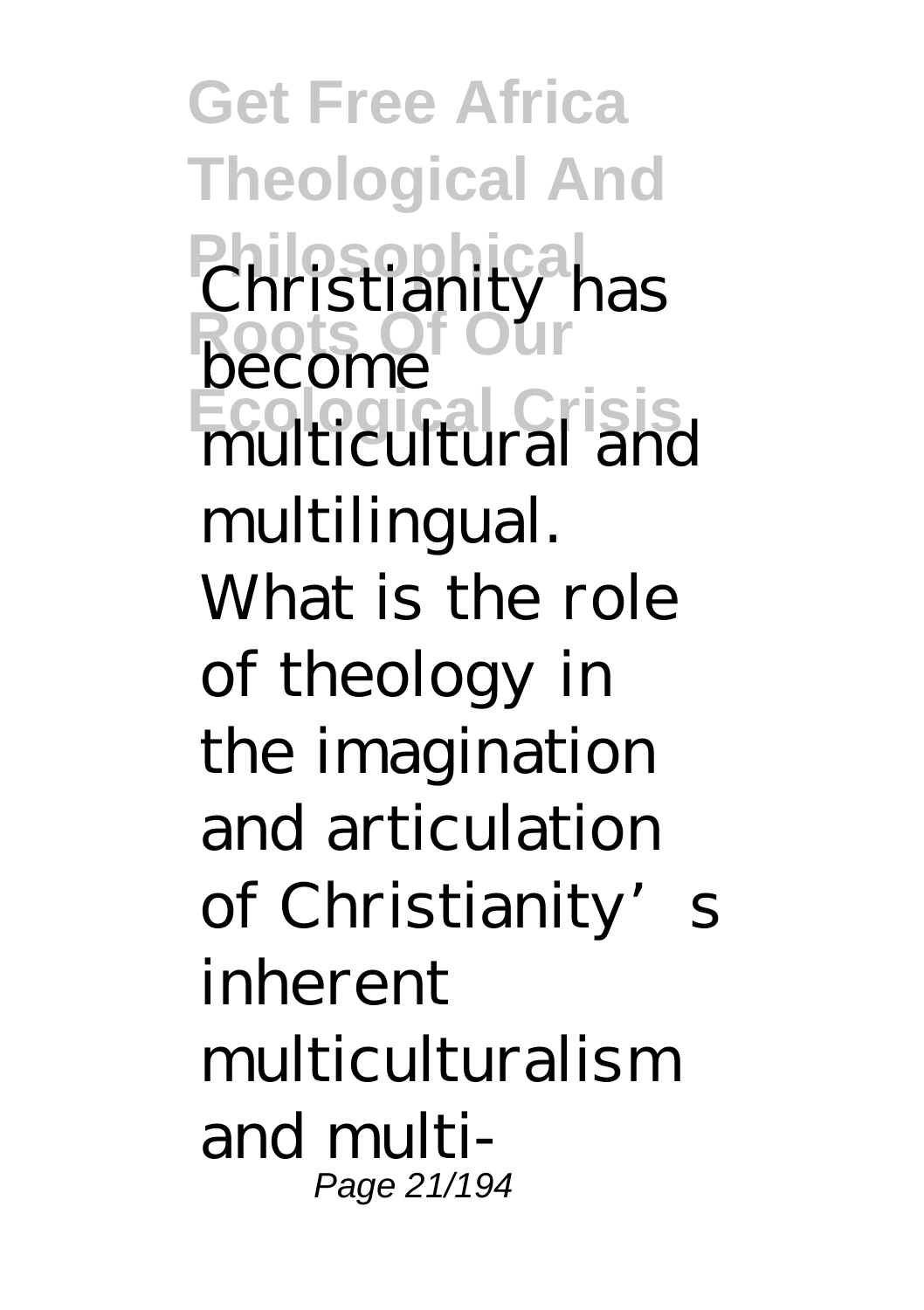**Get Free Africa Theological And** Philosophica<br>vernacularity? **Victor Ezigbo Ecological Crisis** examines this question by exploring the nature and practice of contextual theology. To accomplish this task, this book engages the main Page 22/194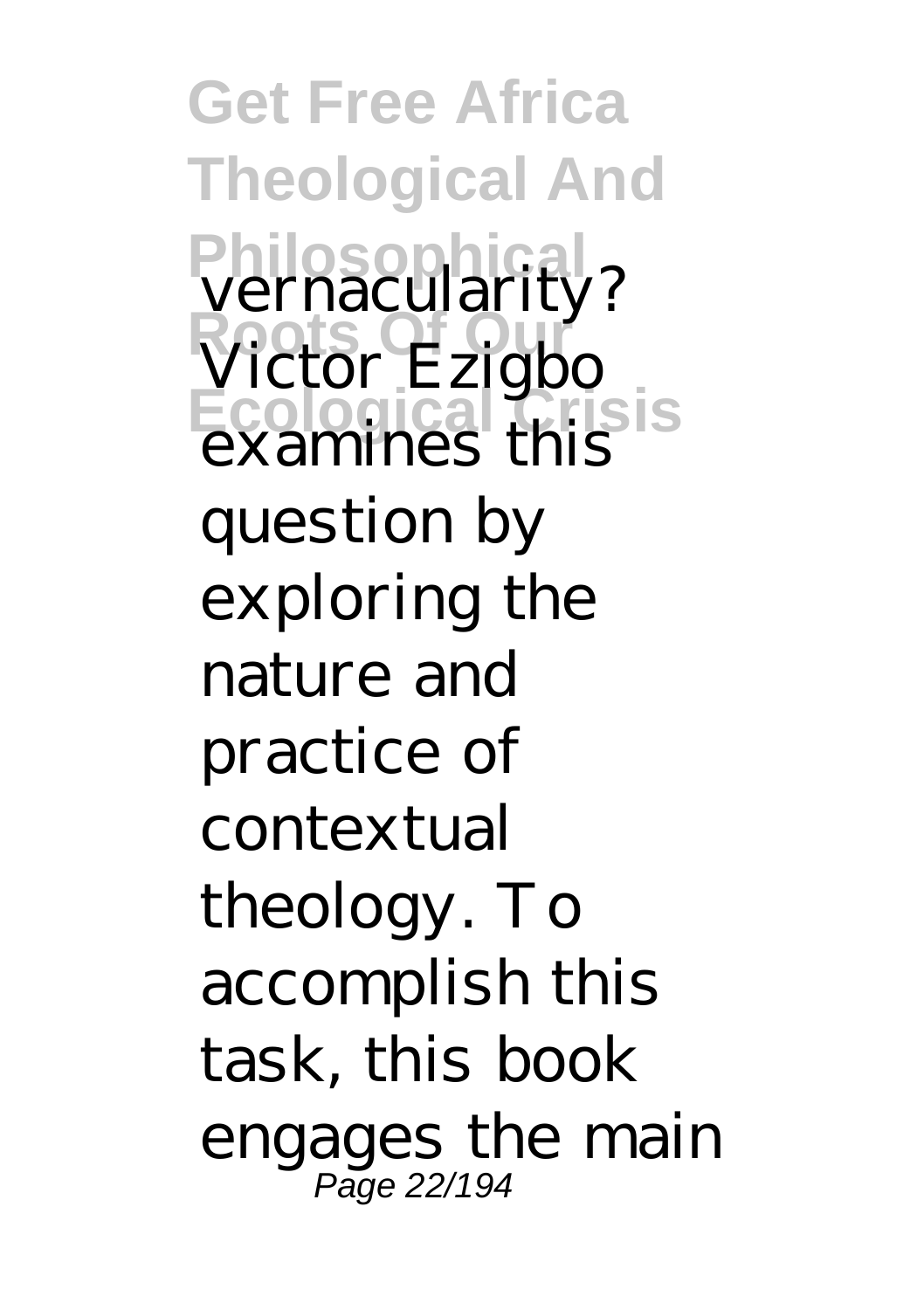**Get Free Africa Theological And Philosophical** genres of **Roots** Contextual **Ecological Crisis** theology, explores echoes of contextual theological thinking in some of Jesus's sayings, and discusses insights into contextual Page 23/194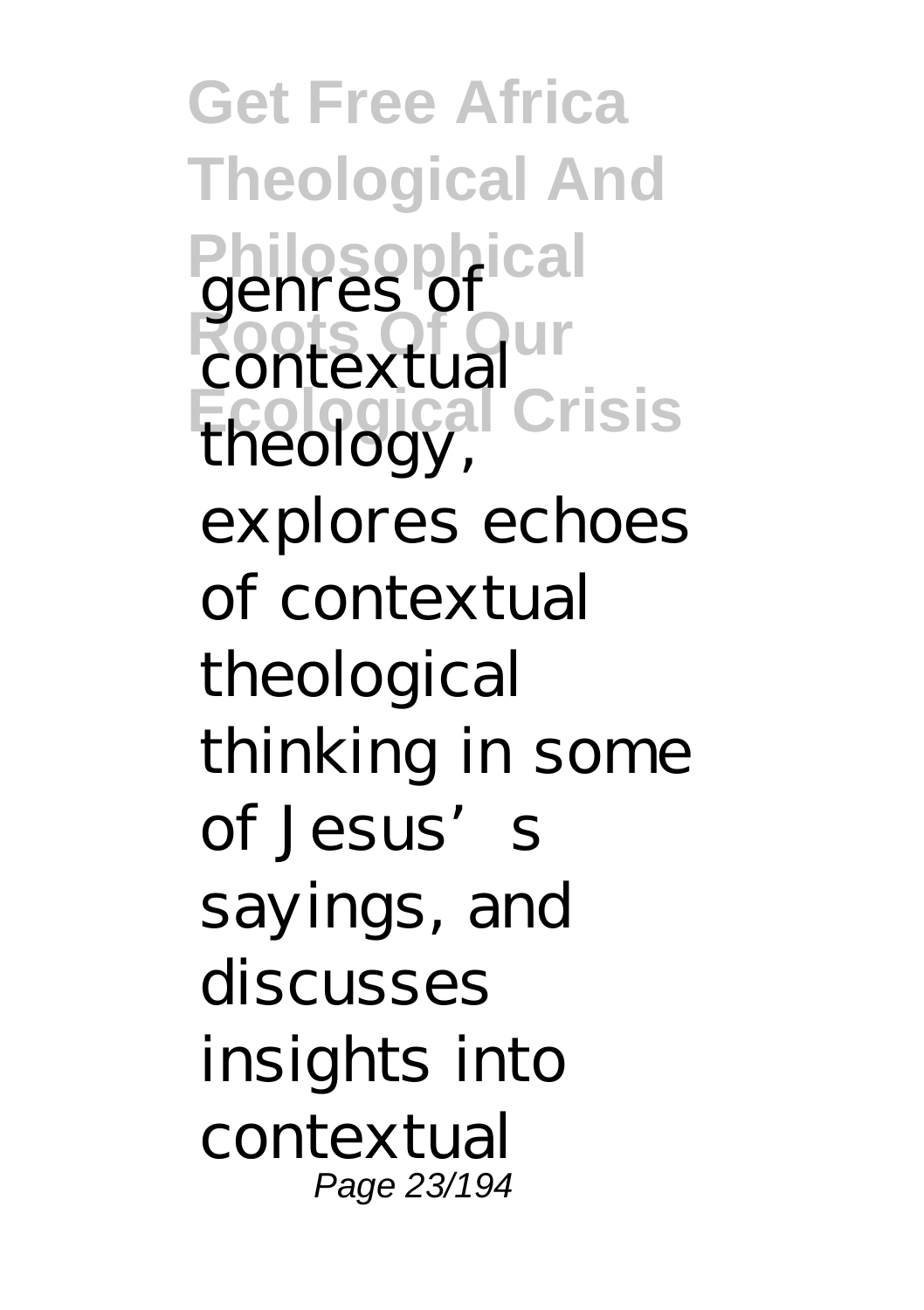**Get Free Africa Theological And Philosophical** theology that can **Roots Of Our** be discerned in **Ecological Crisis** the discourses on theology and caste relations (Dalit theology), theology and primal cultures (African theology), and theology and poverty (Latin Page 24/194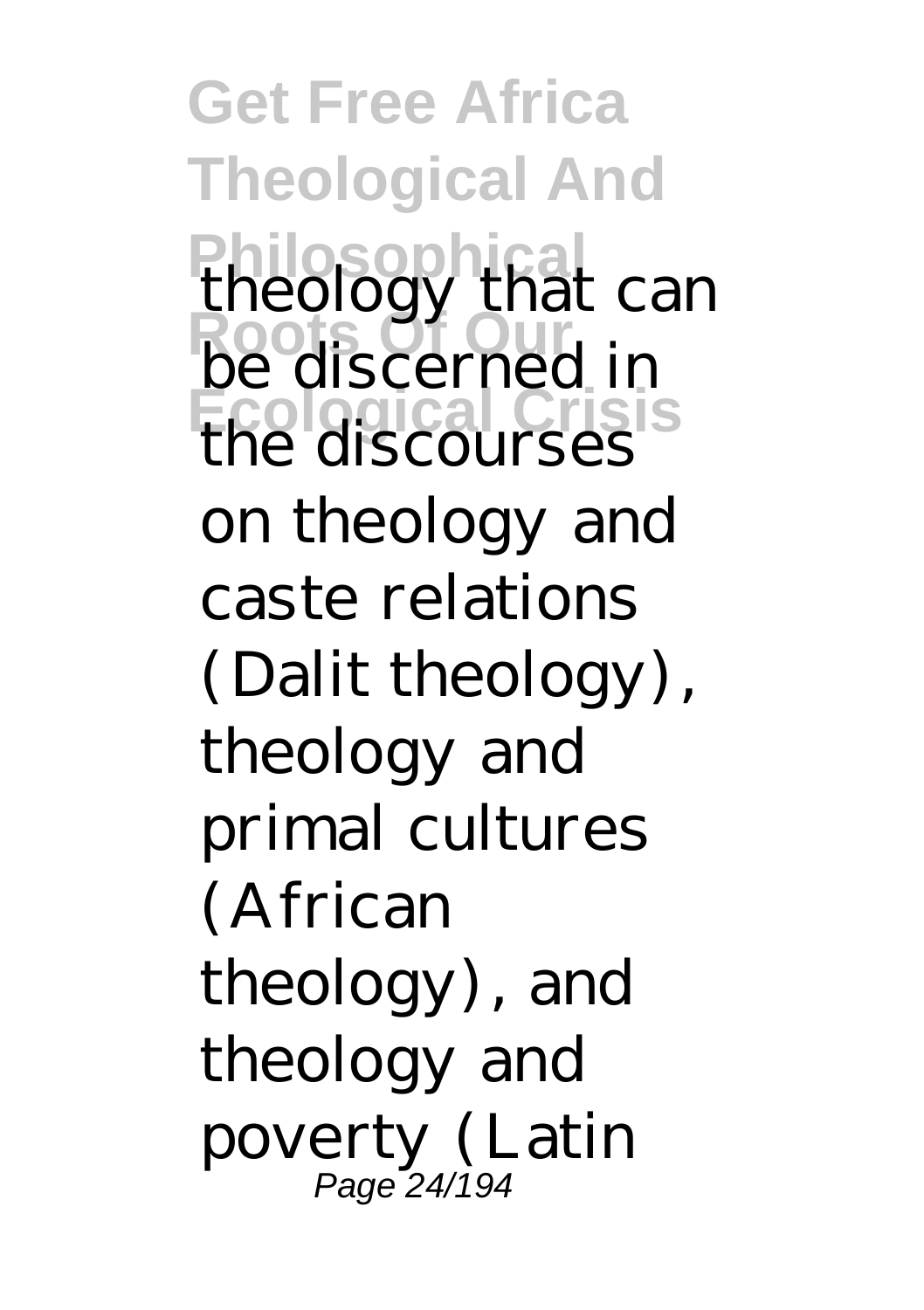**Get Free Africa Theological And Philosophical** American **Roots Of Our** liberation **Ecological Crisis** theology). Ex Auditu - Volume 31 Africa Celebrating John Samuel Mbiti's Contribution The Art of Contextual Theology Page 25/194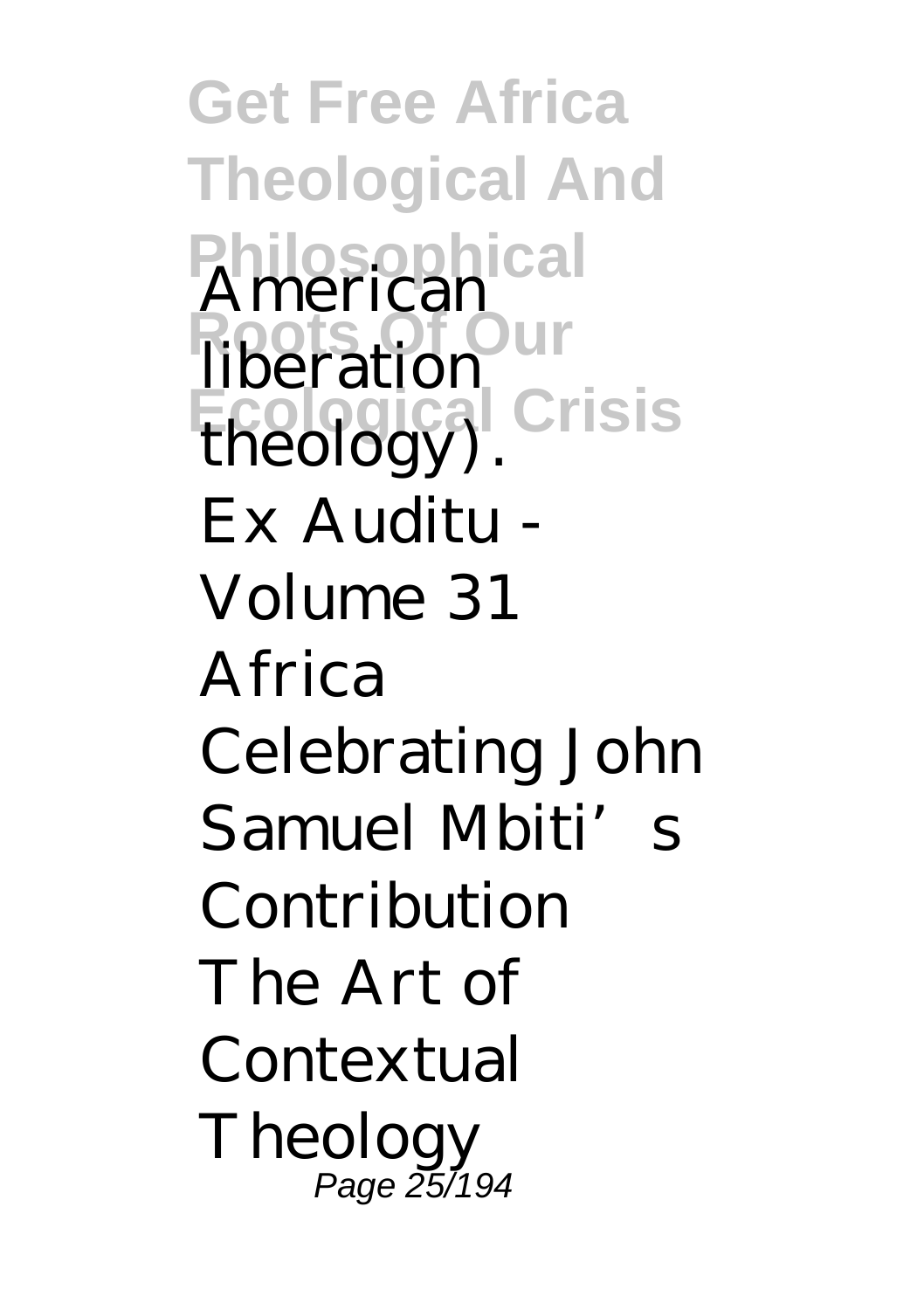**Get Free Africa Theological And Philosophical** The Quest for **Roots Of Our** Liberation and **Ecological Crisis** Reconciliation Issues in African Christian Theology Noting the relationship between philosophy and the doctrine of the Trinity, this book offers the African pre-Christian understanding of God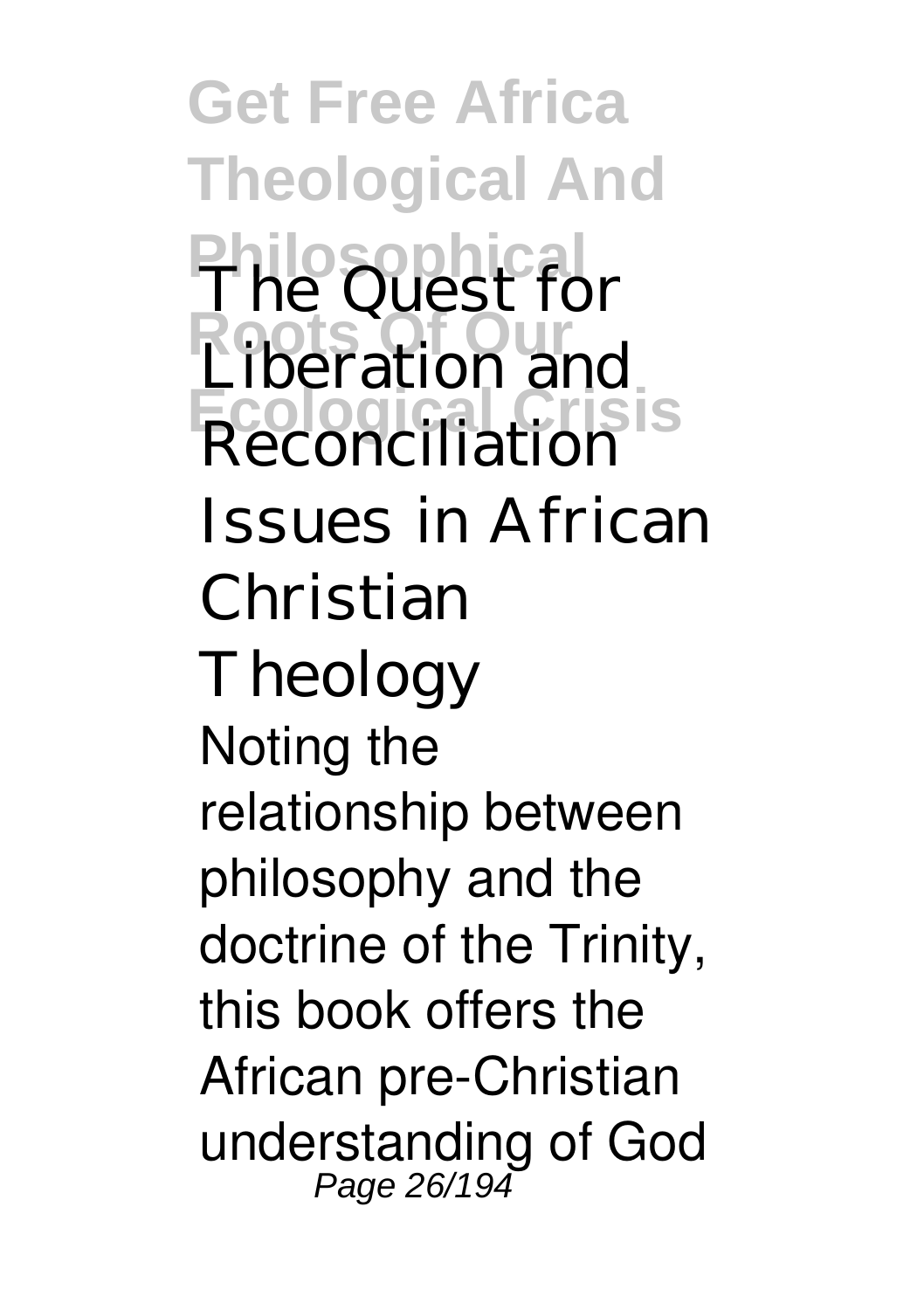**Get Free Africa Theological And Philosophical** and the Ntu-*<u>Roothysics</u>* as **Ecological Crisis** theoretical gateways for African reflections on the doctrine of the Trinity.

AfricaTheological and Philosophical Roots of Our Ecological CrisisEssays on the Land, Ecotheology, and Traditions in AfricaWipf and Stock **Publishers** Page 27/194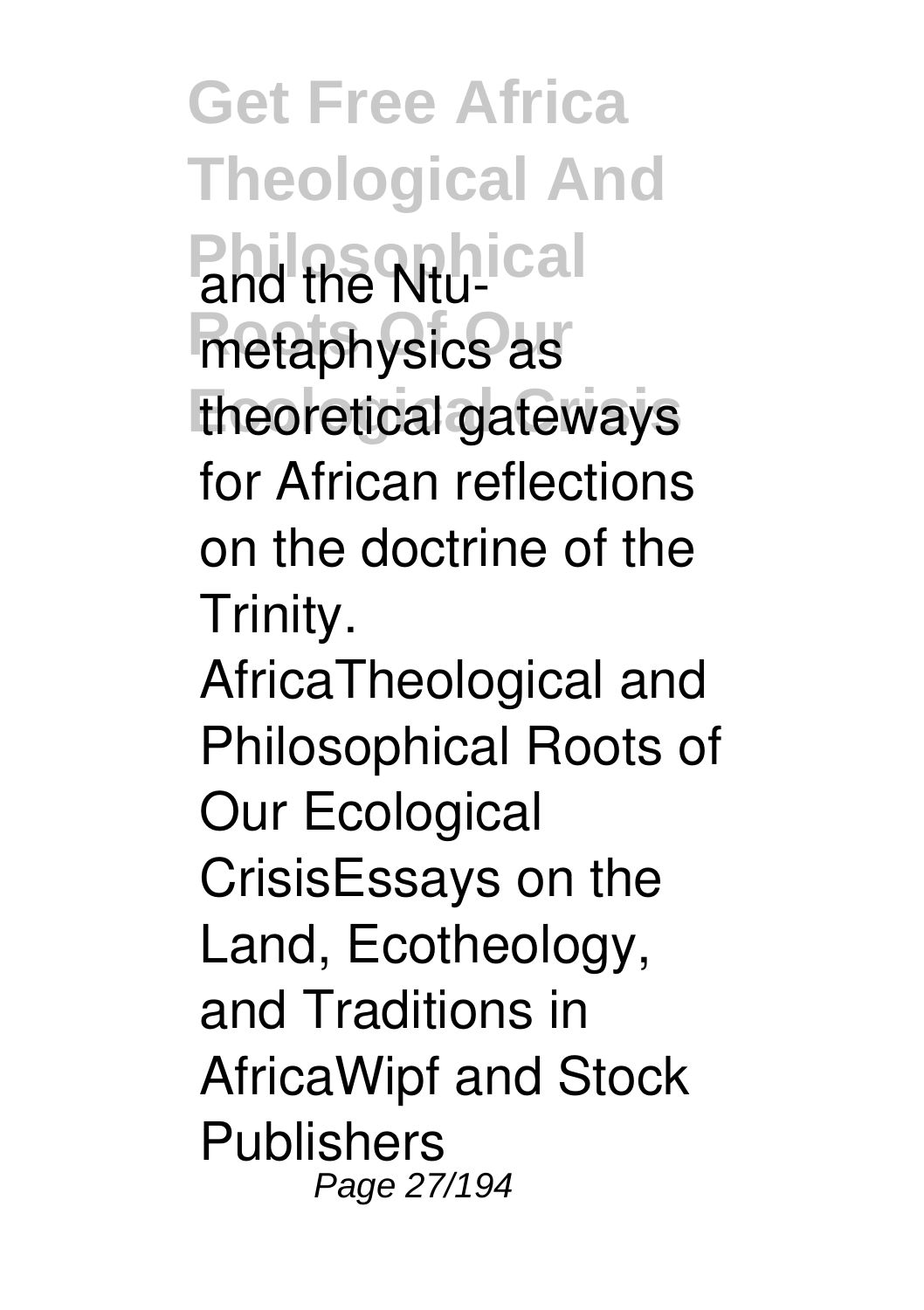**Get Free Africa Theological And The purpose of this book** is to combine **perspectives of risis** scholars from Africa on Child Theology from a variety of theological subdisciplines to provide some theological and ministerial perspectives on this topic. The book disseminates original research and new Page 28/194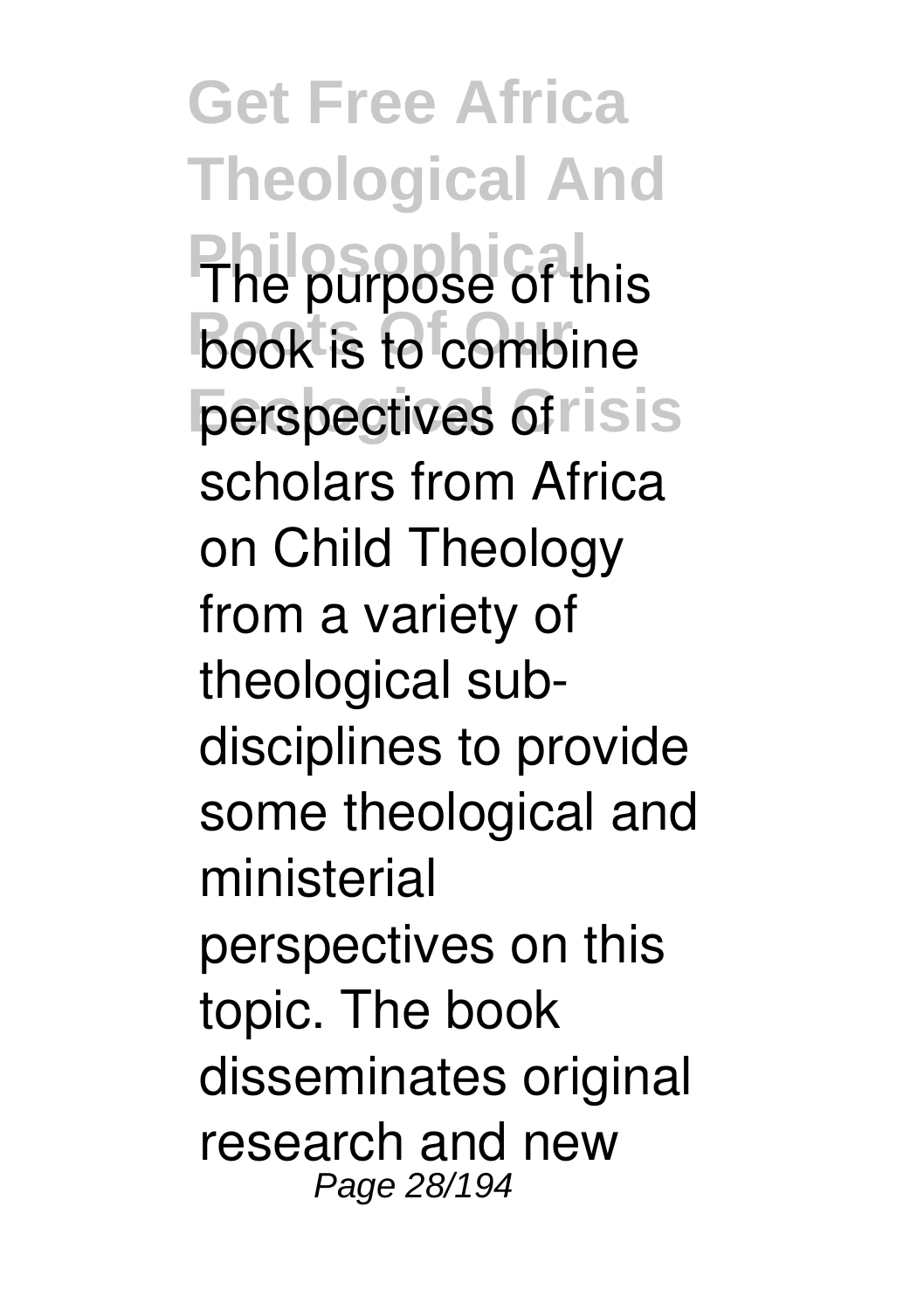**Get Free Africa Theological And Philosophients** in this **Rtudy field, especially Ecological Crisis** as relevant to the African context. In the process it addresses also the global need to hear voices from Africa in this academic field. It aims to convey the importance of considering Africa's children in theologising. The Page 29/194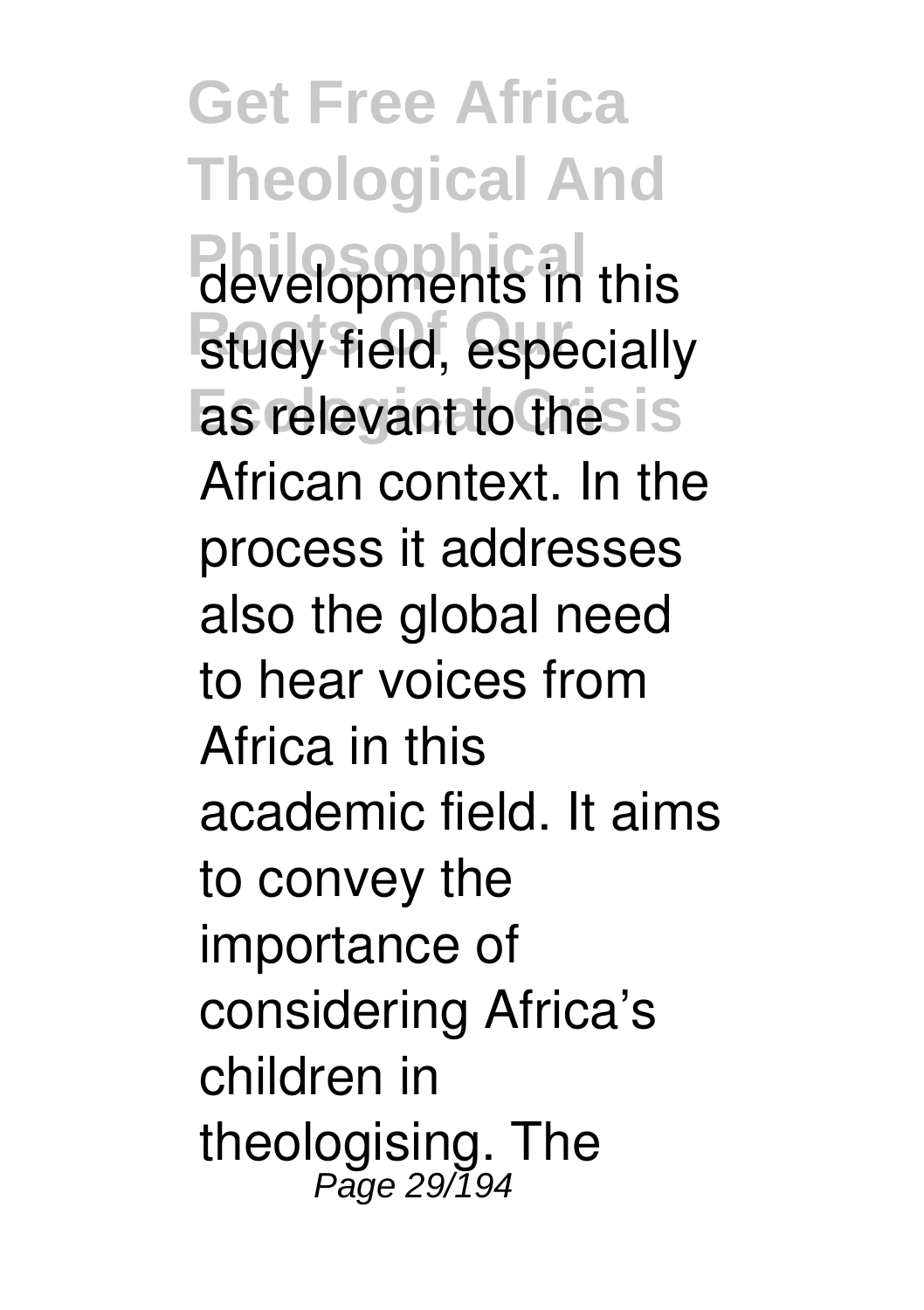**Get Free Africa Theological And Philosophical** represent diverse methodologies, but s the central and common focus is to approach the subject from the viewpoint of Africa's children. The individual authors' varied theological subdisciplinary dispositions contribute to the unique and distinct character of Page 30/194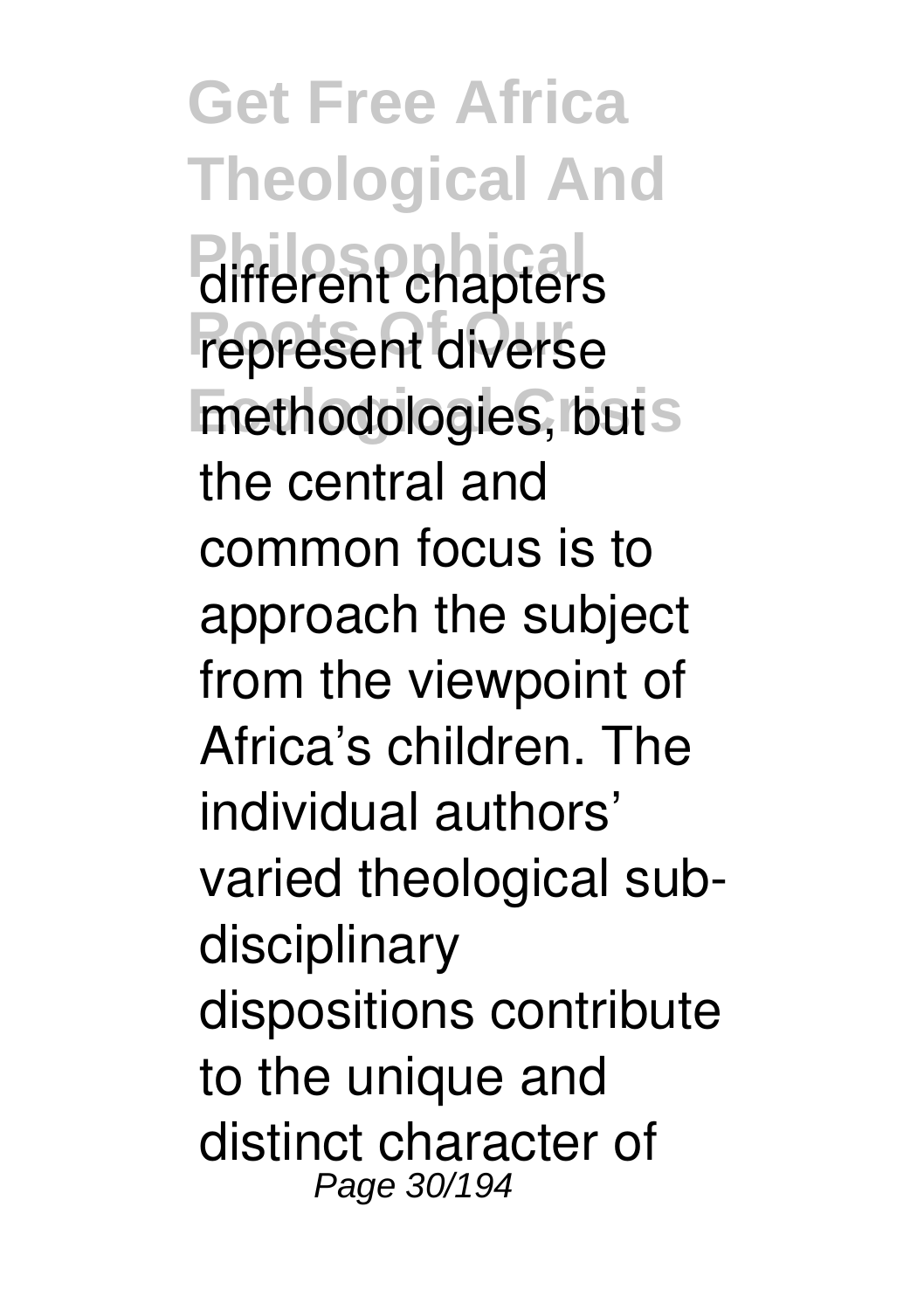**Get Free Africa Theological And** the book. Almost all *<u>Chapters</u>* are **Ur Ecological Crisis** theoretical orientated with less empirical but more qualitative research, although some of the chapters refer to empirical research that the authors have performed in the past. Most of the academic literature in the field of Child Theologies is Page 31/194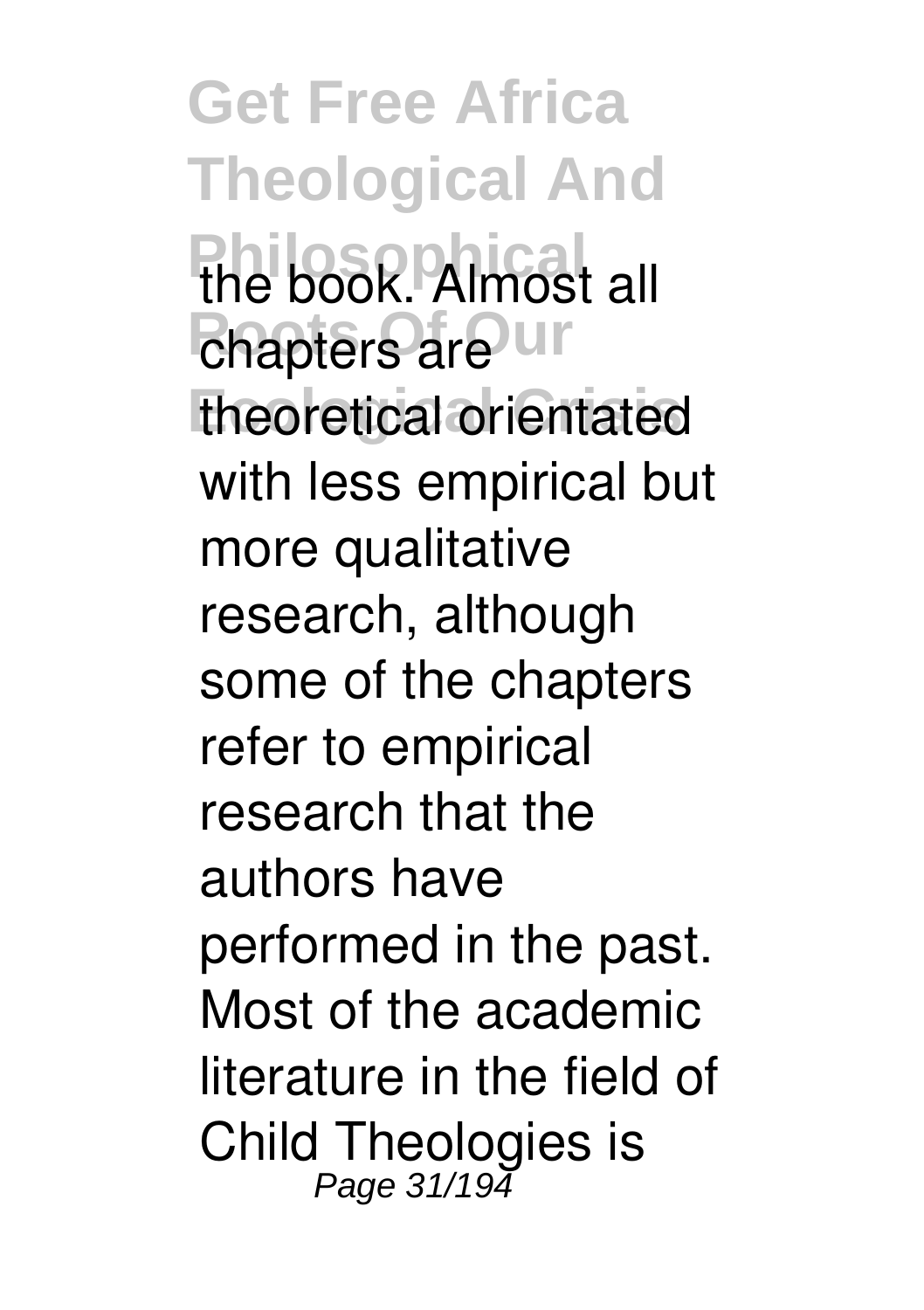**Get Free Africa Theological And From American or British-European Ecological The African** is context is fairly absent in this discourse, although it is the youngest continent and presents unique and relevant challenges. This book was written by theological scholars from Africa, focussing on Africa's children. It Page 32/194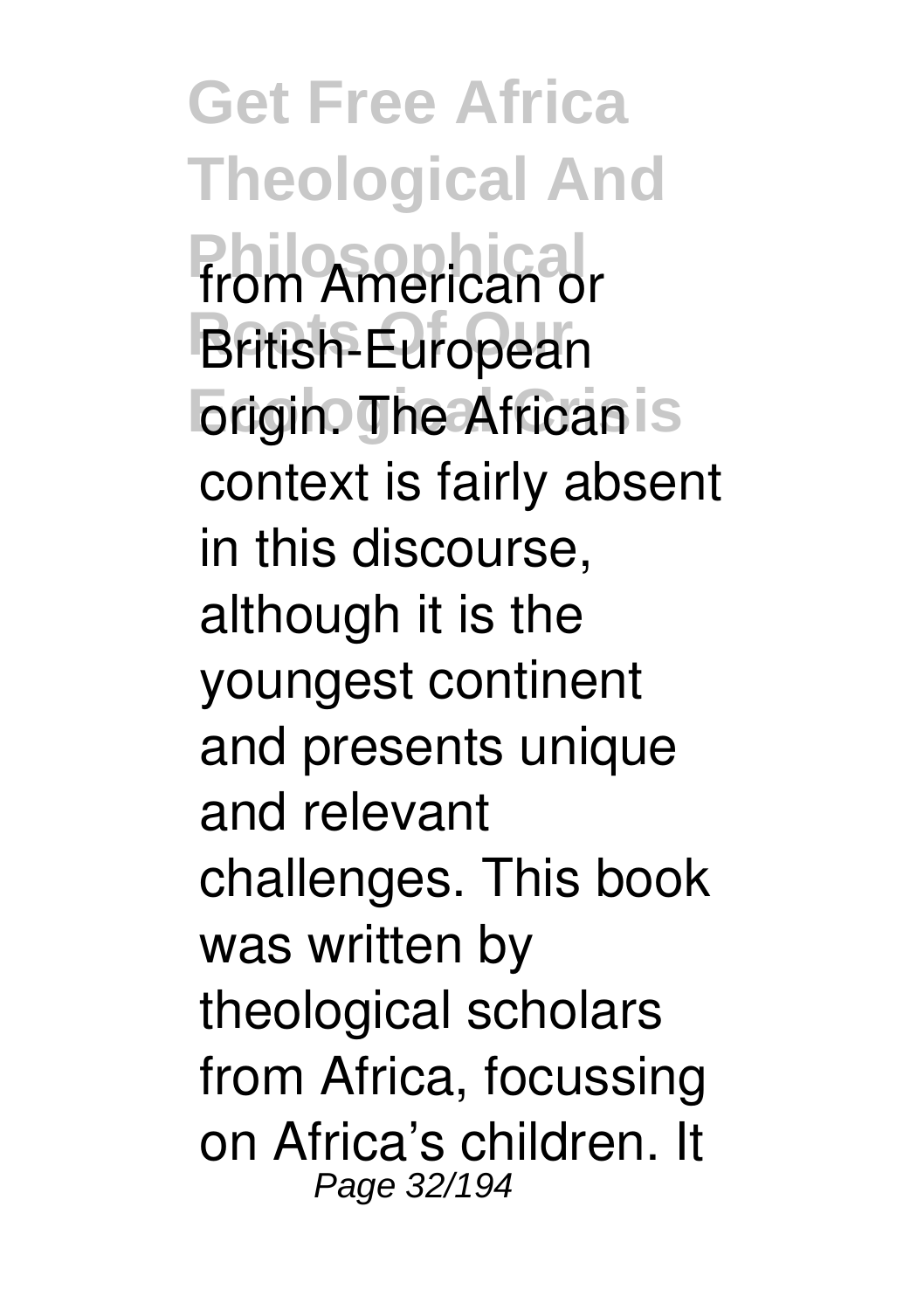**Get Free Africa Theological And Philosophical** theoretical challenges **In this field but alsos** provides theological perspectives for ministry with children and for important social change. Written from a variety of theological subdisciplines, the book is aimed at scholars across theological subdisciplines, especially<br>Page 33/194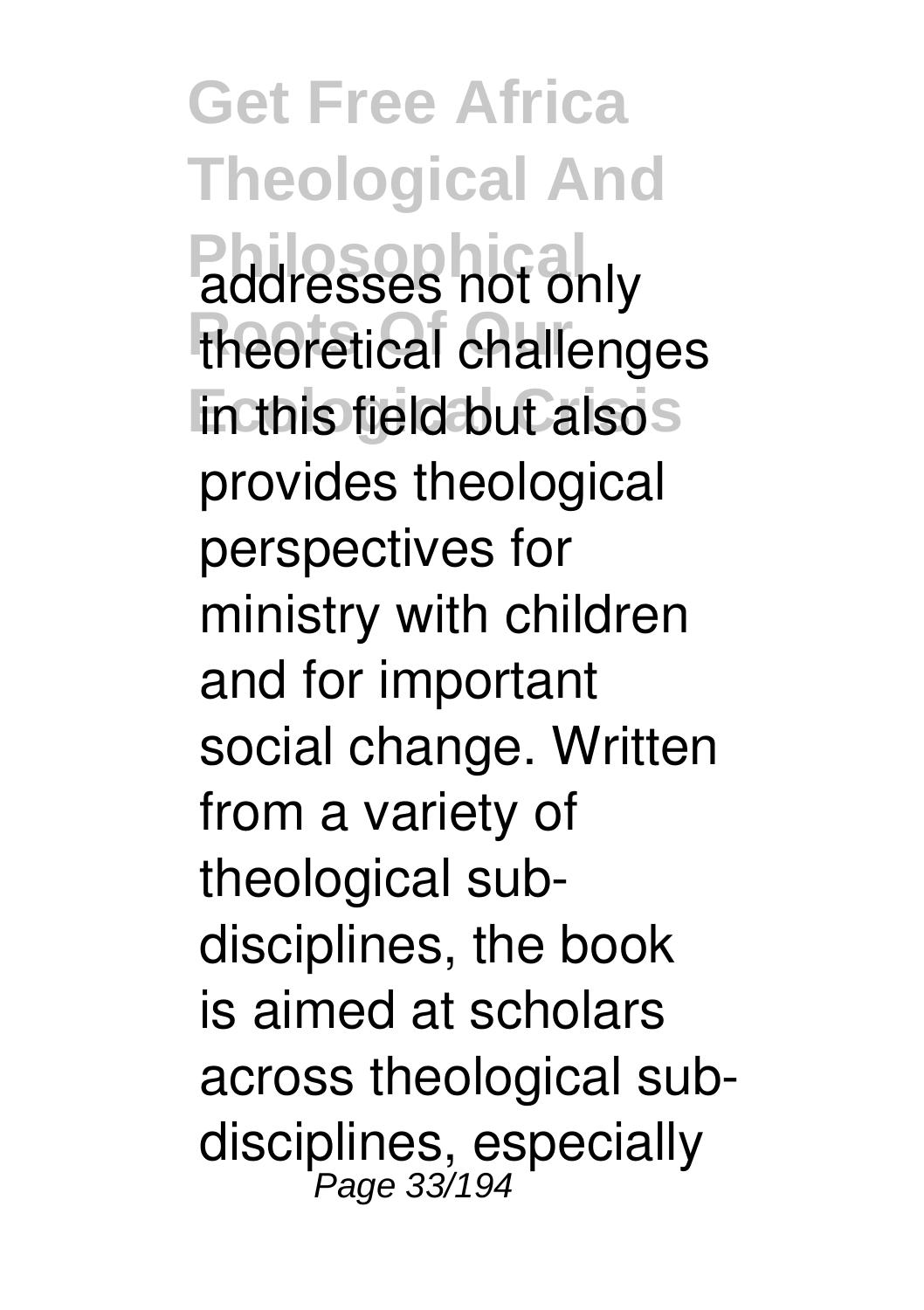**Get Free Africa Theological And** those theological **Roholars interested in the intersections** is is between theology, childhood studies and African cultural or social themes. It addresses themes and provides insights that are also relevant for specialist leaders and professionals in this field. No part of the book was Page 34/194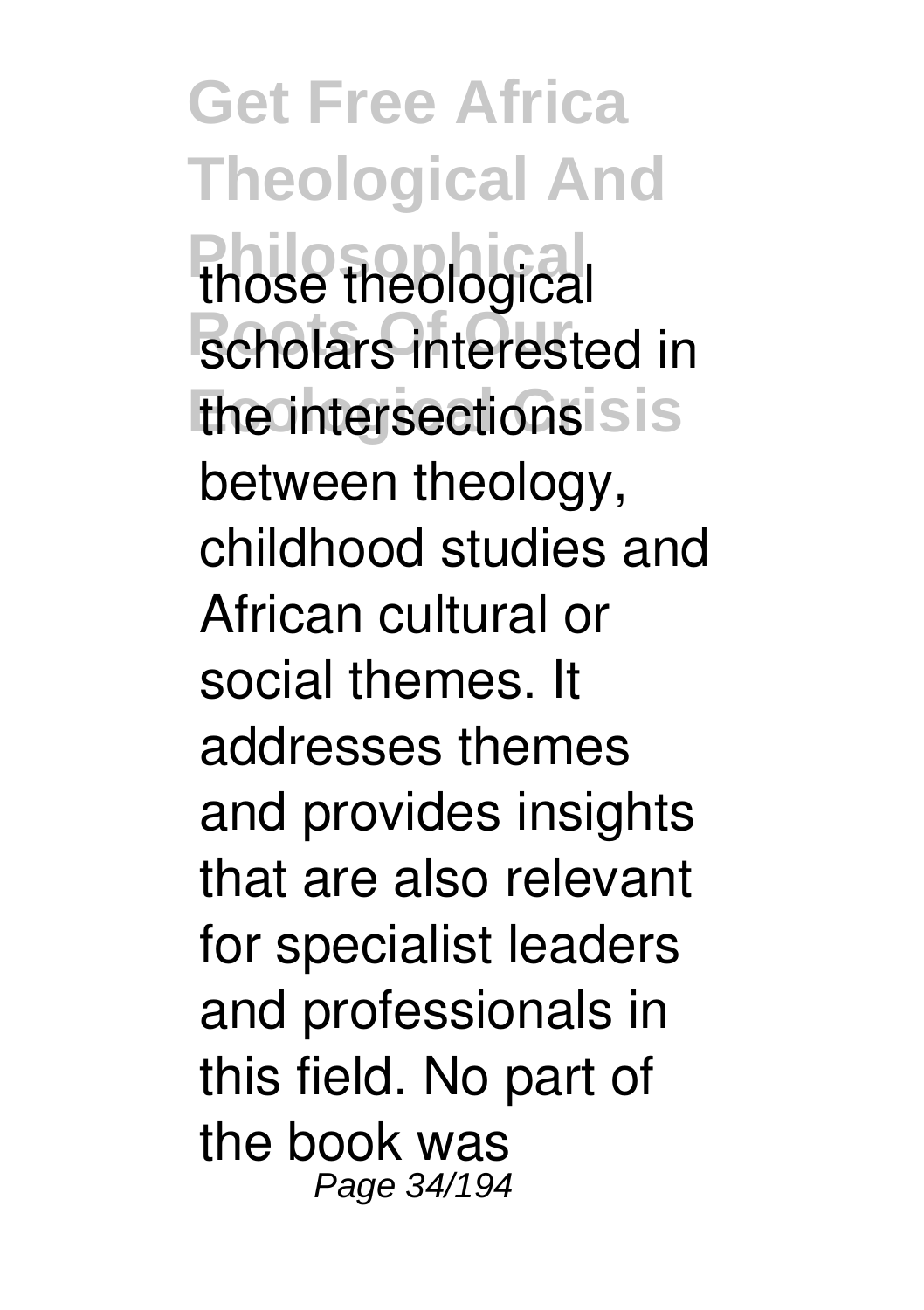**Get Free Africa Theological And Philosophical** plagiarised from **Another publication or Ecological Crisis** published elsewhere. Covering three broader issues biodiversity conservation, religious doctrine and environment the book **Biodiversity** Conservation Ethics in Major Religions is the result of a unique approach. It attempts Page 35/194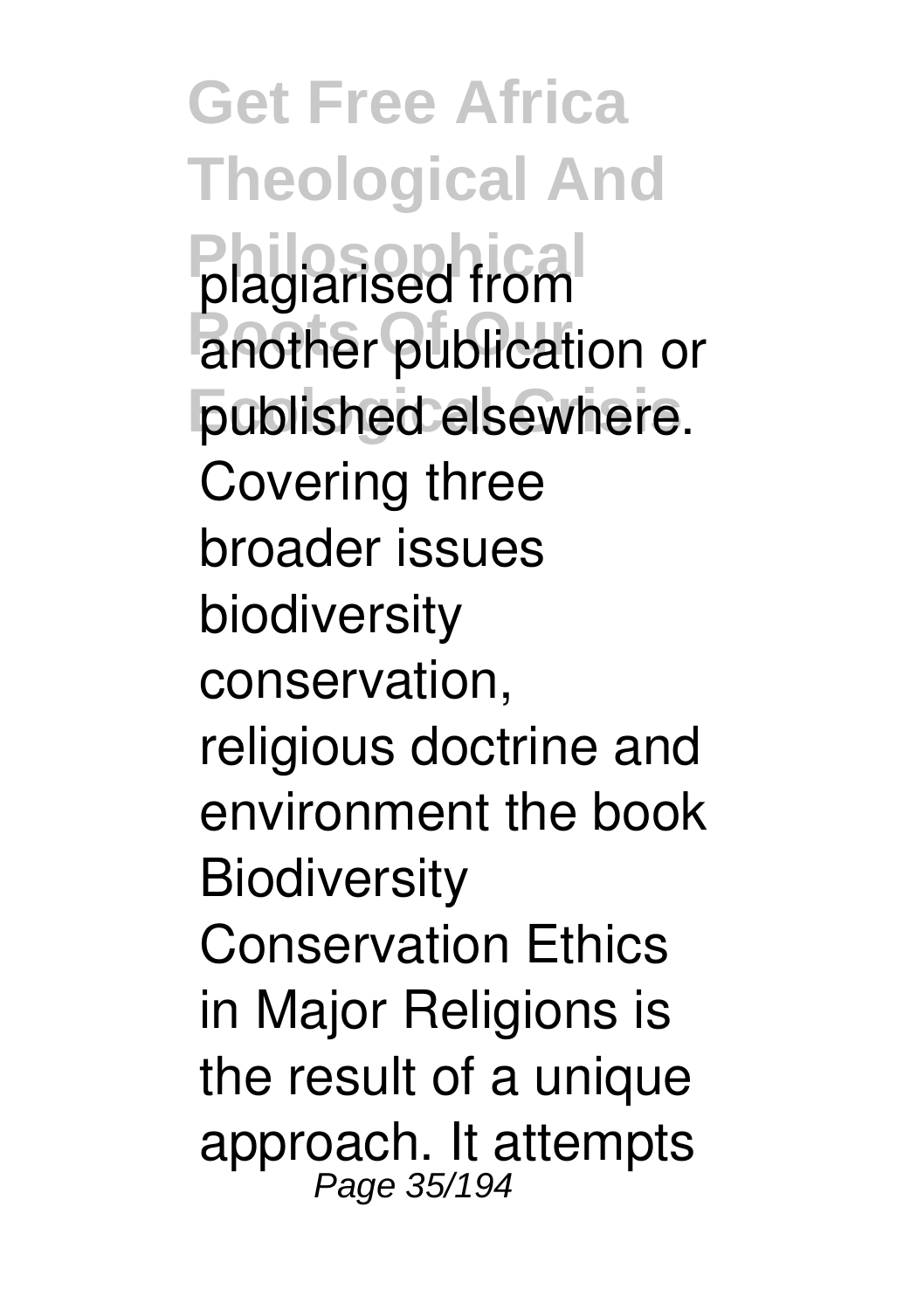**Get Free Africa Theological And Philosophical**<br>
to initiate scientific discourse through the fabric of religions.s is Spread across 15 chapters, the book covers the essence of 10 religions on biodiversity, encompassing a wide range of issues related to conservation. The book promises to be a useful resource for Page 36/194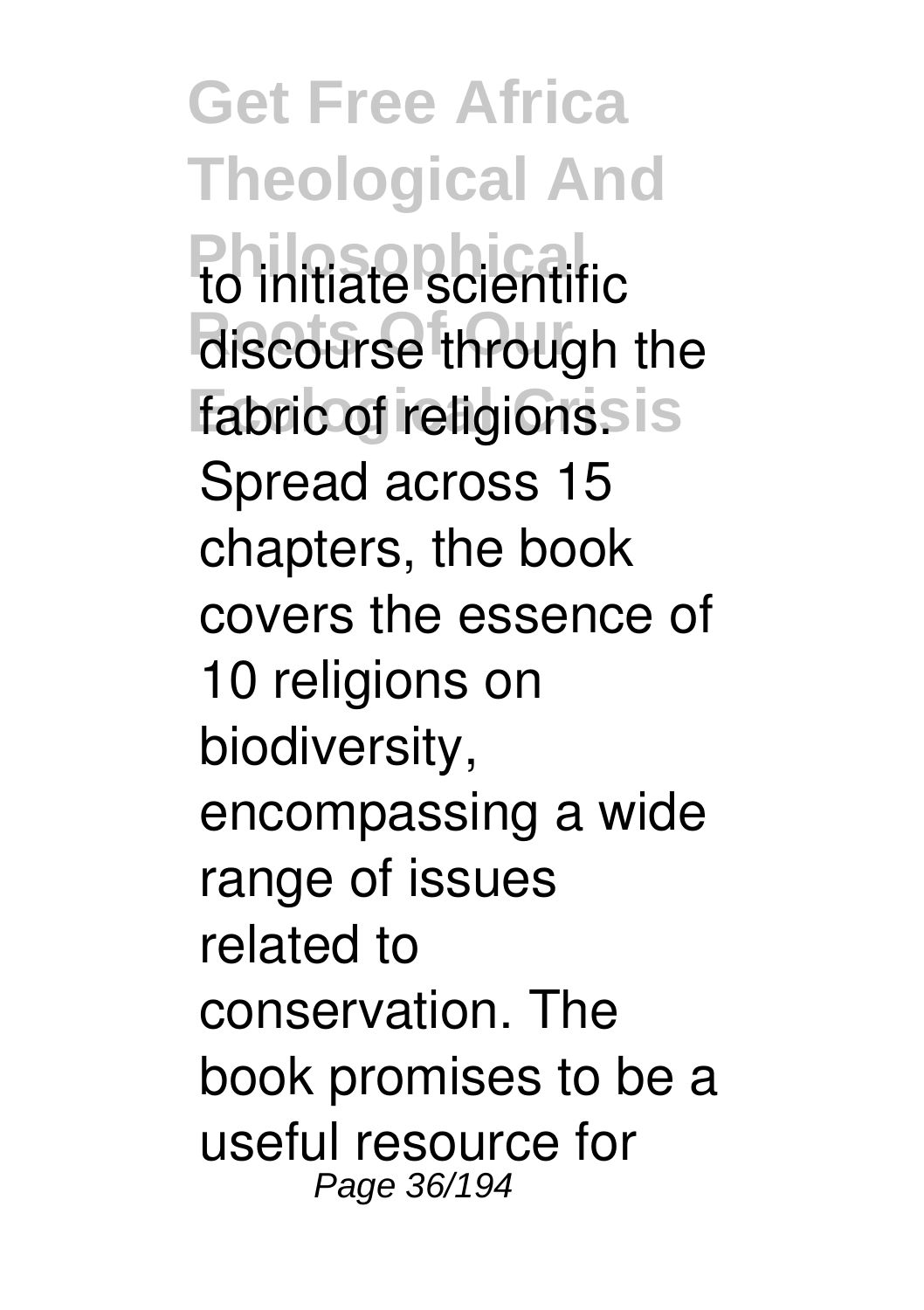**Get Free Africa Theological And** *<u>biodiversity</u>* students, researchers and **protected area**risis managers and also for religious scholars who are invited to look at the broader themes of religions beyond theology. Christian Identity in Cross-Cultural **Perspective** African Theology, Philosophy, and Page 37/194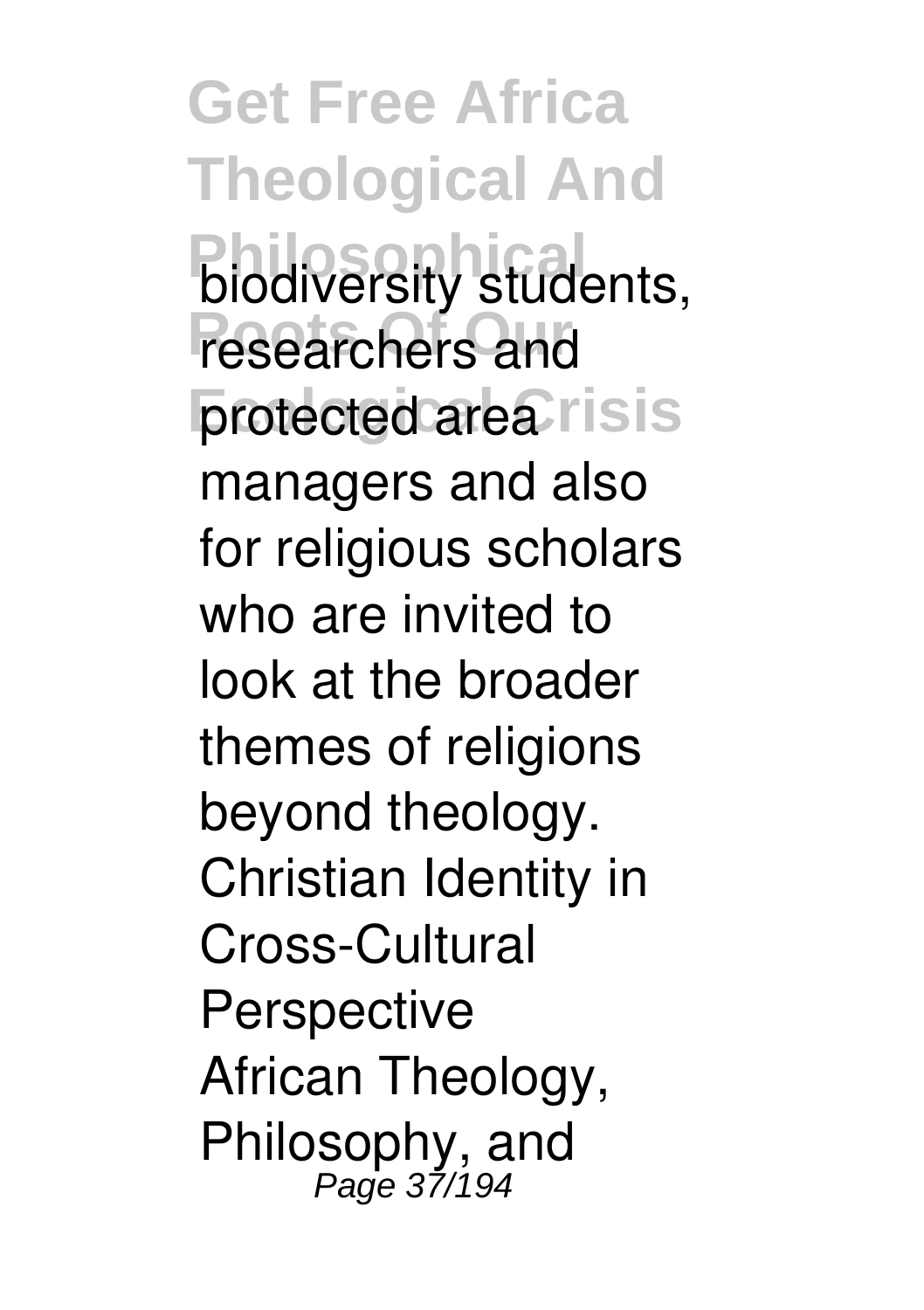**Get Free Africa Theological And Religions Essays in Honor of J. Deotis Roberts risis** Theological and Philosophical Roots of Our Ecological Crisis Christianity and Ecological Theology African Christian Theologies and the Impact of the Reformation Christian Alternatives to the Political Status Page 38/194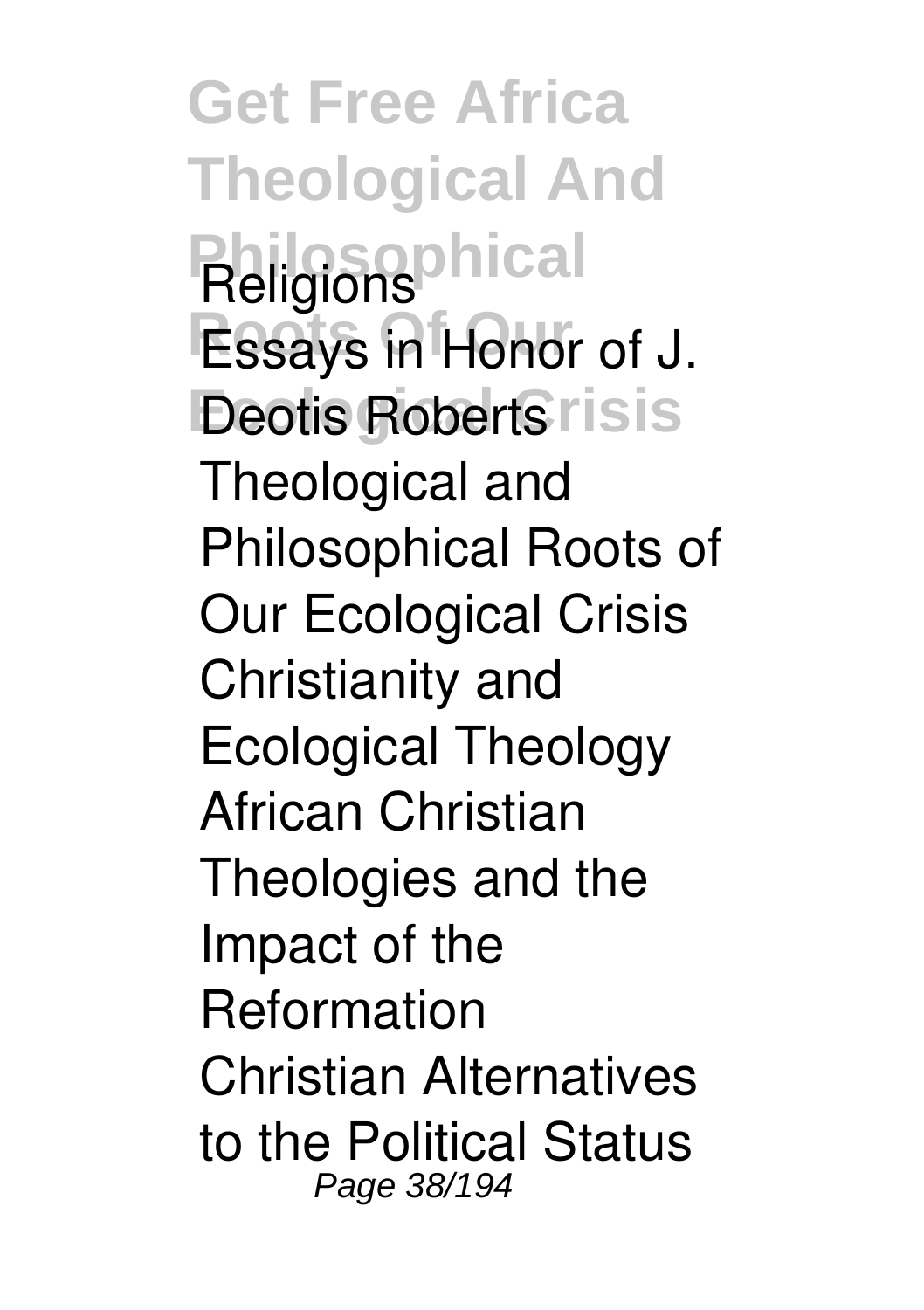**Get Free Africa Theological And Philosophical** *One of the strongest heritages of the* sis *Reformation for Christianity was to return to the central role given to the Bible, translated in local dialects. Christianity expanded thanks to the translation of the* Page 39/194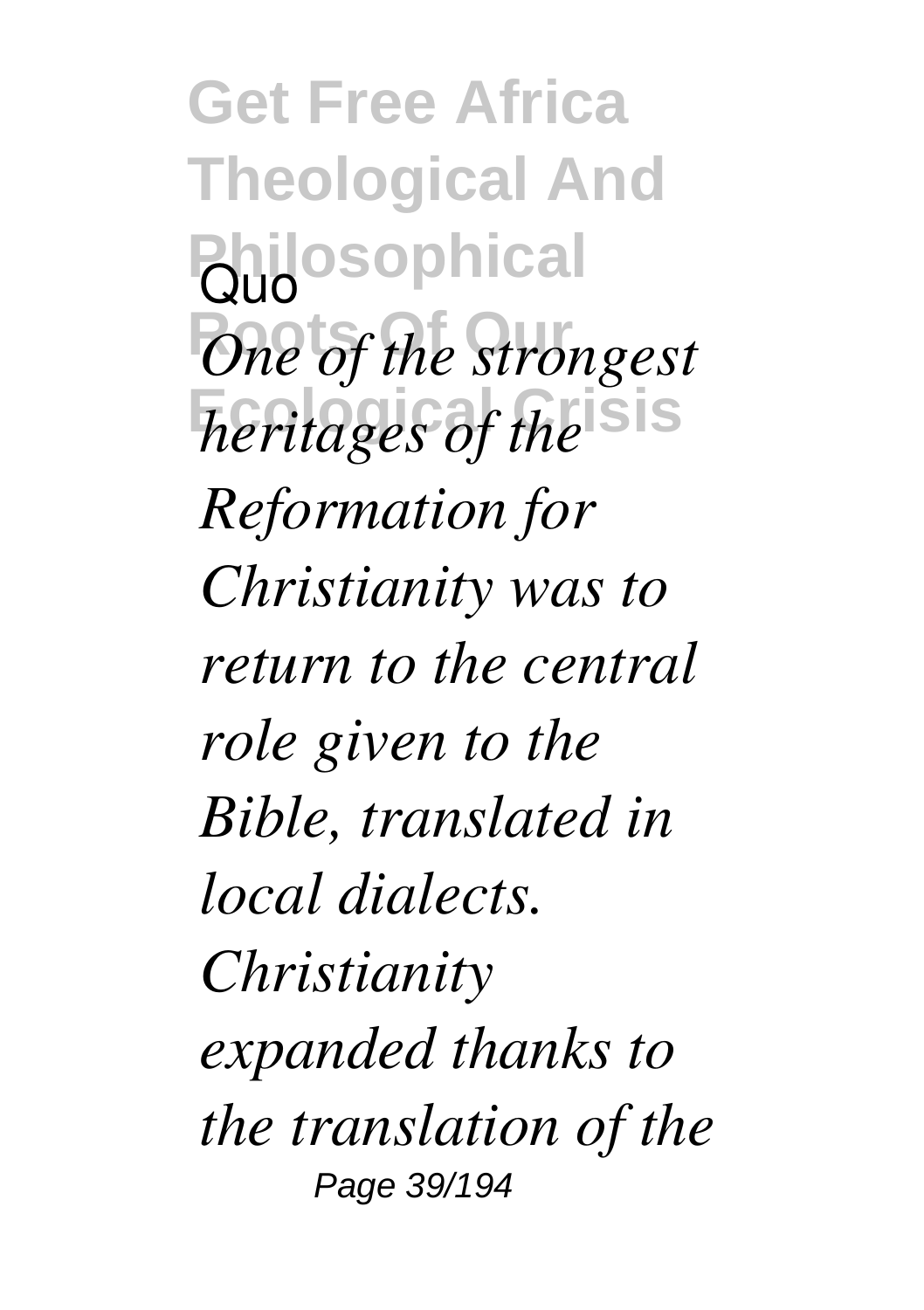**Get Free Africa Theological And Philosophical** *Bible in vernacular* **Roots Of Our** *languages* **Ecological Crisis** *worldwide. Most importantly, the people who had been victims of prejudices of race supremacy could now have access to God in their own language, culture, and idioms without* Page 40/194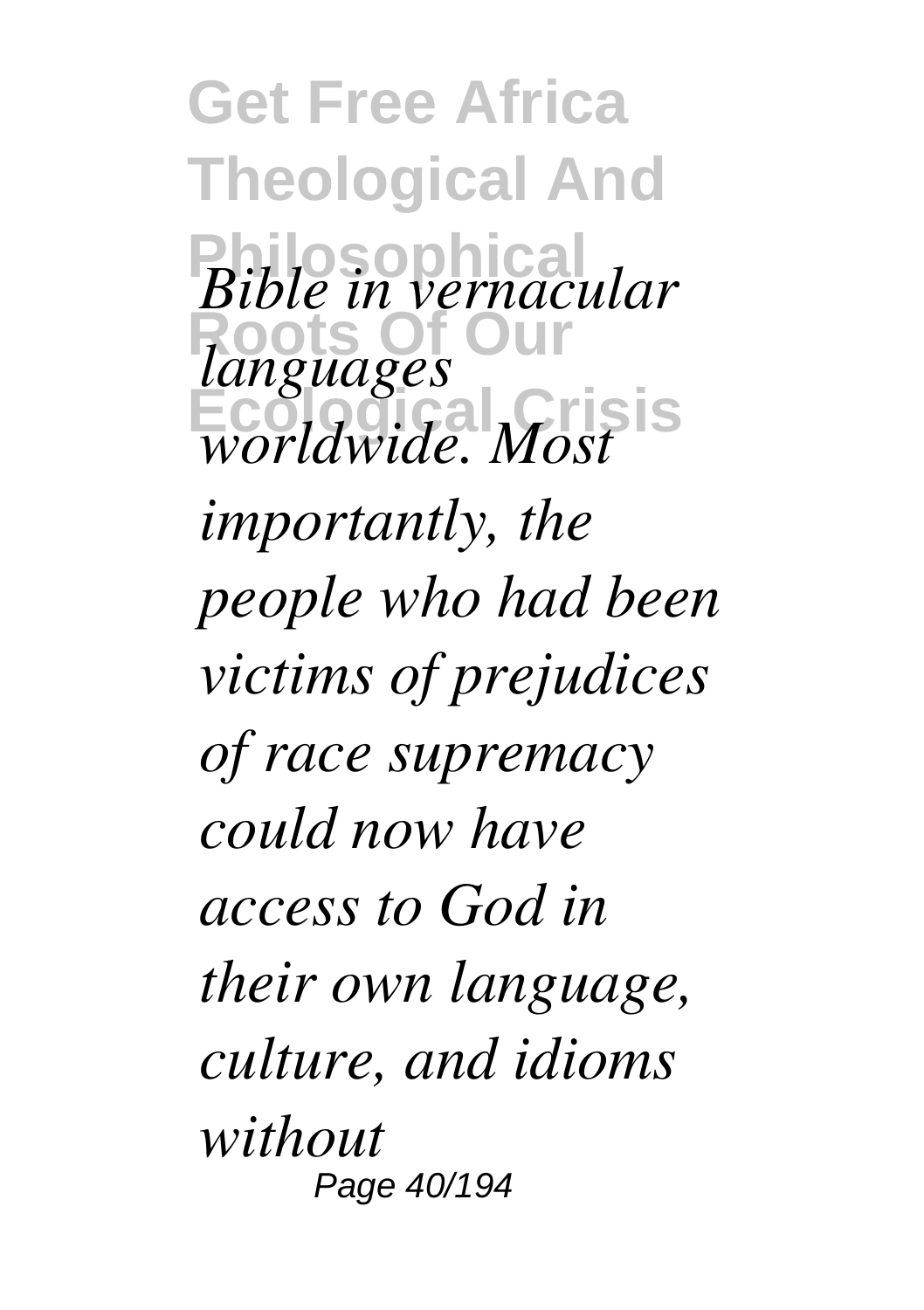**Get Free Africa Theological And**  $P$ *intermediaries. It is* **Roots Of Our** *largely thanks to* **Ecological Crisis** *Bible translations that the majority of those churches in Africa, born of European mission activities, continued to develop positively after the end of the colonial age, and that independent* Page 41/194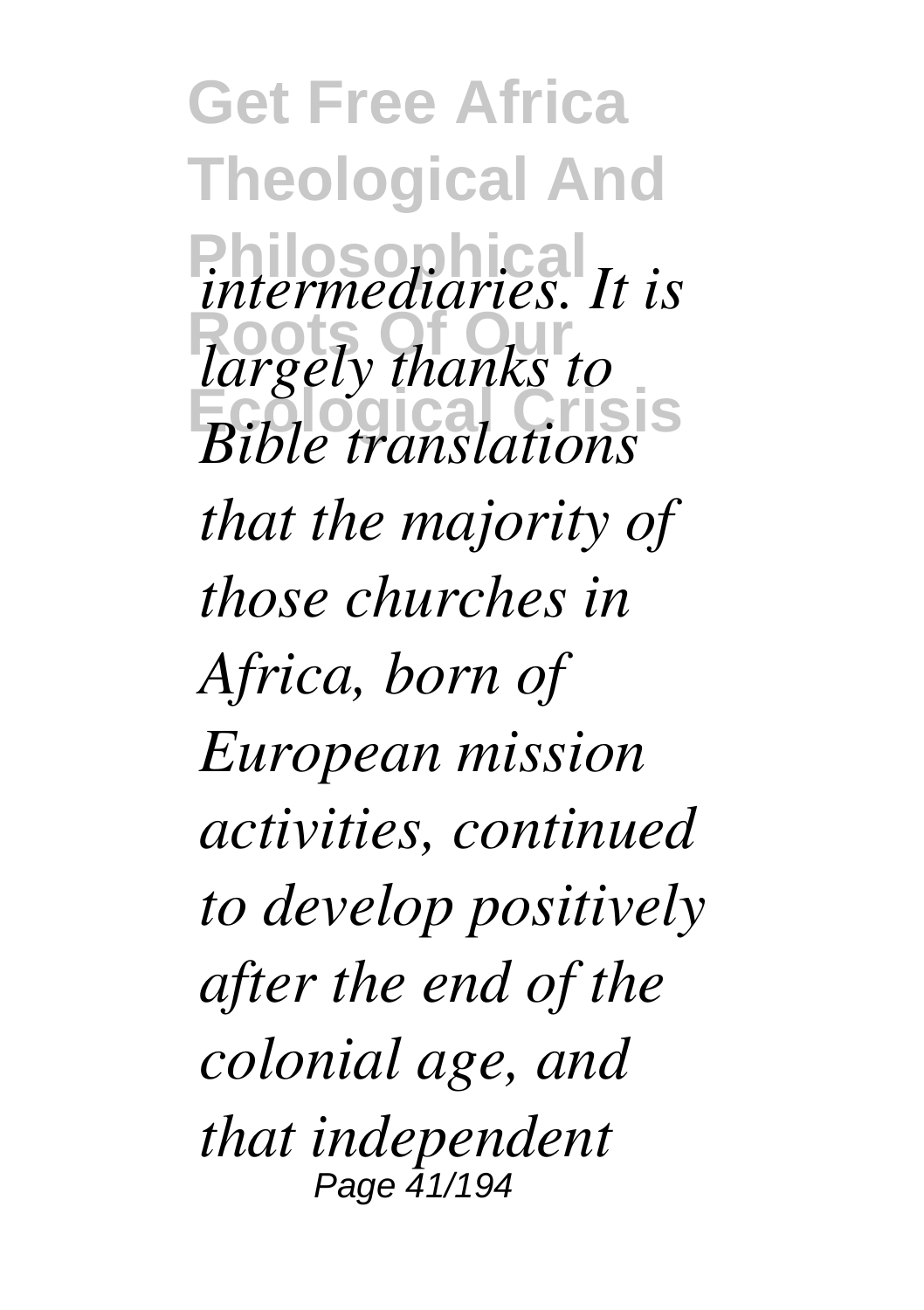**Get Free Africa Theological And Philosophical** *African churches* **Roots Of Our** *emerged. (Series: Energy in the* sis *Public Square / Theologie in der Ã?Â?ffentlichkeit, Vol. 10) [Subject: African Studies, Christian Studies] AIDS. Famine. Ethnic strife. Refugees. Poverty.* Page 42/194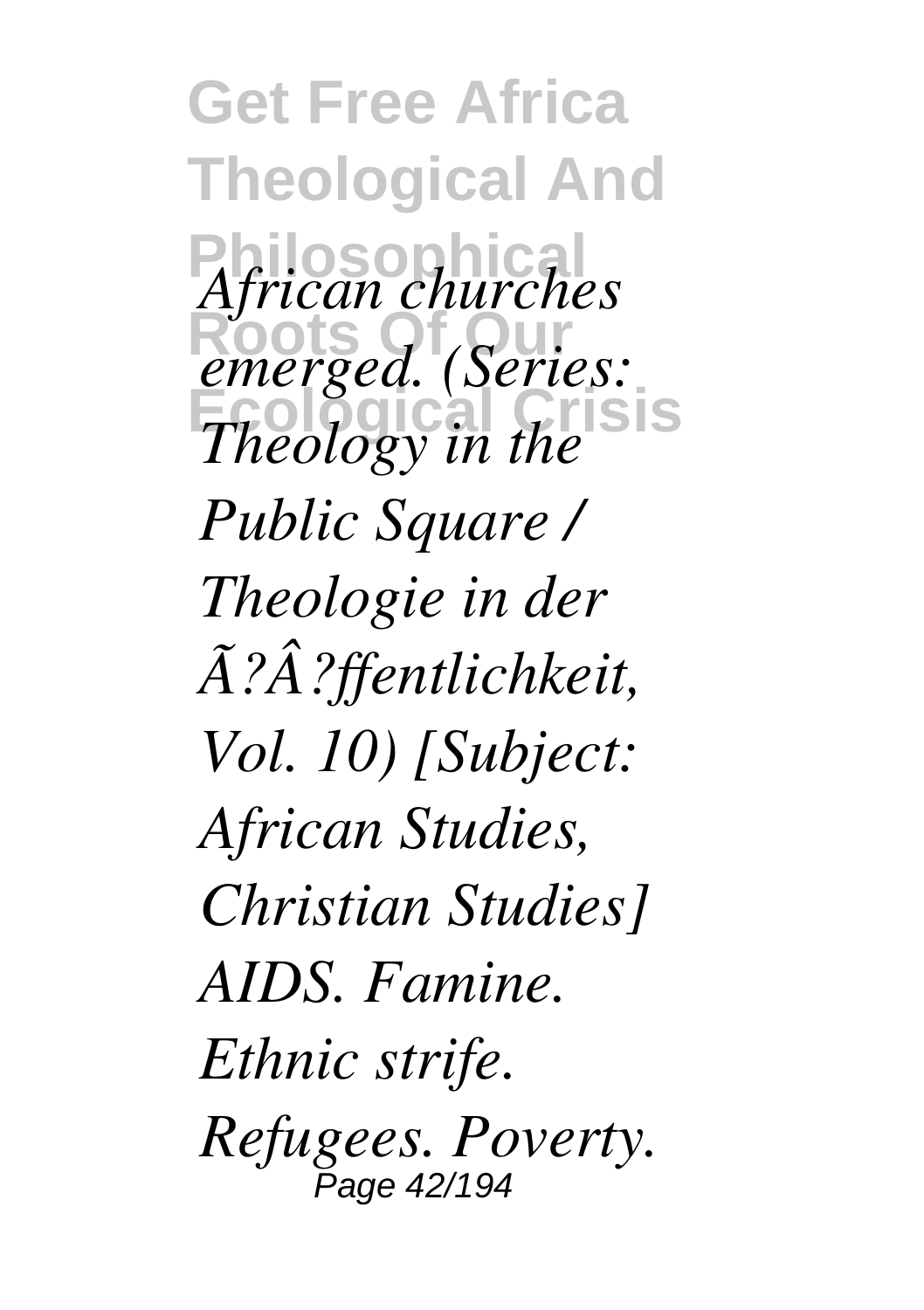**Get Free Africa Theological And**  $Debt$ *. Environmental* **Roots Of Our** *degradation. These* **Ecological Crisis** *form the wounded face of Africa today, the reality confronting the church of Africa. To heal Africa, Spiritan Father Elochukwu Uzukwu argues that the church in Africa must become a* Page 43/194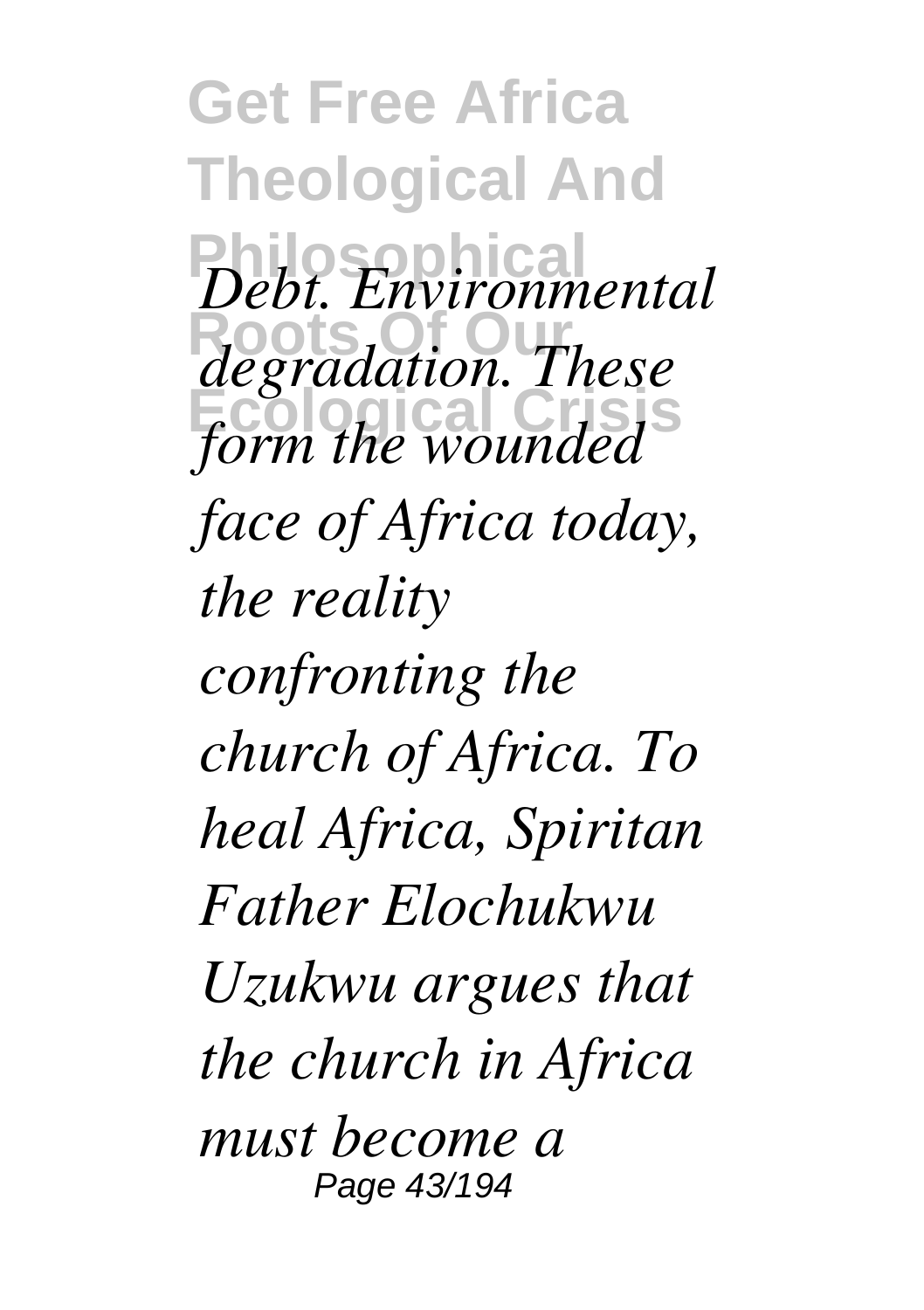**Get Free Africa Theological And** *credible and*<sup>al</sup> effective agent of **Ecological Crisis** *change by making full use of African resources--natural and sociohistorical- including traditional patterns of social organization. In order to renew itself, the church must remember that it* Page 44/194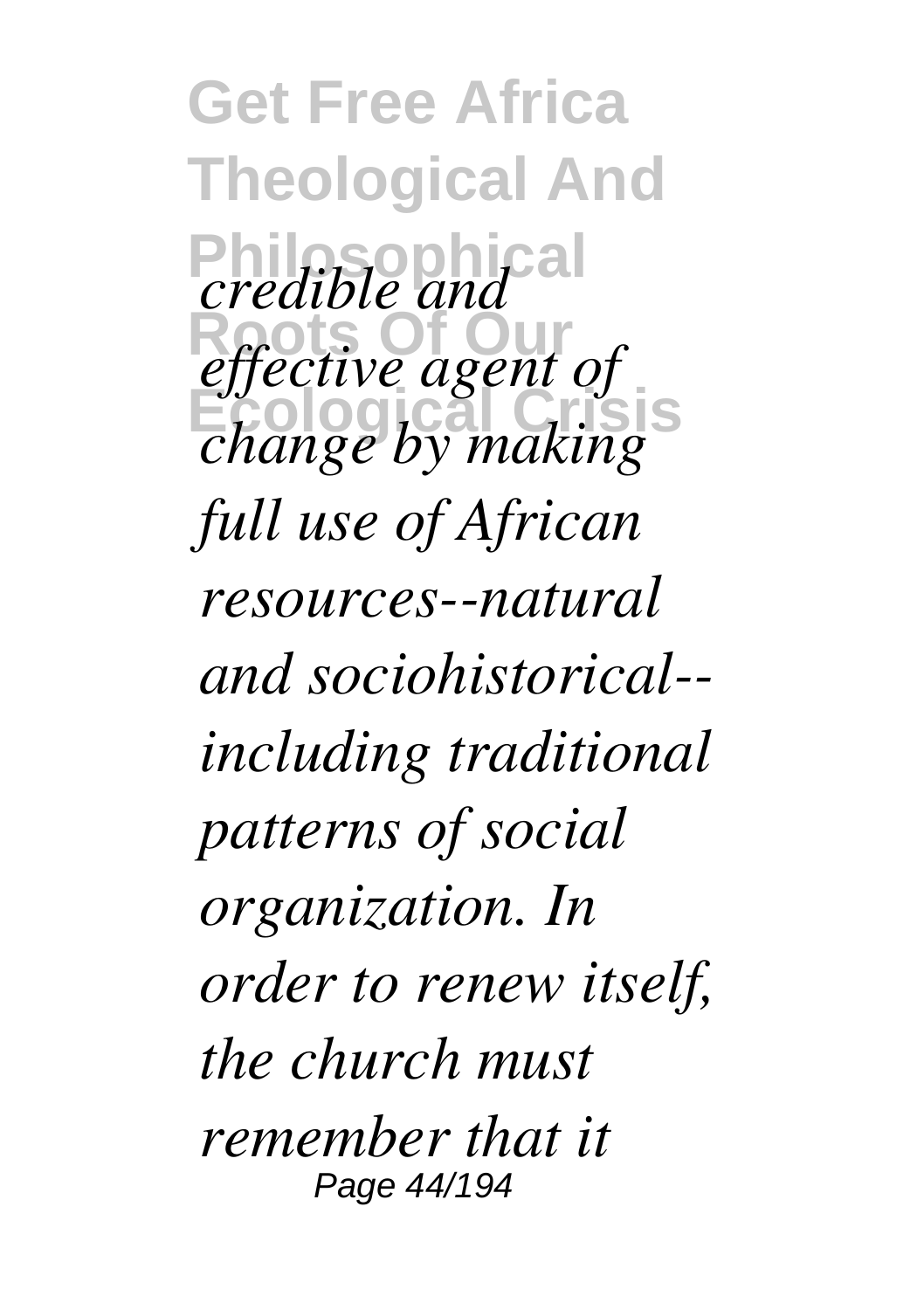**Get Free Africa Theological And Philosophical** *does not exist for* **Roots Of Our** *itself but for the* **Ecological Crisis** *people--to bear witness in Africa to the risen Lord. Focusing on the Catholic Church in Africa today, A Listening Church proposes a fresh approach to ecclesiology.* Page 45/194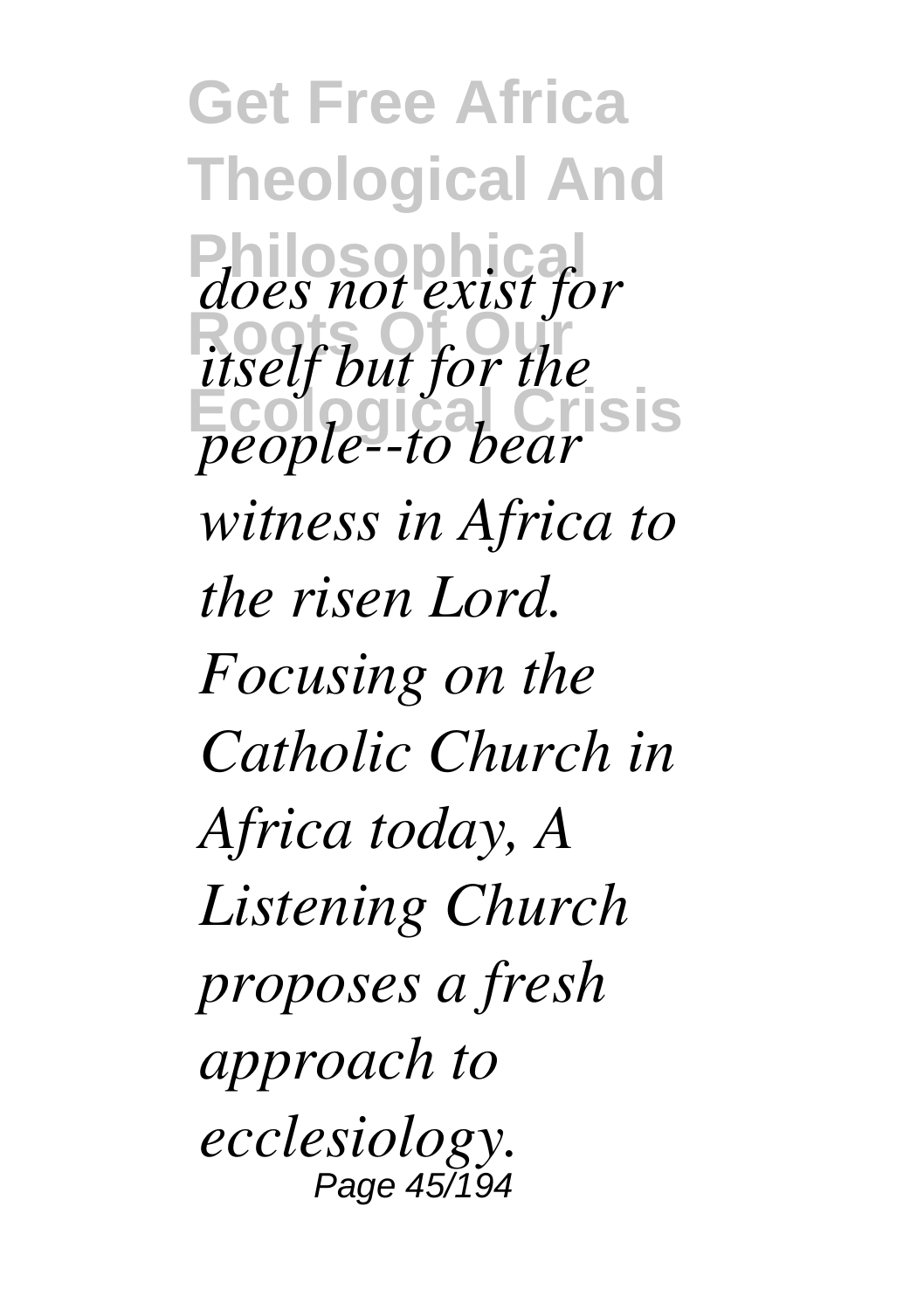**Get Free Africa Theological And**  $F$ ollowing closely on **Roots Of Our** *the African Synod of* **Ecological Crisis** *Bishops, Uzukwu proposes the initiation of serious theological discussion on the structure of the Church in Africa that came out of that historic occasion. Simply speaking, the* Page 46/194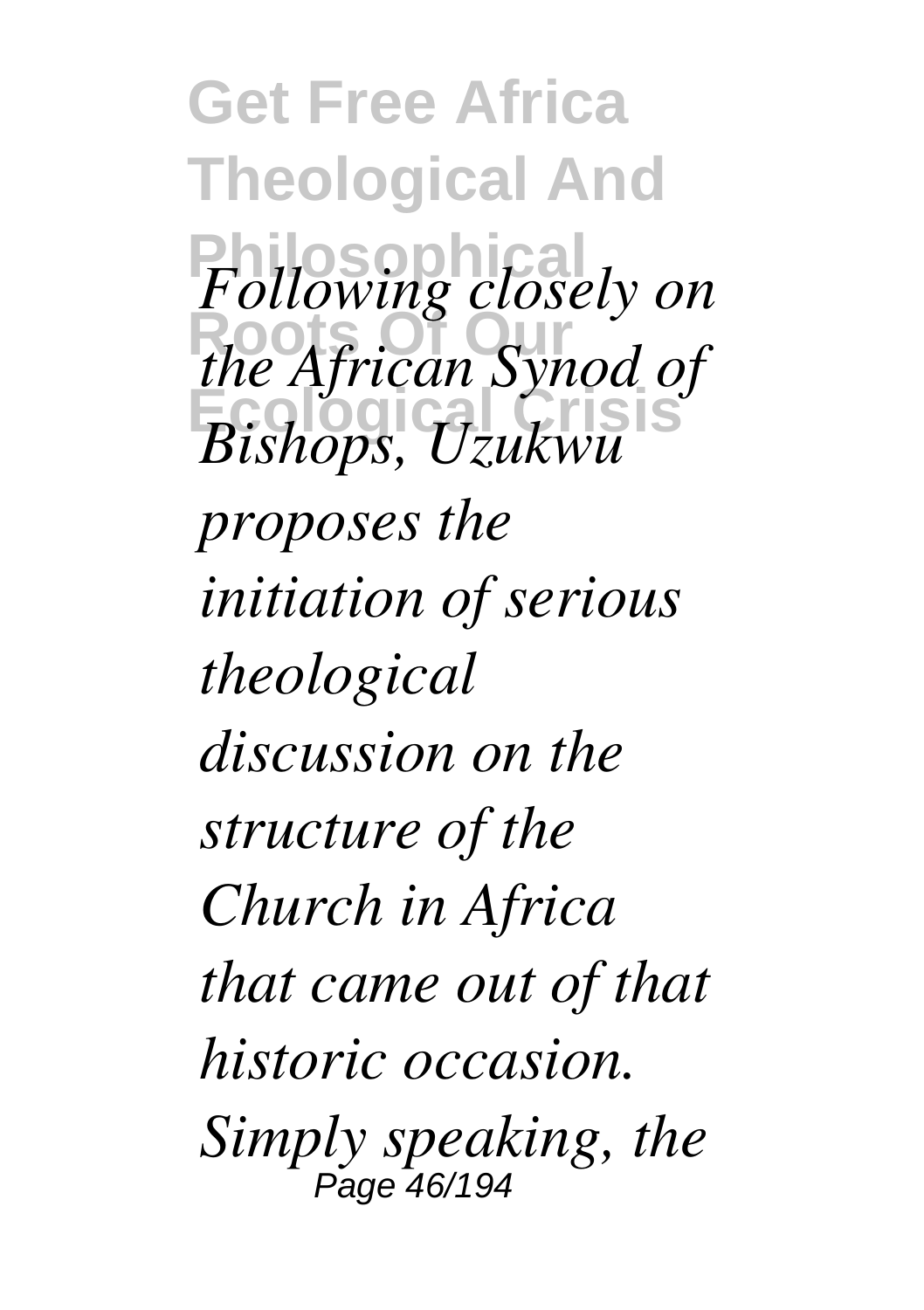**Get Free Africa Theological And Philosophical** *African churches Roots Chaircing* **Example, and the** *Church in Rome must listen to the churches in Africa. Higher education has not escaped the imperative of transformation which has marked the post-apartheid* Page 47/194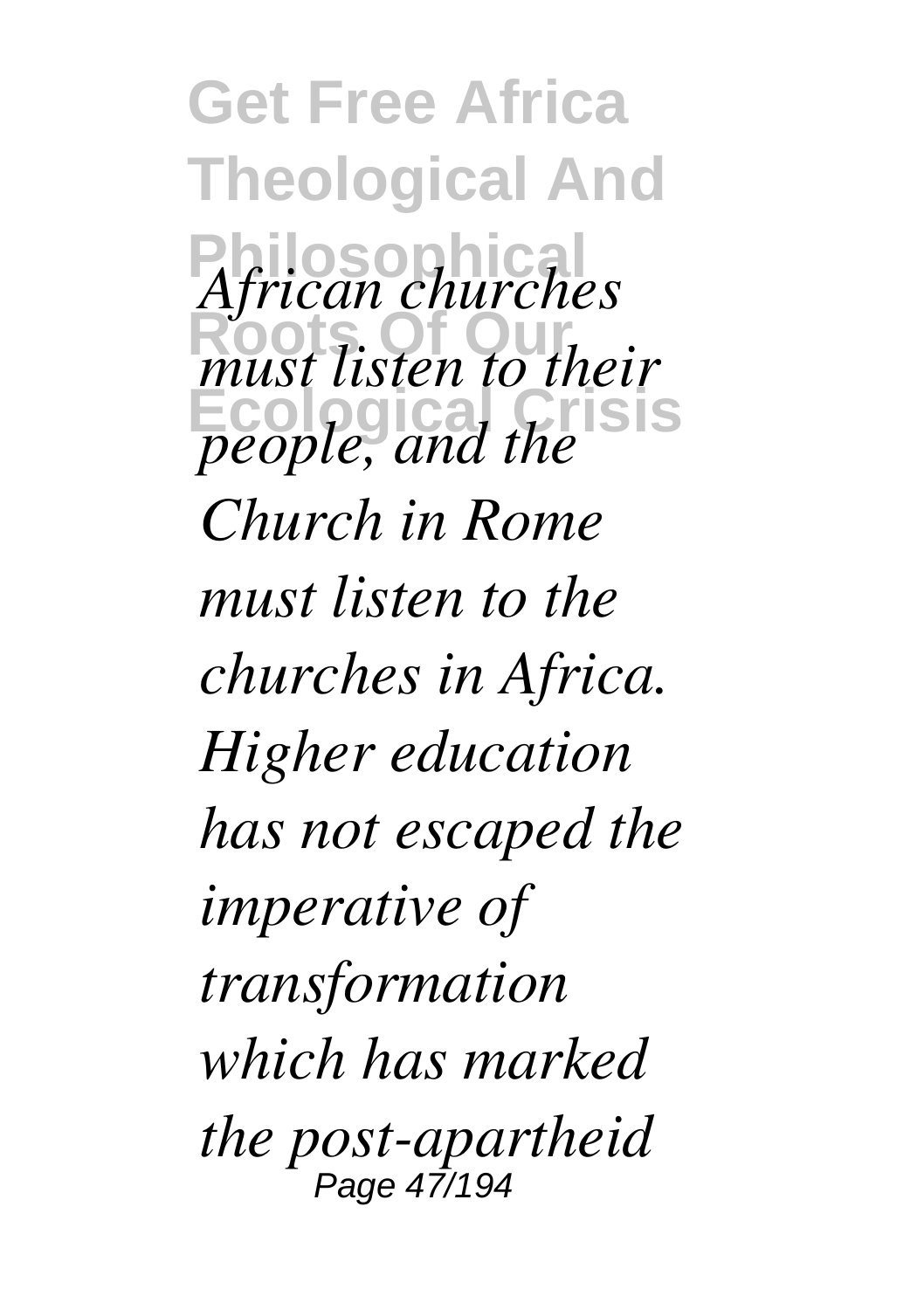**Get Free Africa Theological And**  $South African<sup>2</sup>$ **Roots Of Our** *landscape. The* **Ecological Crisis** *nature of the changes at universities, however, is open to critique. Fundamental questions concerning the ideological moorings of* Page 48/194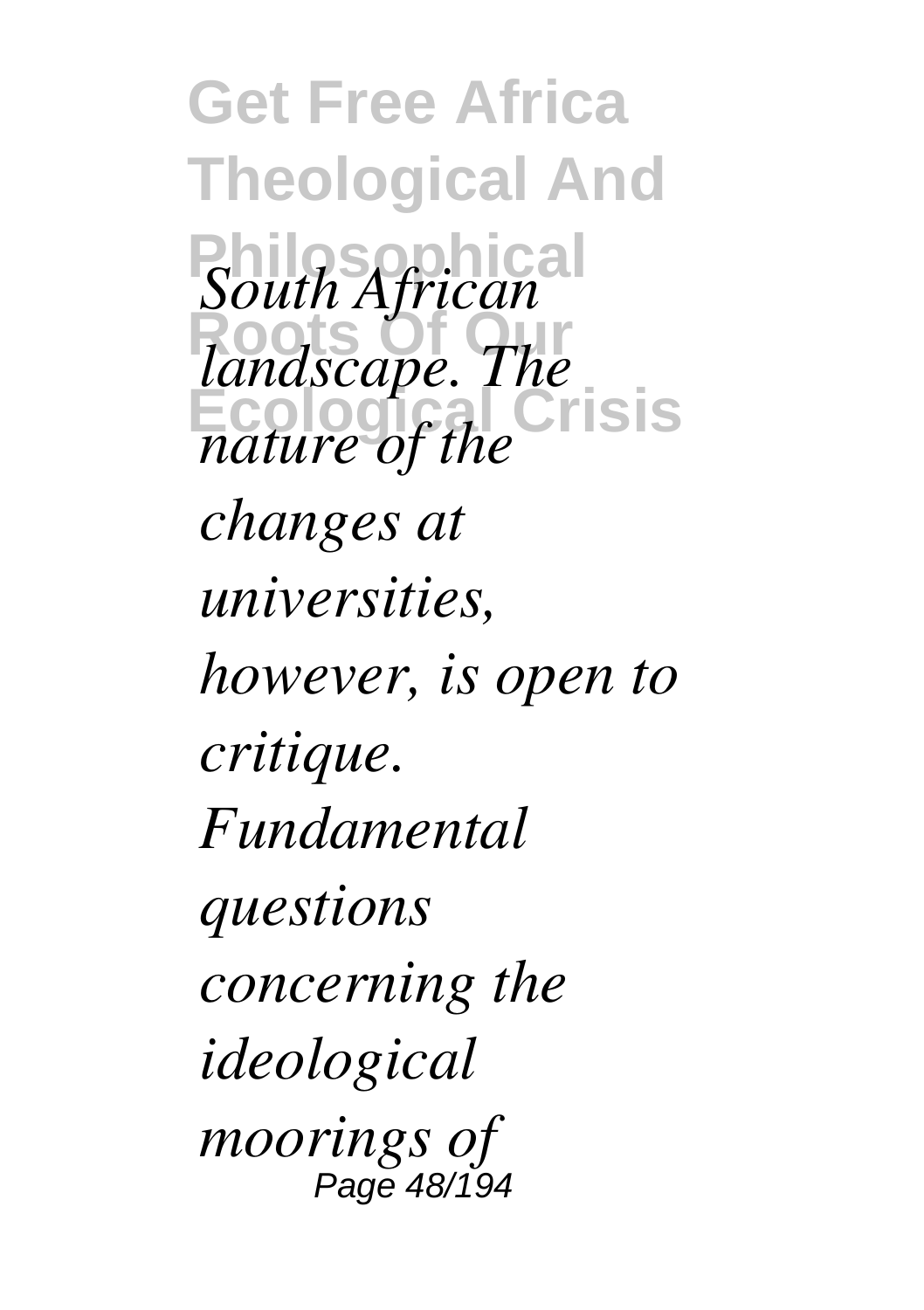**Get Free Africa Theological And Philosophical** *knowledge and the politics of the* **Ecological Crisis** *curriculum have not yet been satisfactorily addressed. During the apartheid era, theology faculties played influential roles at traditional universities, and were often* Page 49/194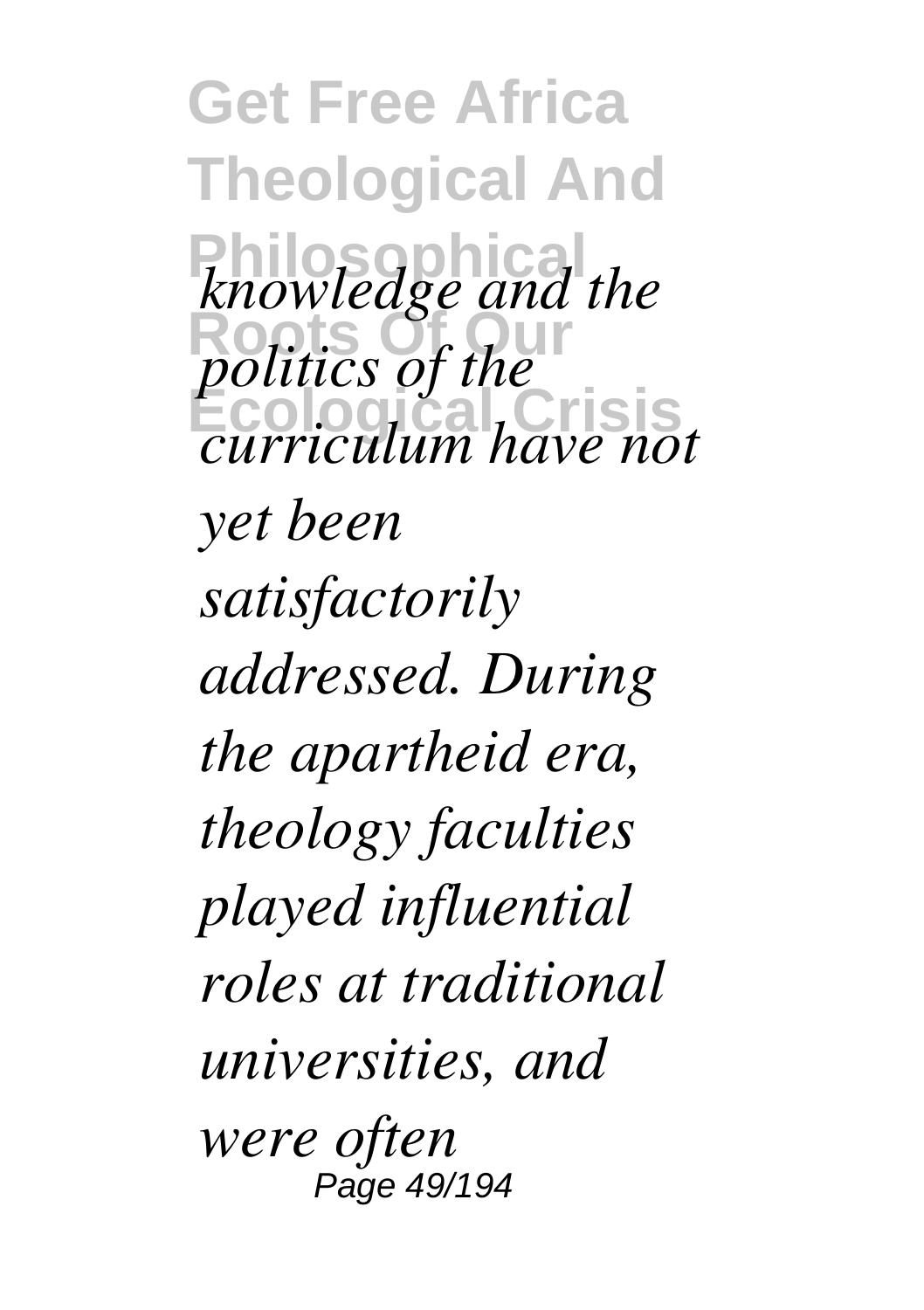**Get Free Africa Theological And Philosophical** *characterised by* **Roots Of Our** *unsettling exclusion* **Ecological Crisis** *of non- Christian religions, non-Calvinist denominations and marginalised voices. This volume of essays evidences a process at the University of the Free State?s Faculty* Page 50/194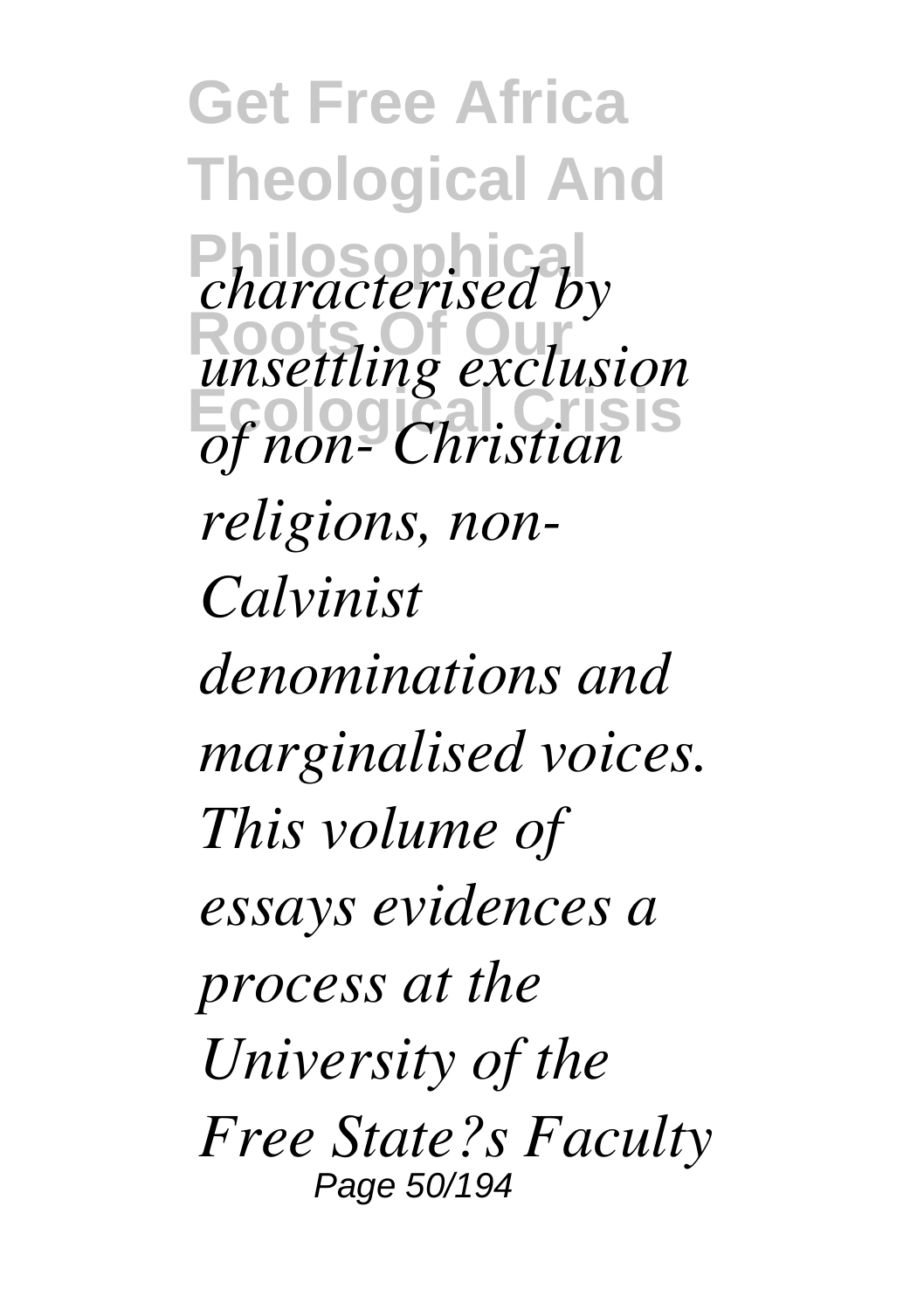**Get Free Africa Theological And Philosophical** *of Theology to reflect seriously* **Ecological Crisis** *about the need for transformation at the fundamental level, that is, of knowledge. The challenge for theology at a public university is framed in terms of epistemological* Page 51/194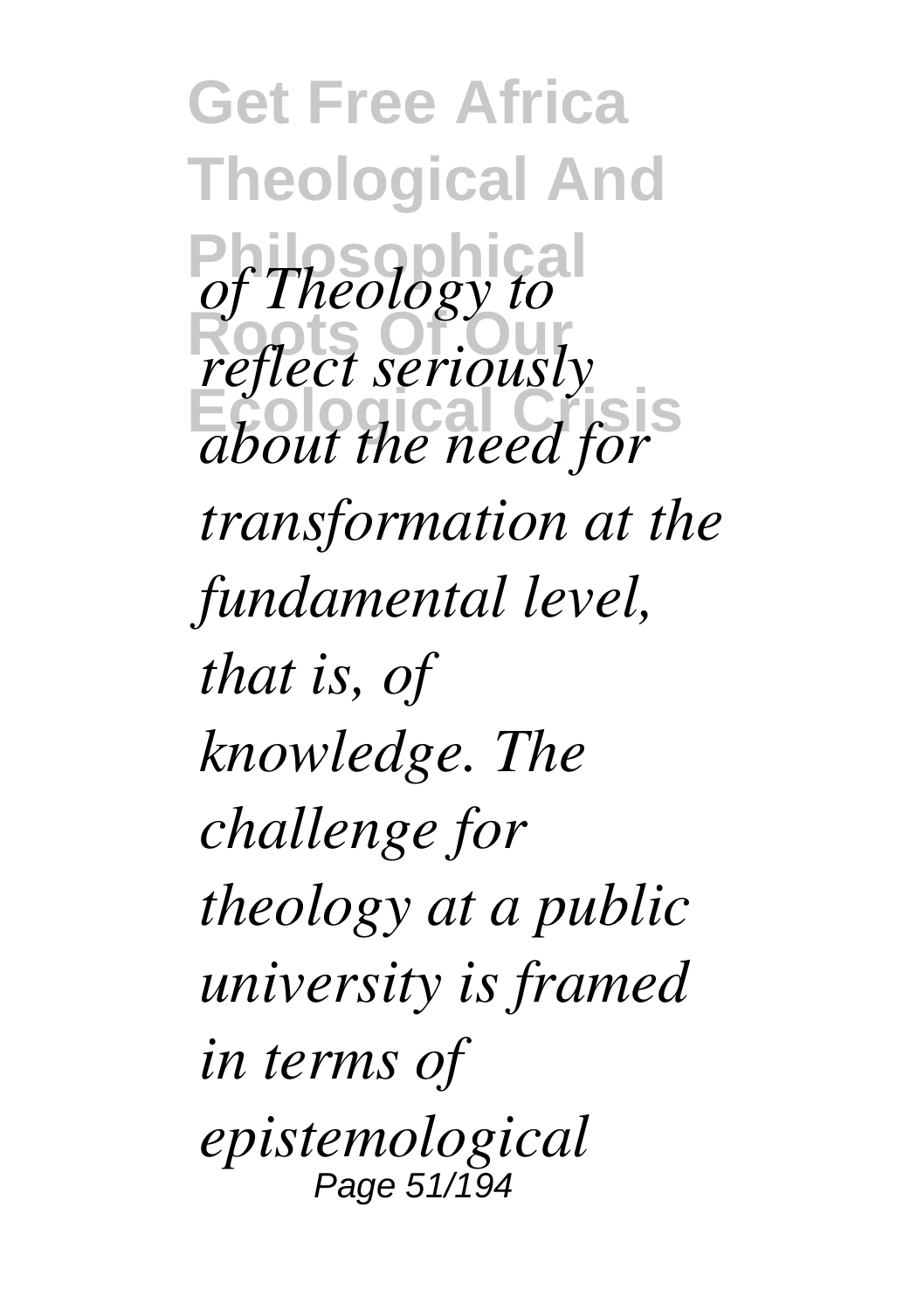**Get Free Africa Theological And** *transformation. A* **Roots Of Our** *number of* **Ecological Crisis** *outstanding public intellectuals such as Jonathan Jansen, Crain Soudien and Lis Lange have been invited to present papers to clarify the conceptual challenge and what this might entail for* Page 52/194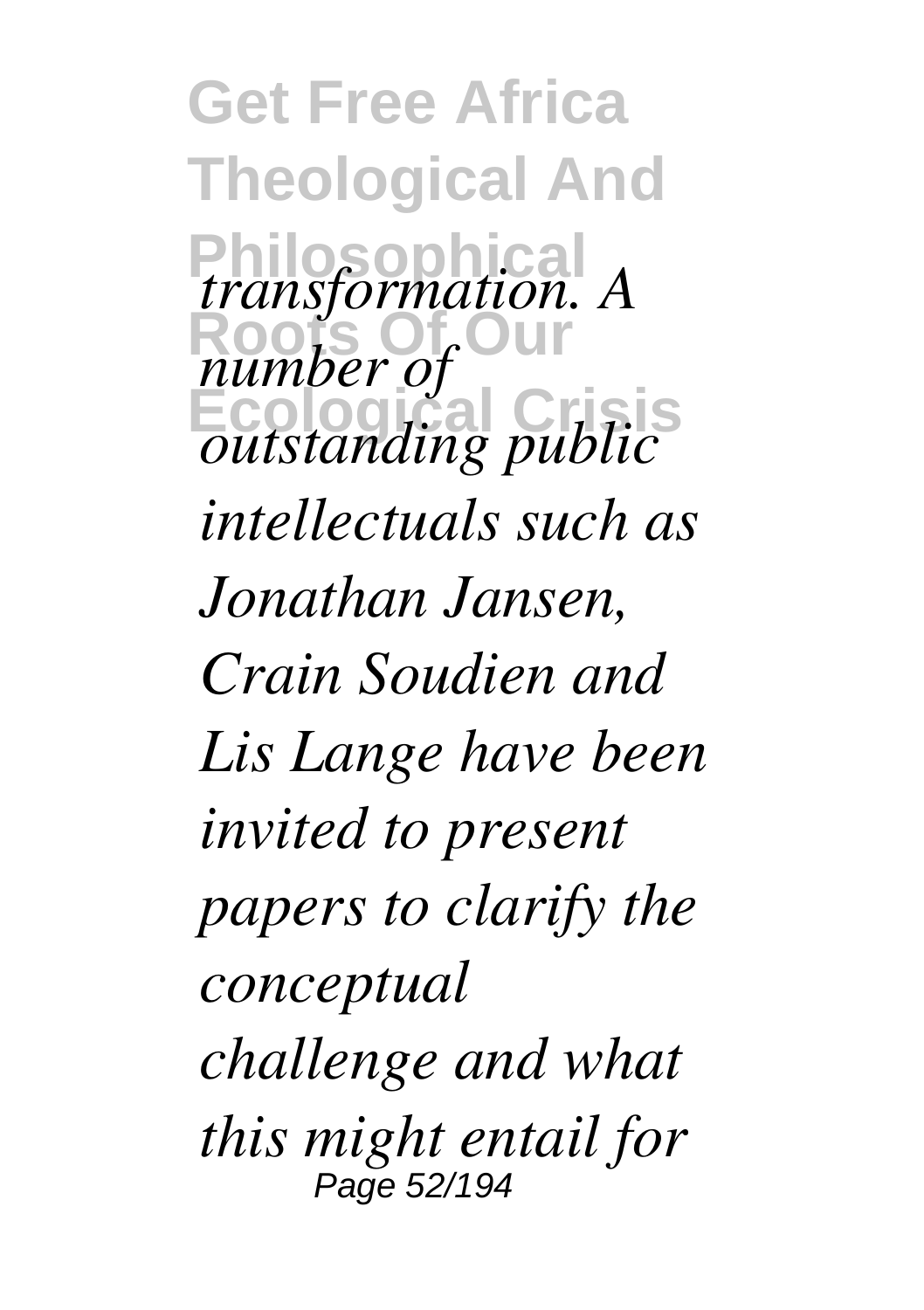**Get Free Africa Theological And**  $theology.$  Well-**Roots Of Our** *known theologians* **Ecological Crisis** *such as Conrad Wethmar, Allan Boesak and Martin Prozesky reflect on the nature of theology and religion at universities amidst social exigencies. Two international* Page 53/194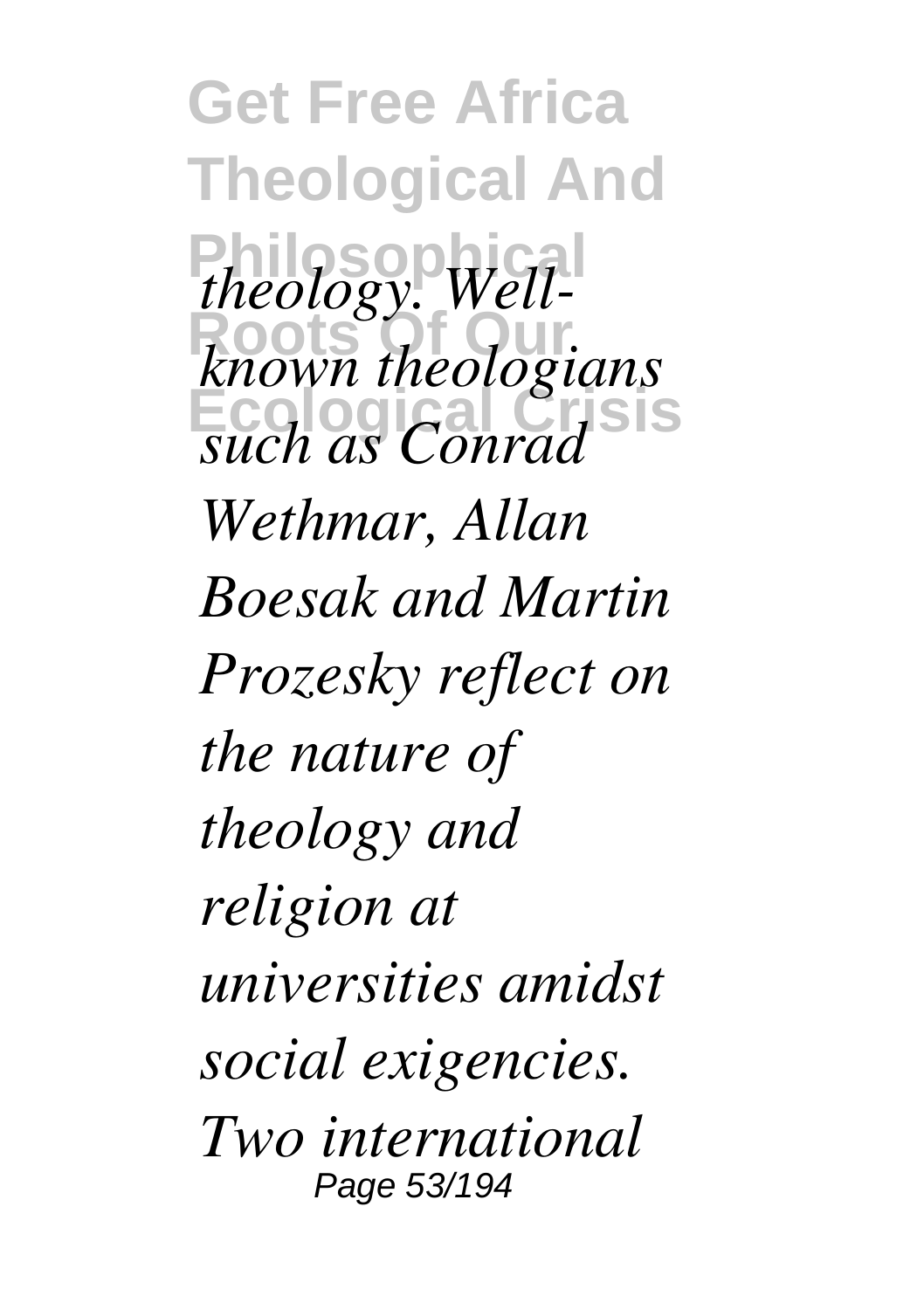**Get Free Africa Theological And** *theologians?* **Roots Of Our** *Harold Attridge* **Ecological Crisis** *from the prestigious Yale Divinity School and Bram van de Beek from the Free University of Amsterdam ? share their experiences of institutions that exemplify excellence and ecumenical* Page 54/194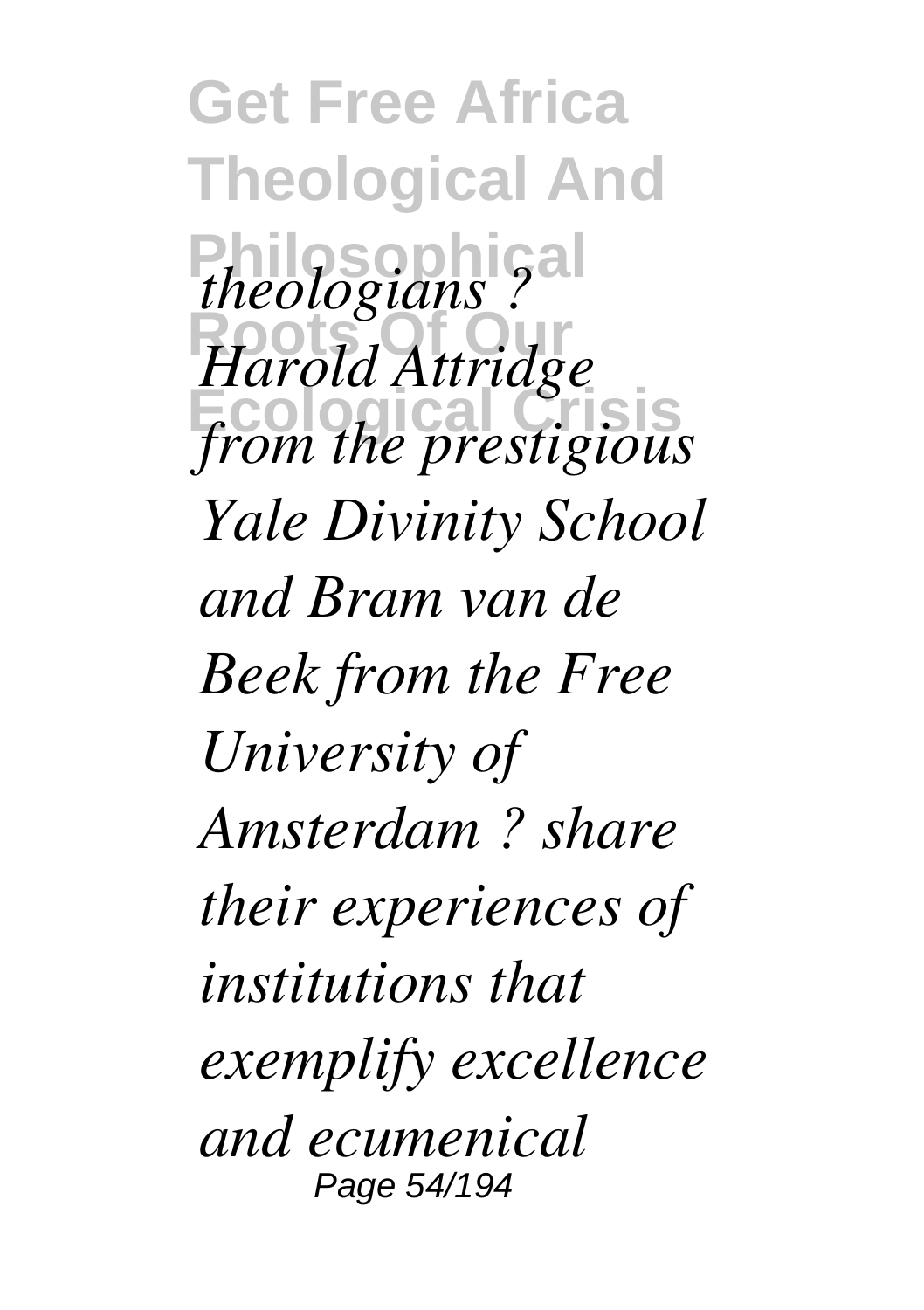**Get Free Africa Theological And Philosophical Roots Of Our** *Theologians from* **Ecological Crisis** *the Departments of openness. Practical Theology and Systematic Theology at the University of the Free State, writing from the ?inside?, articulate the challenges they envision for theology* Page 55/194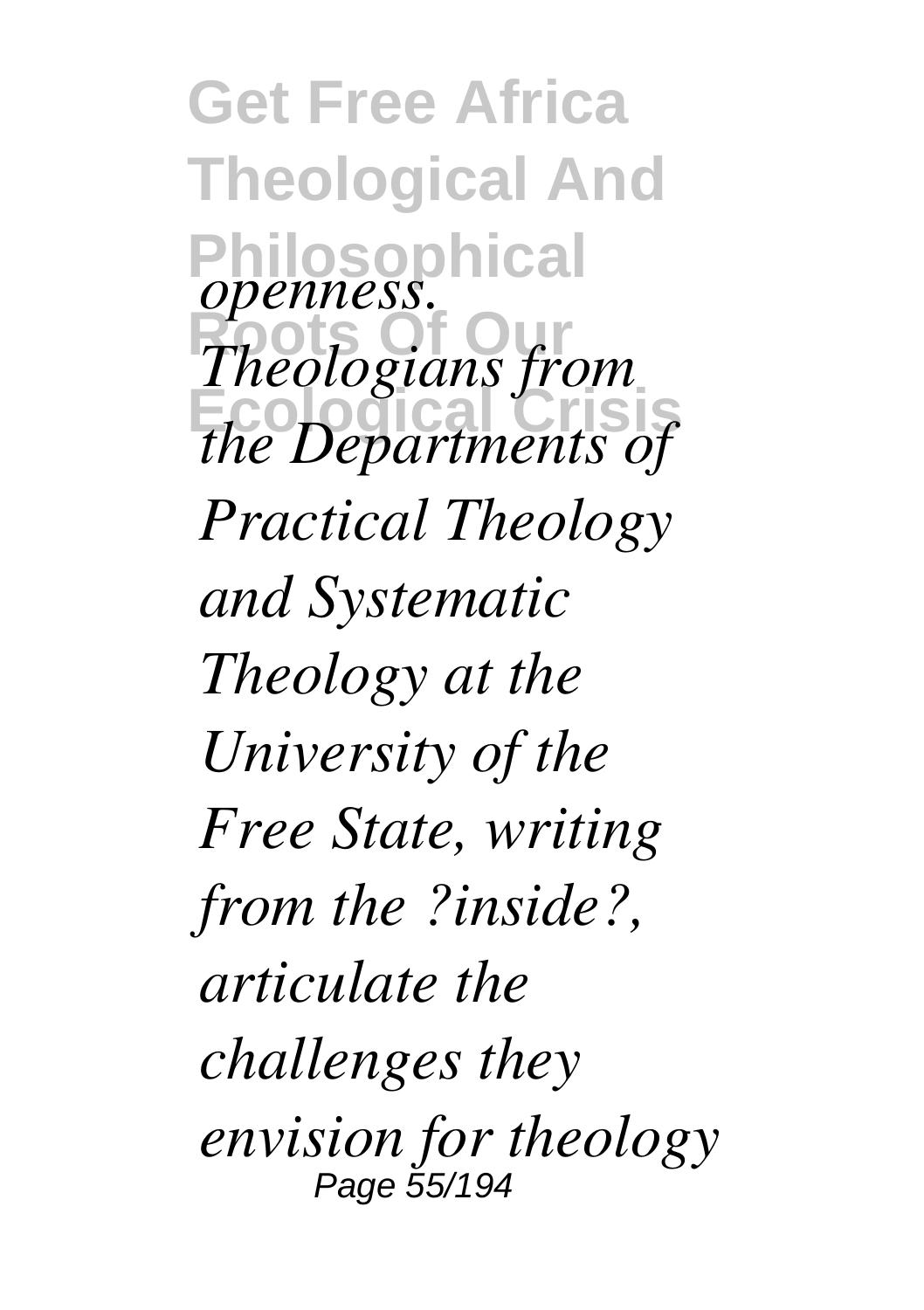**Get Free Africa Theological And Philosophical** *in a post-apartheid* **Roots Of Our** *dispensation. The* **Ecological Crisis** *essays represent a variety of perspectives, but all attest to a commitment to rethink the nature and task of theology at a public university, accepting the challenge of* Page 56/194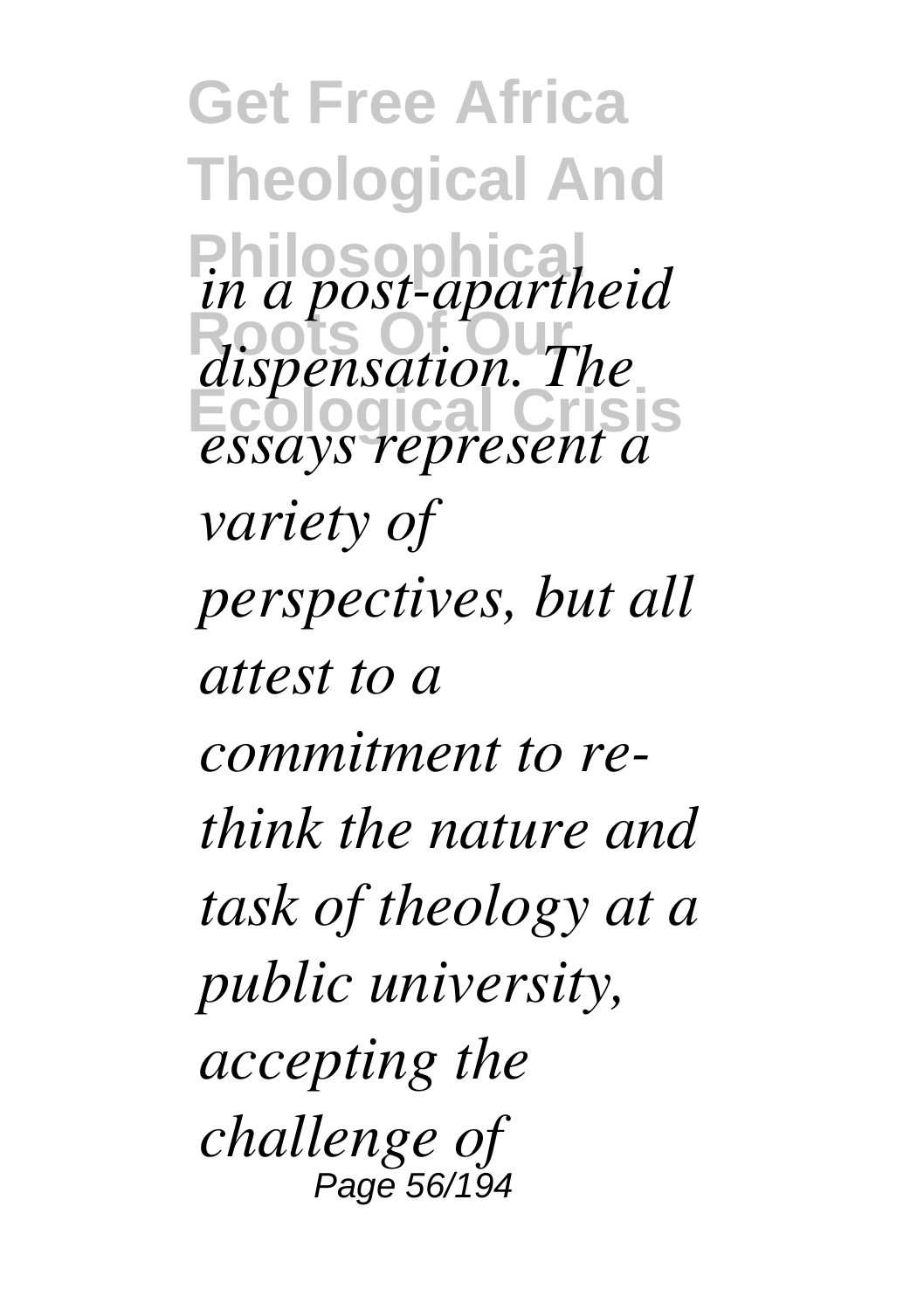**Get Free Africa Theological And Philosophical** *knowledge and* **Roots Of Our** *power, of plurality* **Ecological Crisis** *and otherness, and of restorative intellectual justice. These timely essays make a unique contribution to the discourses on transformation and on theology at a public university.* Page 57/194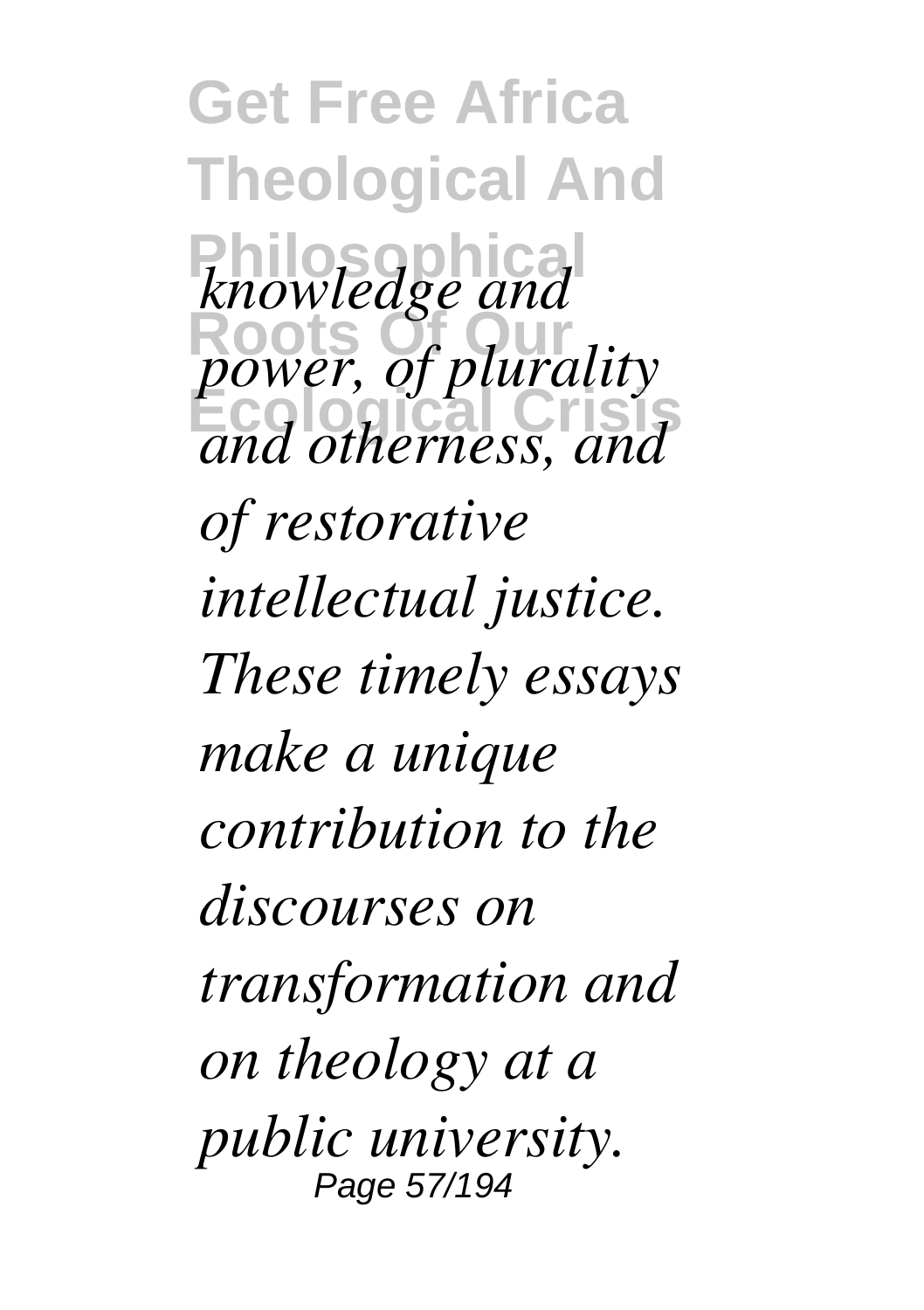**Get Free Africa Theological And** *In African Theology* **Roots Of Our** *as Liberating* **Ecological Crisis** *Wisdom; Celebrating Life and Harmony in the Evangelical Lutheran Church in Botswana, Mari-Anna Pöntinen analyses contextual interpretations of the Christian faith in* Page 58/194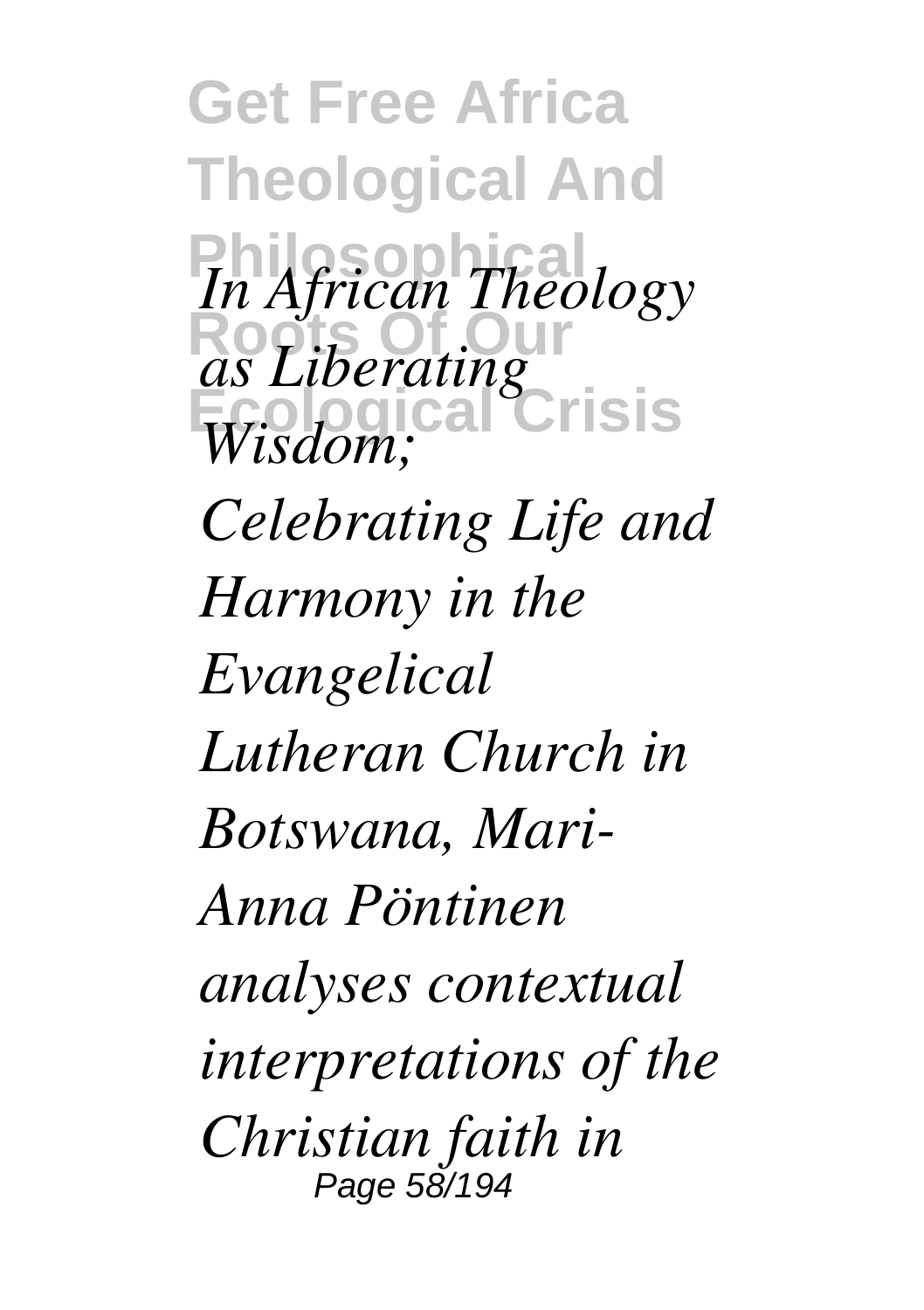**Get Free Africa Theological And**  $this$  *church. These* **Roots Of Our** *interpretations draw* **Ecological Crisis** *from the Tswana tradition and liberation in Christ. An Introduction for African Universities All Things New In Honor of Dr. Tite Tiénou with Additional Essays on World Christianity* Page 59/194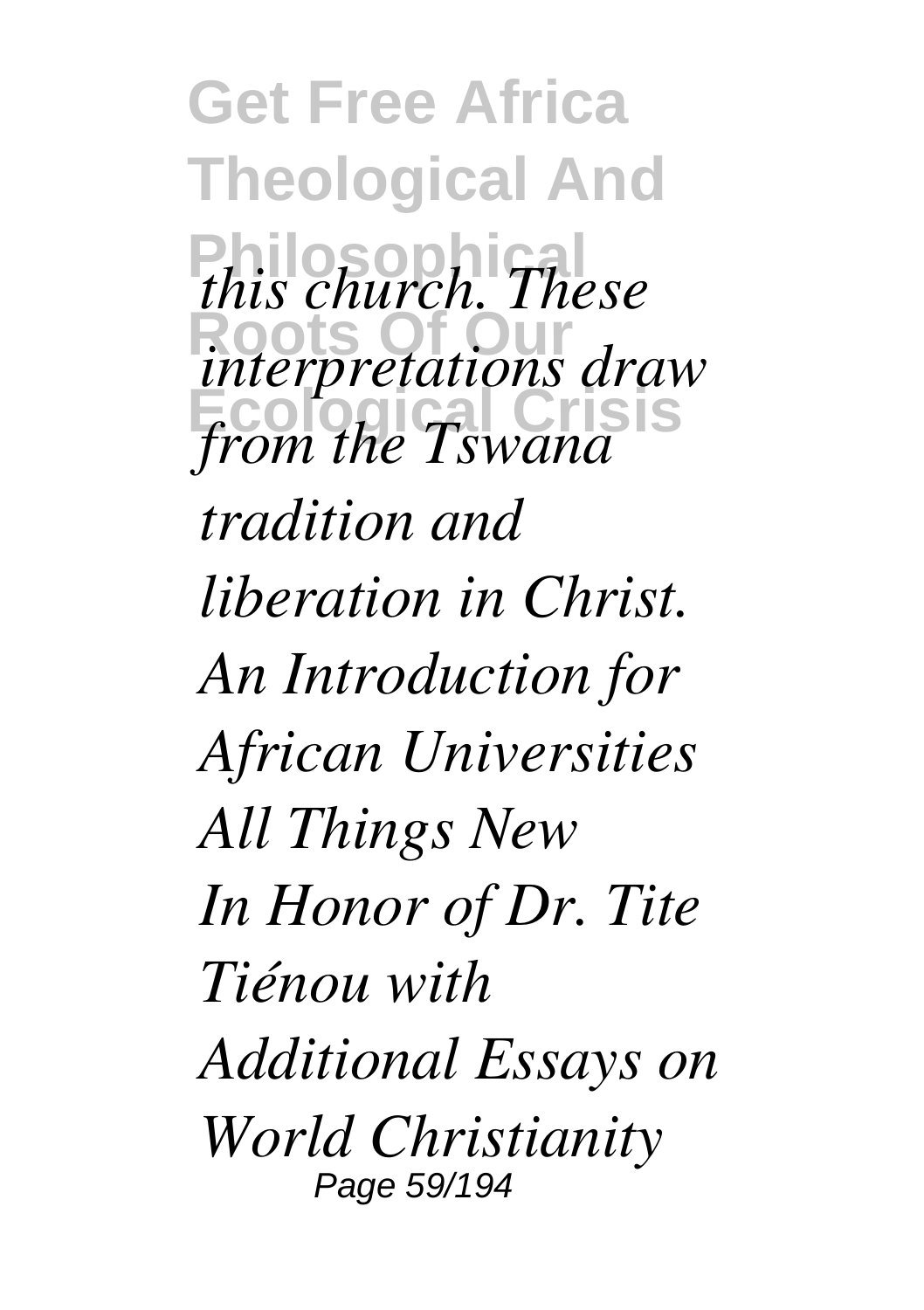**Get Free Africa Theological And Philosophical Roots Of Our Ecological Crisis** *An International Evangelicals and Empire Journal for the Theological Interpretation of Scripture Joseph Ratzinger and the Future of African Theology Engaging Religions and Worldviews in* Page 60/194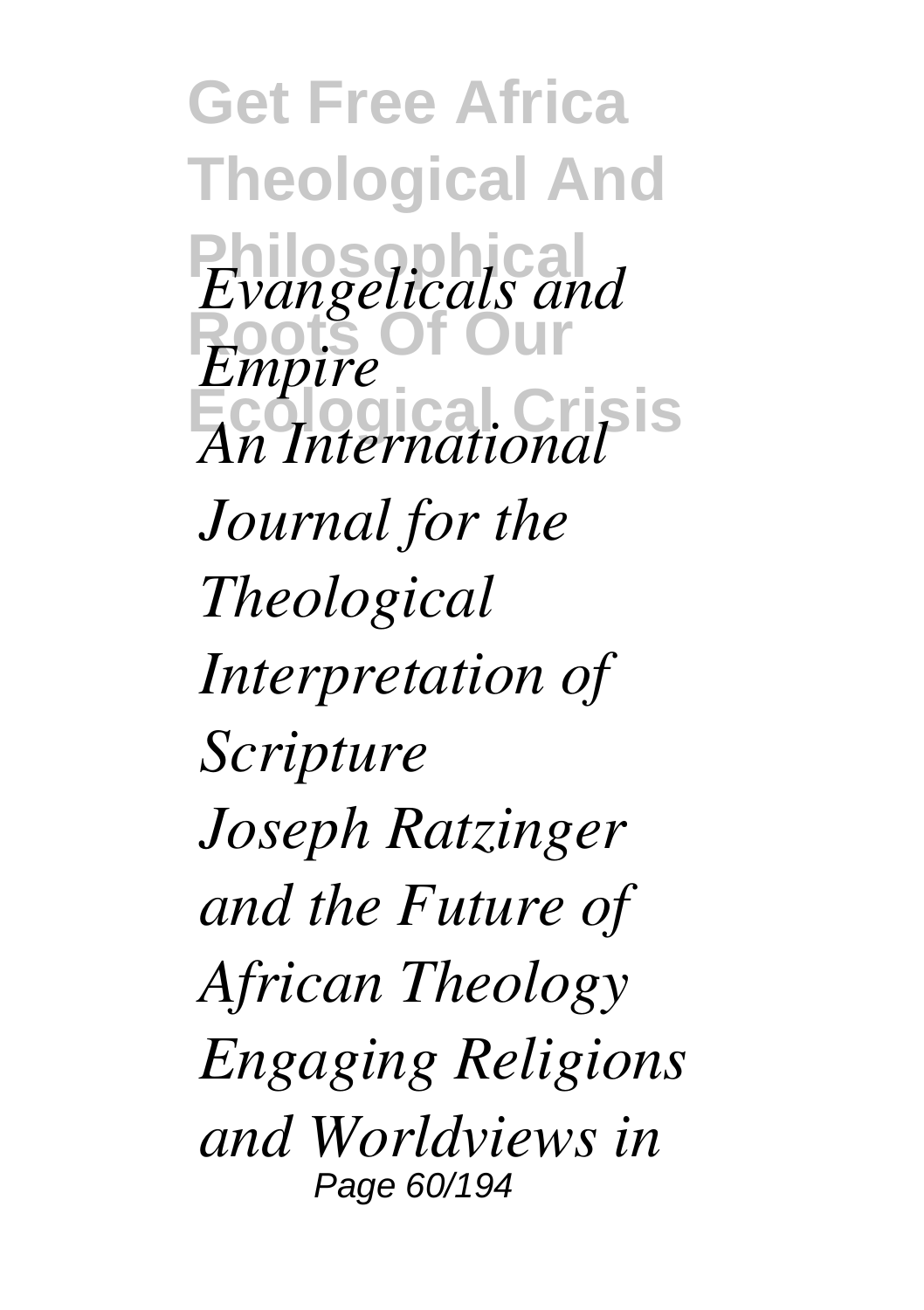**Get Free Africa Theological And Philosophical** *Africa* **Roots Of Our** *A Short History* **Ecological Crisis** *of African Philosophy discusses major ideas, figures, and schools of thought in philosophy in the African context. While drawing out critical issues in the formation* Page 61/194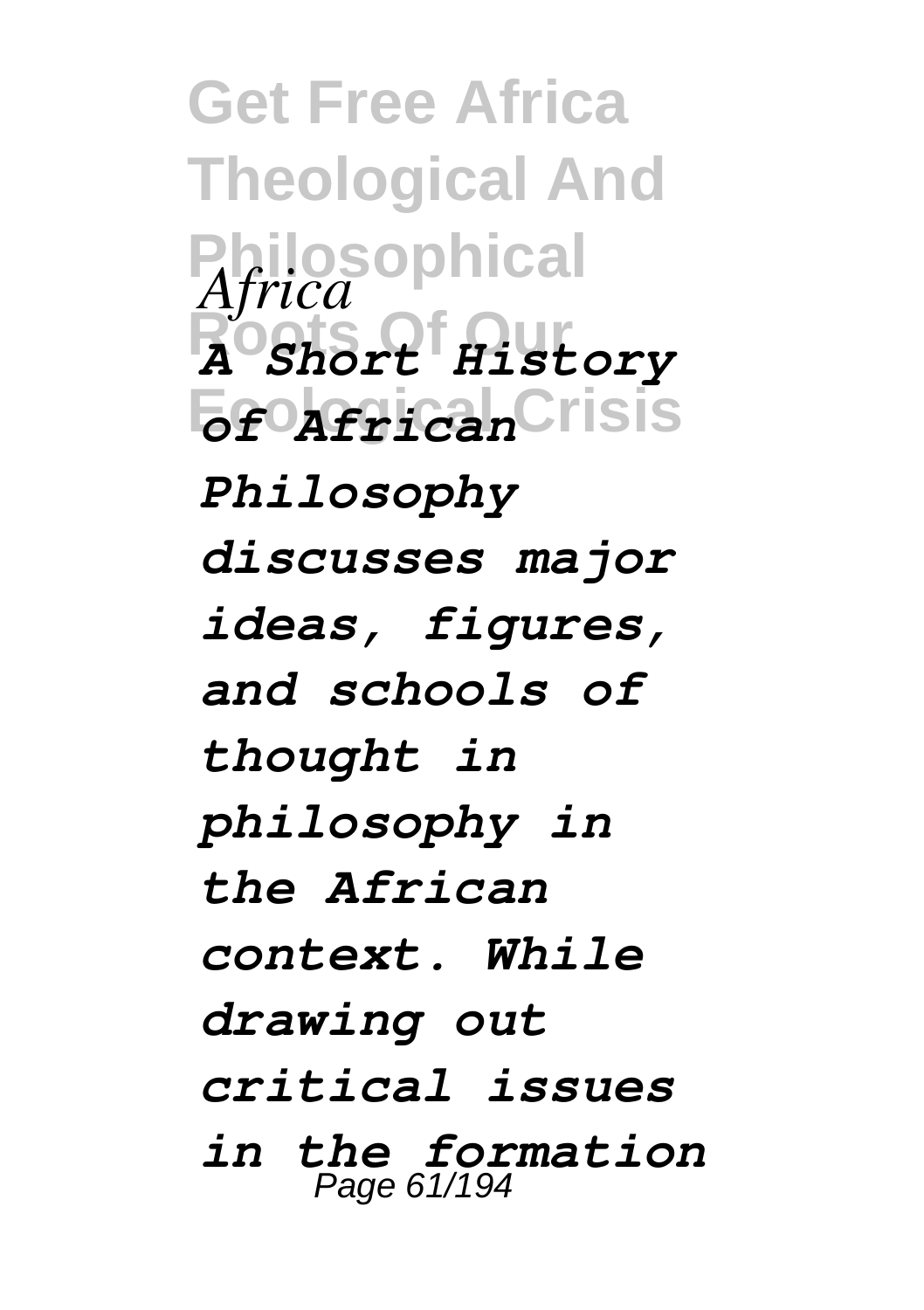**Get Free Africa Theological And Philosophical** *of African*  $ph$ <sup>1</sup> **Barry Hallen**isis *focuses on recent scholarship and relevant debates that have made African philosophy critical to understanding the rich and complex cultural* Page 62/194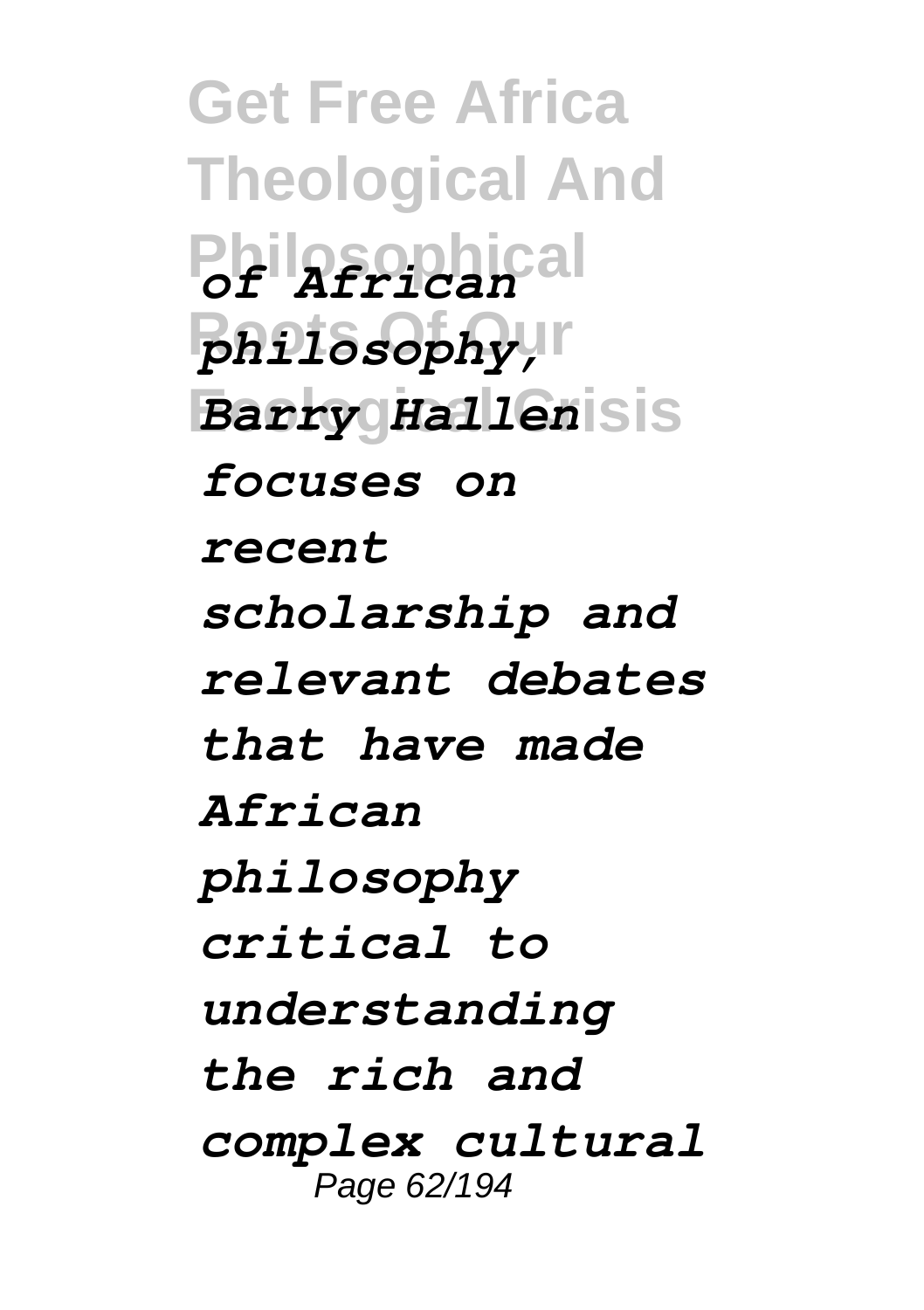**Get Free Africa Theological And Philosophical** *heritage of the* **Roots Of Our** *continent. This* **Ecological Crisis** *revised edition expands the historical perspective, takes account of recent discoveries and new canonical figures, highlights new discussions about gender as* Page 63/194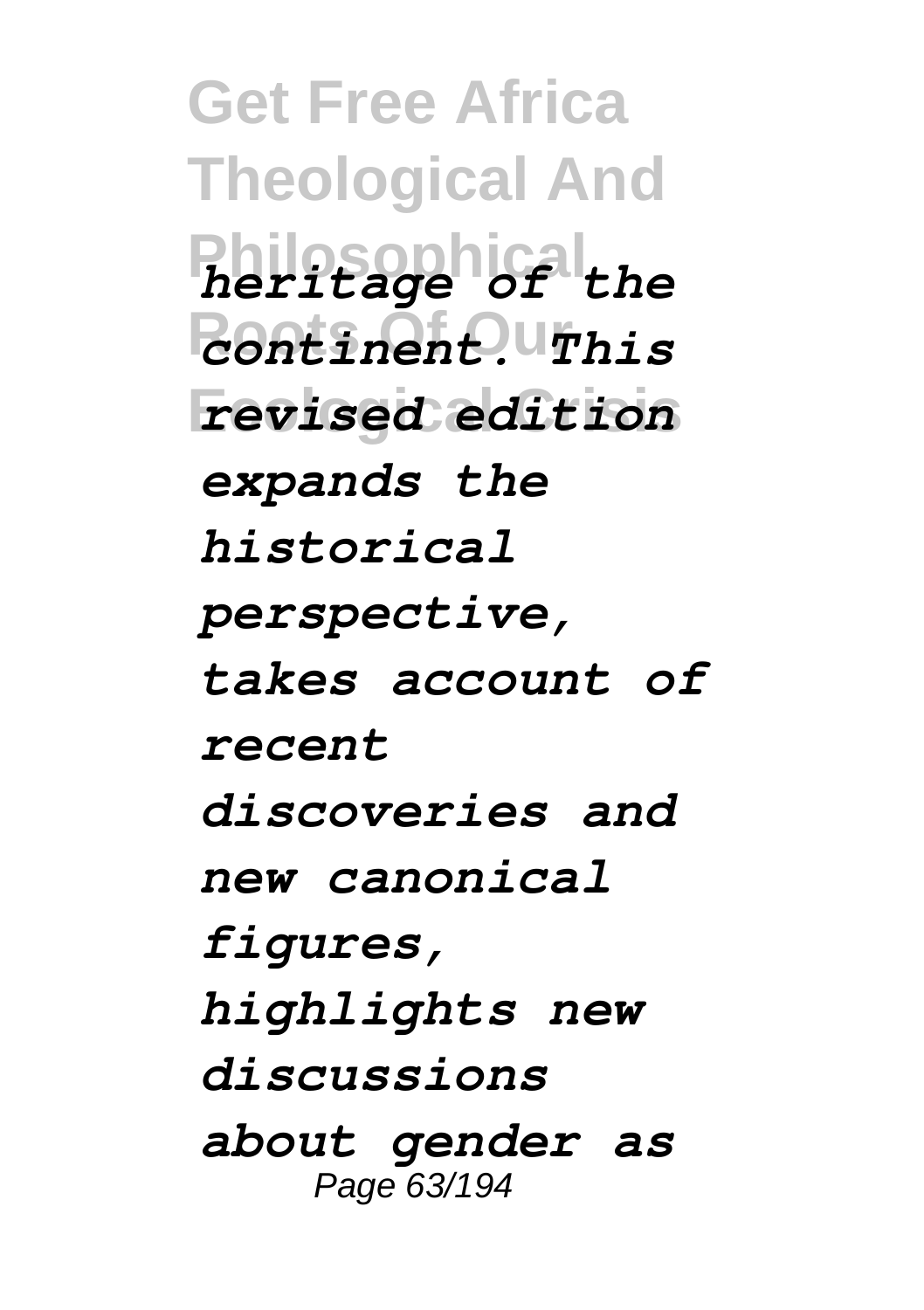**Get Free Africa Theological And Philosophical** *a cultural and* **Roots Of Our** *philosophical*  $phenomenon,$  risis *clarifies issues regarding indigenous cultures and human rights, and builds on the notion that African philosophy shares methods and concerns of* Page 64/194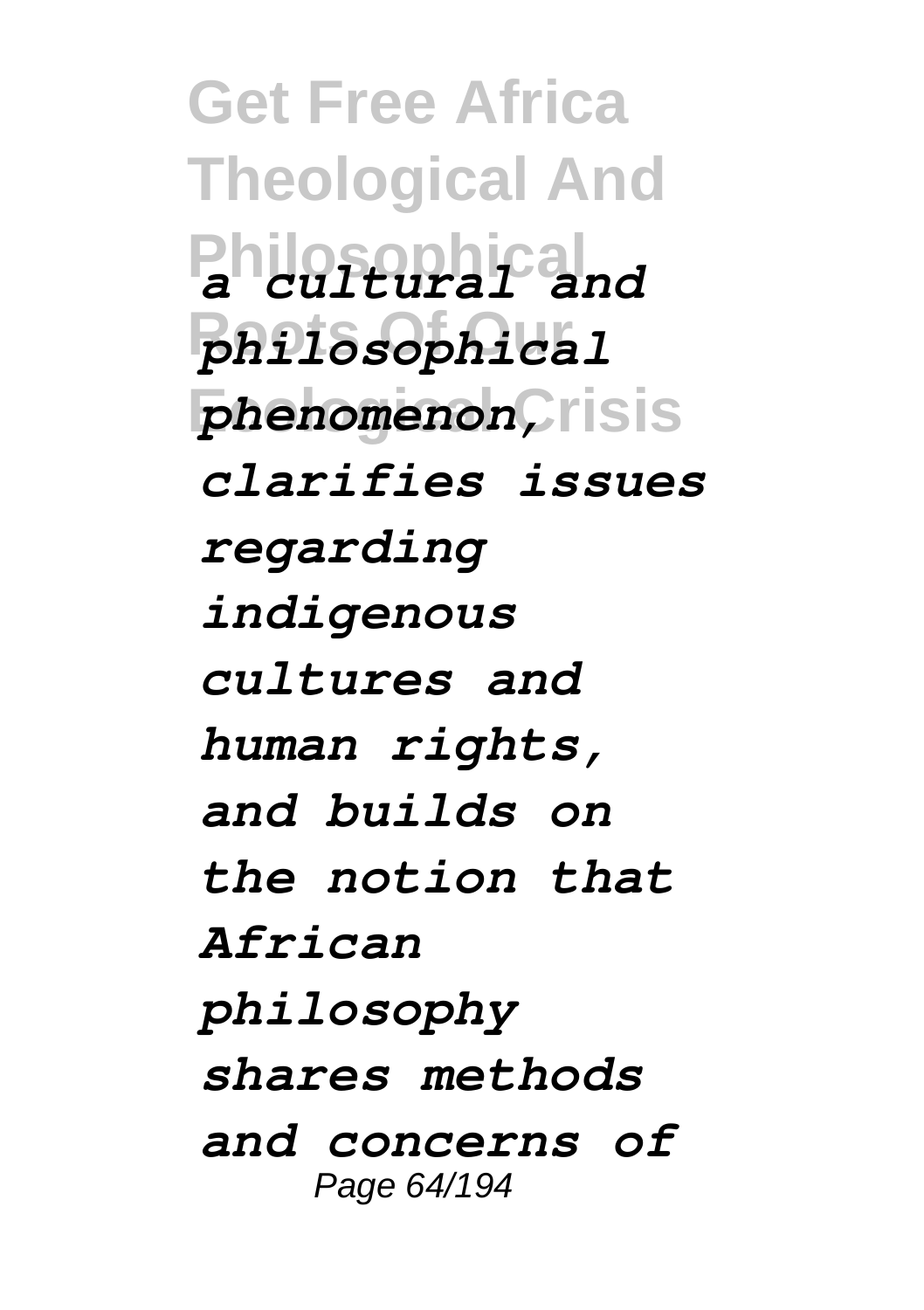**Get Free Africa Theological And Philosophical** *philosophy* **Roots Of Our** *worldwide. This* **Ecological Crisis** *short reference is an essential resource for students, scholars, and general readers. Leading evangelical thinkers engage--and are engaged by--the most explosive* Page 65/194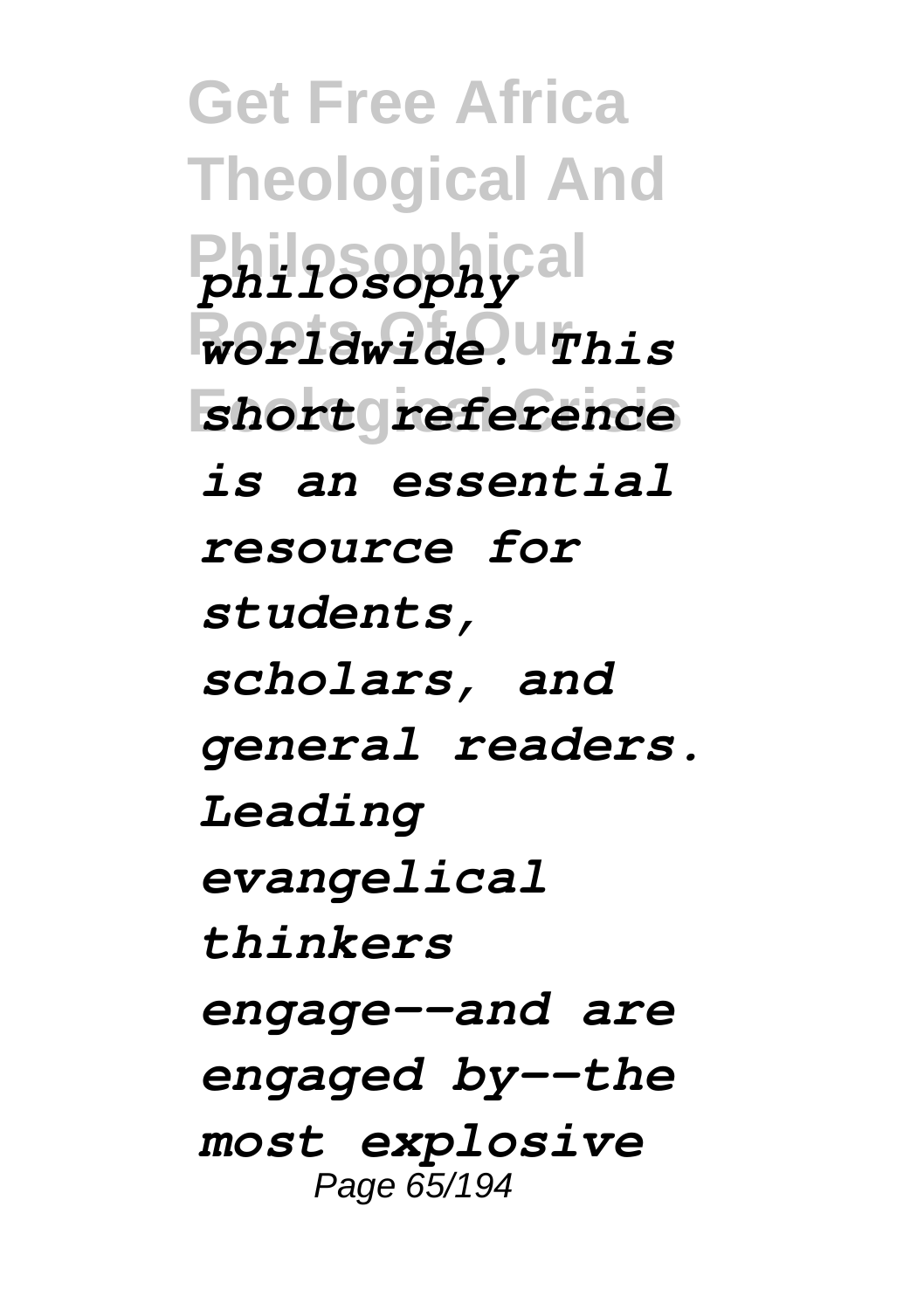**Get Free Africa Theological And Philosophical** *and discussed* **Roots Of Our** *theorists of* **Ecological Crisis** *empire in the first decade of the twenty-first century, Michael Hardt and Antonio Negri. This volume discusses normative theological categories from a black* Page 66/194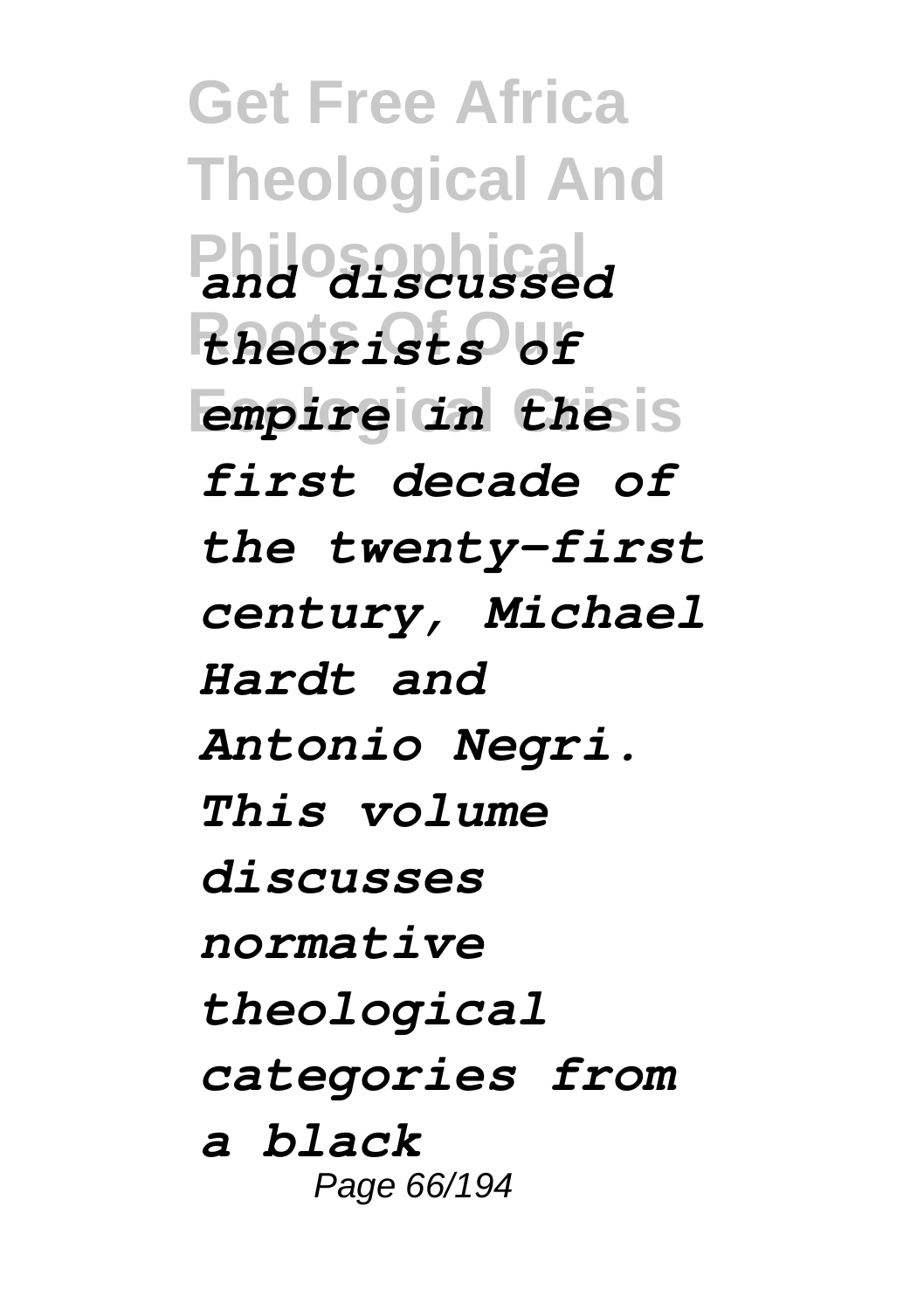**Get Free Africa Theological And Philosophical** *perspective and* **Roots Of Our** *argues that* **Ecological Crisis** *there is no major Christian doctrine on which black theology has not commented. Part One explores introductory questions such as: what have been the historical and* Page 67/194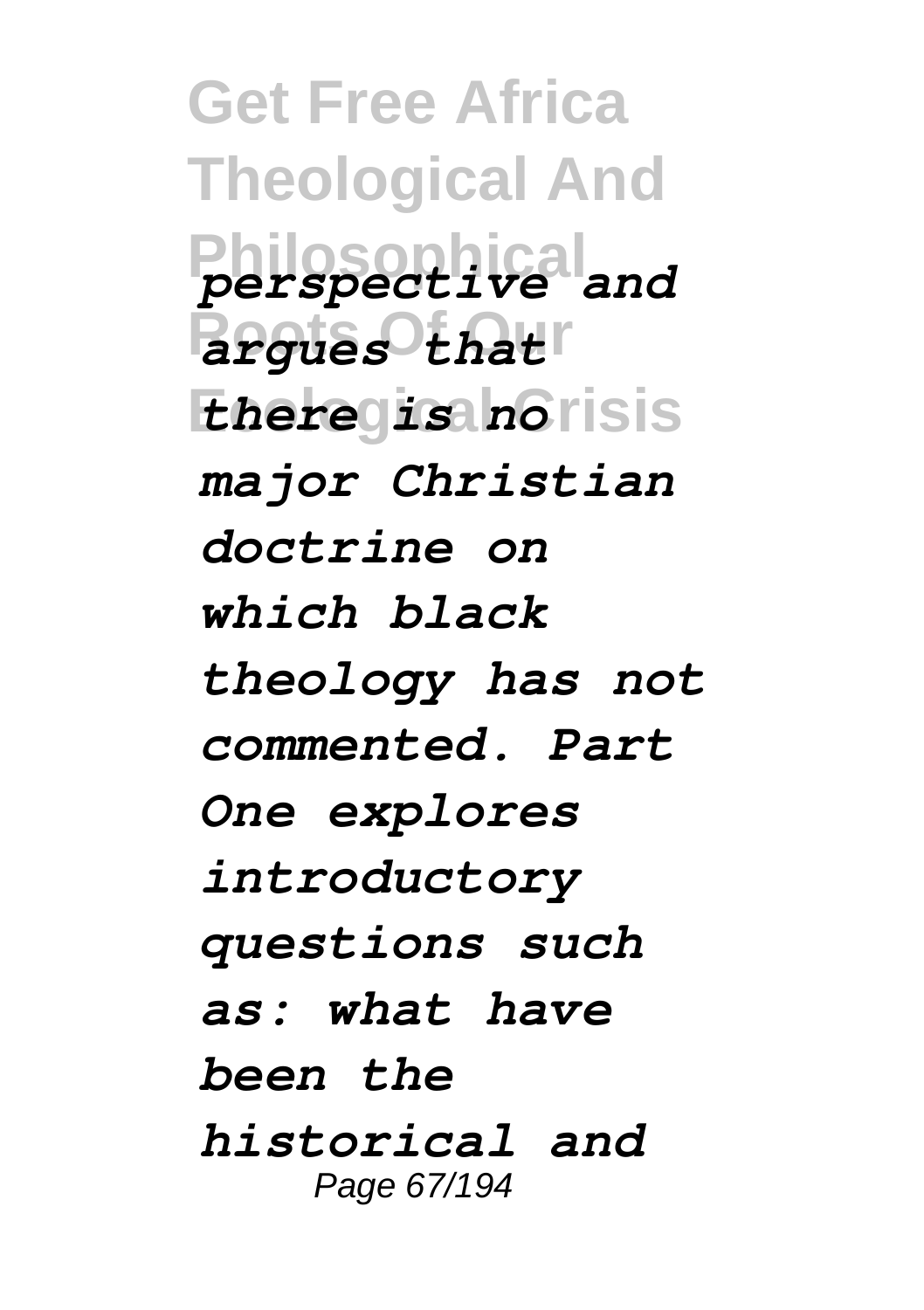**Get Free Africa Theological And Philosophical** *social factors* **Roots Of Our** *fostering a* **Ecological Crisis** *black theology, and what are some of the internal factors key to its growth? Part Two examines major doctrines which have been important for black theology in terms of* Page 68/194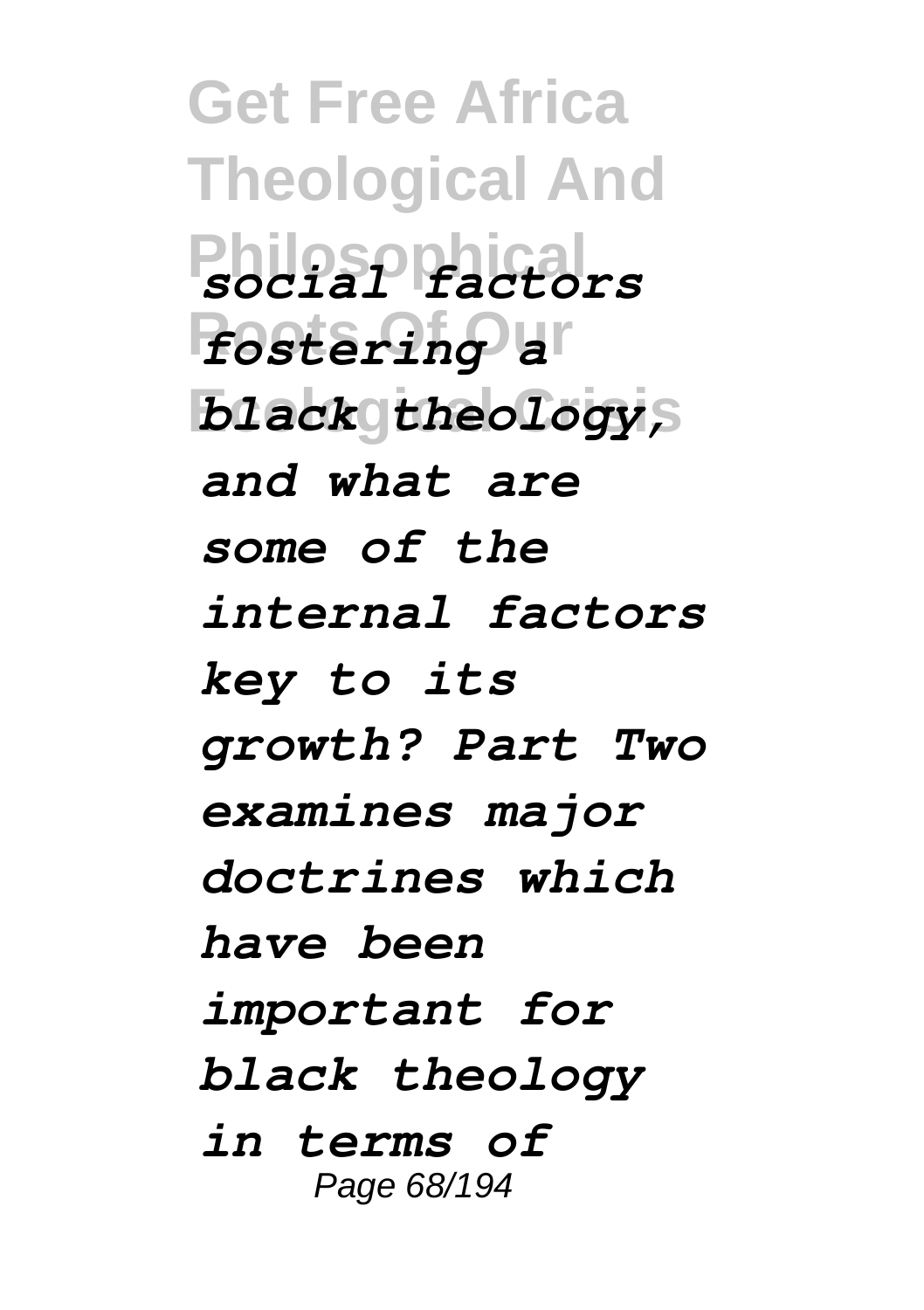**Get Free Africa Theological And Philosophical** *clarifying key* **Roots Of Our** *intellectual* **Ecological Crisis** *foci common to the study of religion. The final part discusses black theology as a world-wide development constituted by i nterdisciplinary approaches. The volume has an* Page 69/194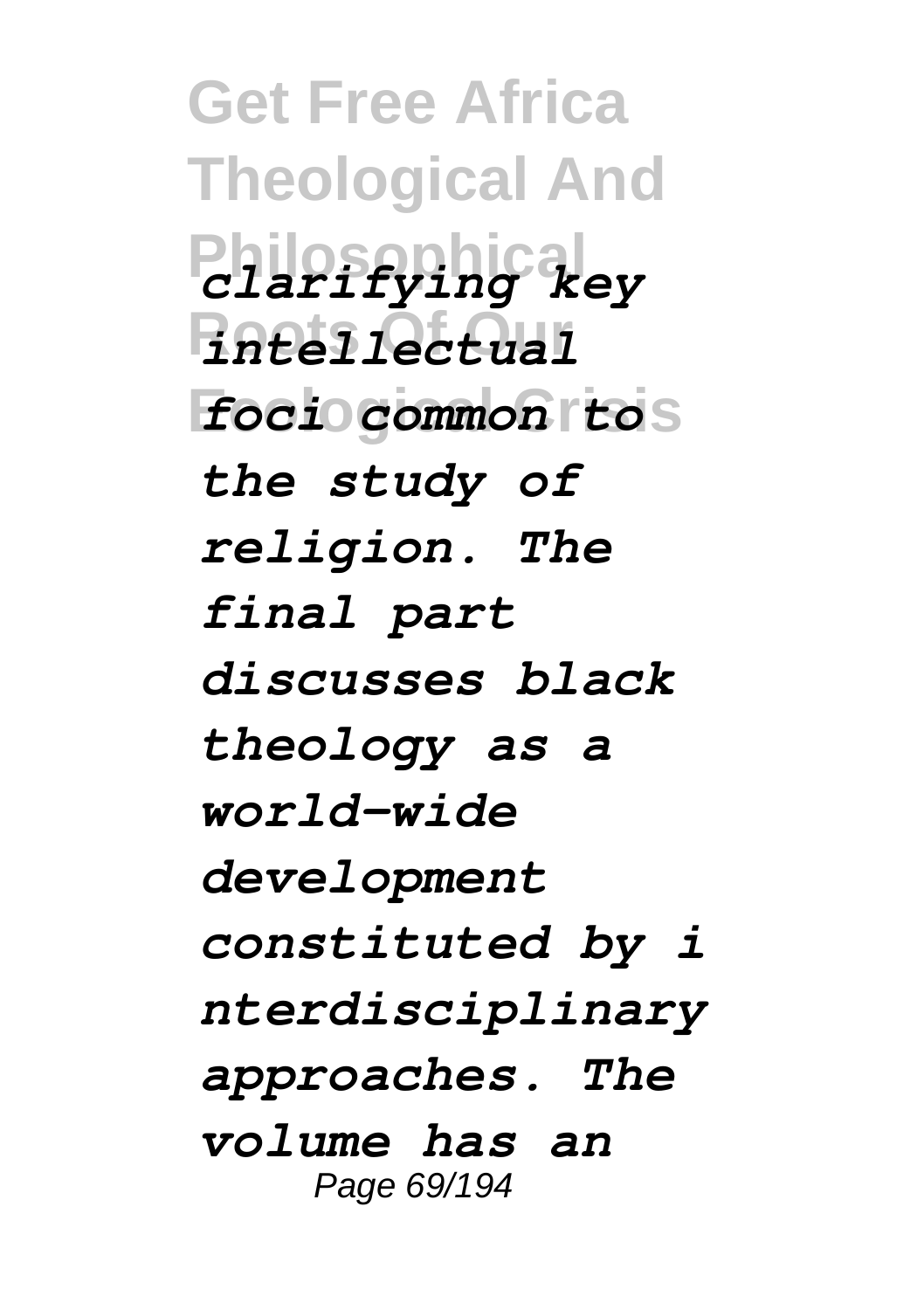**Get Free Africa Theological And Philosophical** *important role* **Roots Of Our** *in bringing* **Ecological Crisis** *Christian thought into confrontation with one of the central challenges of modernity, namely the problem of race and racism. This Companion puts theological* Page 70/194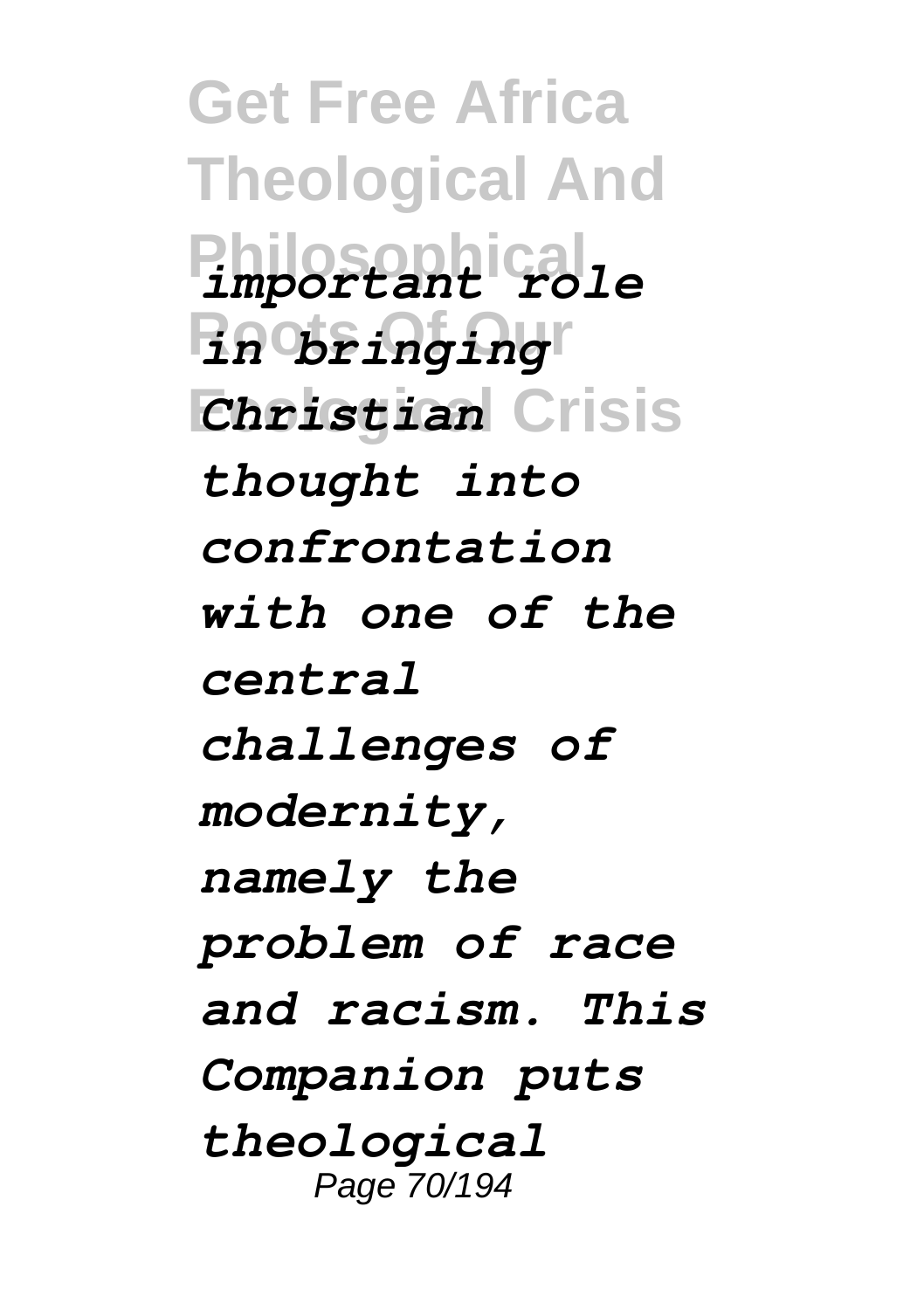**Get Free Africa Theological And Philosophical** *themes in* **Roots Of Our** *conversation* **Ecological Crisis** *with issues of ethnicity, gender, social analysis, politics and class and is ideal for undergraduate and graduate students. In African Theology,* Page 71/194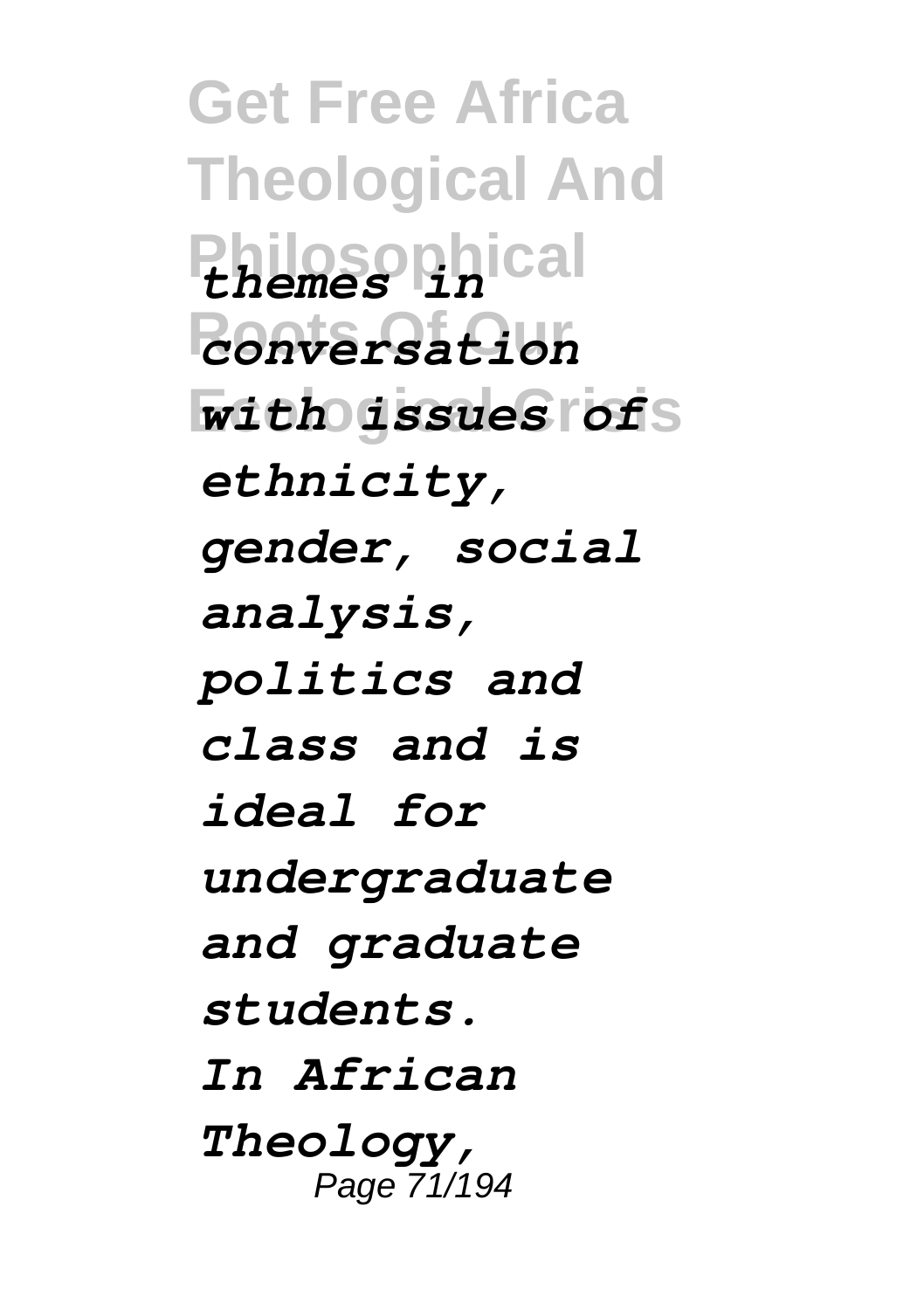**Get Free Africa Theological And Philosophical** *Philosophy, and*  $\overline{R}$ *e <i>Religions*: Ur **Ecological Crisis** *Celebrating John Samuel Mbiti's Contribution, contributors explore John Samuel Mbiti's contributions to African scholarship and demonstrate how he broke through the western* Page 72/194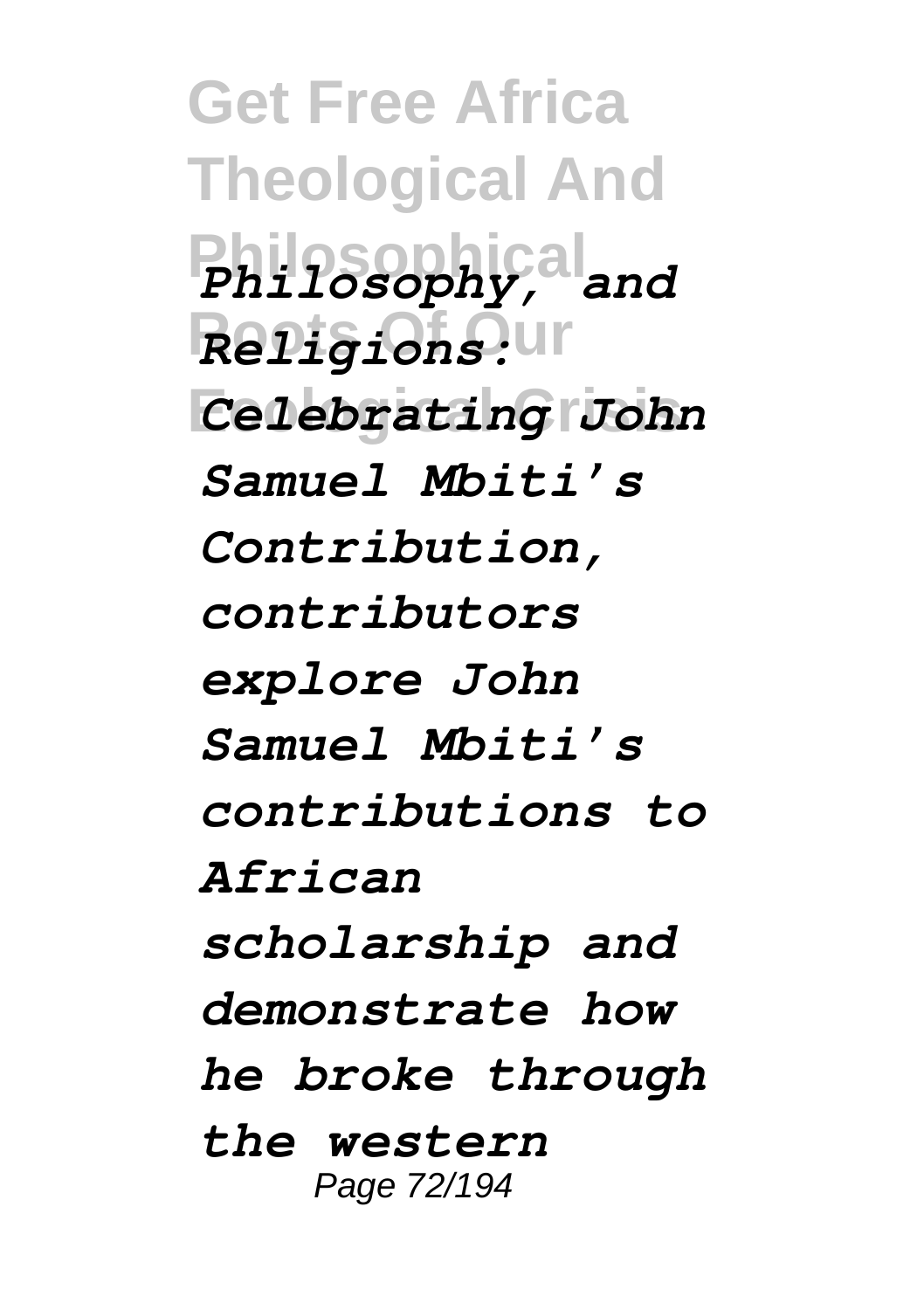**Get Free Africa Theological And Philosophical** *glass ceiling of* **Roots Of Our** *scholarship and*  $m$ ade *African-*sis *informed and African-shaped scholarship a reality. Contributors examine the farreaching implications of Mbiti's scholarship, arguing that he* Page 73/194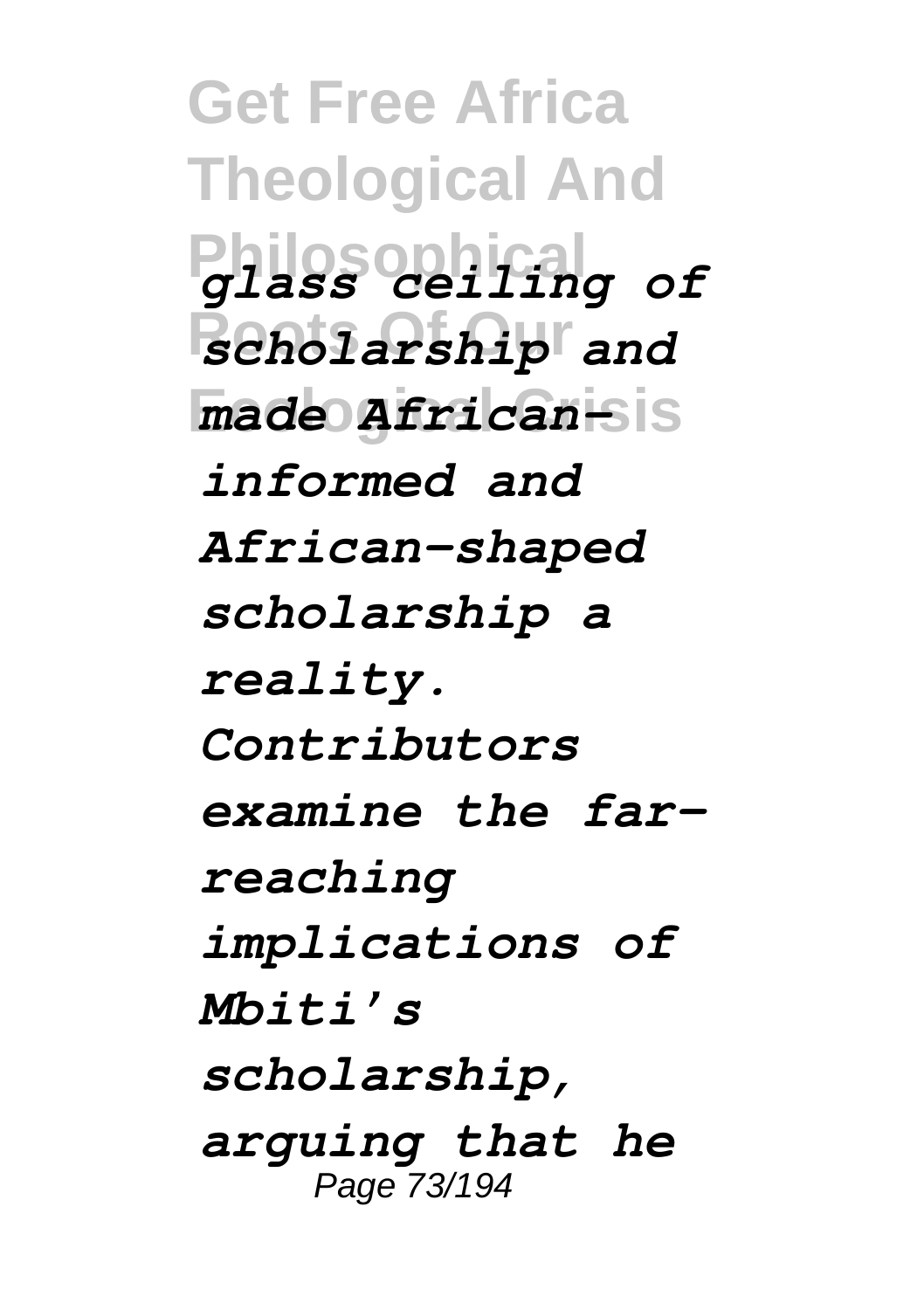**Get Free Africa Theological And Philosophical** *shifted the* **Roots Of Our** *contemporary* **Ecological Crisis** *African Christian landscape and informed global expressions of Christianity. African Theology, Philosophy, and Religions analyzes Mbiti's scholarship and* Page 74/194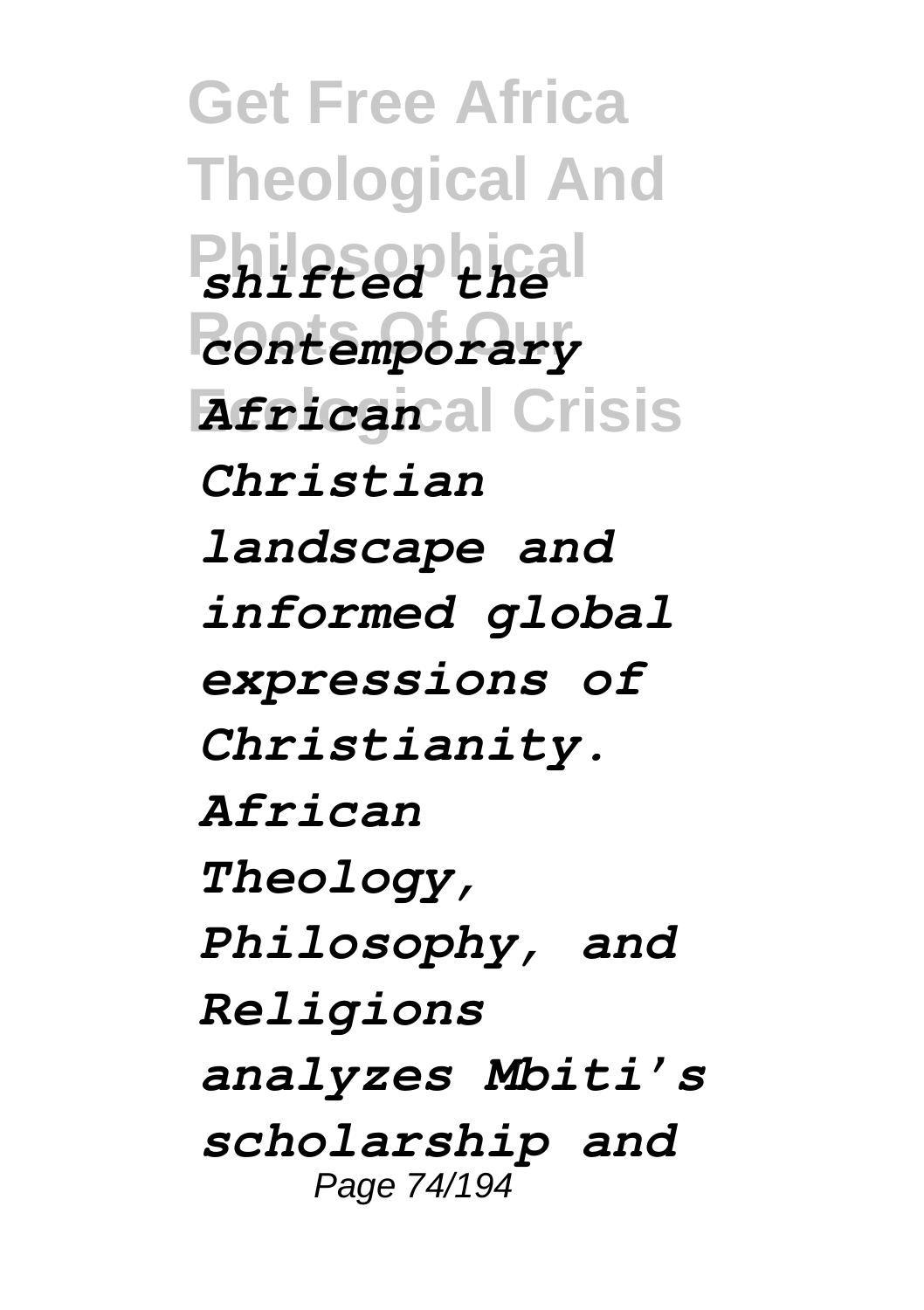**Get Free Africa Theological And Philosophical** *shows that his* **Roots Of Our** *theories are malleable and* is *fluid, allowing a new generation of scholars to reinterpret, reconstruct, and further develop his theories. This collection brings together contributors from a wide* Page 75/194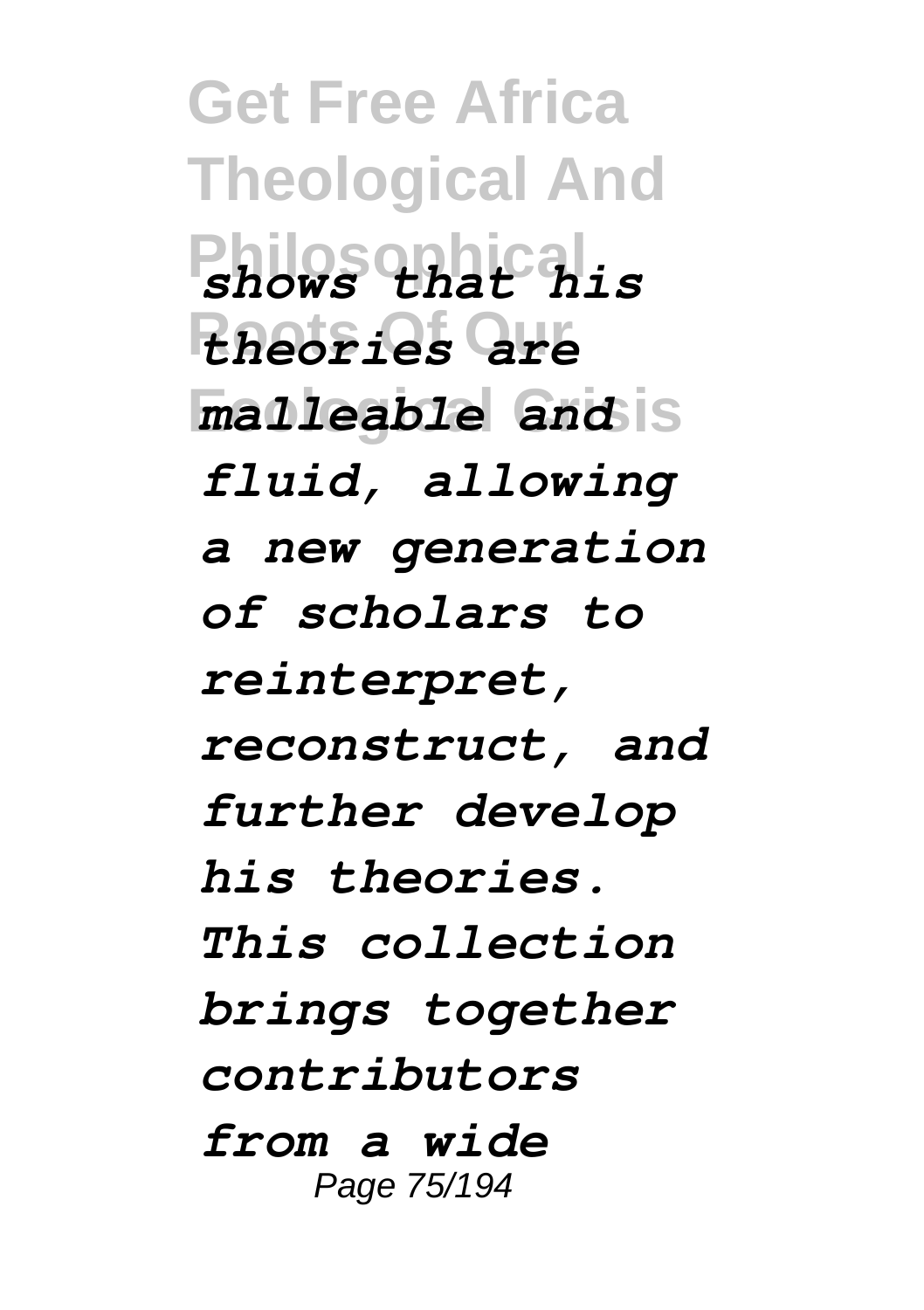**Get Free Africa Theological And Philosophical** *range of* **Roots Of Our** *disciplines to* **Ecological Crisis** *study John Samuel Mbiti as the father of contemporary African theology and grapple with questions Africans face in the twenty-first century. Justice, Interpretation,* Page 76/194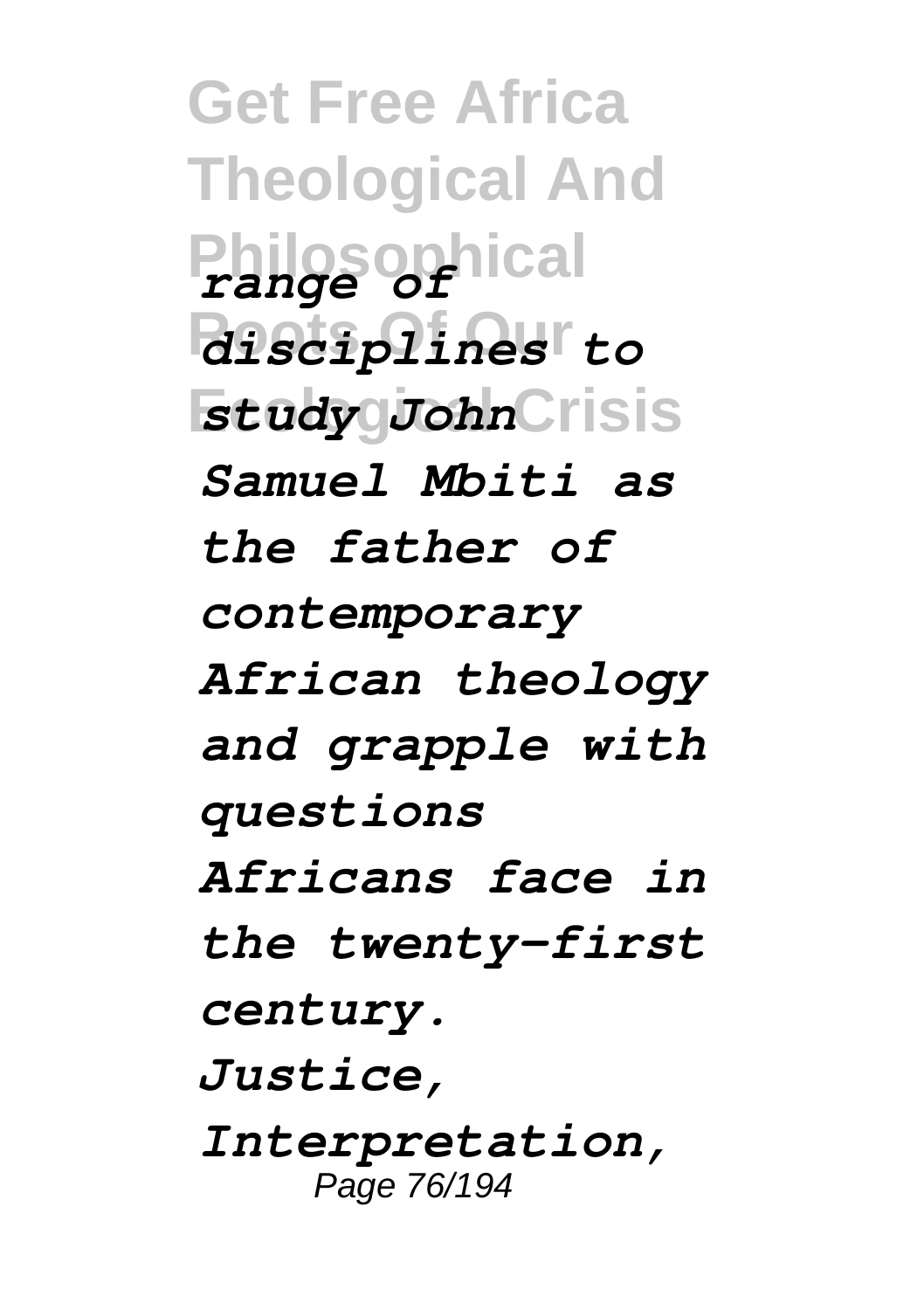**Get Free Africa Theological And Philosophical** *Discourse,* **Roots Of Our** *Economics* **Ecological Crisis** *In Search of Foundations for African Catholicism African Theocology Re-imagining African Christologies Communities of Faith in Africa and the African* Page 77/194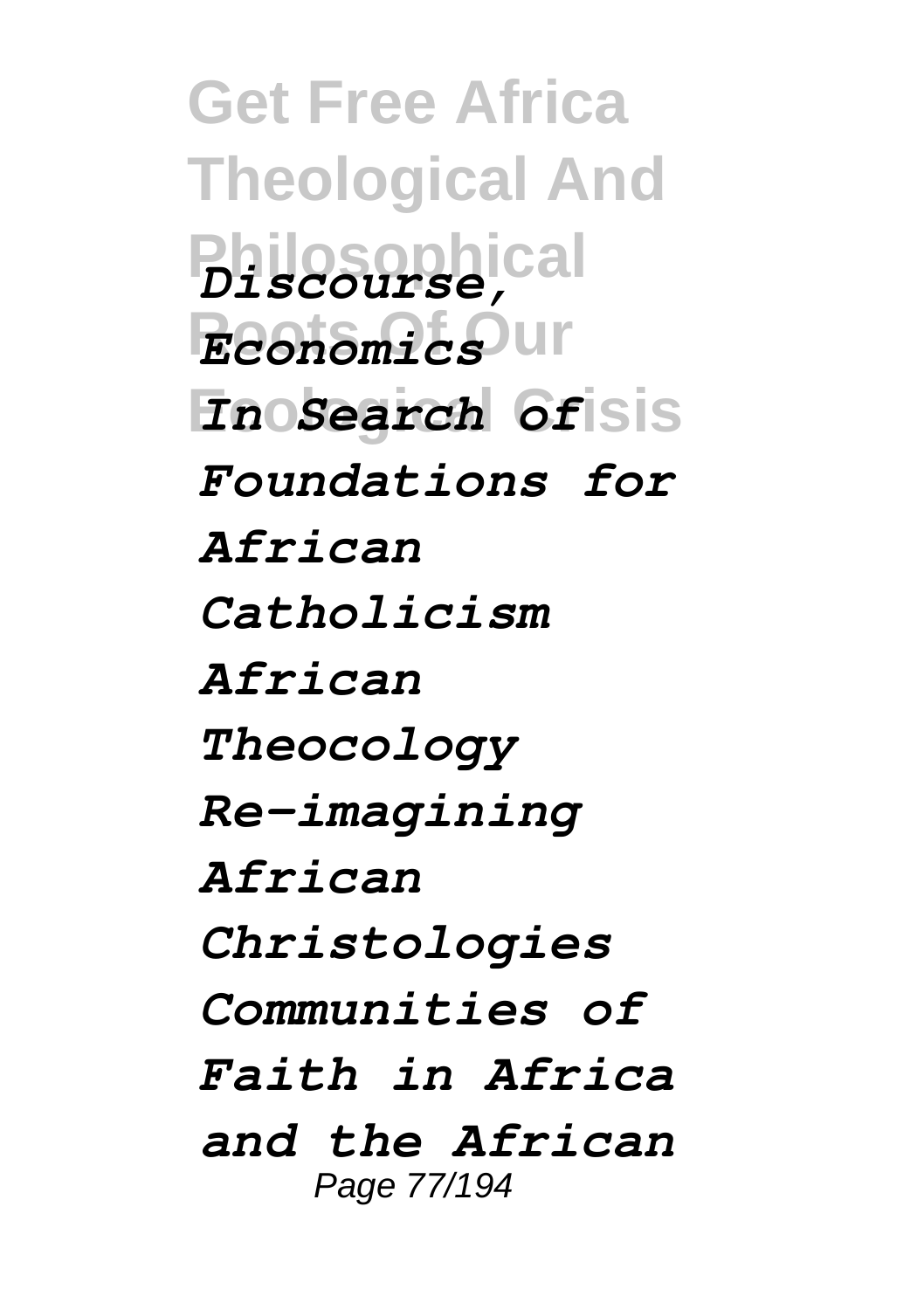**Get Free Africa Theological And Philosophical** *Diaspora Charlesf Our* **Ecological Crisis** *Nyamiti's Theological Methodology Essays in African Philosophy, Thought & Theology Christian theology is increasingly recognized to be now a non-*

Page 78/194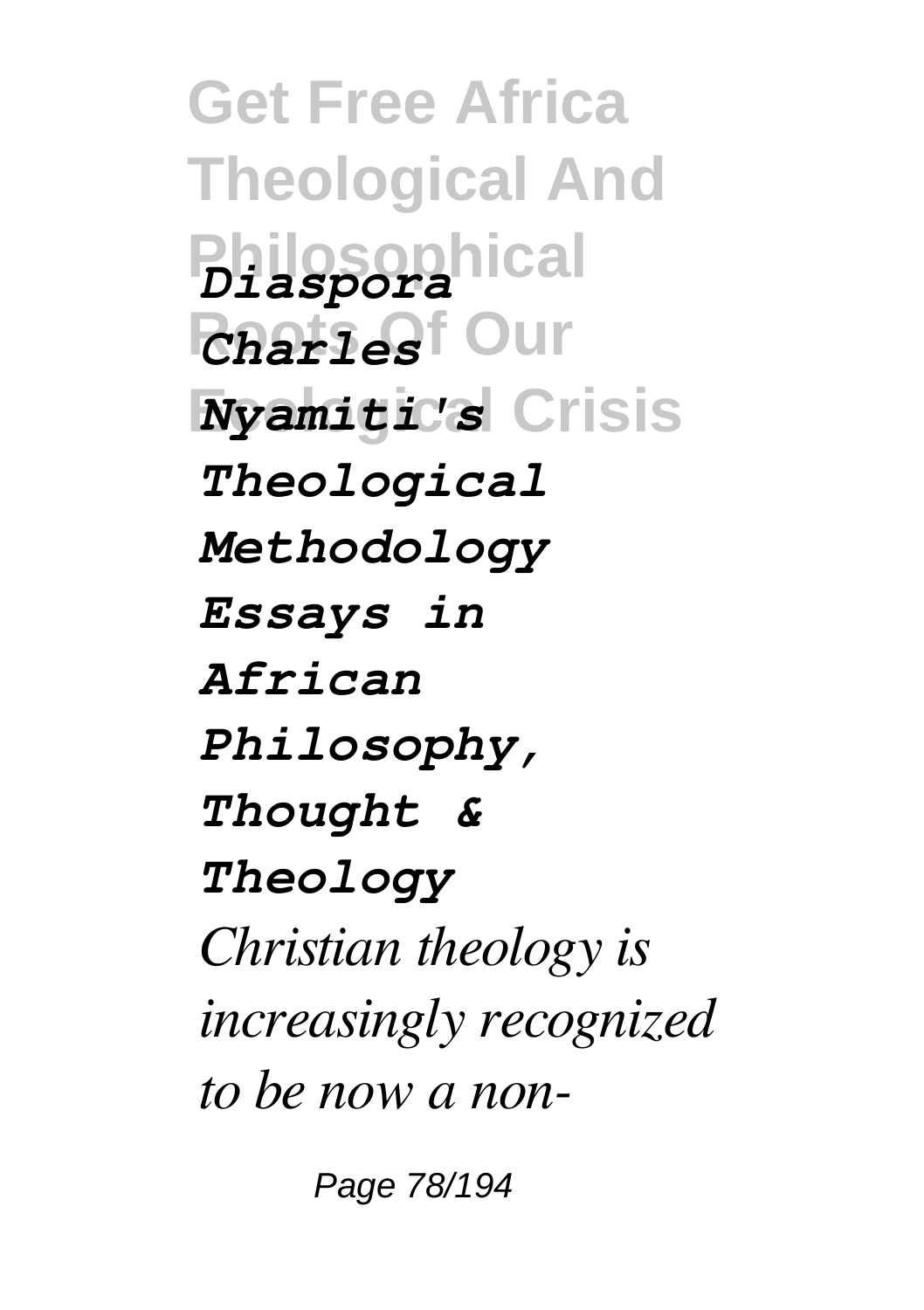**Get Free Africa Theological And Philosophical** *western enterprise since*  $the high concentrations$ *of Christians in the world are no longer found in the Western societies. Christian Theology and African Traditions takes seriously this present recognition of the southward movement of Christianity from the western world to a* Page 79/194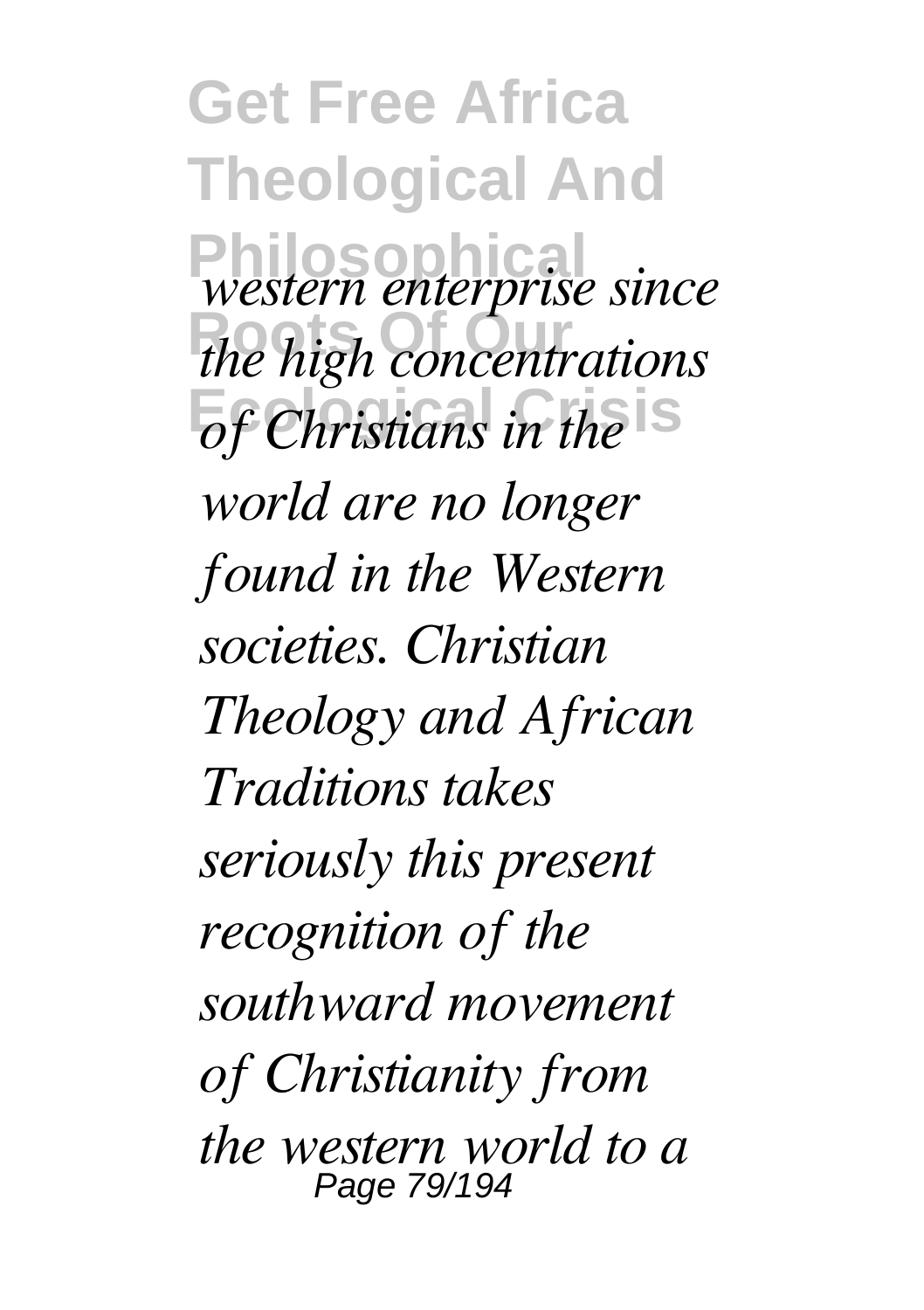**Get Free Africa Theological And**  $p$ <sub>non-western setting. It</sub> **Roots Of Our** *seeks to reposition* **Ecological Crisis** *Christian theology and faith to engage the African traditions in classical category of theology proper, bibliology, anthropology, Christology, pneumatology, soteriology, ecclesiology, and* Page 80/194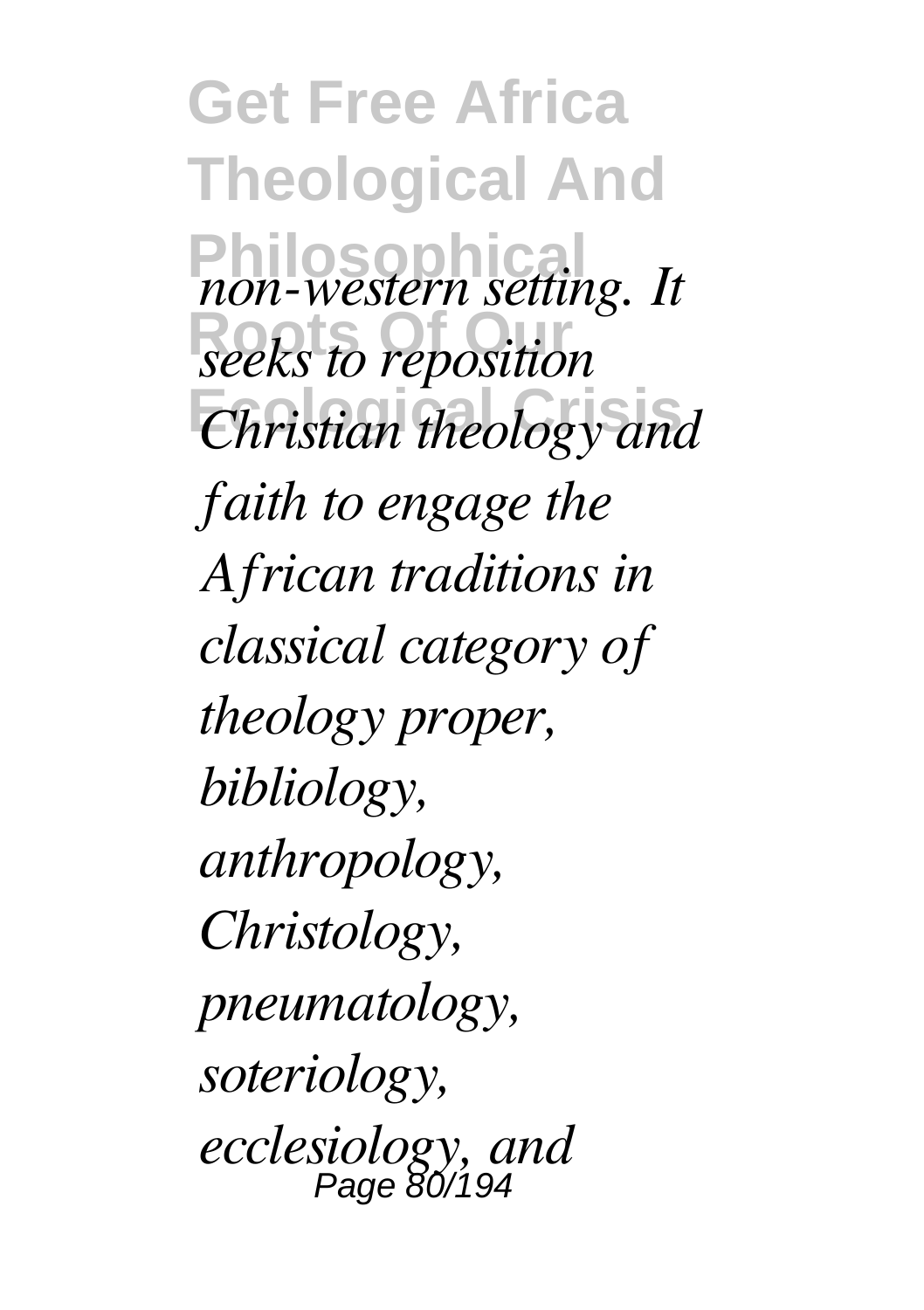**Get Free Africa Theological And**  $\emph{exchatology}$  and *provides unique* **Ecological Crisis** *insights and problems that these classical and systematic categories poses to African Christianity. Similarly, it provides theological blueprint for non-Africans who are interested in knowing the nature and shape of the Christian* Page 81/194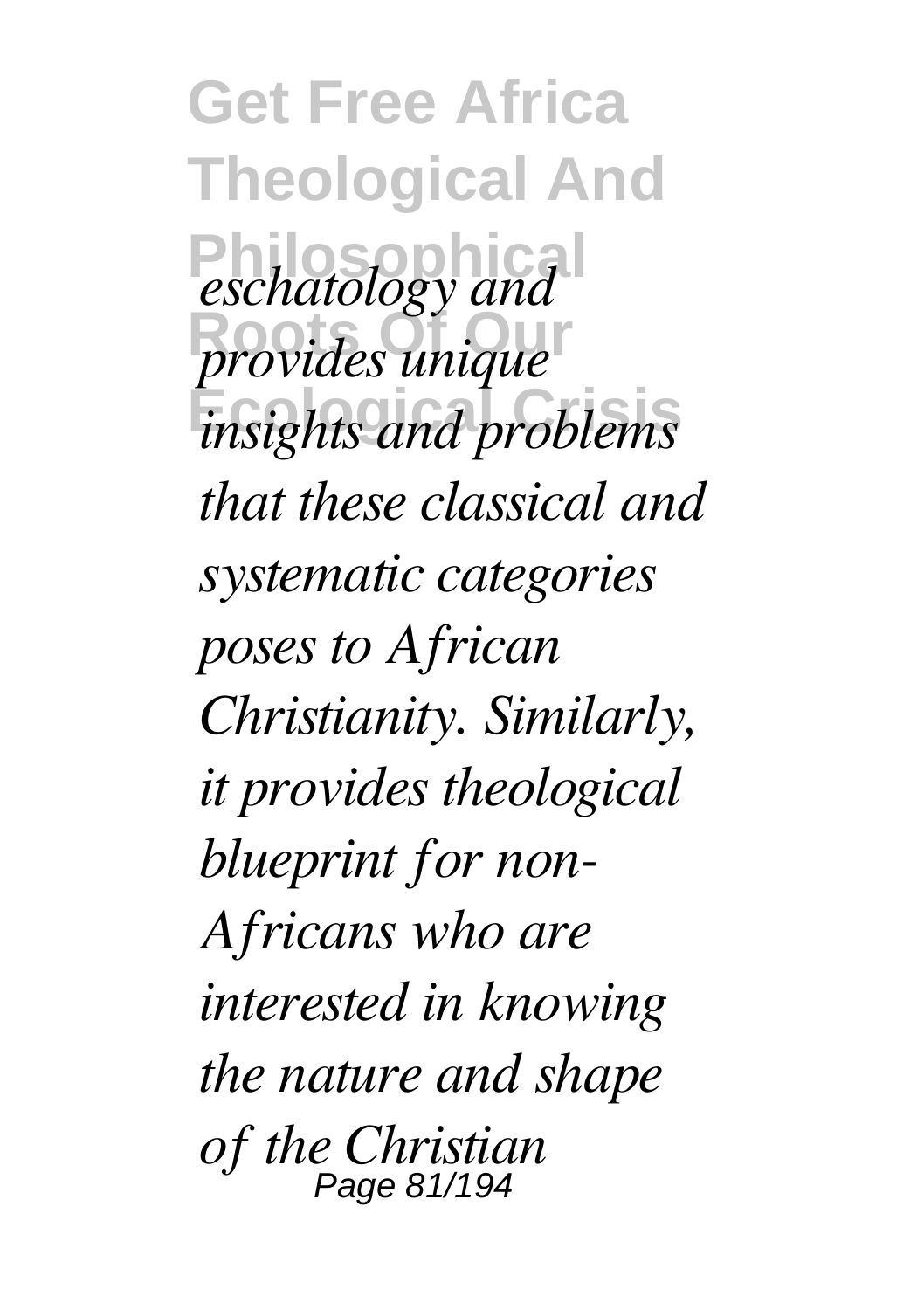**Get Free Africa Theological And** *theology in non* $w$ *estern settings.*  $Consequently,$  Crisis *Christian Theology and African Traditions goes beyond the mere criticism of Western misrepresentation of African traditions to seeing how the Christian theology in its systematic character engages the African* Page 82/194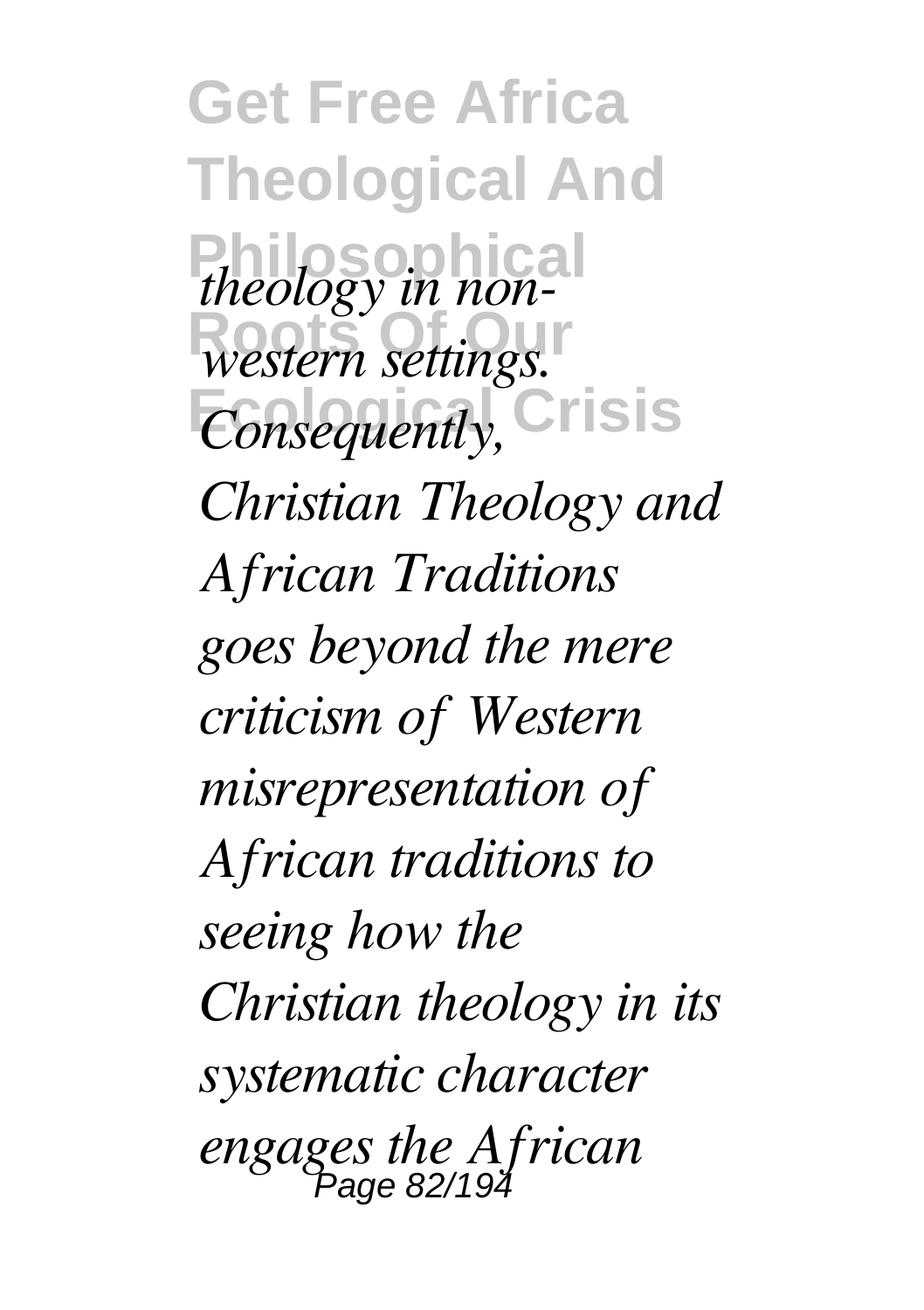**Get Free Africa Theological And Philosophical** *traditions. With this*  $R$ *methodological*  $t$ *emplate, the work*<sup>sis</sup> *describes in the space of twelve chapters the different classical teachings of the Christian faith on God, scriptures, spirits and demons, the nature of the human person, the persons of Christ, salvation, the Holy* Page 83/194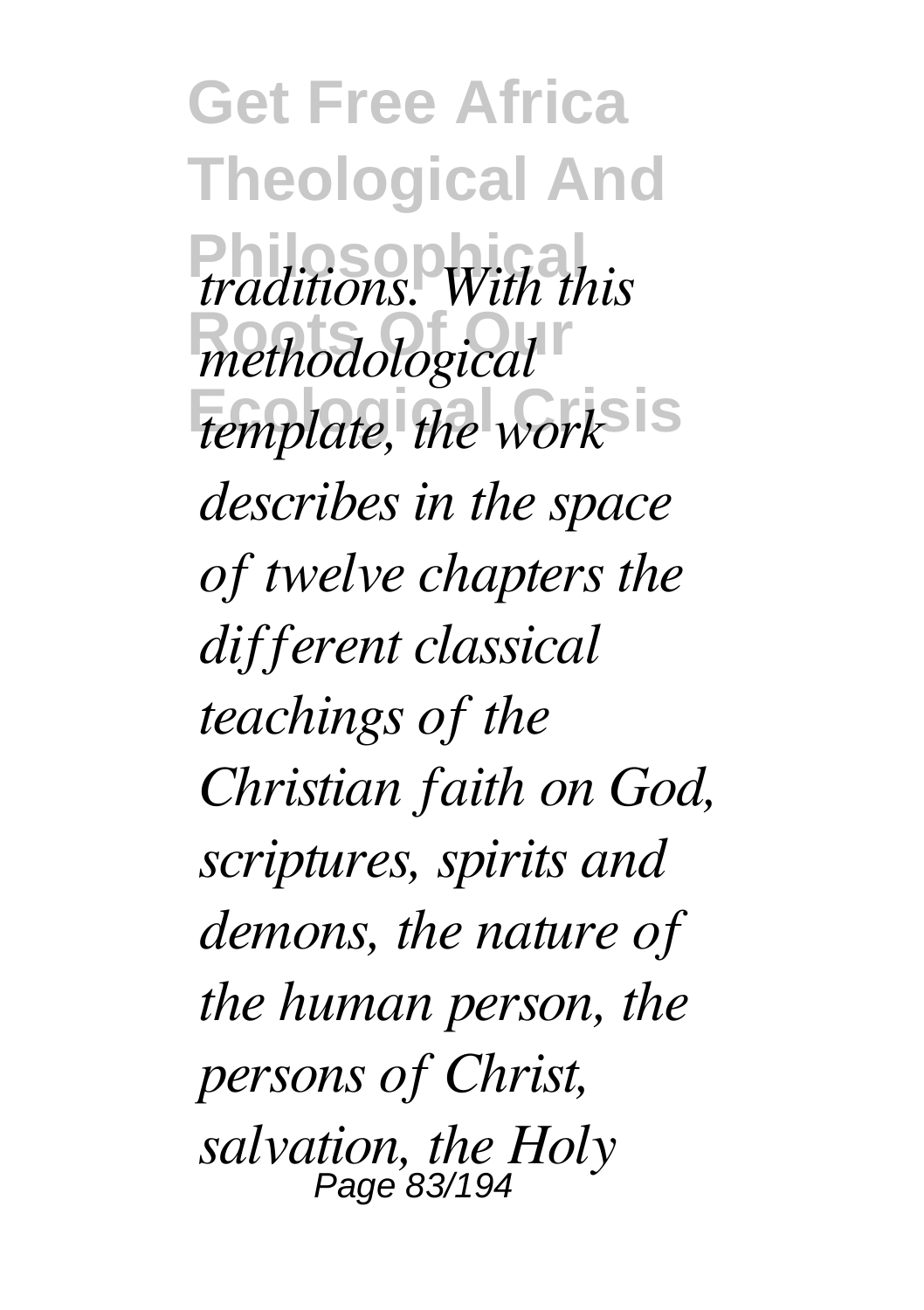**Get Free Africa Theological And Spirit, the church, and** *the future life in*  $dialogue with some <sup>1</sup> s$ *specific traditions of the African people. This study analyzes the interaction between neo-Thomism and African thinking in Nyamiti's theological methodology. It is a case-study on the position of Western phi* Page 84/194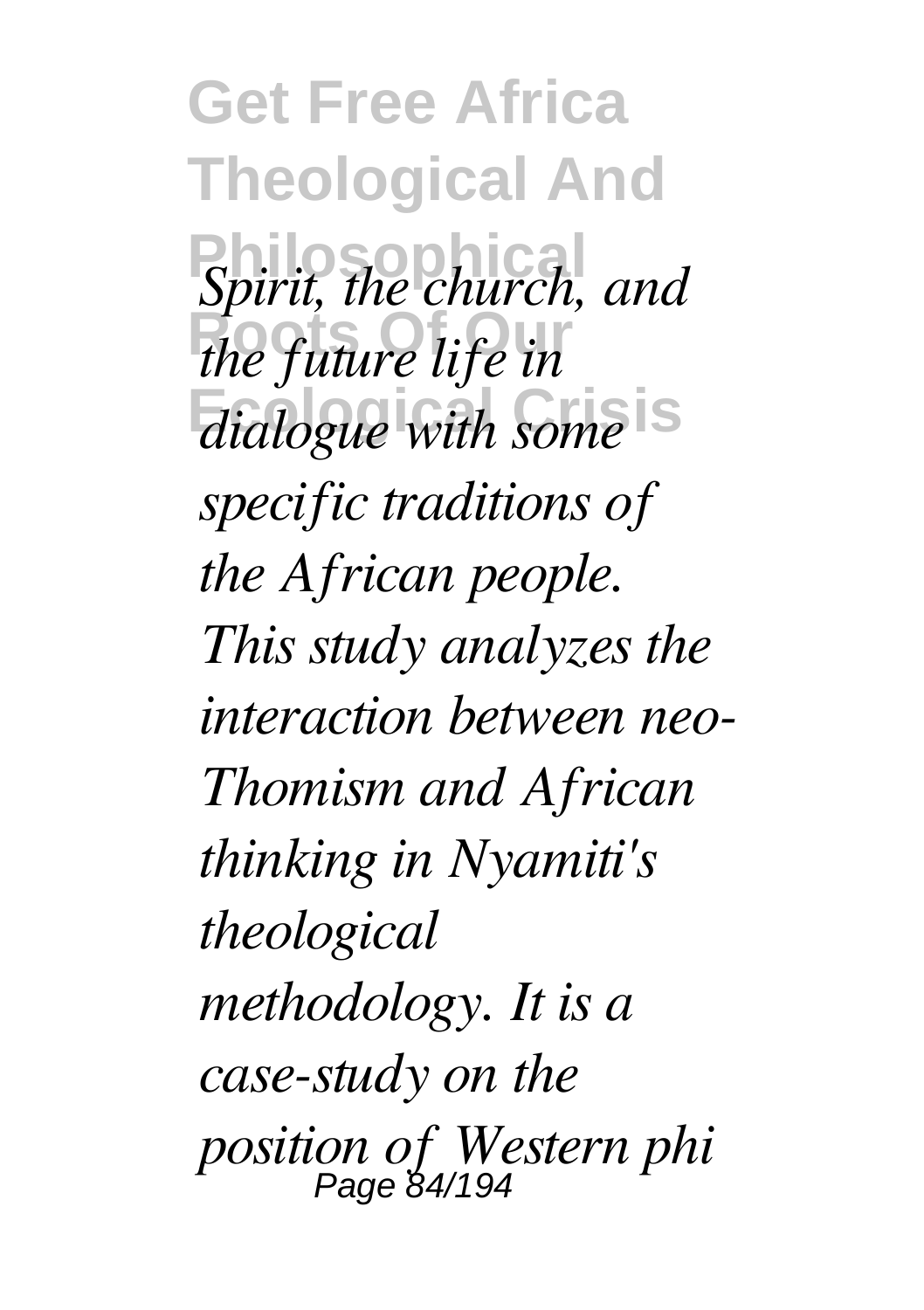**Get Free Africa Theological And**  $logophical-theological$ *systems in a non-* $Western context.$ *"Who do you say that I am" (Mark 8:29) is the question of Christology. By asking this question, Jesus invites his followers to interpret him from within their own contexts-history, experience, and social* Page 85/194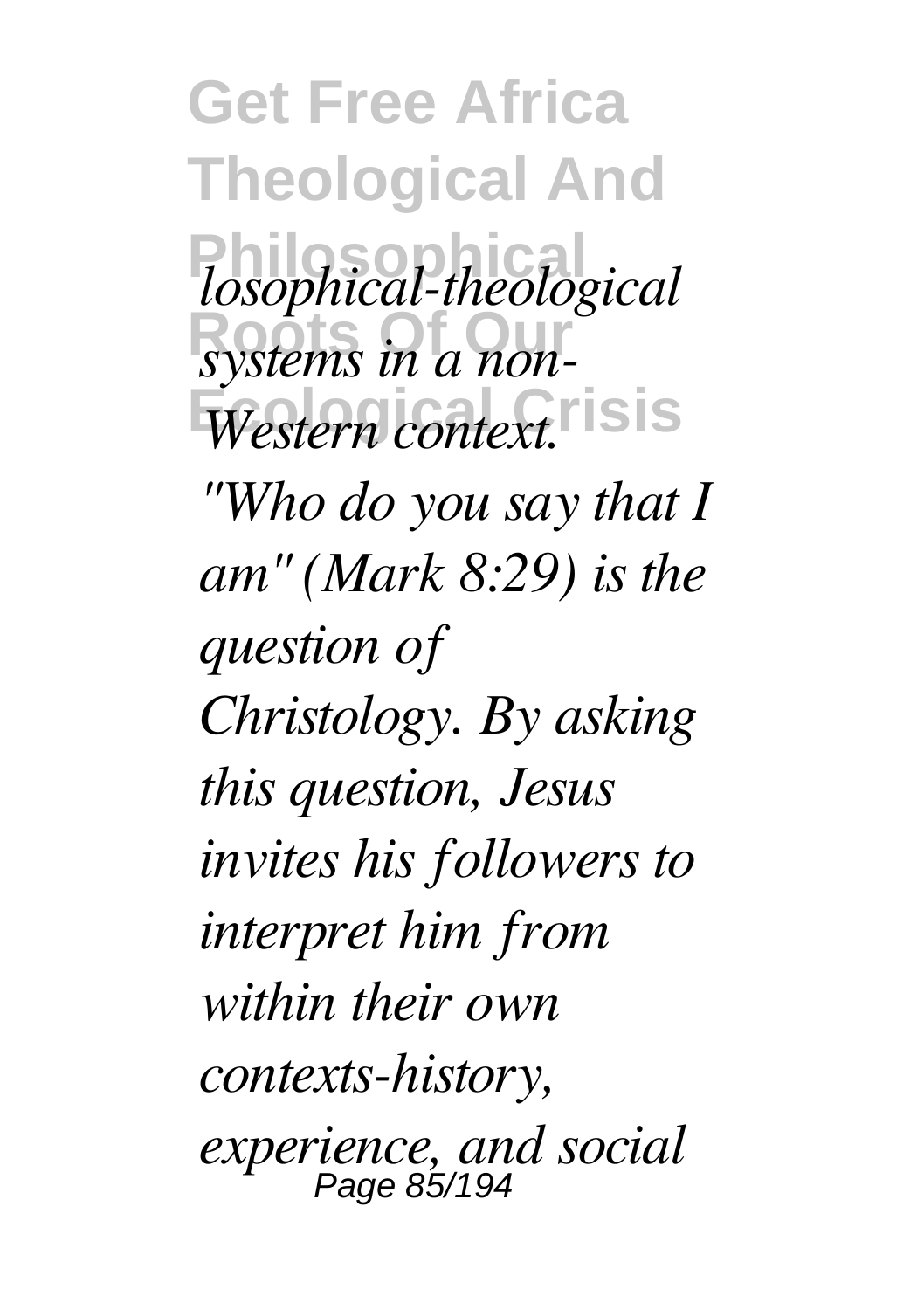**Get Free Africa Theological And** *location. Therefore, all responses to Jesus's invitation are* Crisis *contextual. But for too long, many theologians particularly in the West have continued to see Christology as a universal endeavor that is devoid of any contextual influences. This understanding of Christology undermines* Page 86/194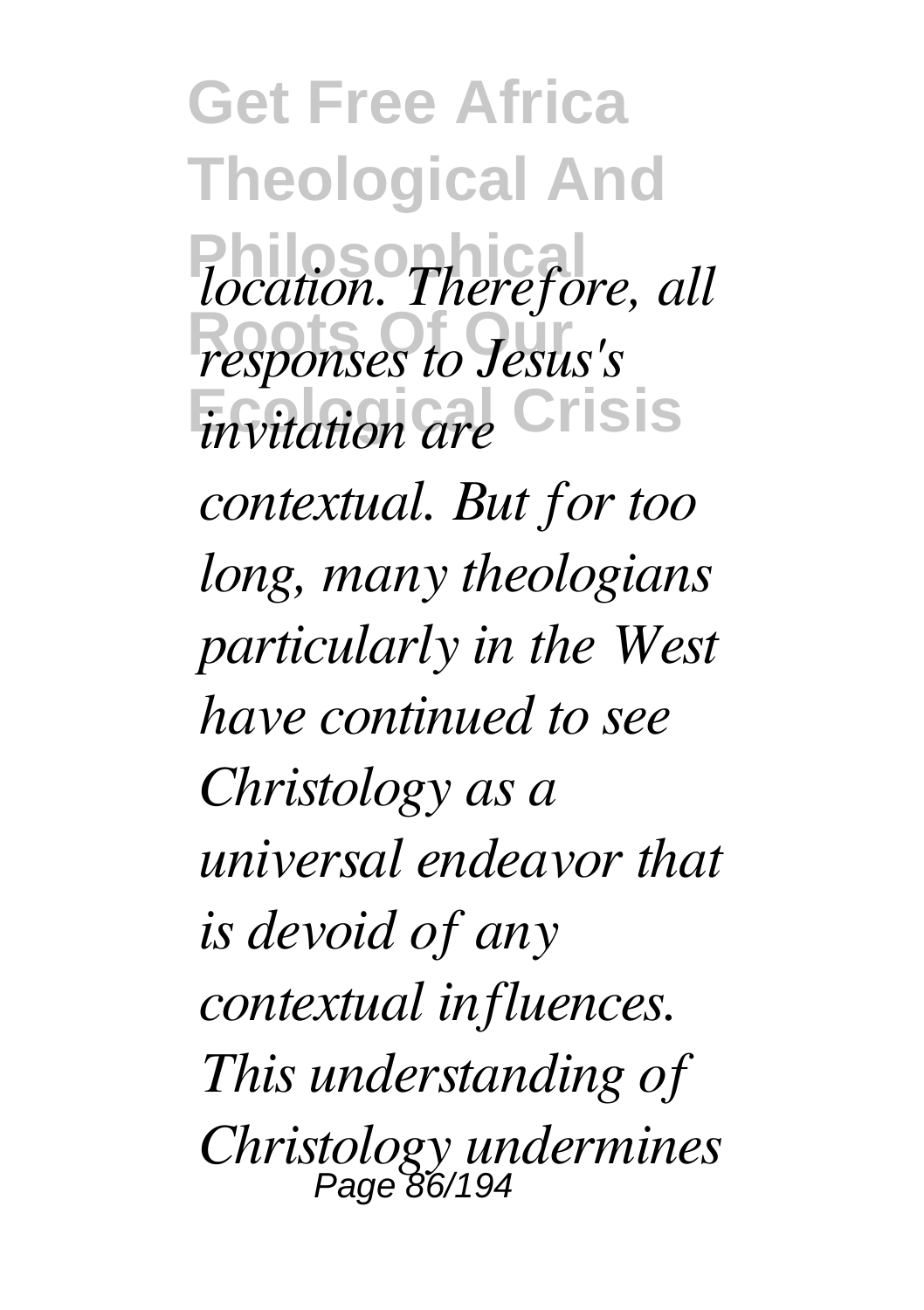**Get Free Africa Theological And Philosophical** *Jesus's expectations* from us to imagine and **Ecological Crisis** *appropriate him from within our own contexts. In Reimagining African Christologies, Victor I. Ezigbo presents a constructive exposition of the unique ways that many African theologians and lay Christians from* Page 87/194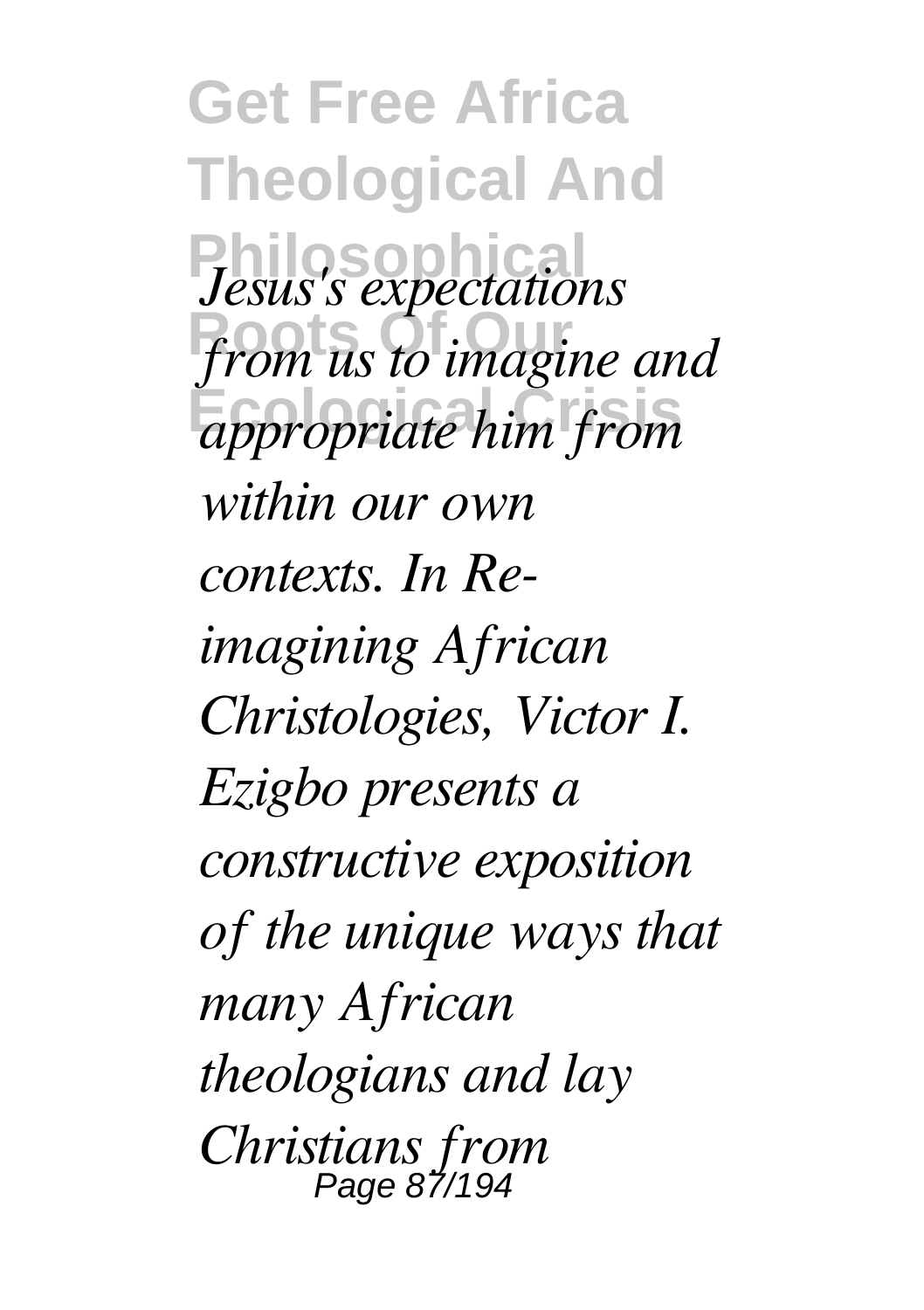**Get Free Africa Theological And**  $\frac{1}{2}$ *various church*<sup>al</sup>  $denominations have$ *interpreted and* risis *appropriated Jesus Christ in their own contexts. He also articulates the constructive contributions that these African Christologies can make to the development of Christological discourse* Page 88/194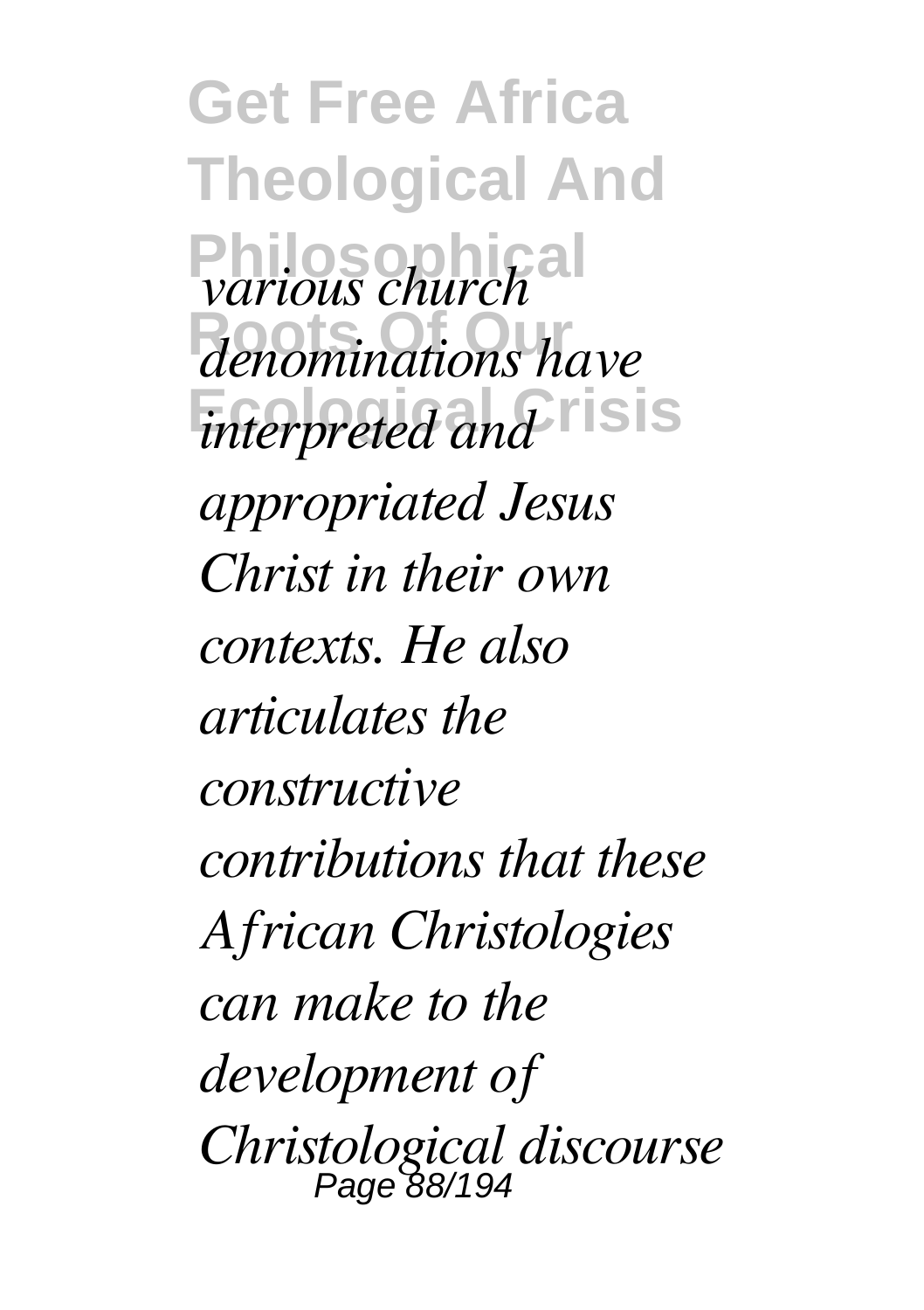**Get Free Africa Theological And**  $\frac{1}{2}$ *in non-African*<sup>a</sup> **Roots Of Our** *Christian communities. The book explores how African Christians in Ghana can think ecotheologically about the nexus of mining, waste pollution, water pollution, and land degradation. In 2017, the government of Ghana banned illegal mining and declared* Page 89/194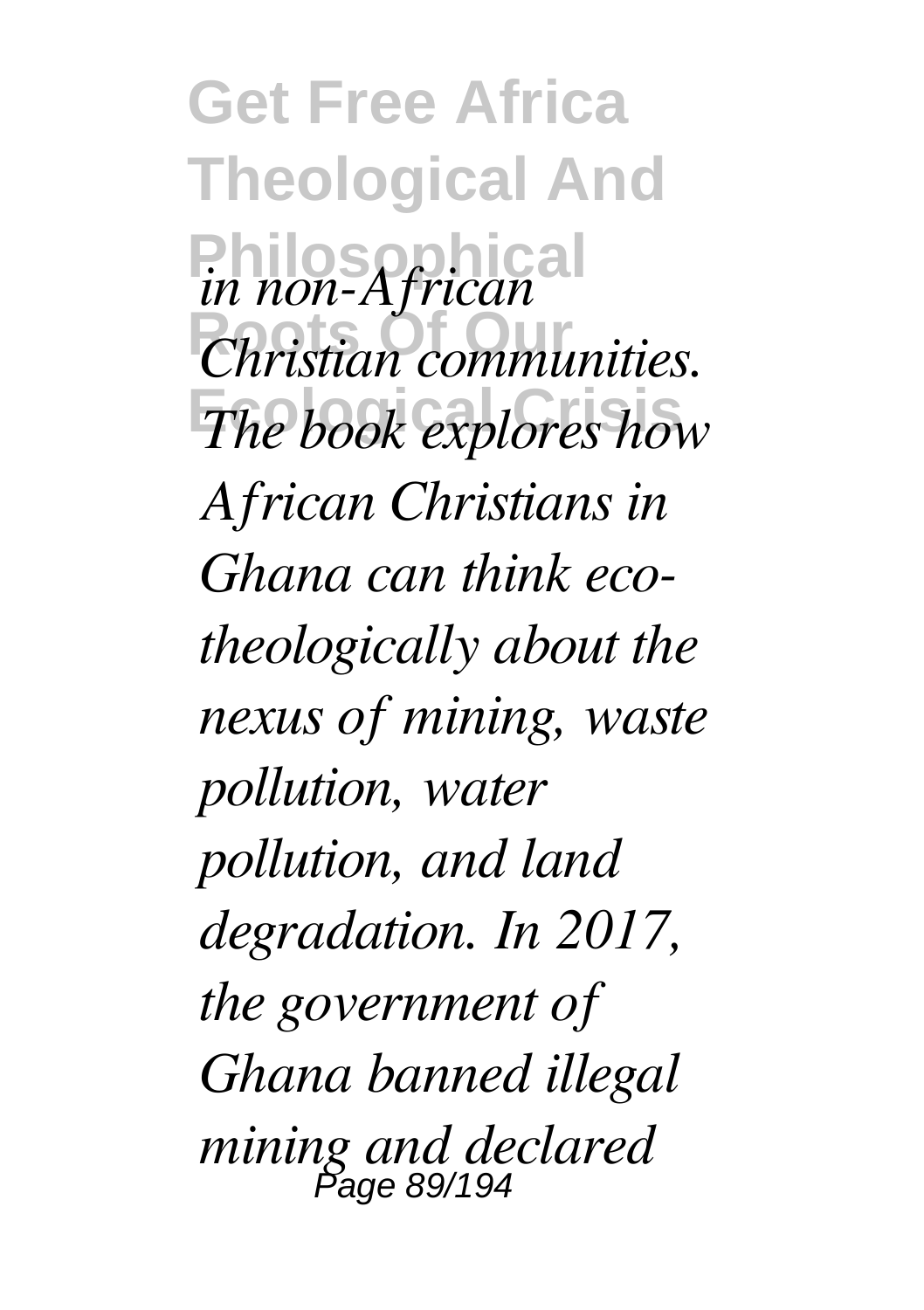**Get Free Africa Theological And Philosophical** *war against any* **Roots Of Our** *activity that does not Crisis environmental protection and conservation of natural resources. The Christian church needs academic resources to support the campaign against the destruction of the land, water bodies, and* Page 90/194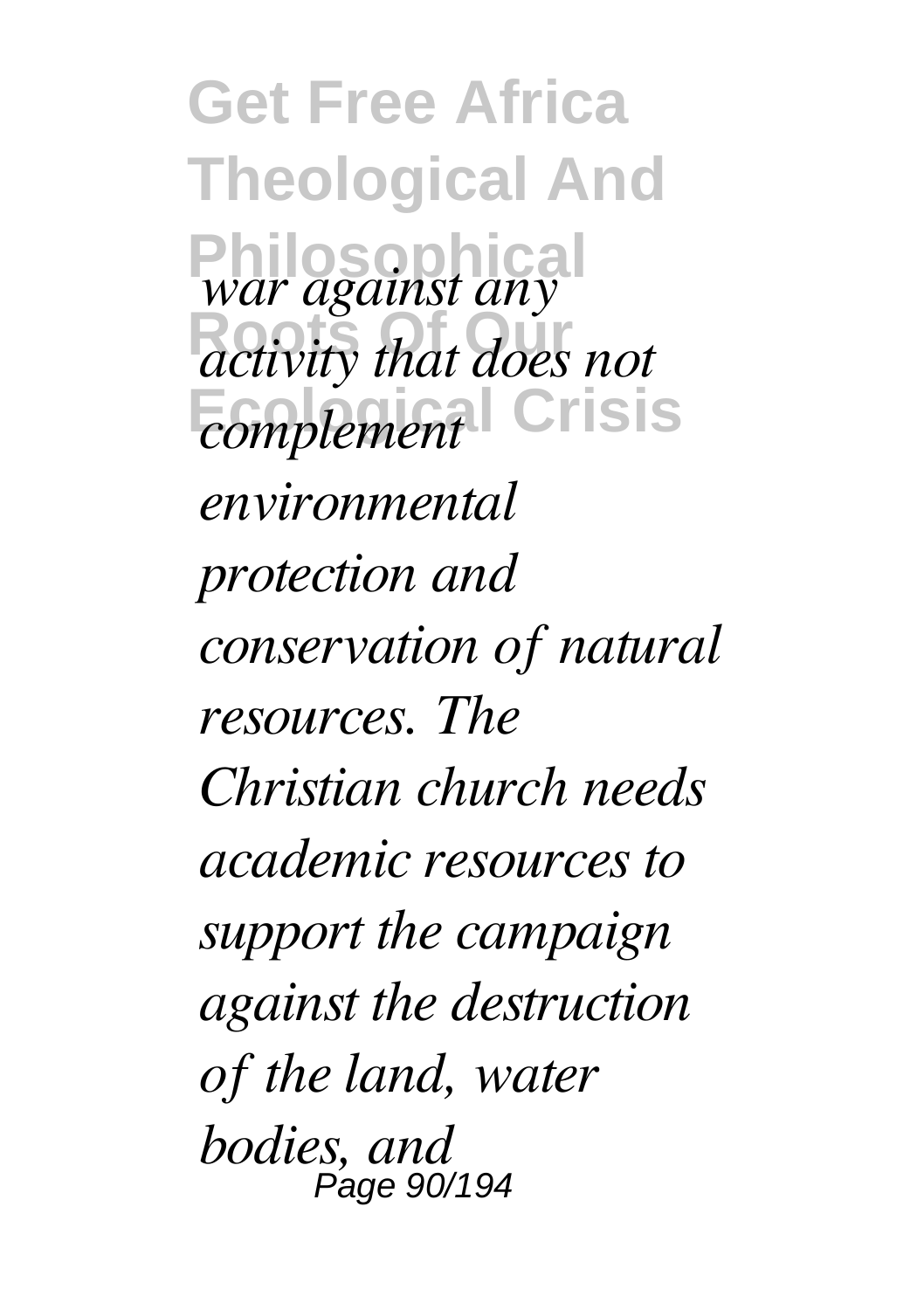**Get Free Africa Theological And**  $P$ *environment. The* **Roots Of Our** *papers presented* **Exercise** theological<sup>S</sup> *imaginations in shaping the political campaign against the destruction of the land and the environment. Reflection on areas related to the theme includes: "The Concept of Land in the Bible"; "The Christian Church* Page 91/194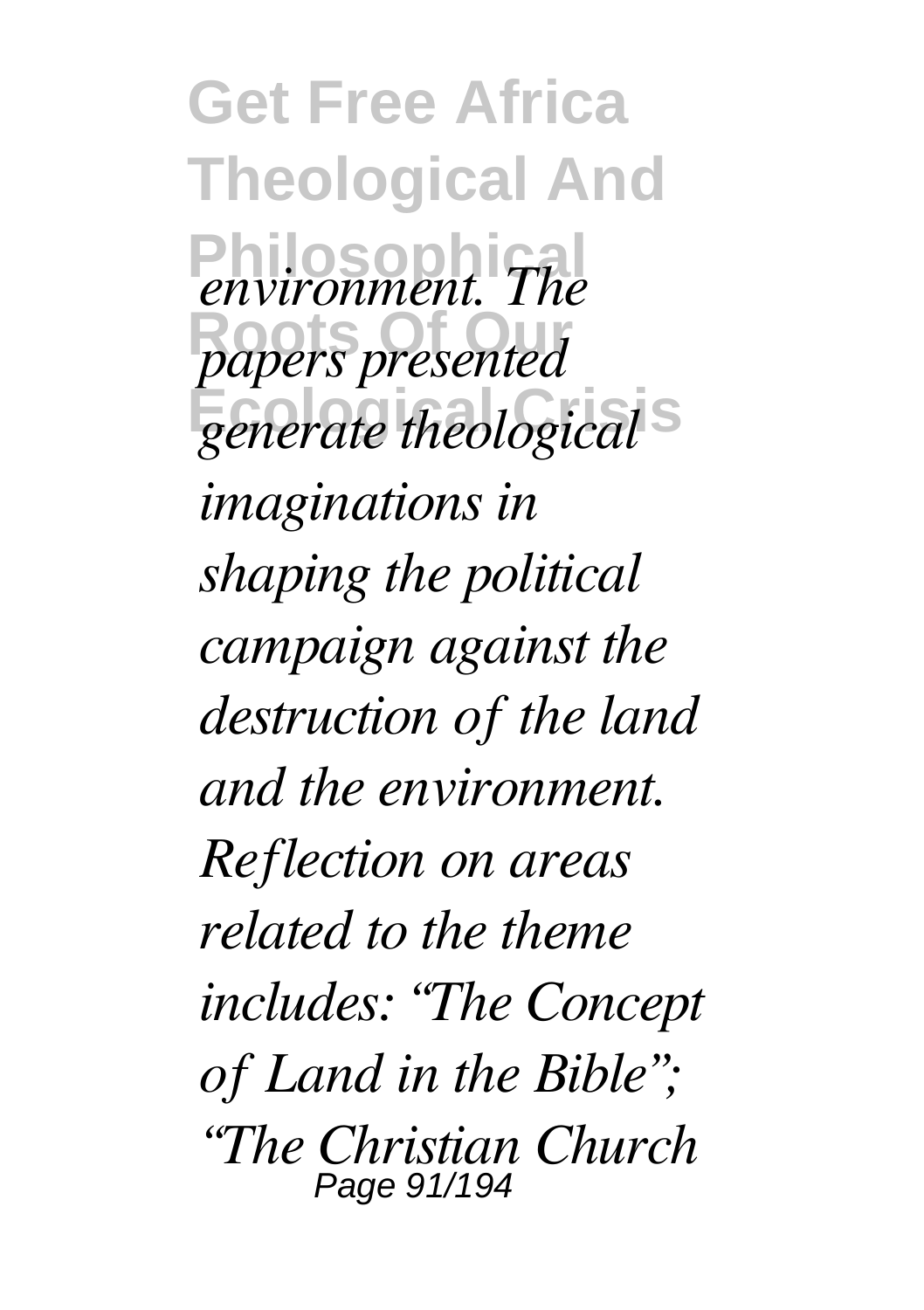**Get Free Africa Theological And Philosophical** *and the Galamsey Menace in West*  $A$ *frica"; "The Fulani*" *Cattle Headsmen and Care for the Land"; "The Bible and the Environment: Towards an Agenda for Ecotheology in African Theological Institutions"; "Stewardship of the Land"; "The Menace of* Page 92/194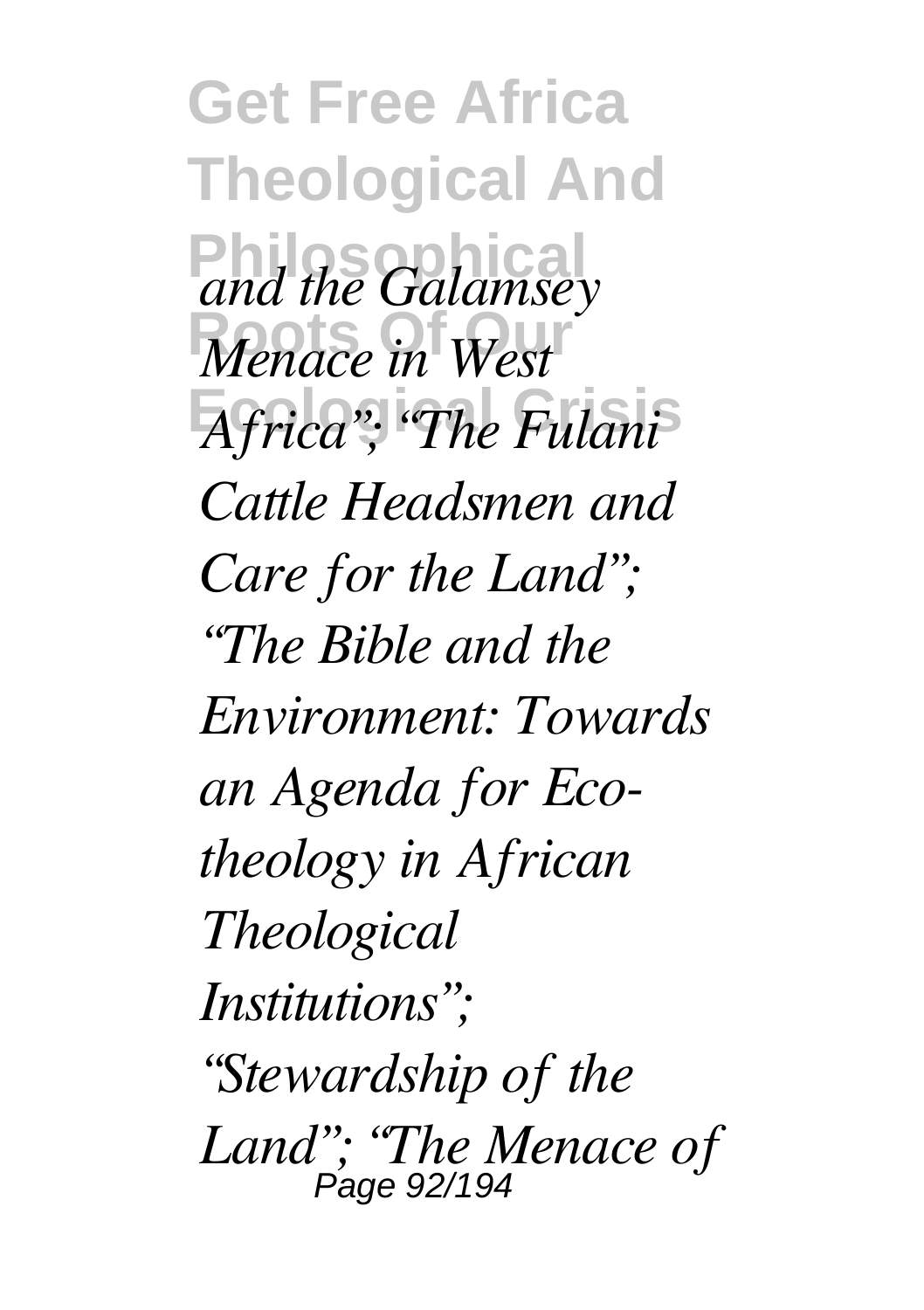**Get Free Africa Theological And** *Mining in Ghana"*; **Roots Of Our** *"Destruction of Water* **Ecological Crisis** *Bodies in Ghana"; and "The Menace of Plastic Waste in Ghana." This volume will serve as a textbook for theological students, the church, and other governmental agencies. Mission in a Post Missionary Era Being and Becoming* Page 93/194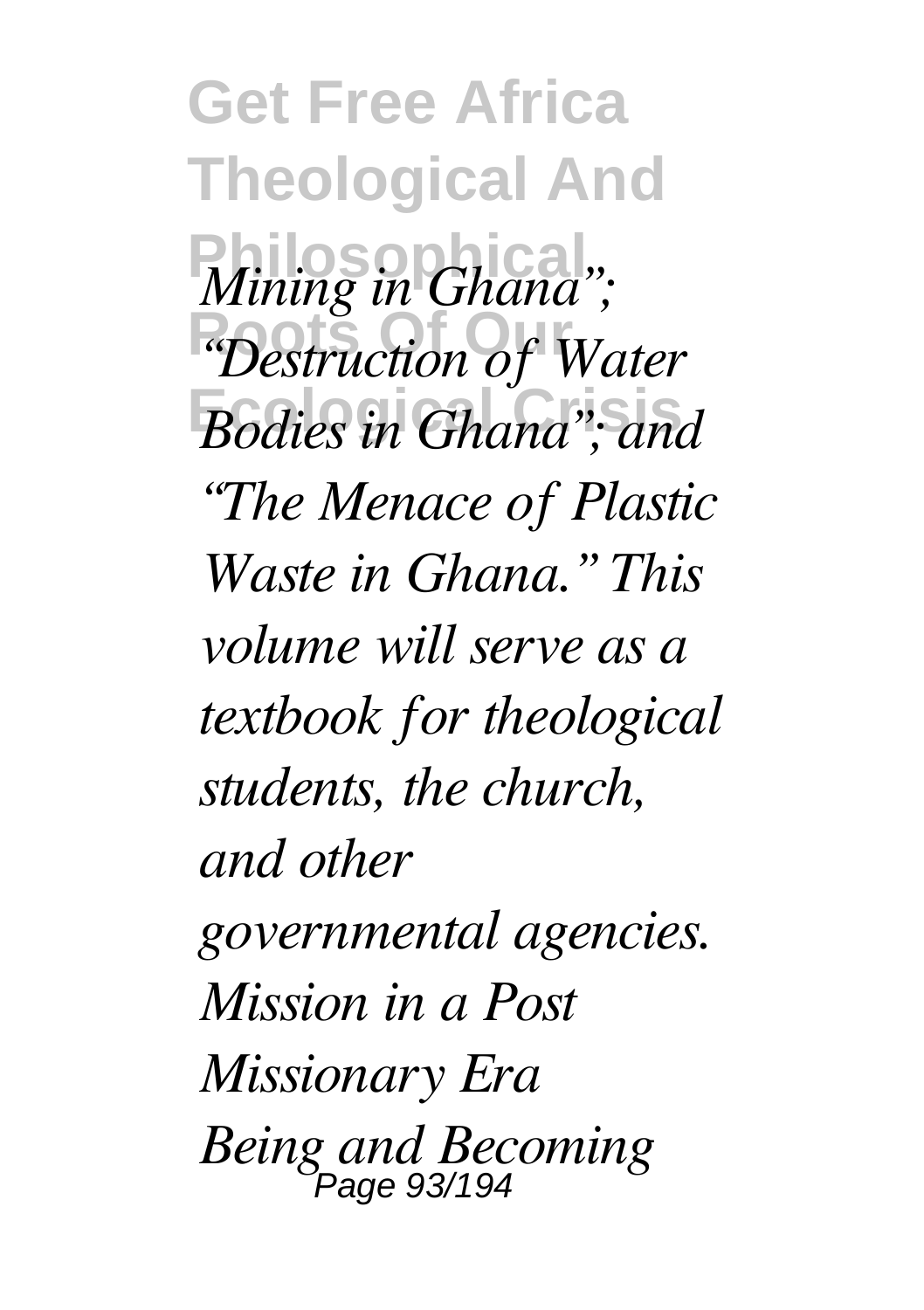**Get Free Africa Theological And Philosophical** *African as a* **Roots Of Our** *Permanent Work in Progress Crisis Doing Theology in the Era of World Christianity African Theology Today The Doctrine of God in African Christian Thought Aims, Methodologies, and Issues in Public* Page 94/194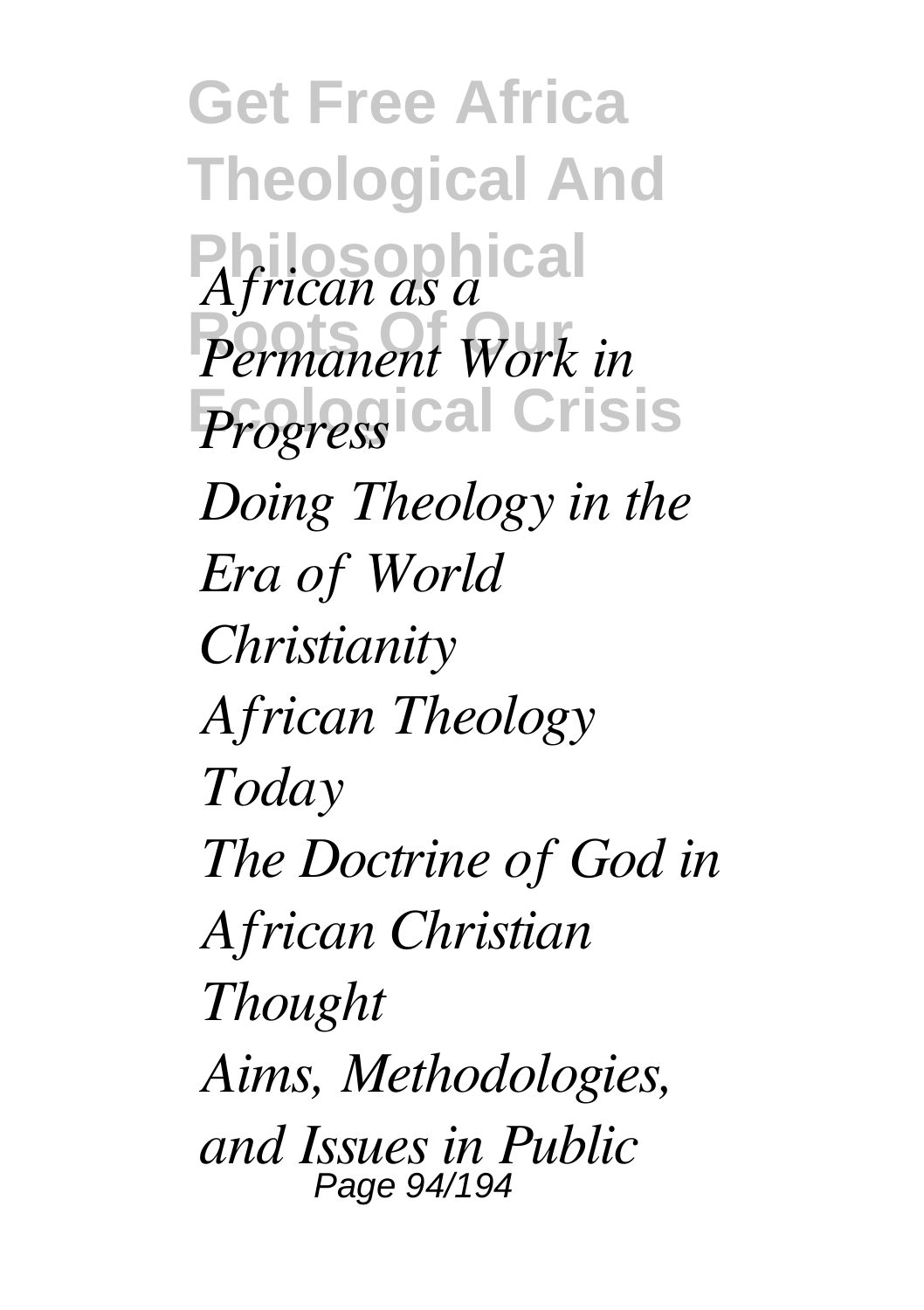**Get Free Africa Theological And Philosophical Roots Our** *Theological Method Theology A Christian* ÿ"The public rationality of Christian faith is demonstrated in the way that Christian convictions make Page 95/194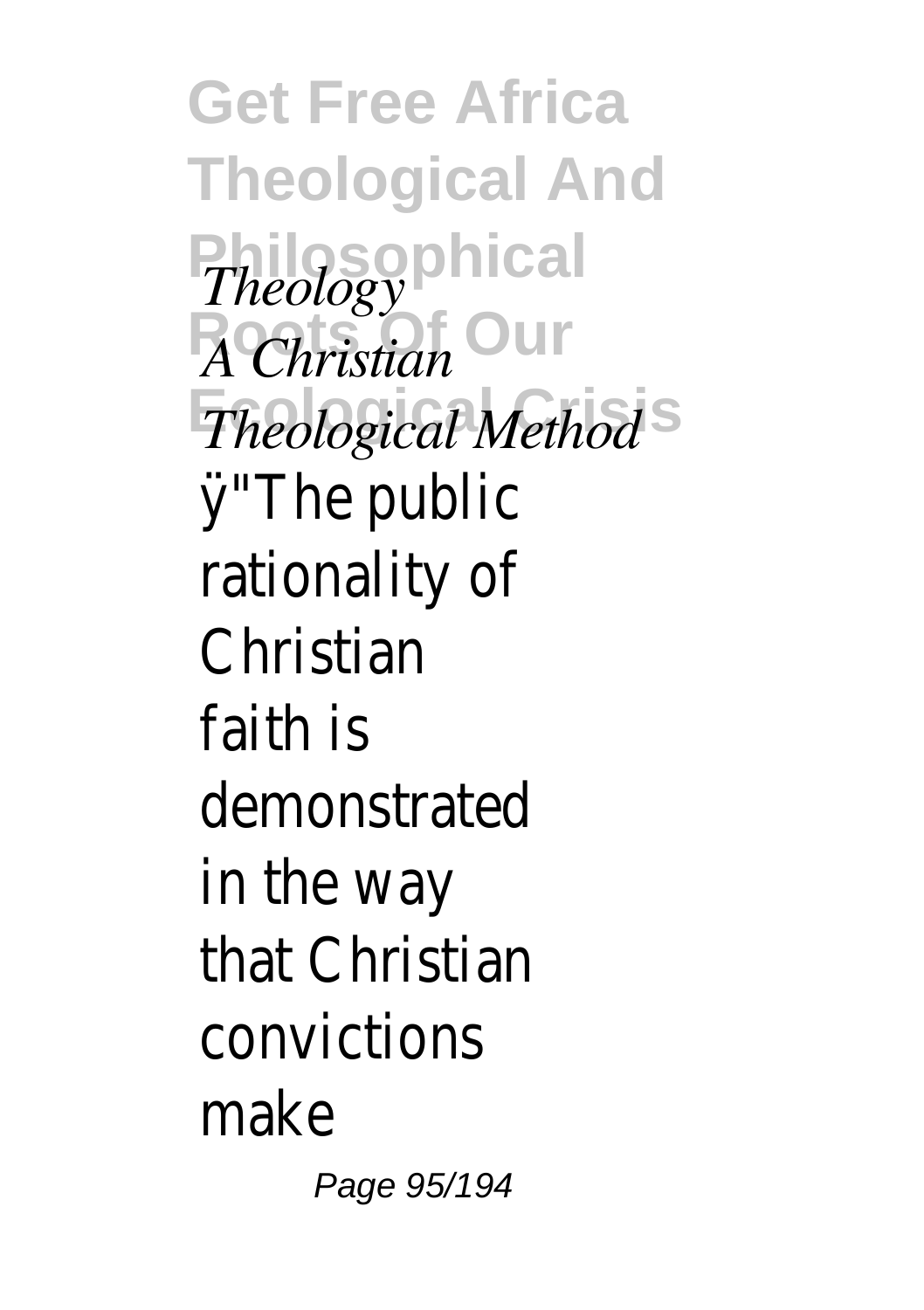**Get Free Africa Theological And Pontributions** Roothe<sup>f</sup> Our **Ecological Crisis** contents and substance of intellectual, pluralistic public discourses on themes like economic justice and human rights. Page 96/194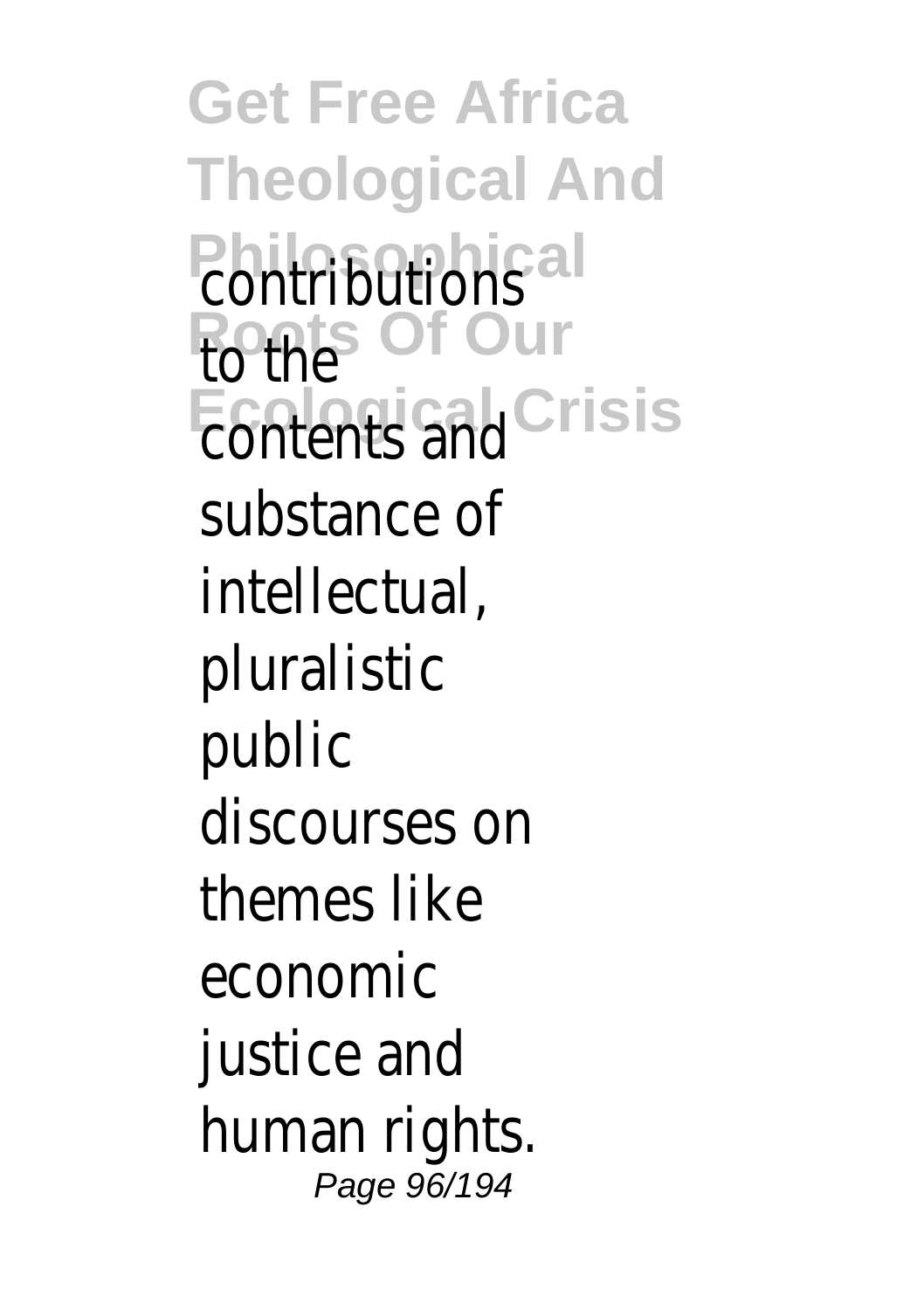**Get Free Africa Theological And Philosophical** The impact of **Roots Of Our** Christian **Fanner Grisis** walks of life, from the most intimate individual life to the most social, global and cosmic life, are dealt with Page 97/194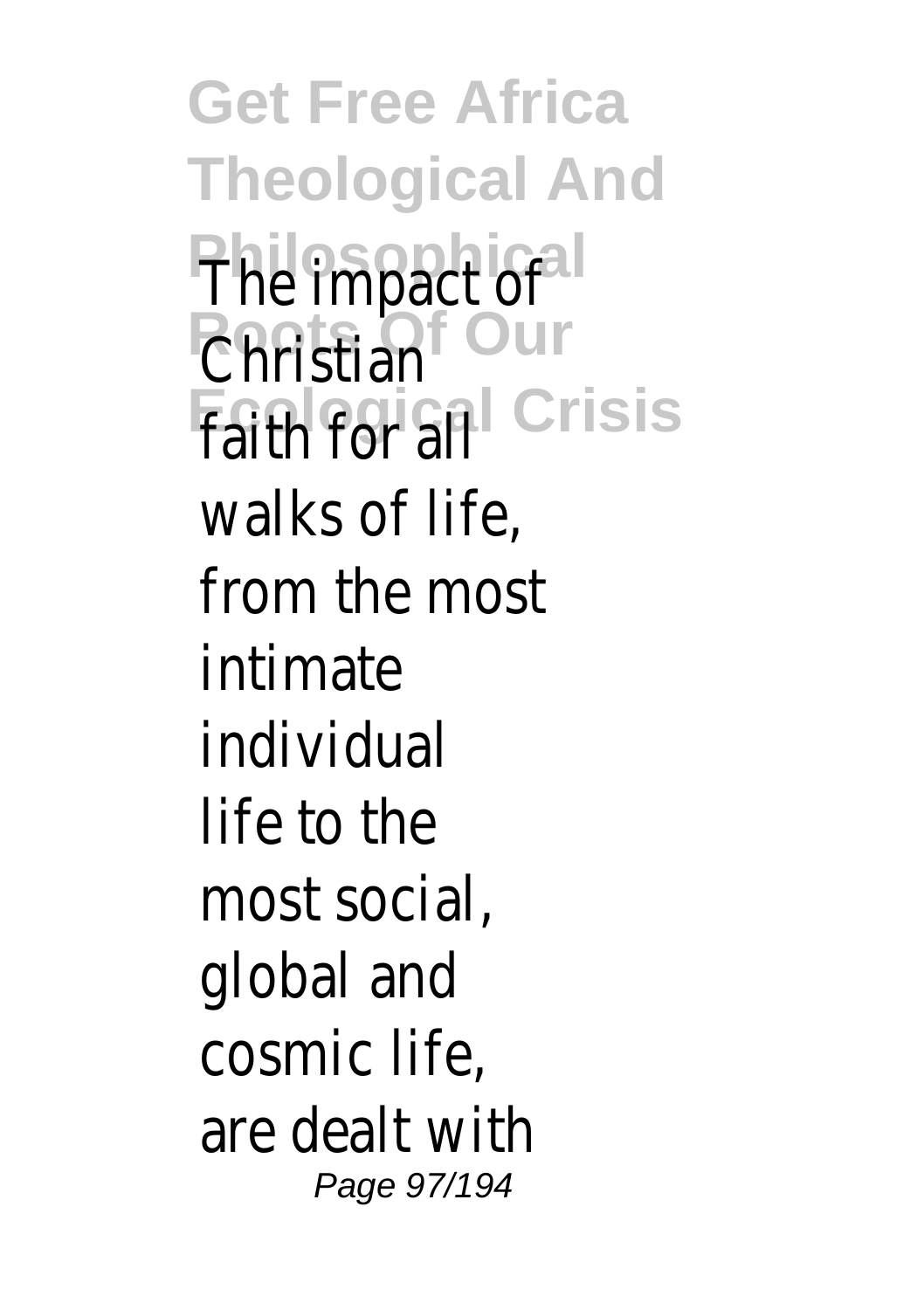**Get Free Africa Theological And Philosophical** in this great **Work of Public Ecological Crisis** Theology from the African soil." - Prof Nico Koopman The Christian faith presents a distinctive vision of last things: that God in Christ Page 98/194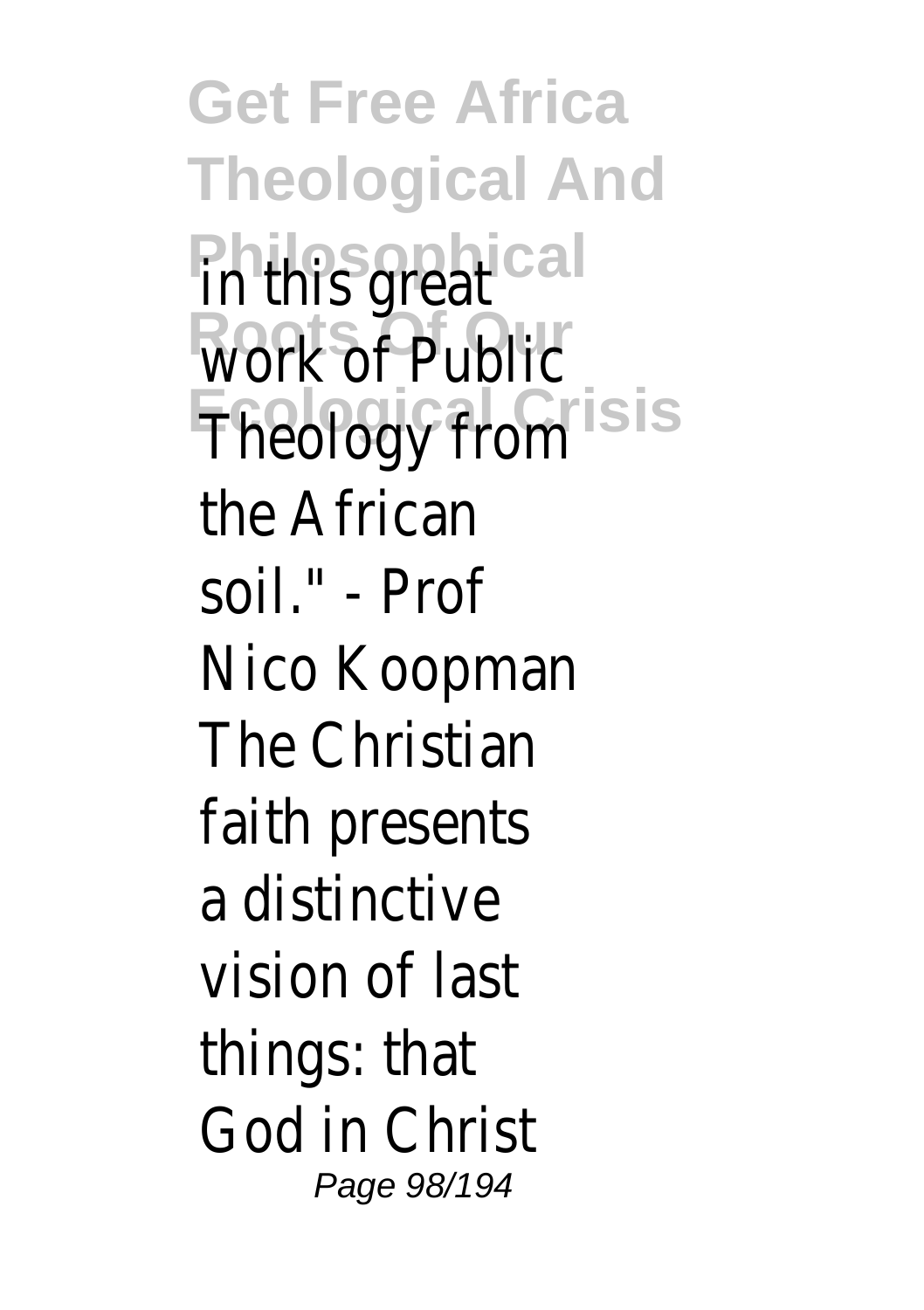**Get Free Africa Theological And Philosophical Roots Of Our** reconcile the **Ecological Crisis** himself, and through his Spirit and a new people, to set all things to right. This good news is for all nations and Page 99/194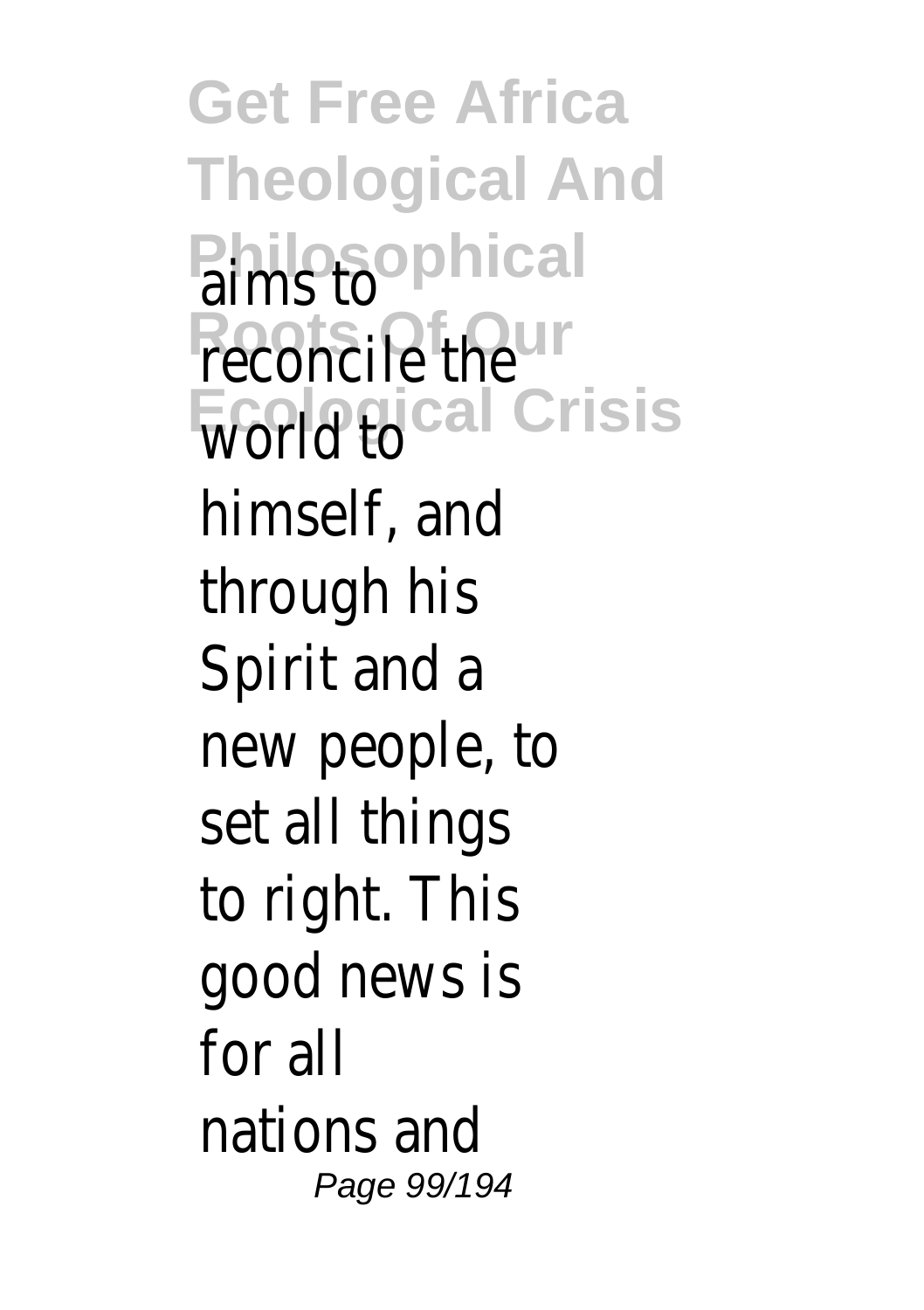**Get Free Africa Theological And Philosophical** peoples, but **Roots Of Our** for too long **Ecological Crisis** the Christian doctrine of eschatology has focused on debates and arguments rooted solely in the Western church. In All Things New, Page 100/194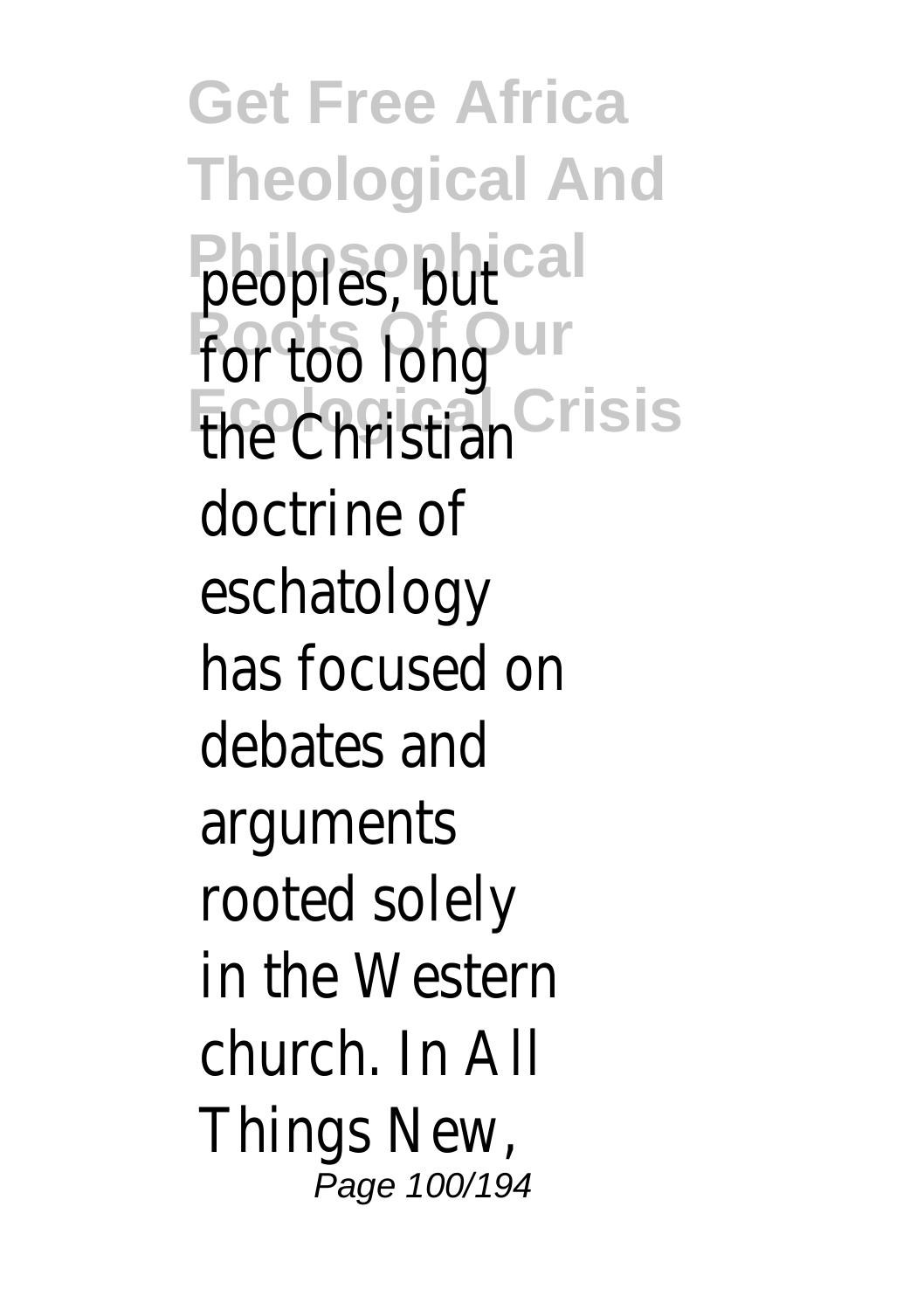**Get Free Africa Theological And Philosophical Roots Of Our** theologians **End Biblical** isis scholars from Africa, Asia, Latin America, and North America offer readers a glimpse of how **Christians** around the Page 101/194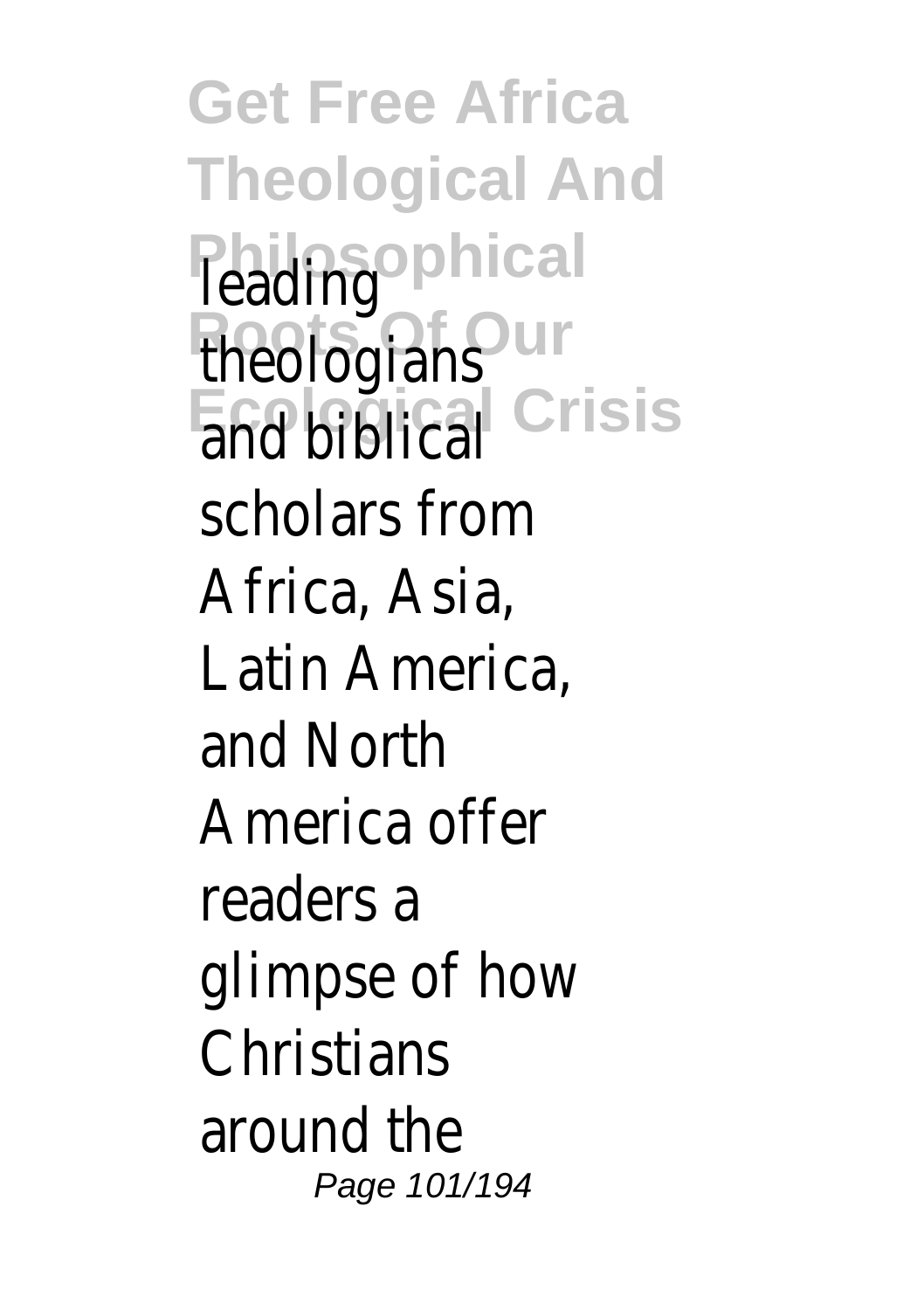**Get Free Africa Theological And Philosophical** globe are perceiving and **Ecological Crisis** describing the Christian hope. The result is a remarkably refreshing and distinctive vision of eschatology guaranteed to Page 102/194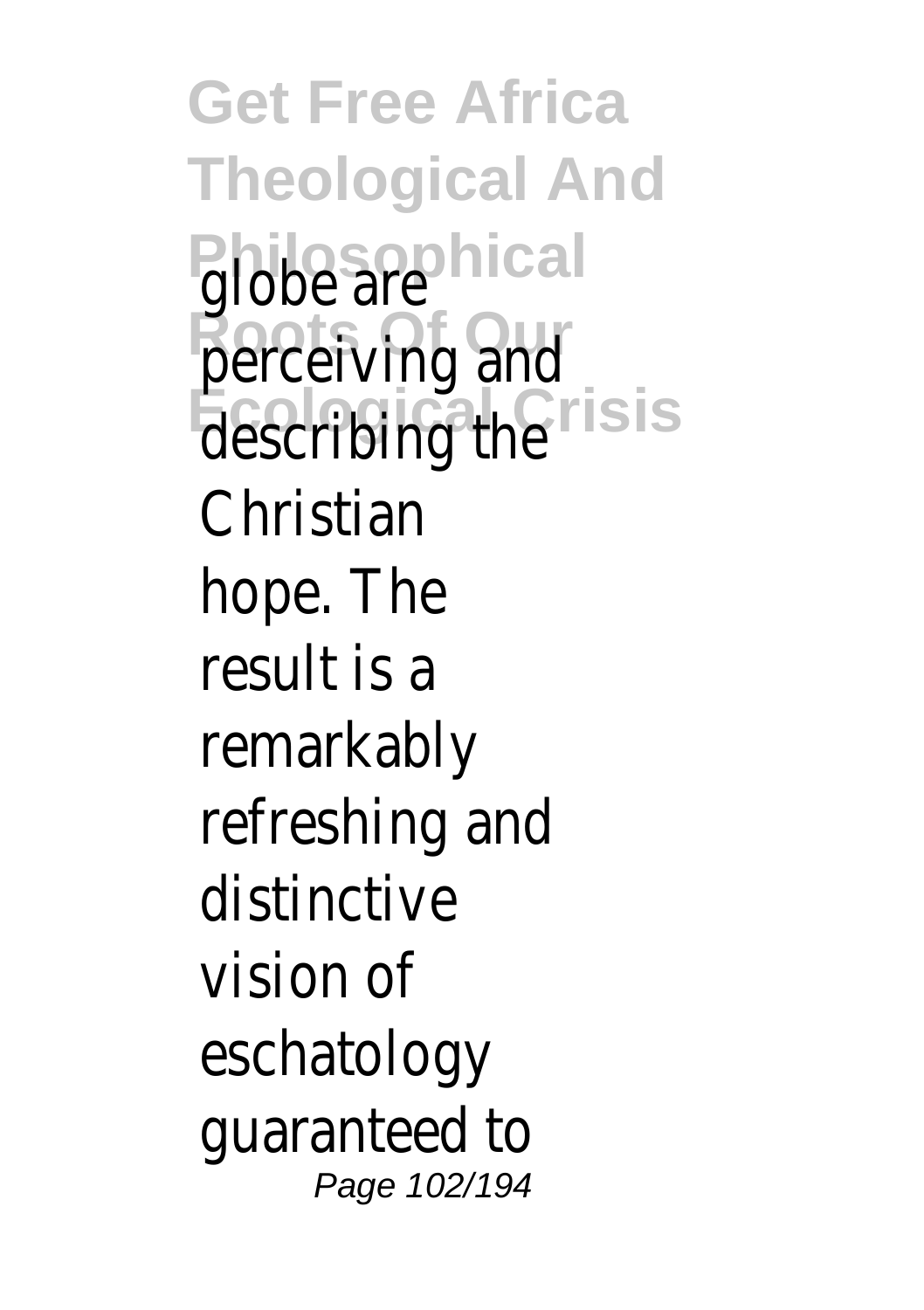**Get Free Africa Theological And Philosophical** raise new **Roots Of Our** questions and **Ecological Crisis** add new insights to the global church's vision of the eschaton. Having taught on ethics in Africa for almost a Page 103/194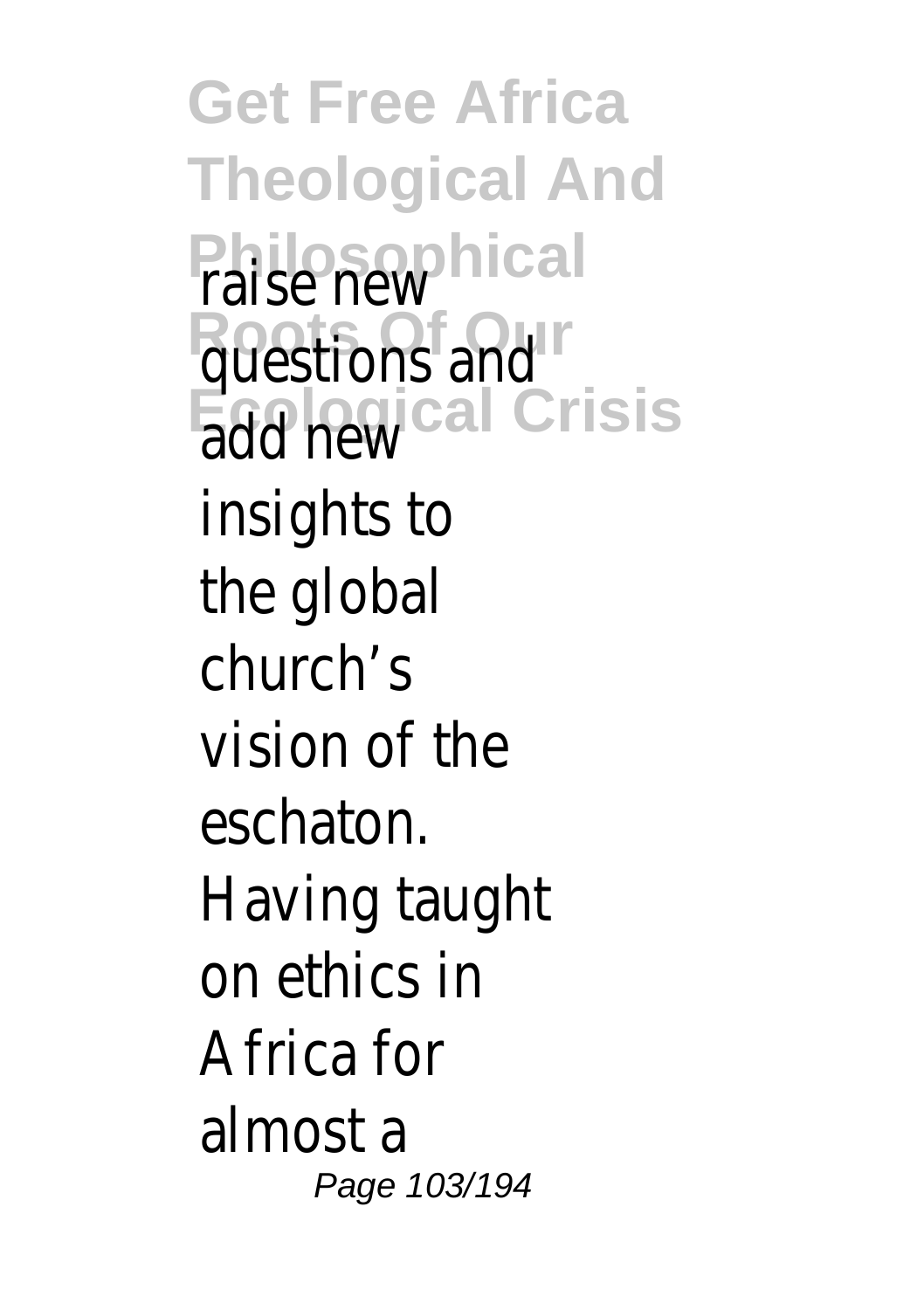**Get Free Africa Theological And Philosophical** decade, James **R**Ransah-**Ecological Crisis** Obrempong presents a work that goes some way to addressing the dearth of materials on ethics that combine African Page 104/194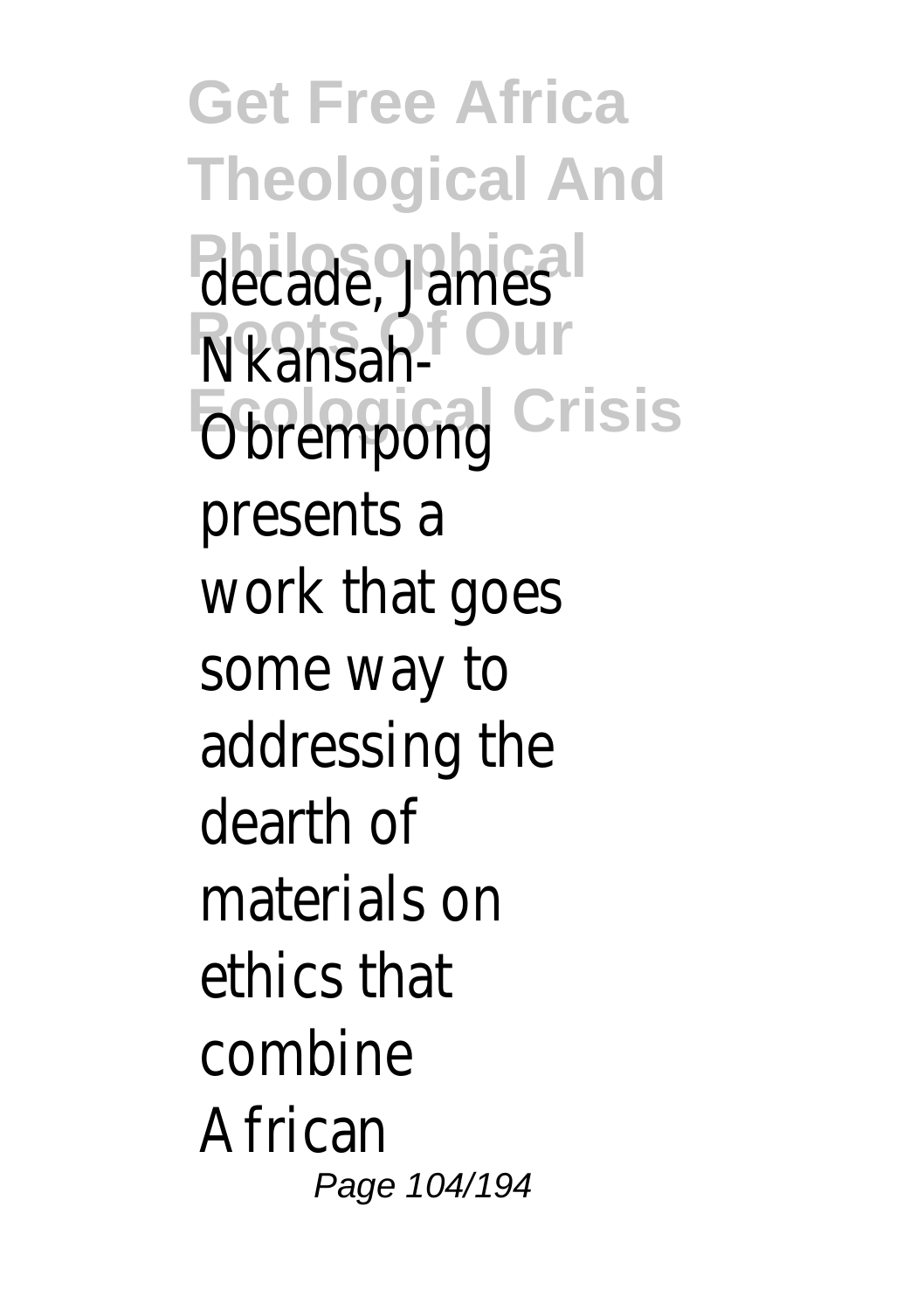**Get Free Africa Theological And Philosophical Religious**, Ecological **Grisis** moral values with biblical and theological values. Integrating these from African, Western and Page 105/194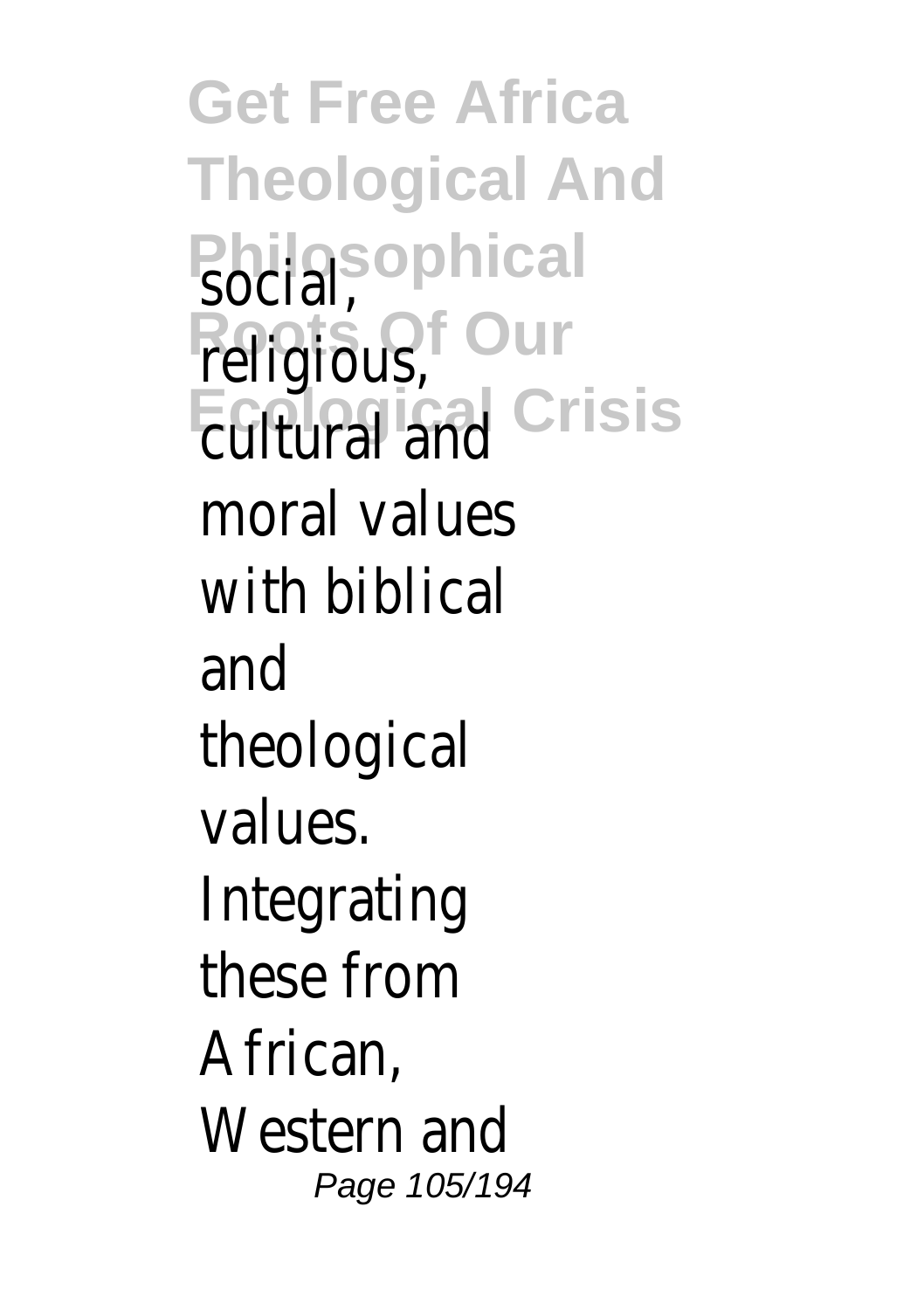**Get Free Africa Theological And Biblical Rontexts Ecological Crisis** Nkansah demonstrates how important they are for dealing with contemporary moral and social issues facing the church in Page 106/194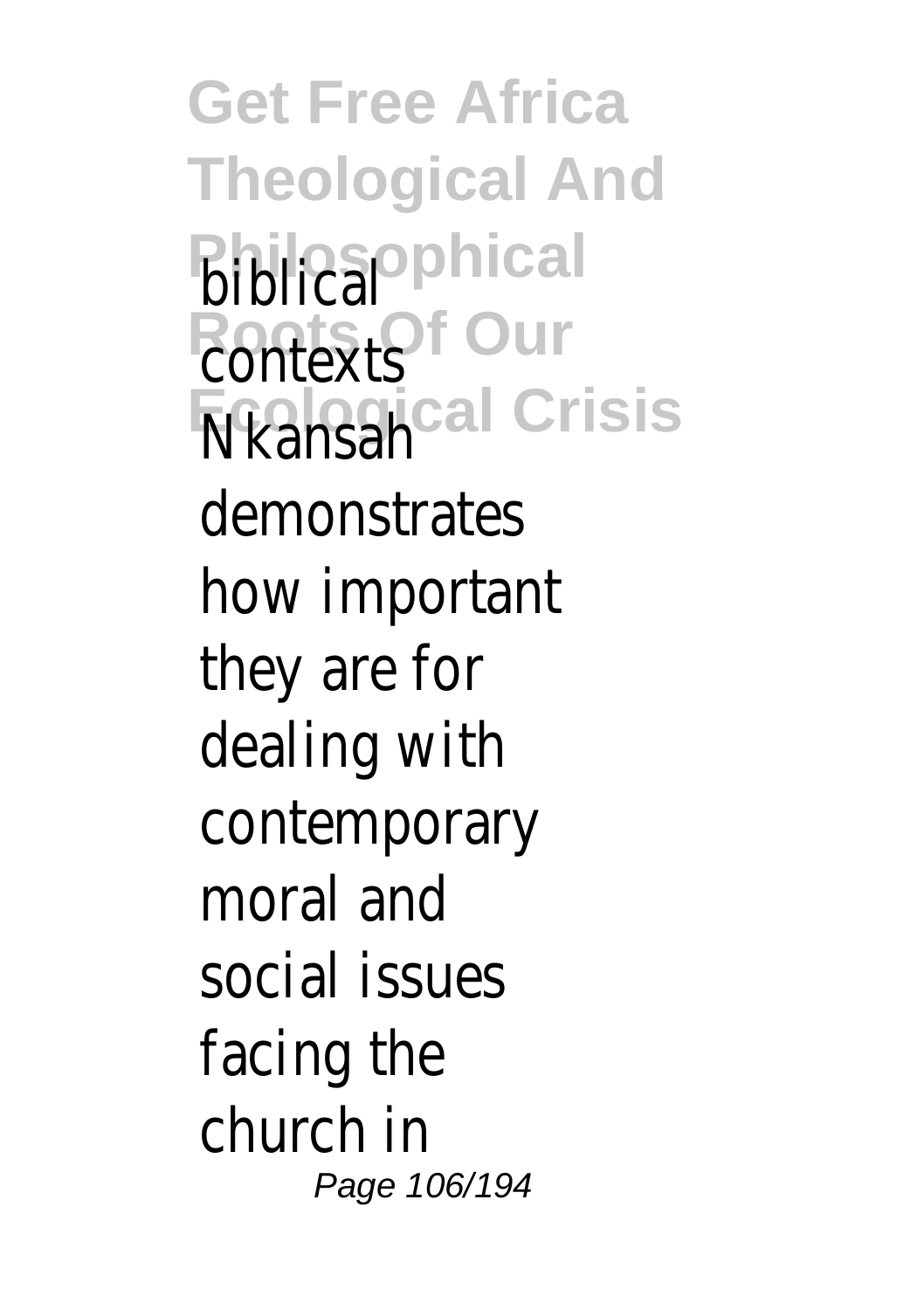**Get Free Africa Theological And** Africa and<sup>al</sup> **African Our Ecological Crisis** societies. The book develops a theoretical, biblical and theological foundation for **Theological** Ethics and uses this to address the Page 107/194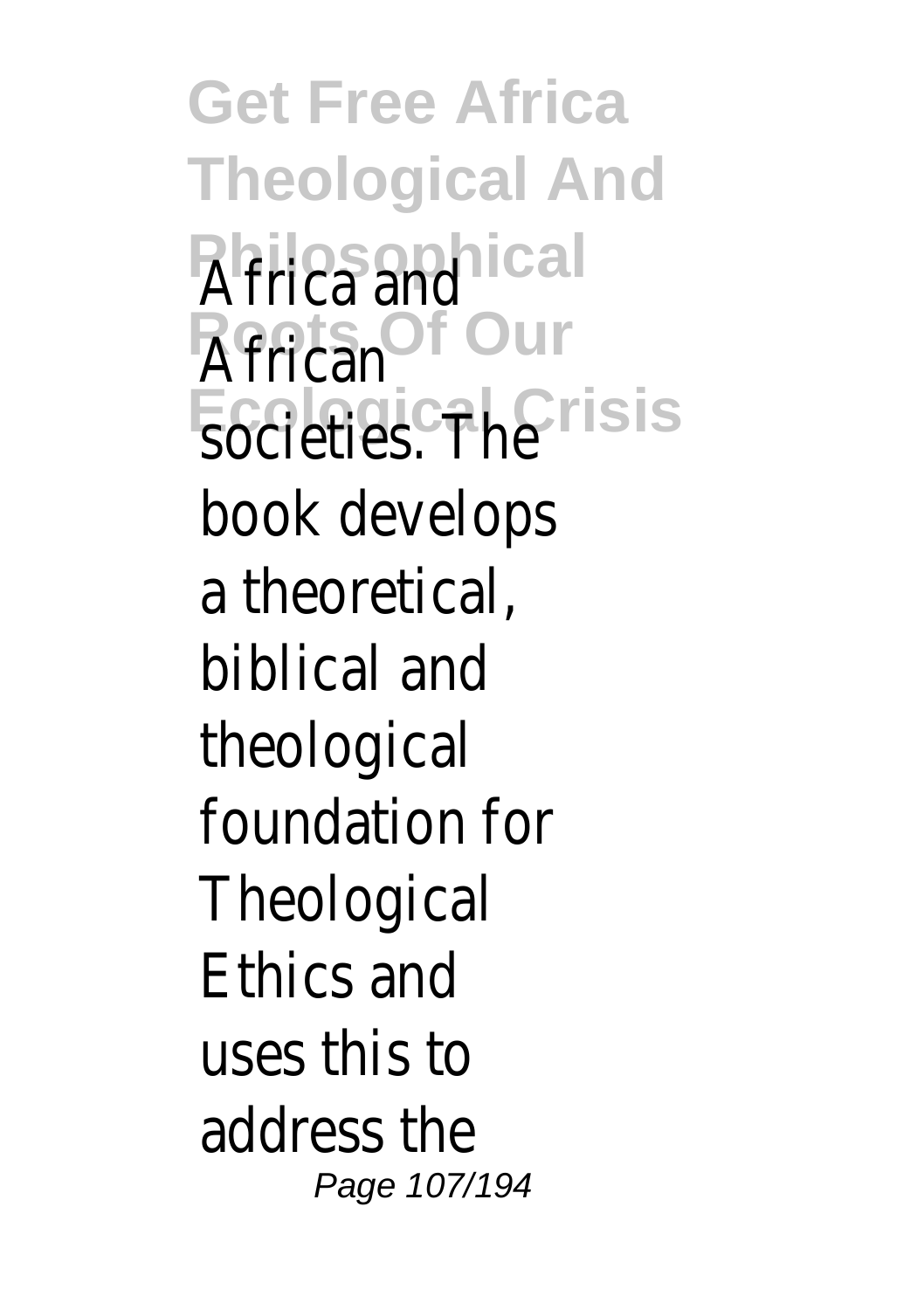**Get Free Africa Theological And Philosophical** broader issues **Roots Of Our** that affect **Ecological Crisis** the sociopolitical and economic life of African people and the church. "If my people, who are called by my name, will humble Page 108/194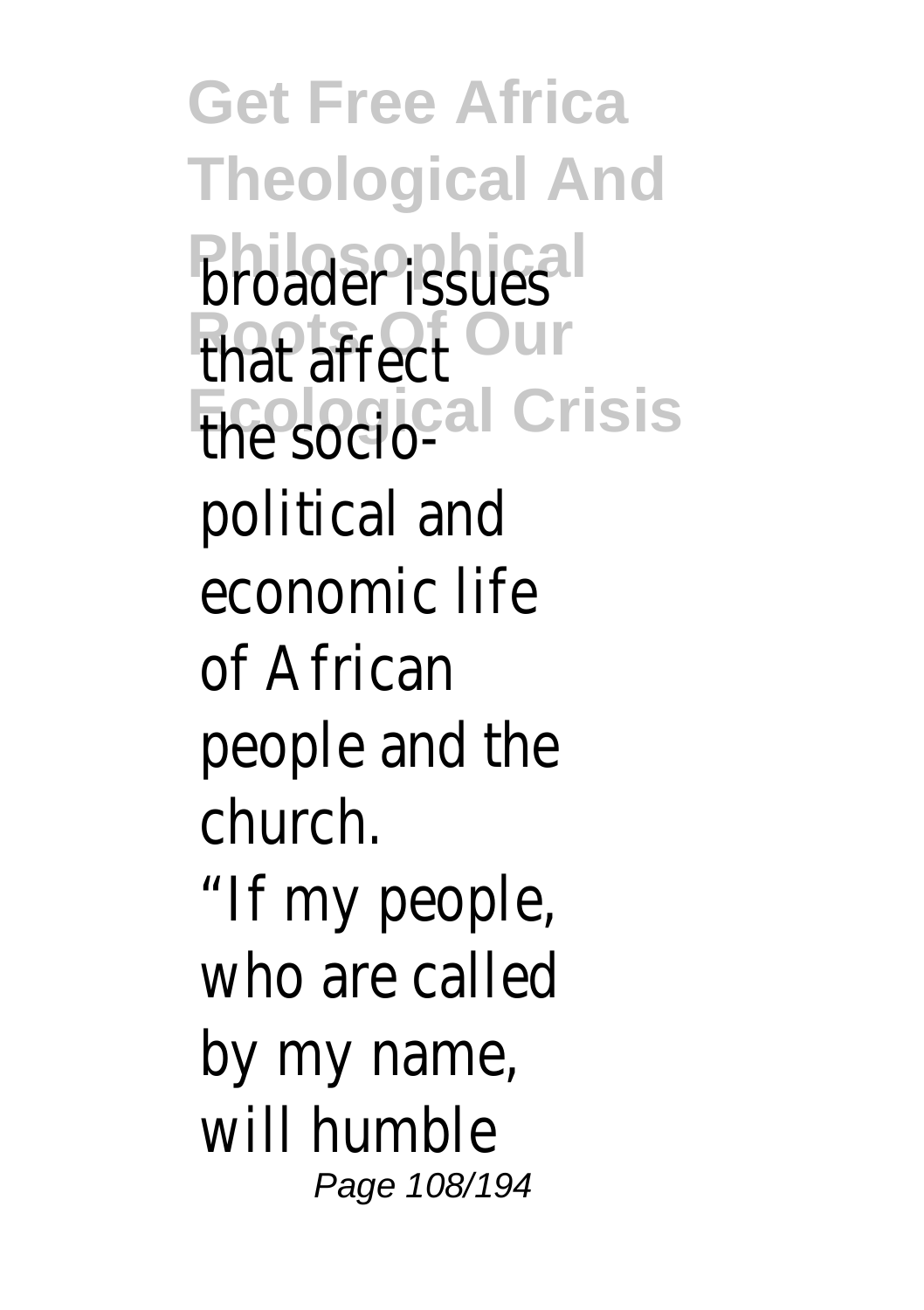**Get Free Africa Theological And** themselves and pray and seek **Ecological Crisis** my face and turn from their wicked ways, then I will hear from heaven, and I will forgive their sin and will heal their land<sup>"</sup> 2 Page 109/194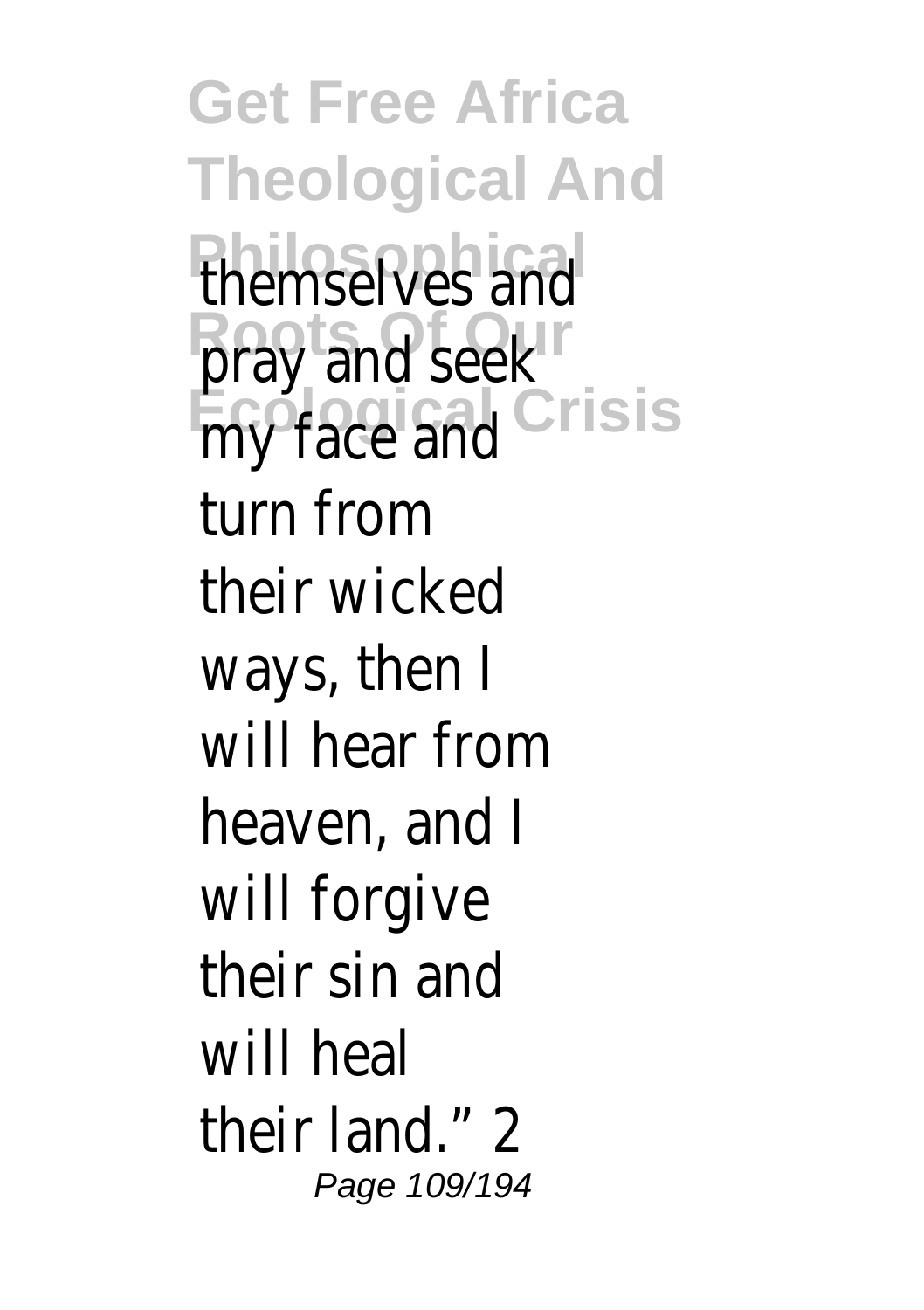**Get Free Africa Theological And Chronicles 7:14 Kenya is Ecological Crisis** a diverse nation, with many ethnic communities and cultural traditions. However, this diversity has led to deep divisions over Page 110/194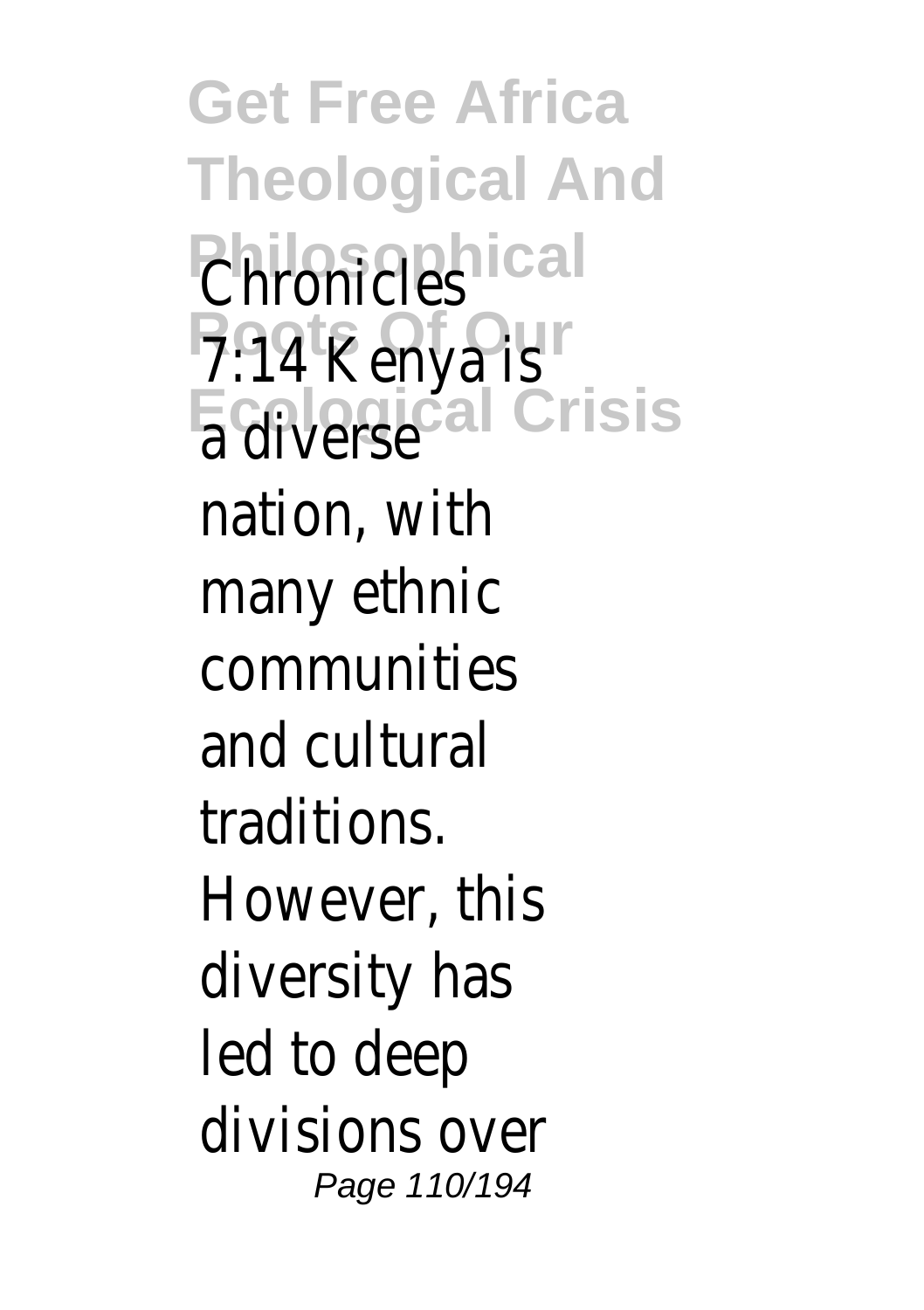**Get Free Africa Theological And** the years, call **Resulting in Our Ecological Crisis** entrenched ethnopolitical tension and conflict. In this book, Dr David Kirwa Tarus advocates for a Christian theological Page 111/194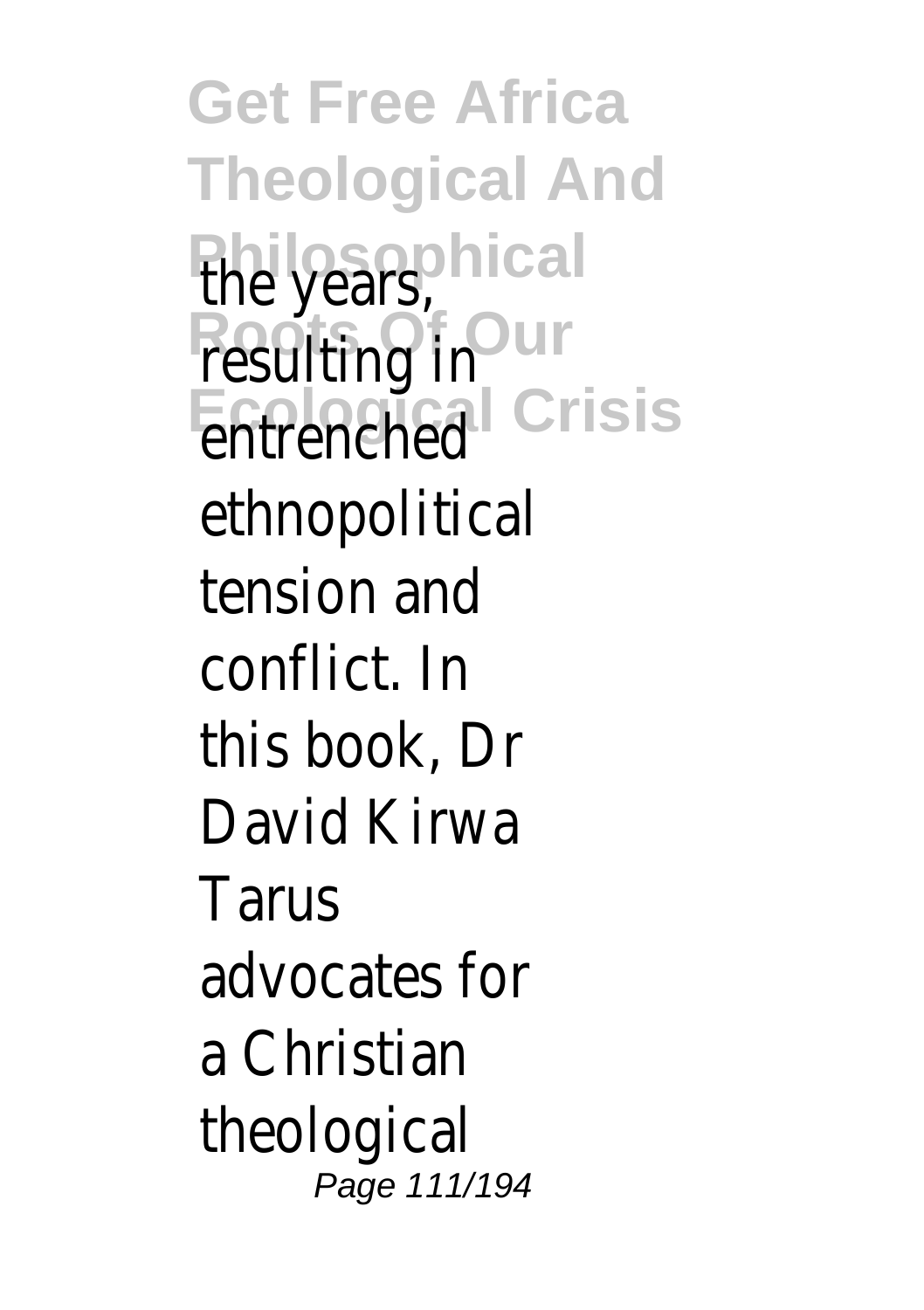**Get Free Africa Theological And Philosophical** response to **Roots Of Our** the nation's **Ecological Crisis** divisions by presenting various theological perspectives on anthropology, society, and politics including Page 112/194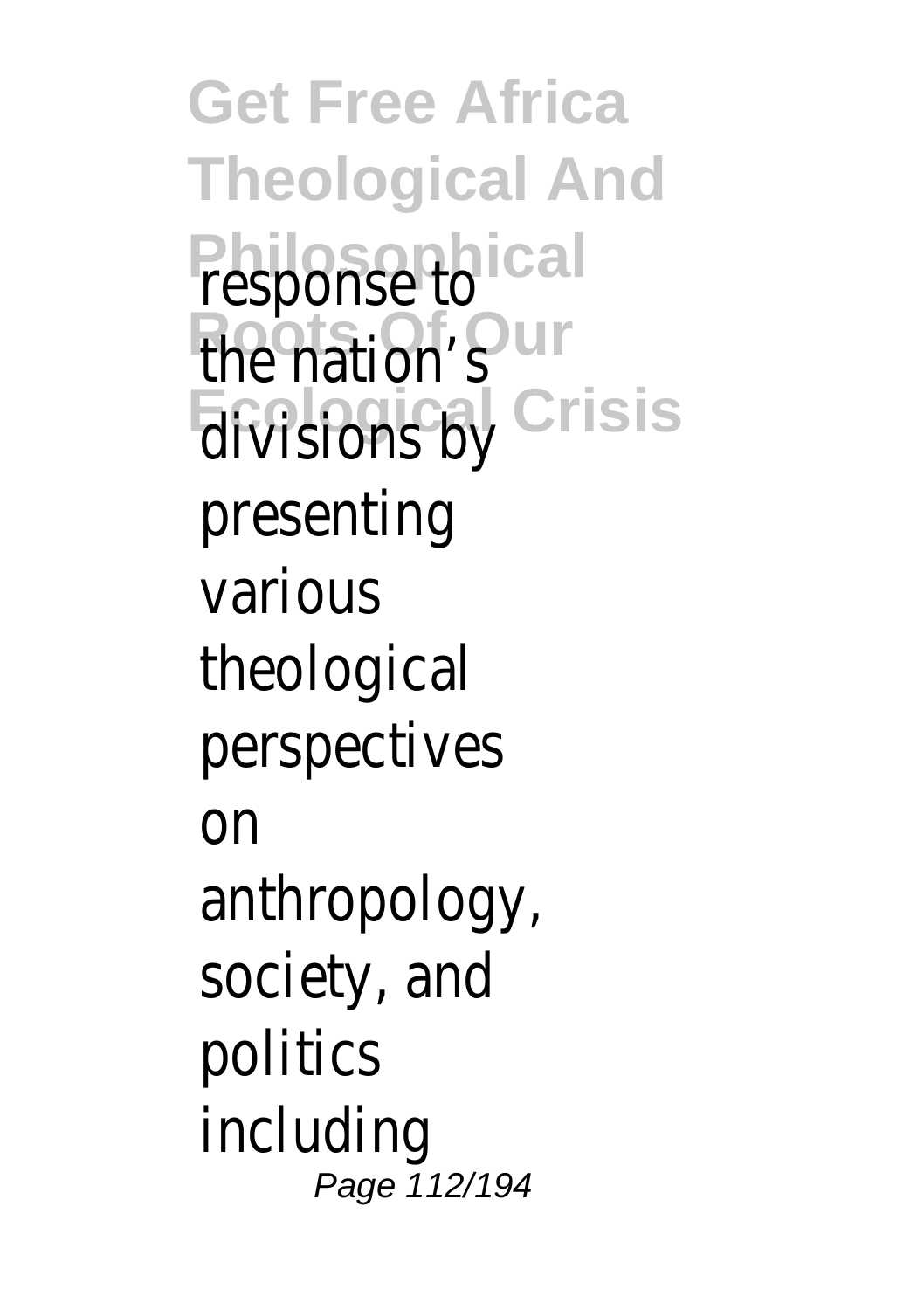**Get Free Africa Theological And** those of John<sup>1</sup> *<u>Calvin and Our</u>* **Ecological Crisis** John Mbiti, as well as other prominent Kenyan theologians. This work traces the history of ethnopolitical conflict in Page 113/194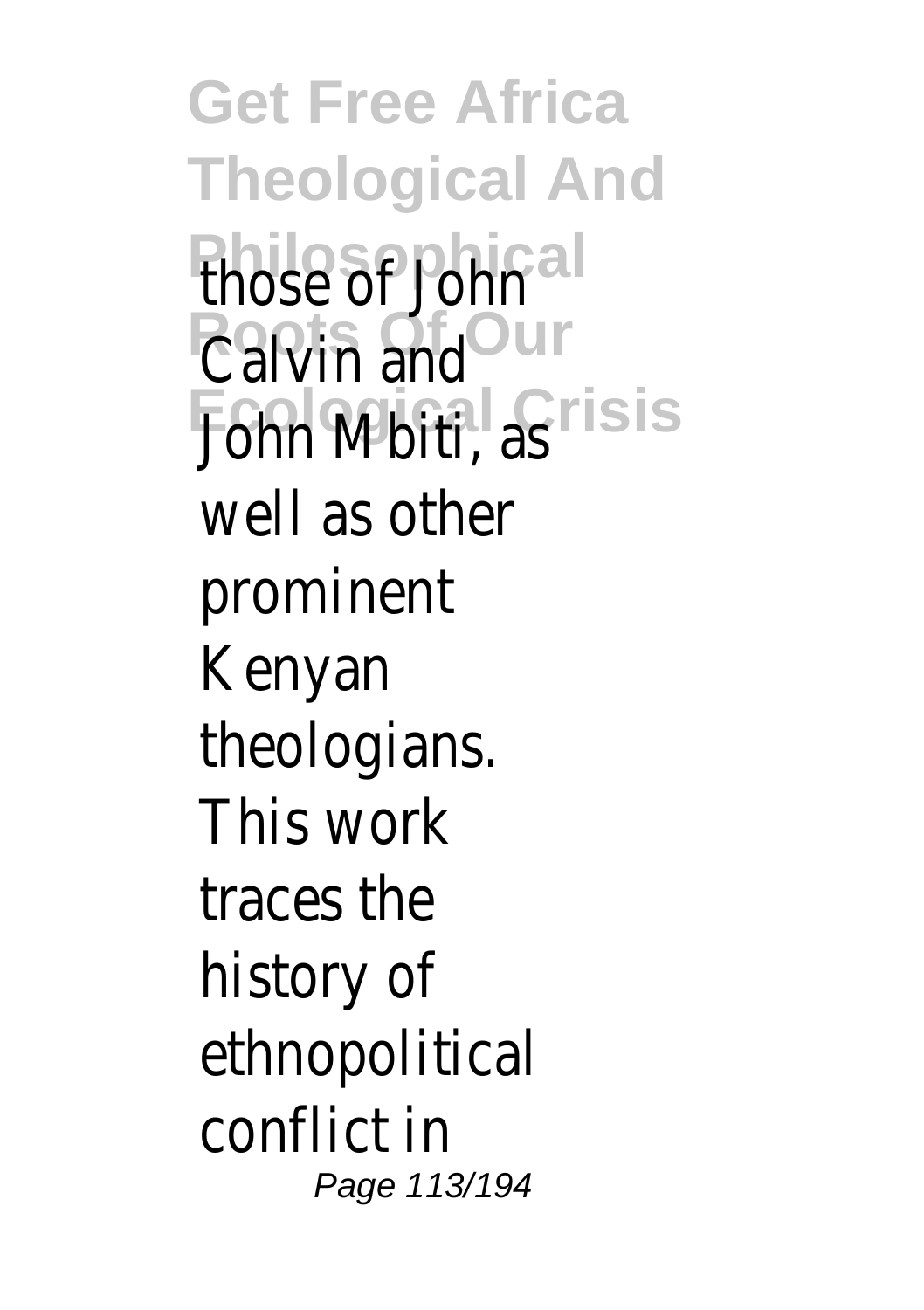**Get Free Africa Theological And Kenya and the Roots Of Our** church's **Fesponse from isis** 1895 to 2013 and thoroughly examines how a reformed theology can provide a pathway to social cohesion in Page 114/194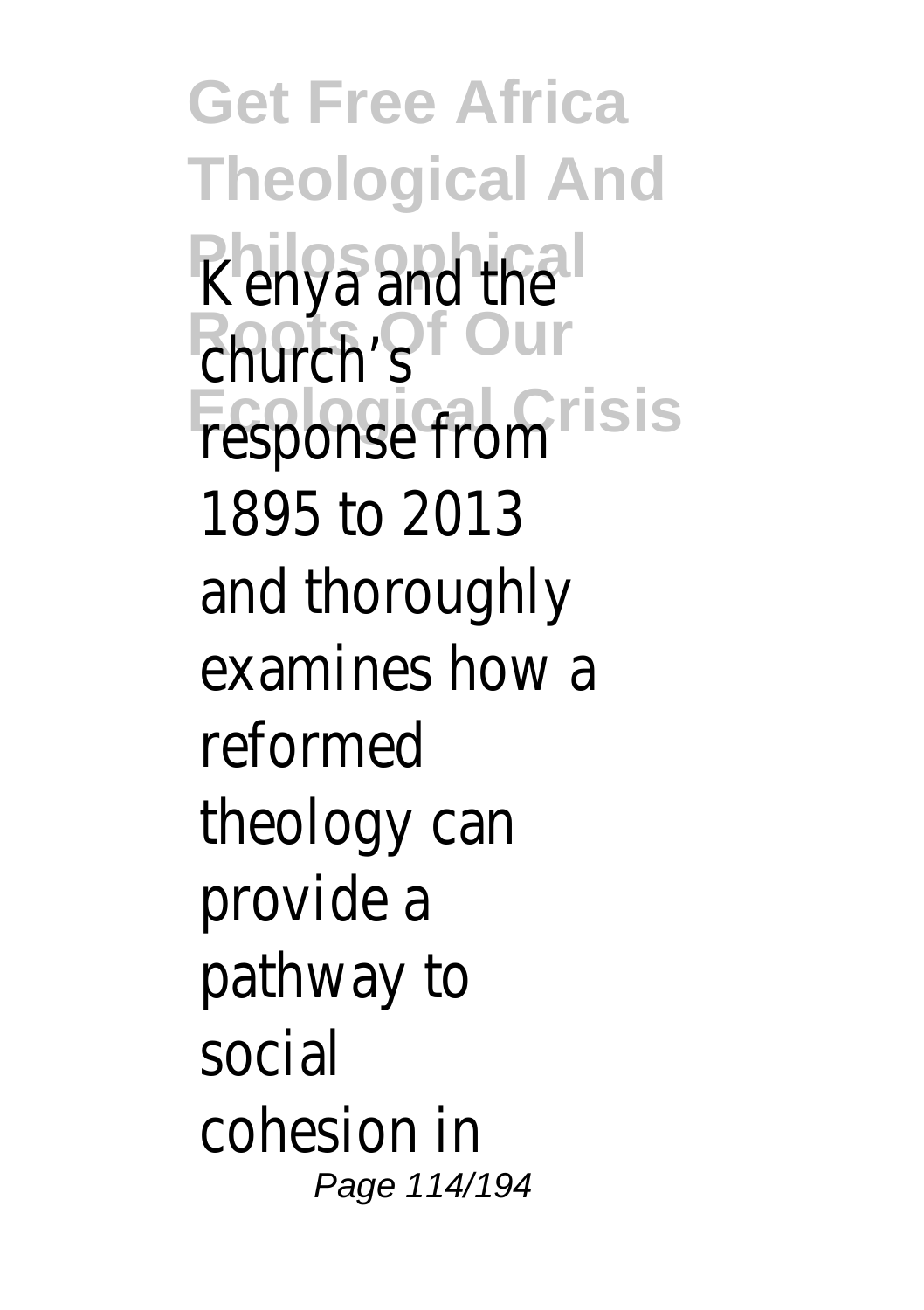**Get Free Africa Theological And** Kenya. David<sup>ral</sup> **Tarus humbly Fet boldlyal Crisis** challenges Kenyans to pursue national unity and peace by interrogating their allegiances to their ethnic Page 115/194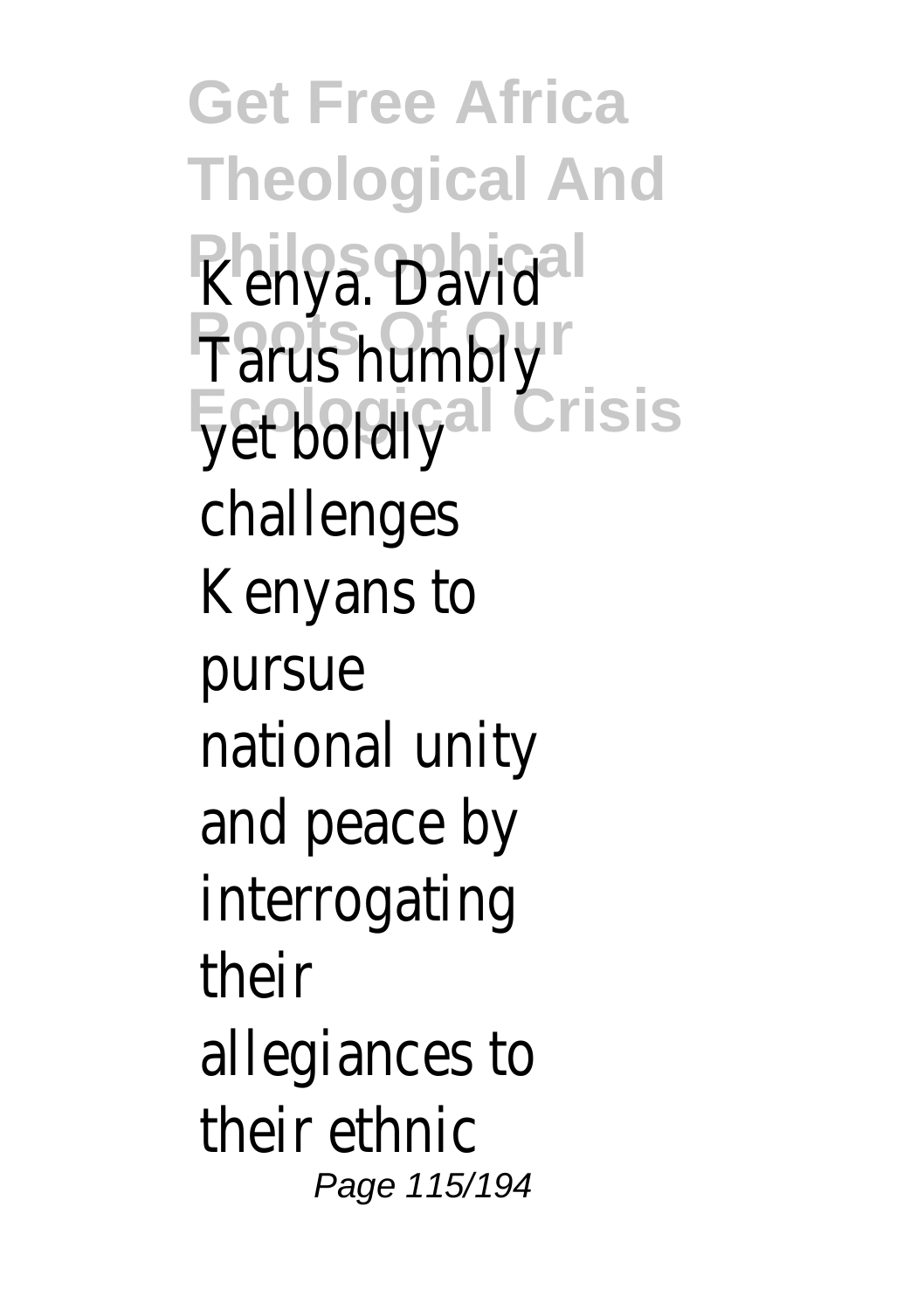**Get Free Africa Theological And** *<u>Communities</u> <u>Roots</u>* **Our Fartles** Fins Crisis book carefully argues why it is only a Christian identity, commitment to humanity as bearing the divine image, Page 116/194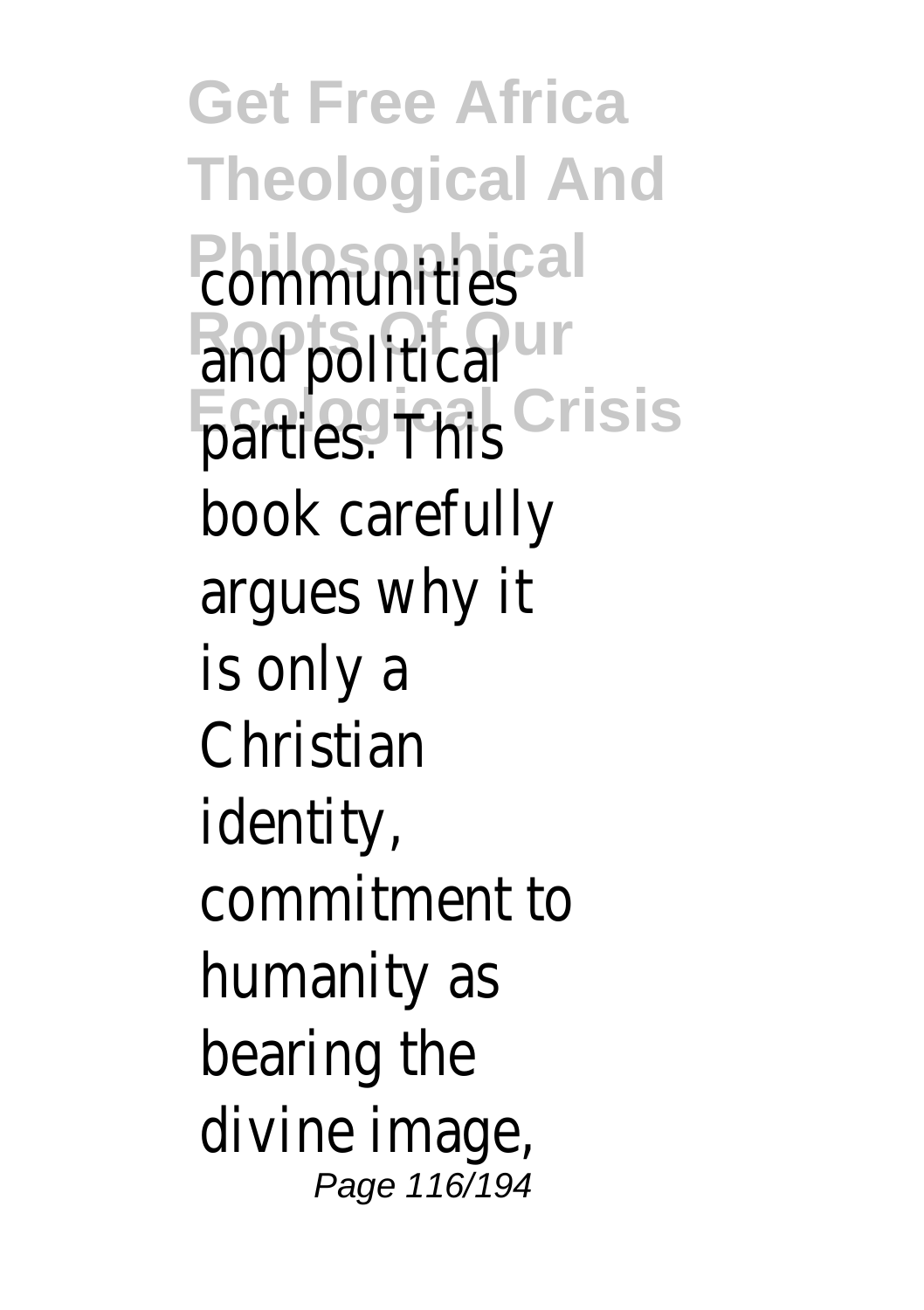**Get Free Africa Theological And** and the triune<sup>l</sup> God himself, ur **Ecological Crisis** that can heal the divisions in this land and in turn bring an end to other social evils such as corruption, intolerance, Page 117/194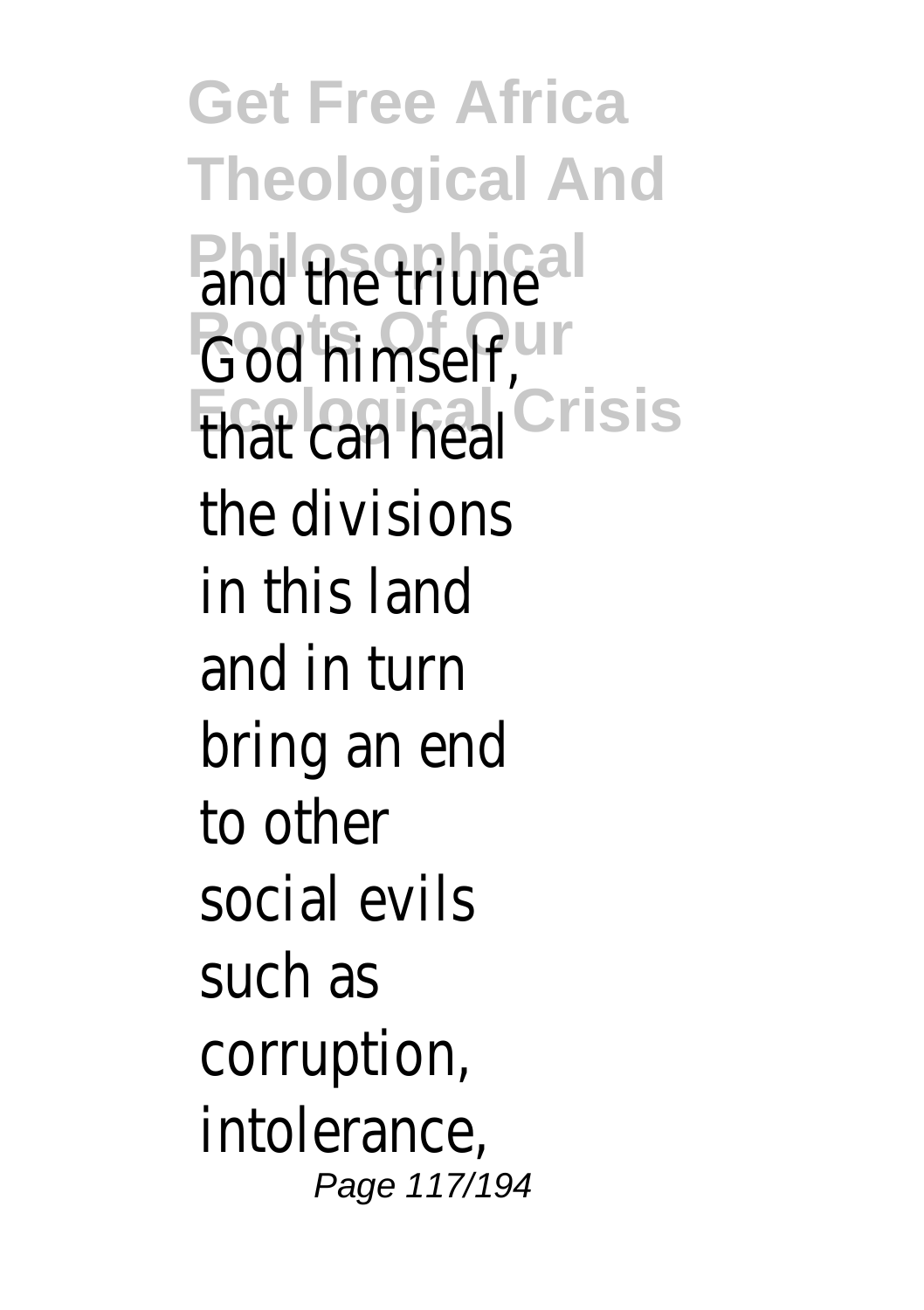**Get Free Africa Theological And** and violence.<sup>al</sup> **Ethnopolitical Econflict is al Crisis** not confined to one nation, and this study will bear much fruit in other contexts where people yearn for social cohesion. Page 118/194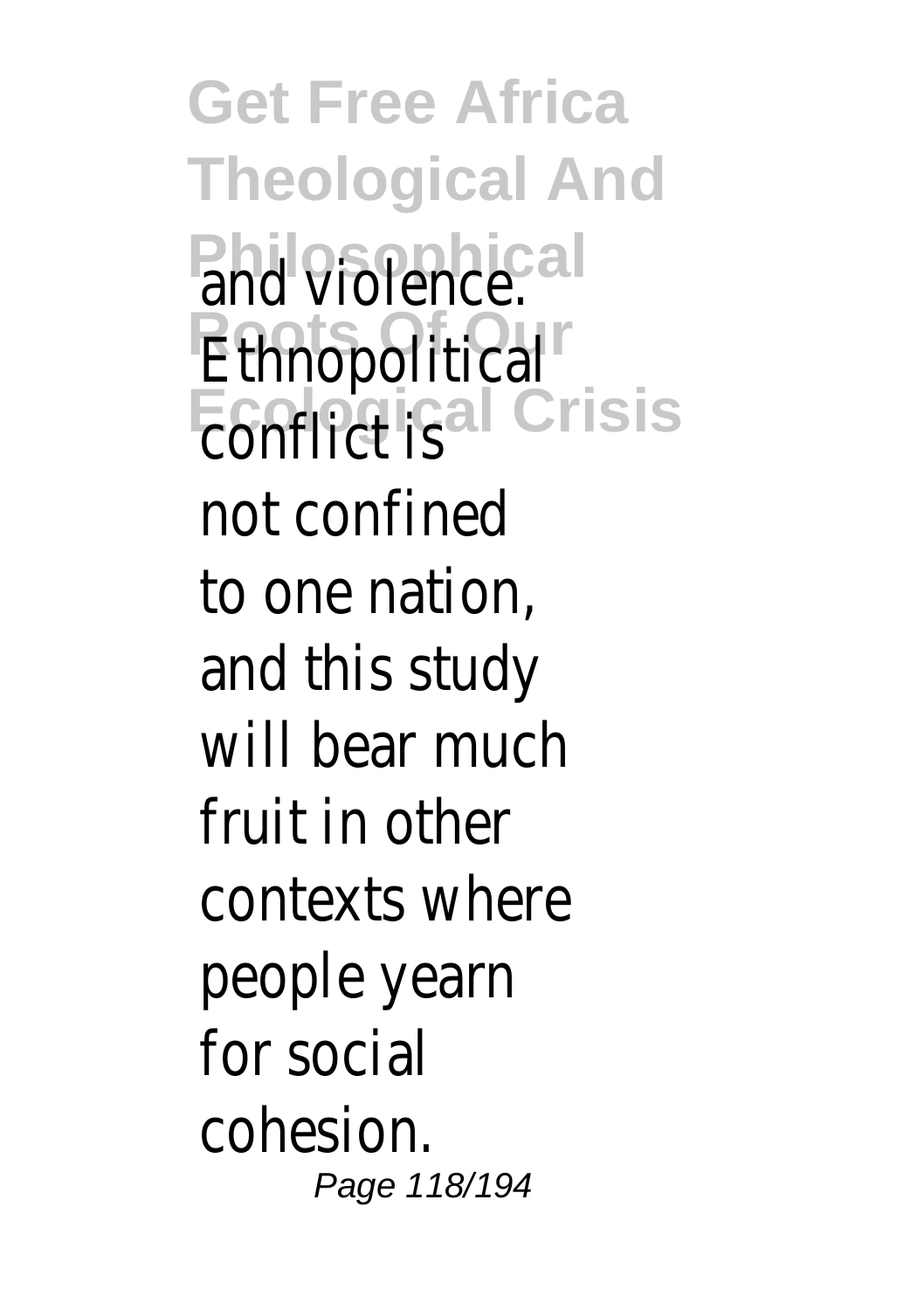**Get Free Africa Theological And** Pathways incal **Ethics** Of Our **Ecological Crisis** Autonomy and Communion in African Churches Christian Theology and African **Traditions** African Theology as Page 119/194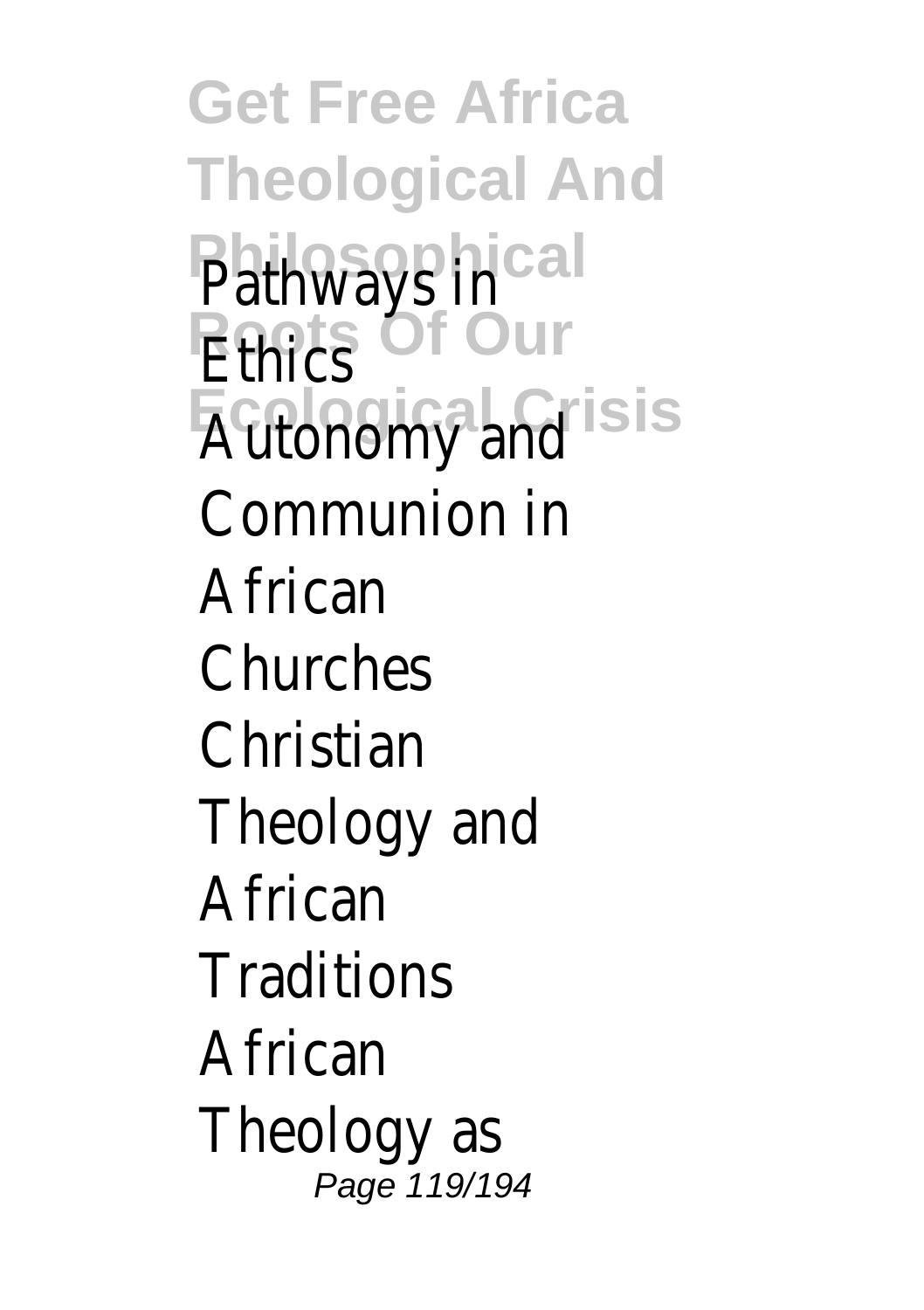**Get Free Africa Theological And Liberatinghical** Wisdom<sup>of</sup> Our **A** Shortical Crisis History of African Philosophy, Second Edition A Different Way of Being Perspectives on Catholic Moral Teaching Page 120/194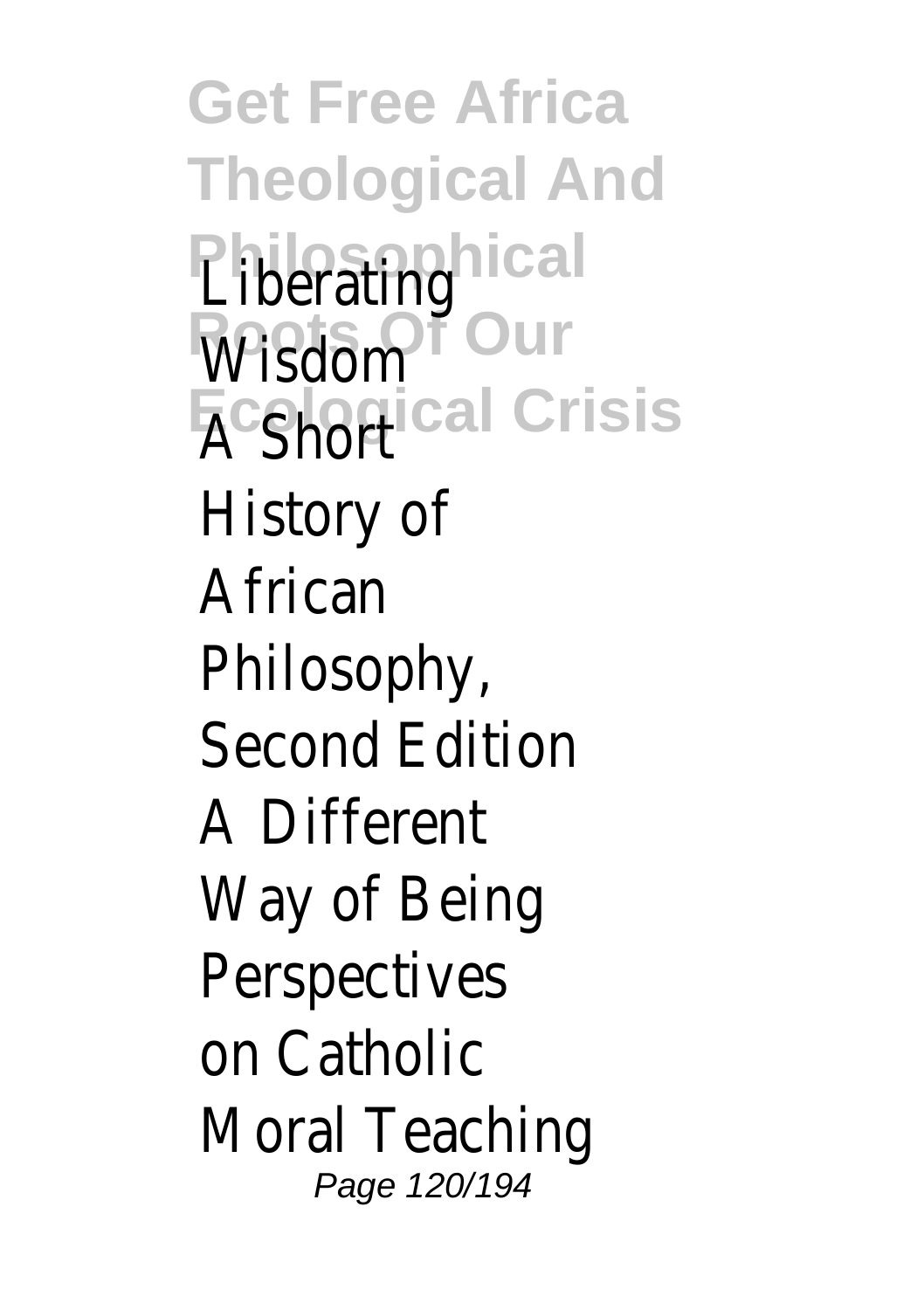**Get Free Africa Theological And** *Contents* **Roots Of Our** *Announcement of* **Ecological Crisis** *the 2016 Symposium Abbreviations Introduction Klyne Snodgrass North Park Theological Seminary Faculty Statement on Racism "Racial Realism" in Biblical* Page 121/194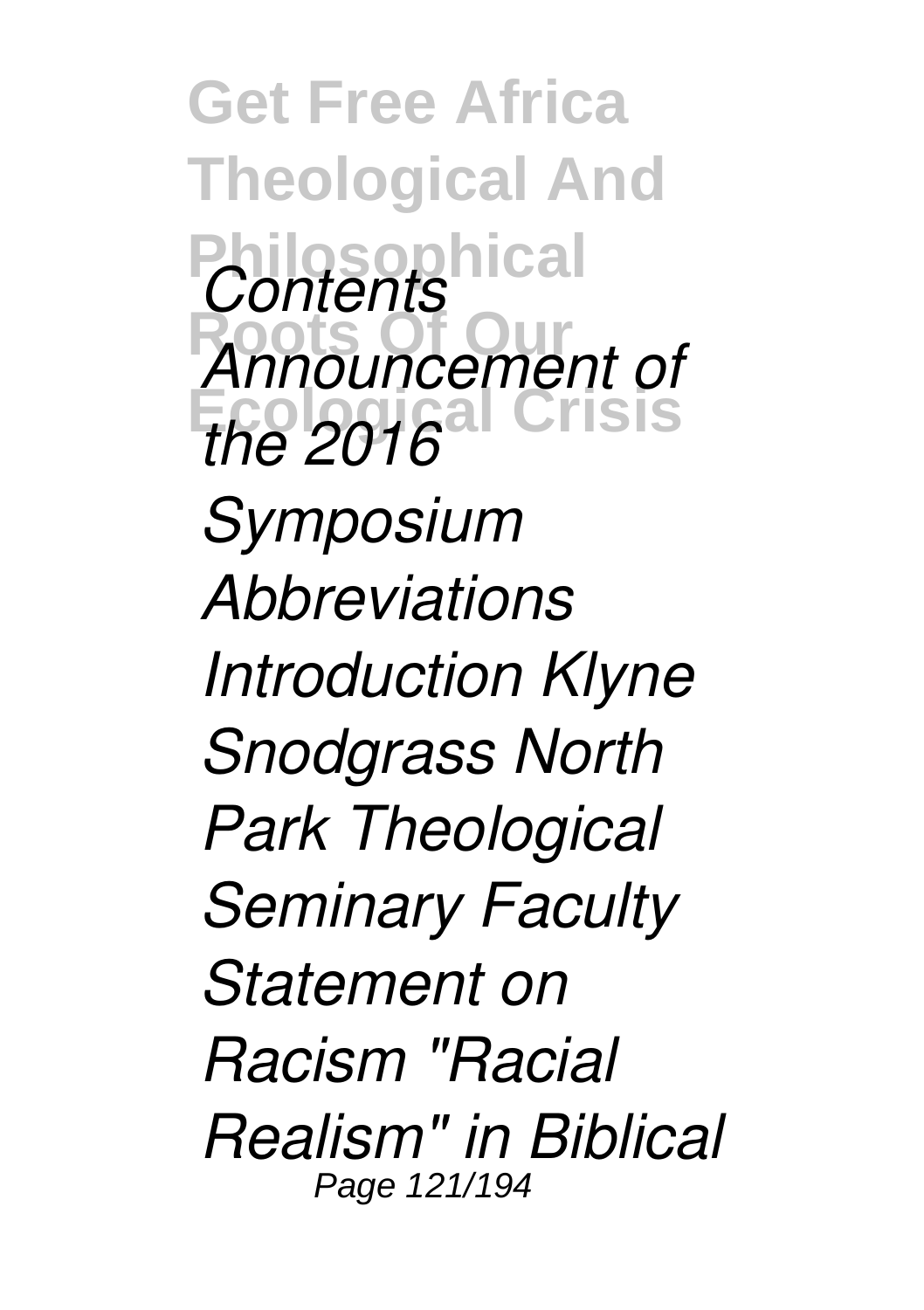**Get Free Africa Theological And** *Interpretation and Theological* **Ecological Crisis** *Anthropology: A S ystematic-Theological Evaluation of Recent Accounts Elizabeth Y. Sung Response to Sung Valerie Landfair Reimagining Koinonia:* Page 122/194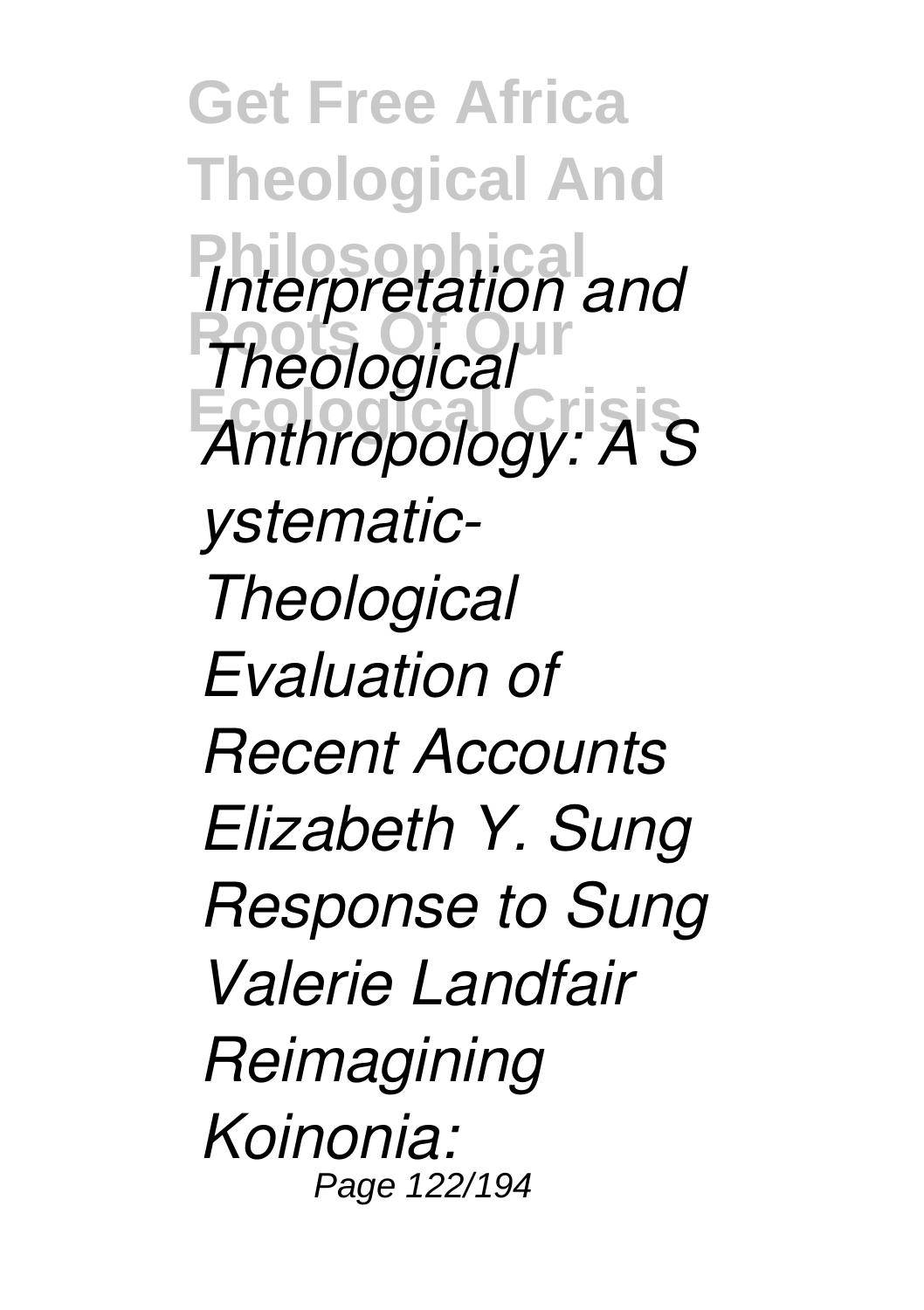**Get Free Africa Theological And** *Confronting the* **Legacy and Logic Ecological Crisis** *of Racism by Reinterpreting Paul's Letter to Philemon Lewis Brogdon Response to Brogdon Al Tizon The Bible's Outrage at Blumenbach's* Page 123/194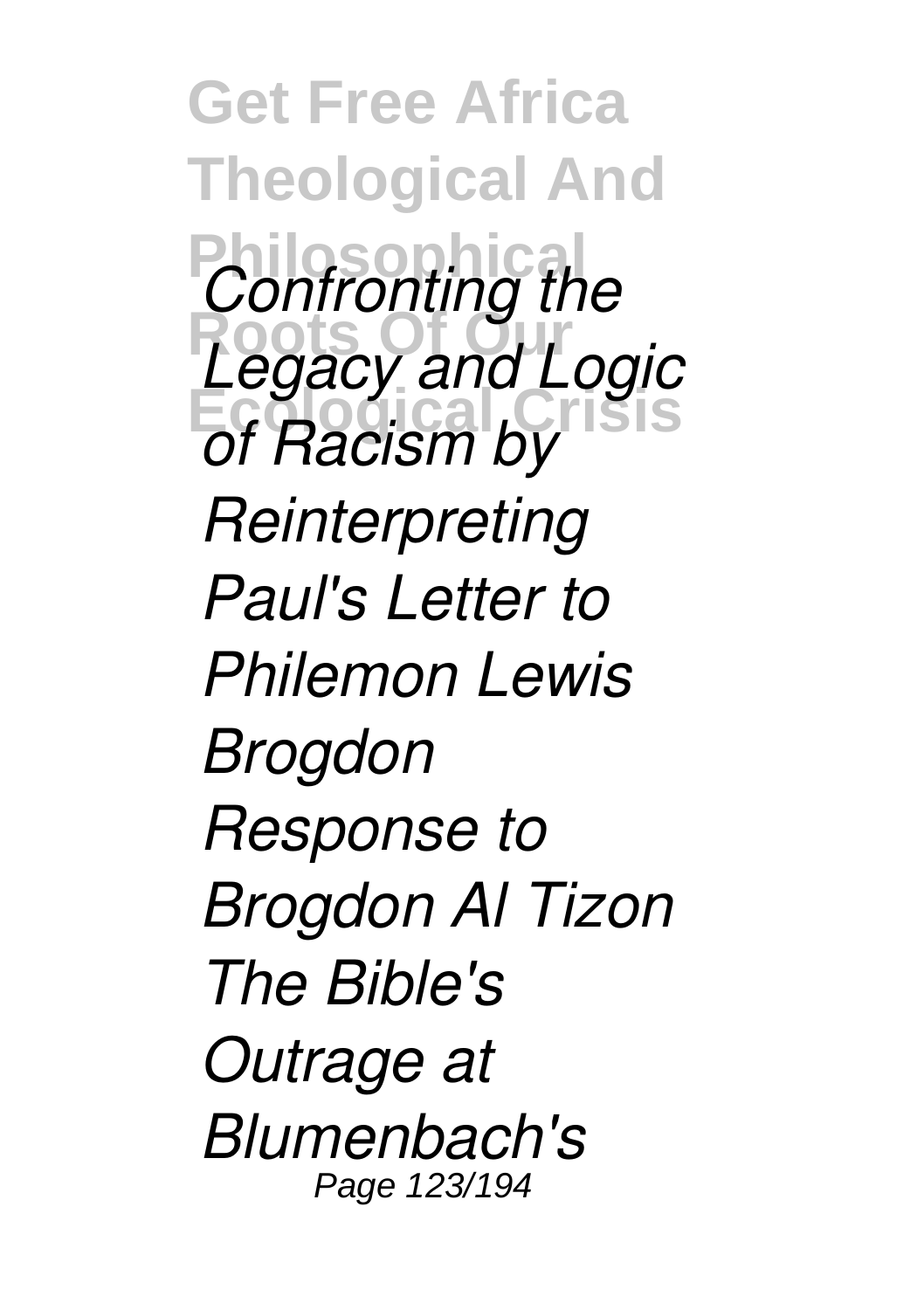**Get Free Africa Theological And Philosophical** *Babel: An* **Roots Of Our** *Antiracist* **Ecological Crisis** *Hermeneutic for White Followers of Jesus Kyle J. A. Small Enemies, Romans, Pigs, and Dogs: Loving the Other in the Gospel of Matthew Love L. Sechrest Response to* Page 124/194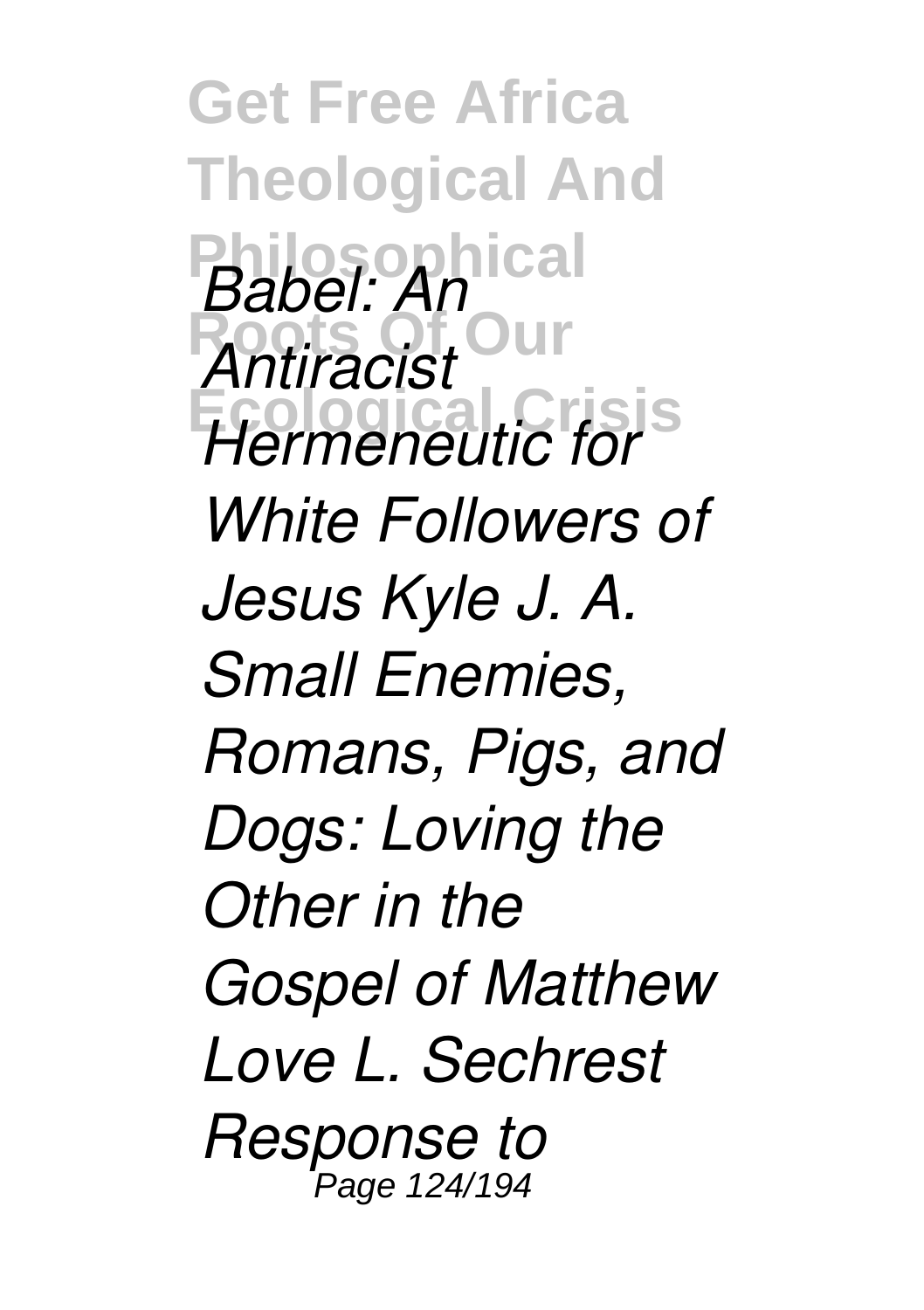**Get Free Africa Theological And Philosophical** *Sechrest Rebecca Gonzalez The* **Ecological Crisis** *Lynching of the Suffering Servant of Isaiah: Death at the Hands of Persons Unknown Bo H. Lim Response to Lim Evelmyn Ivens What's Missing? Theological* Page 125/194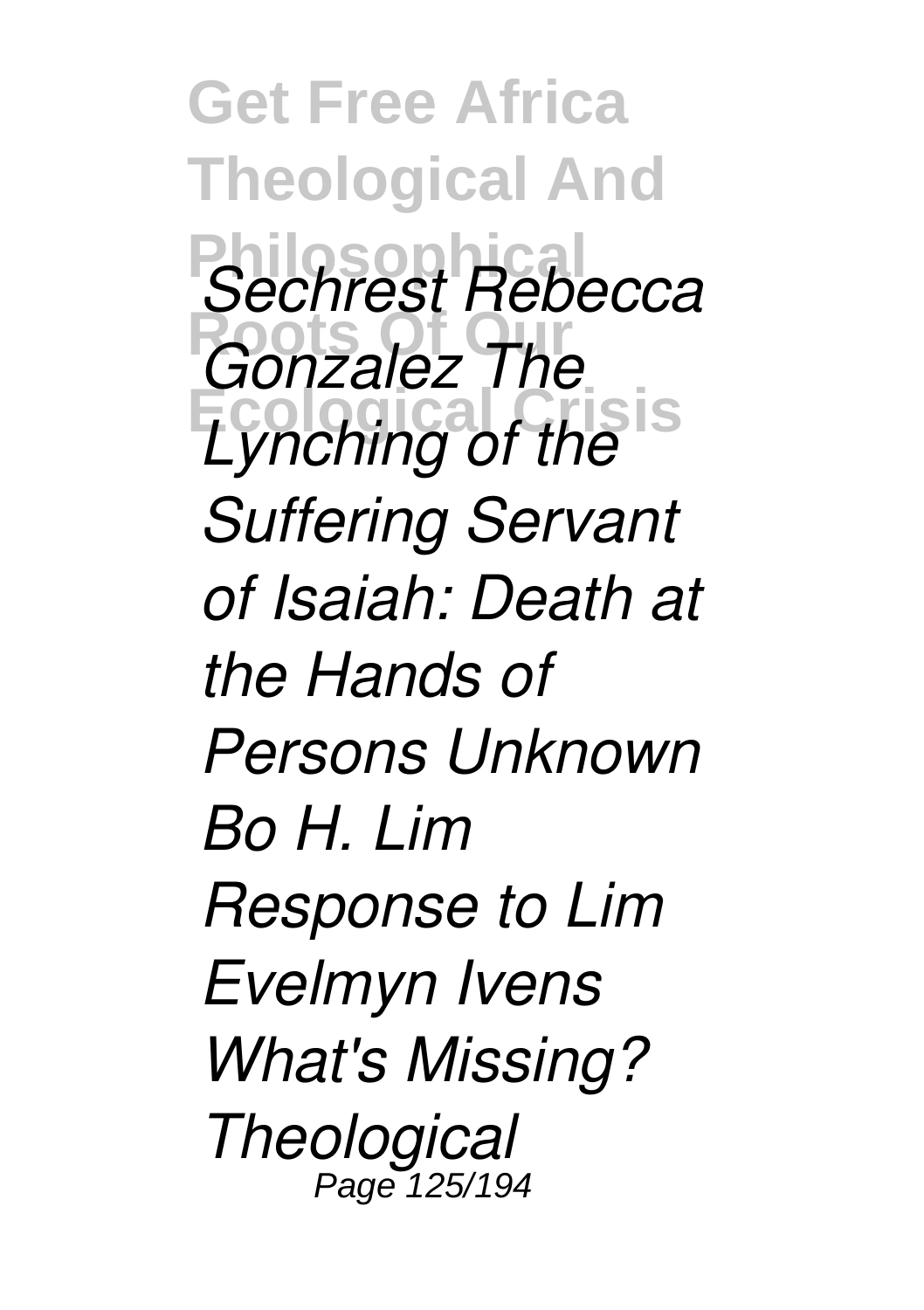**Get Free Africa Theological And Philosophical** *Musings on a* **Roots Of Our** *Hermeneutics of* **Ecological Crisis** *Absence Nestor Medina Response to Medina Bruce L. Fields "Lost in Translation: Ethnic Conflict in English Bibles"--The Gospels, "Race," and the Common English Bible: An* Page 126/194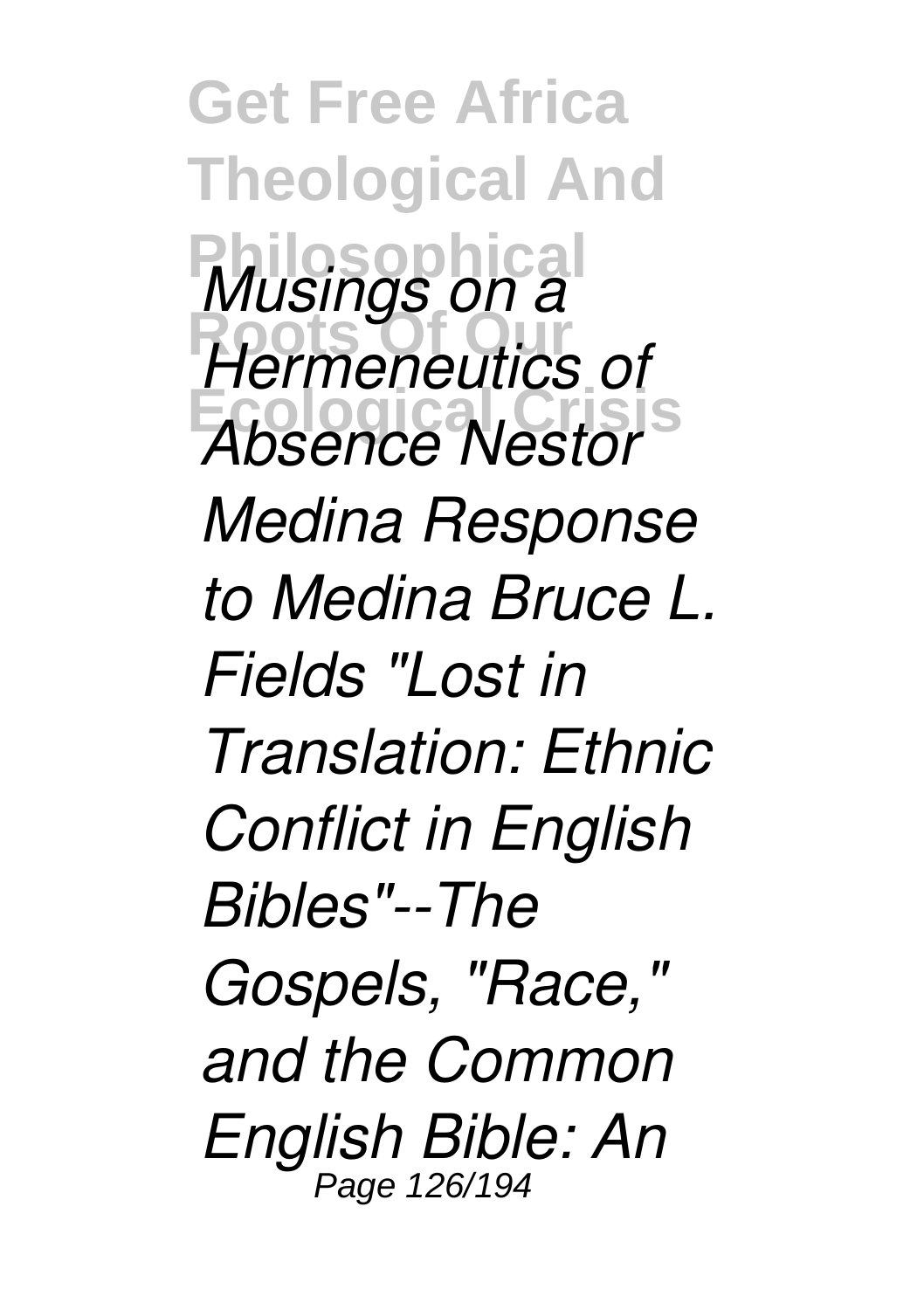**Get Free Africa Theological And** *Introductory and Exploratory* **Ecological Crisis** *Conversation Emerson B. Powery Response to Powery Michael O. Emerson An Indigenous Reinterpretation of Repentance Raymond Aldred Response to* Page 127/194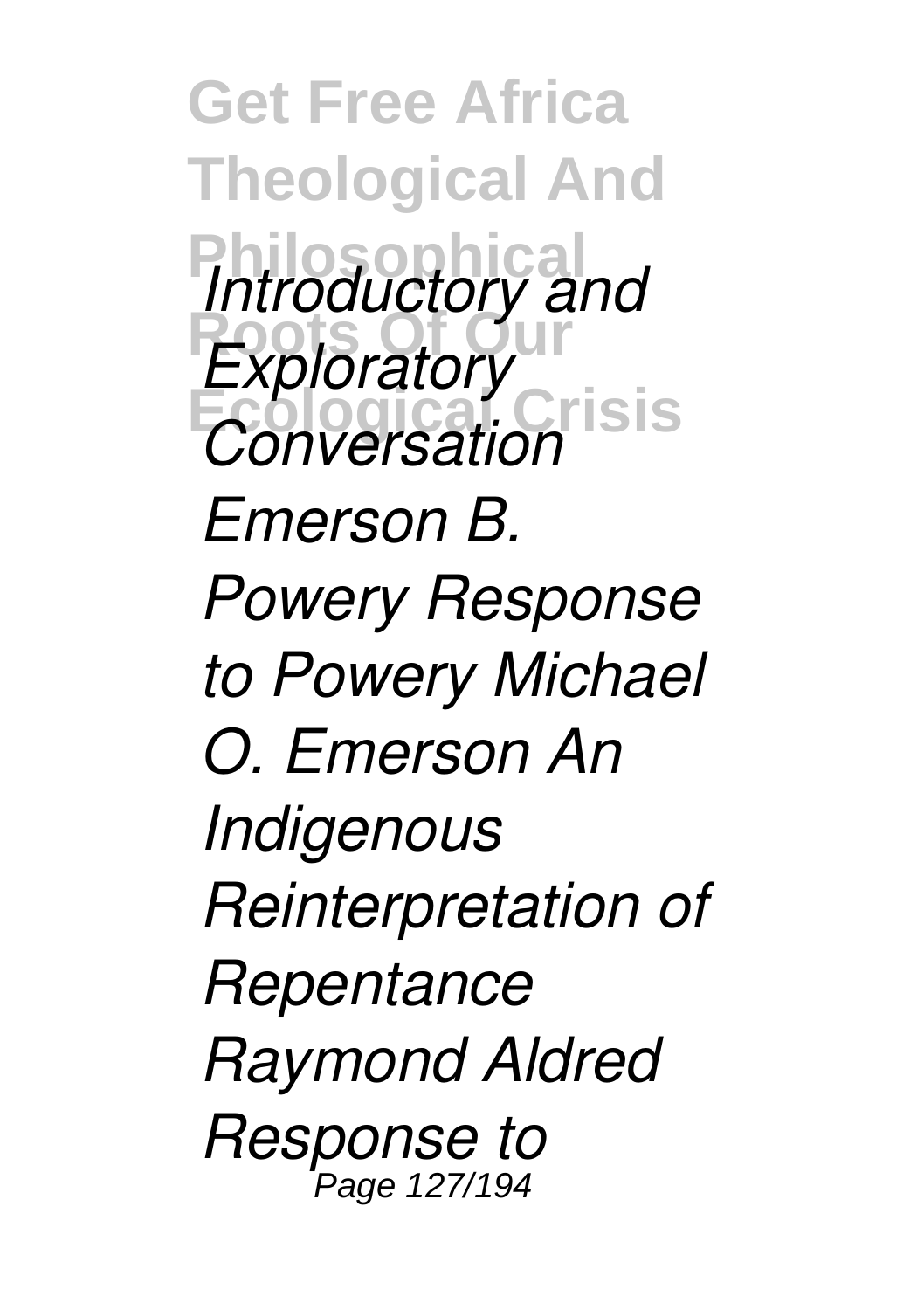**Get Free Africa Theological And Philosophical** *Aldred Mark Tao* **Roots Of Our** *Truth Be Told: A* **Ecological Crisis** *Necessary Funeral Dirge in the Middle of Our Conversation Soong-Chan Rah Annotated Bibliography on Race and Racism Presenters and Respondents Ex* Page 128/194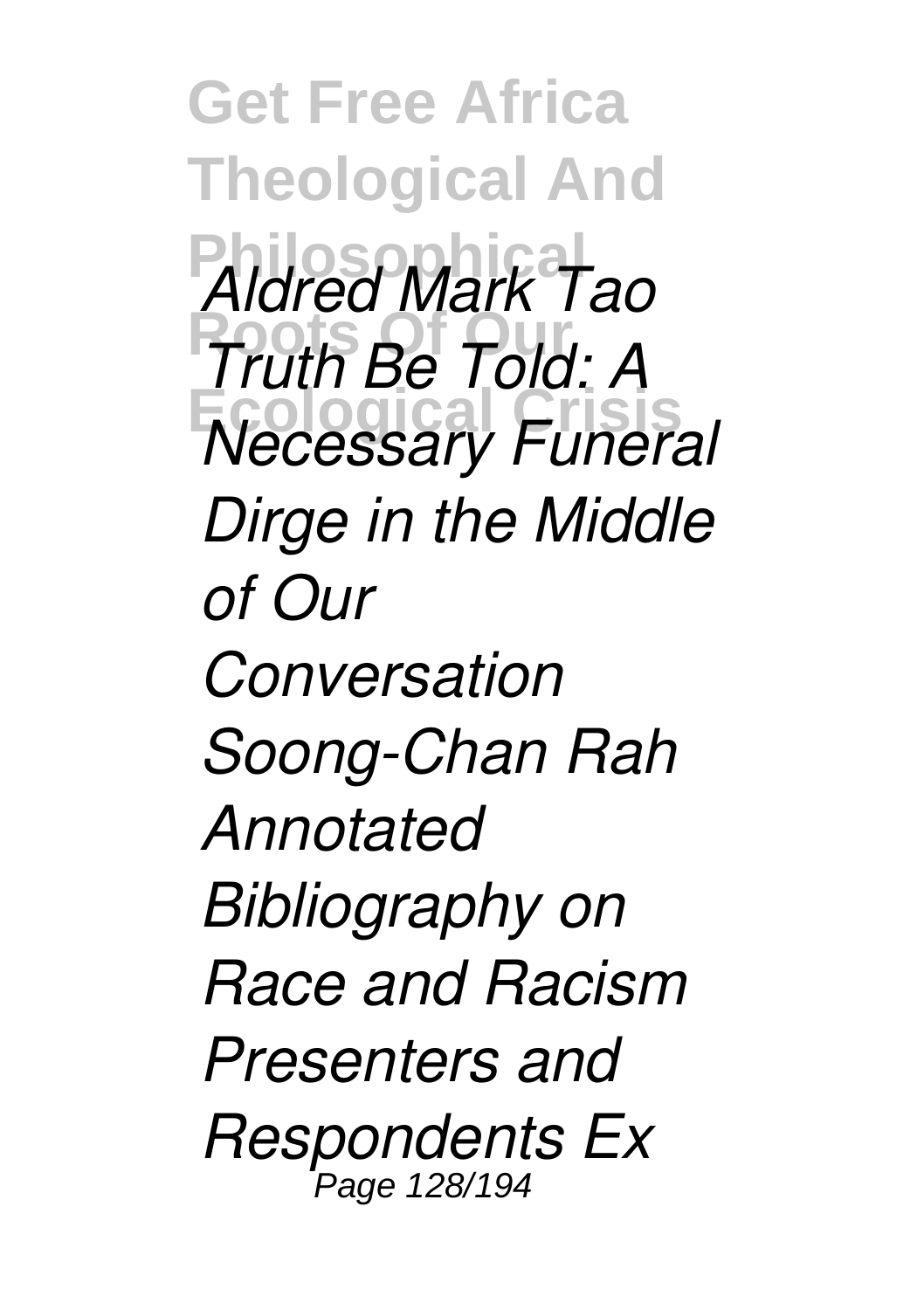**Get Free Africa Theological And Philosophical** *Auditu--Volumes* **Roots Of Our** *Available* **Ecological Crisis** *There is probably no set of issues of greater importance in the contemporary world than those that are to do with the Earth on which we live and depend. The more* Page 129/194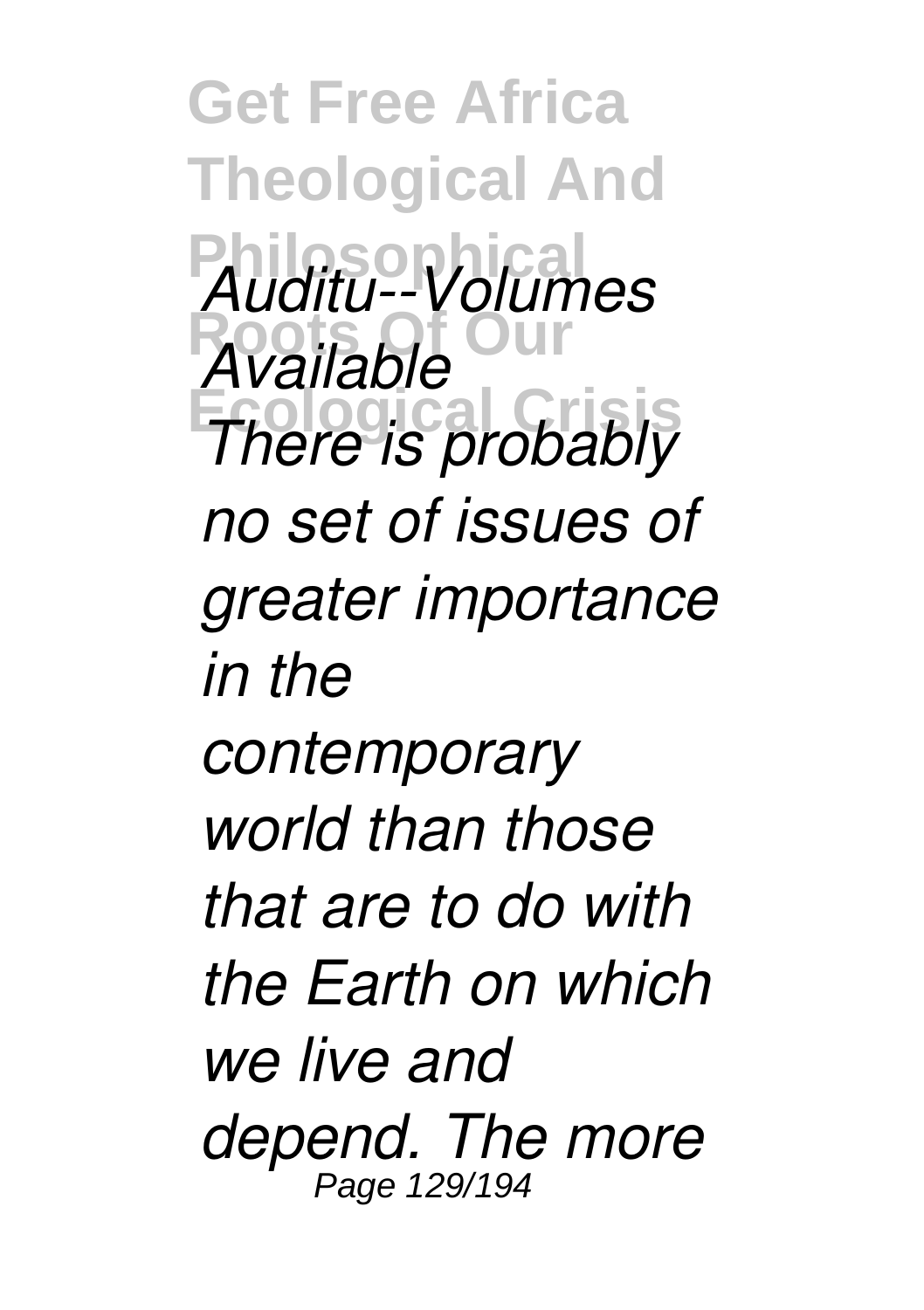**Get Free Africa Theological And** *alienated we* **Roots Of Our** *become from it the* **Ecological Crisis** *more we contribute to our own destruction. Christianity's complicity in this destruction is welldocumented and hotly debated. Africa can ill afford to fall into the* Page 130/194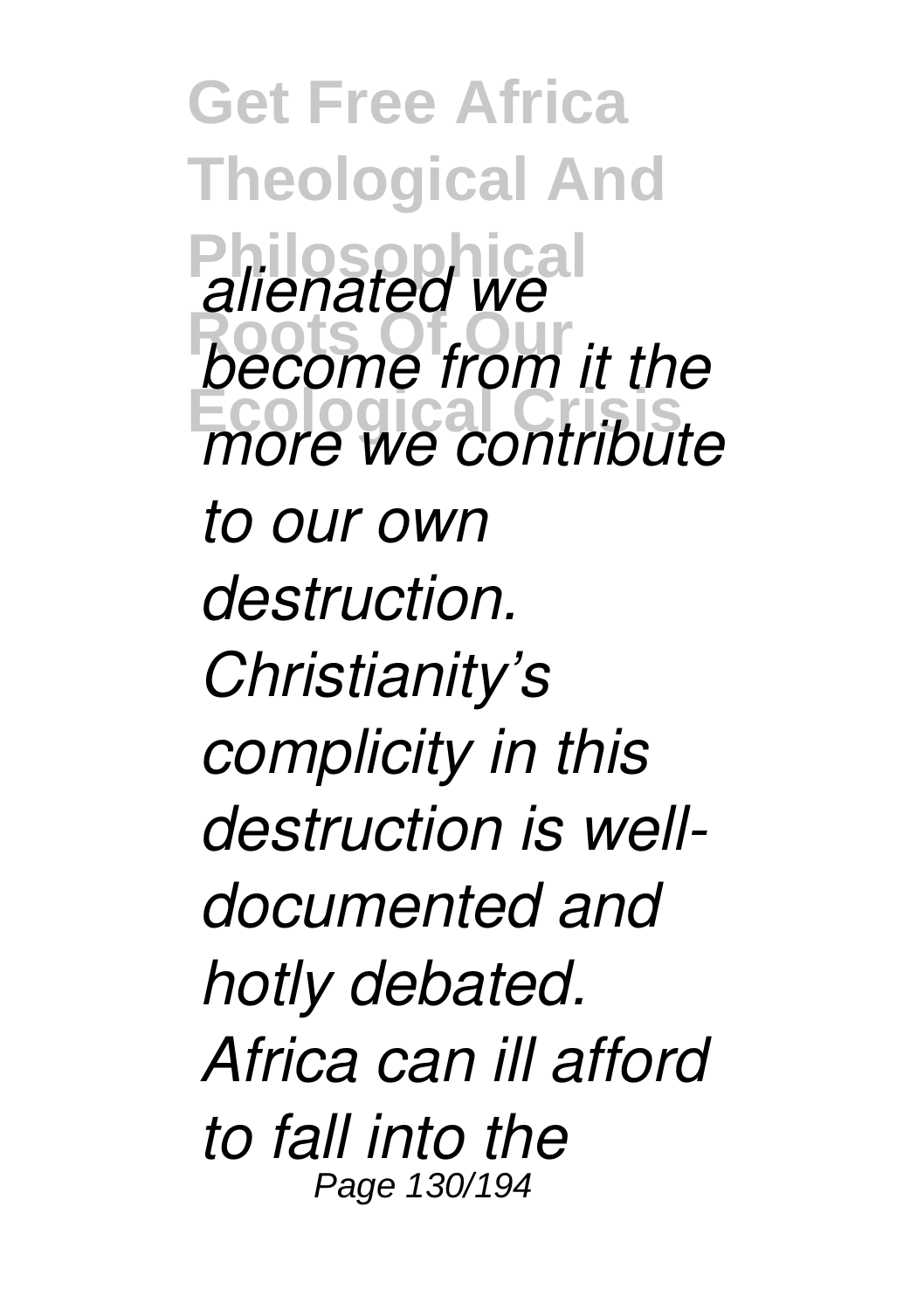**Get Free Africa Theological And Philosophical Roots Of Our Ecological Crisis** *Christianity has in same trap that Western this regard. One senses the urgency of these concerns in Blasu's African Theocology: Studies in African Religious Creation Care. Extremely* Page 131/194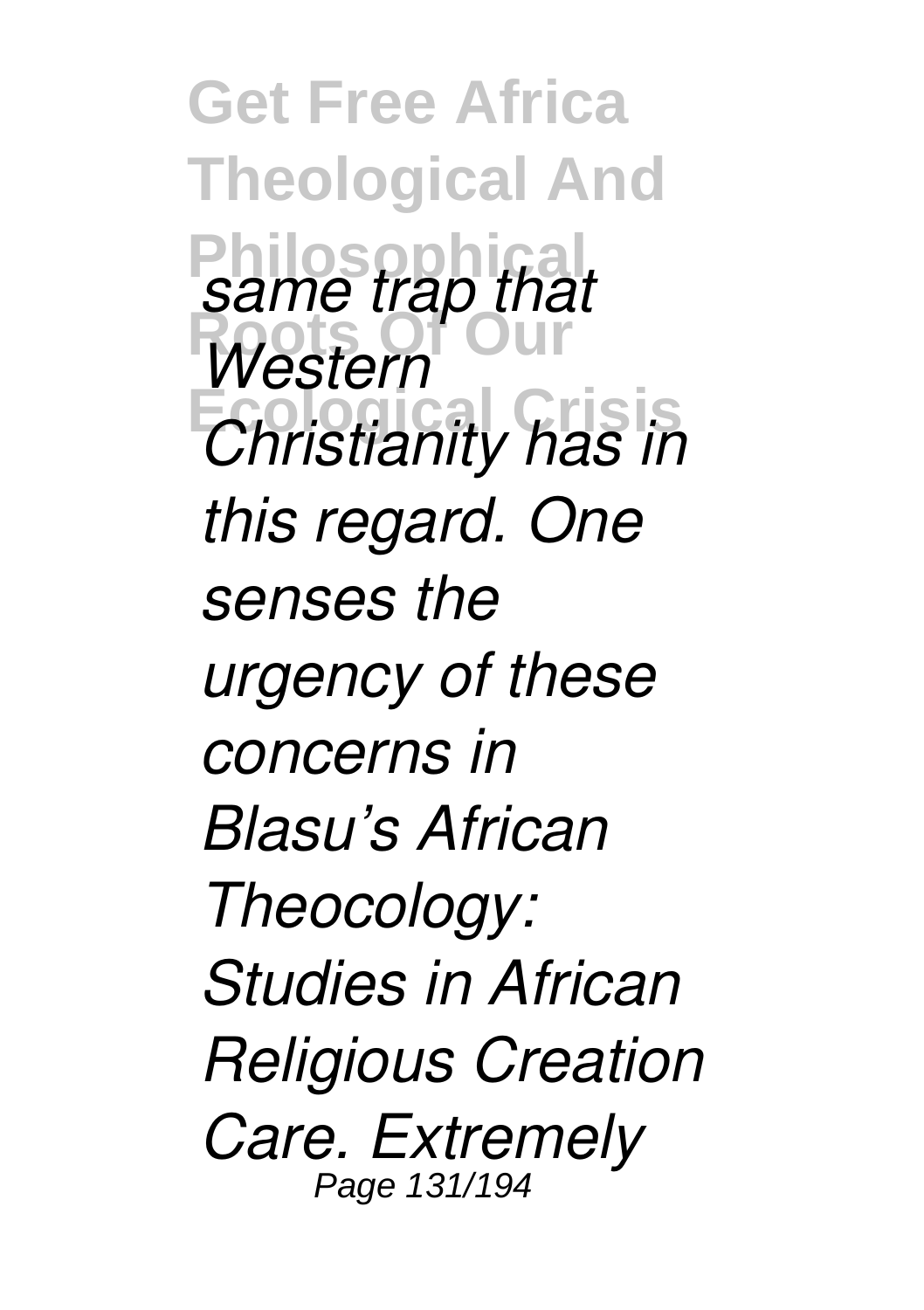**Get Free Africa Theological And Philosophical** *well-informed in* **Roots Of Our** *the field, Blasu not* **Ecological Crisis** *only draws on the three major religions in Africa— Christianity, Islam, and African traditional religion—but demonstrates familiarity with the most important* Page 132/194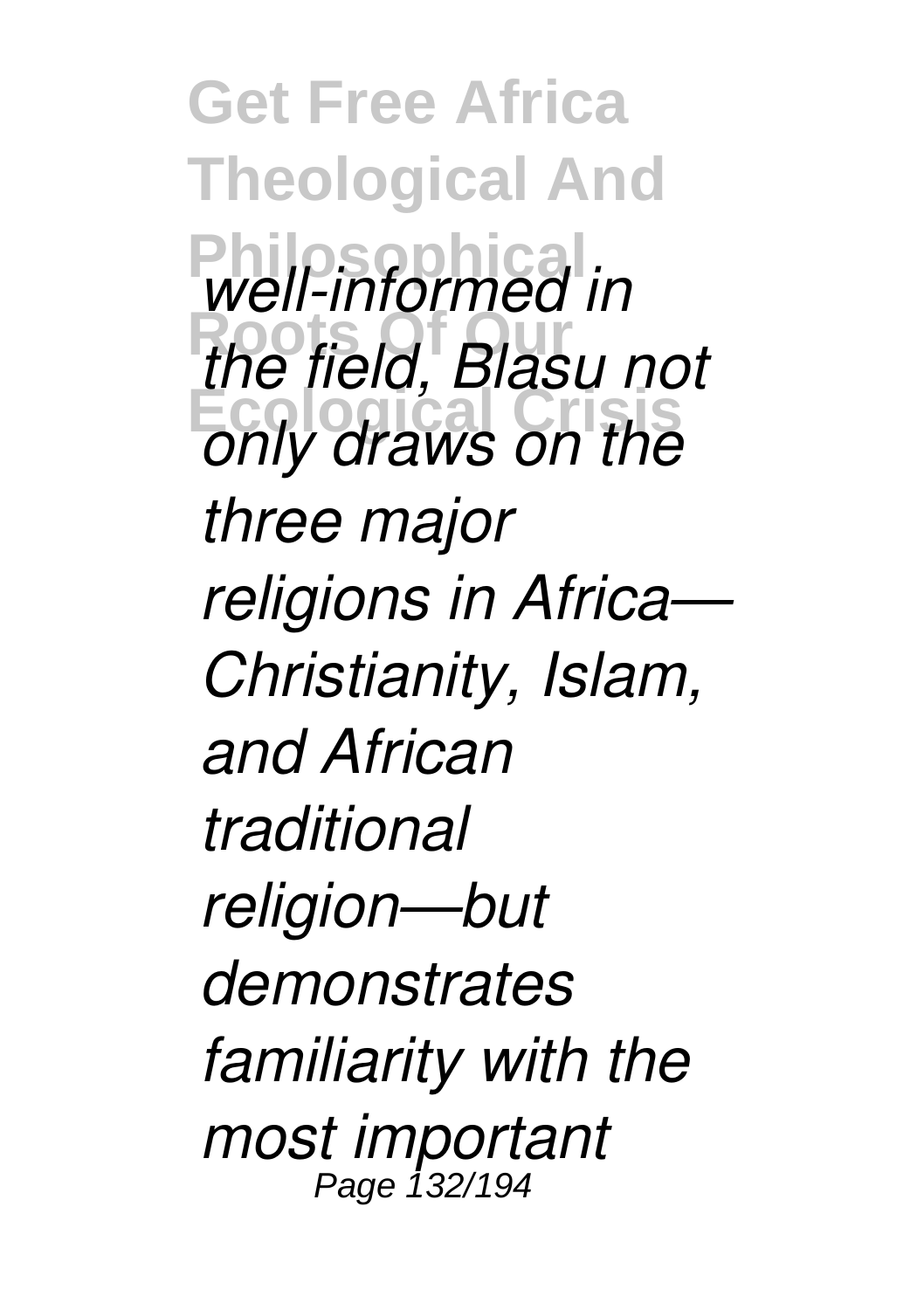**Get Free Africa Theological And Philosophical** *recent* **Roots Of Our** *contributions in the* **Ecological Crisis** *field from Western scholarship. With its emphasis on pedagogics, African Theocology will play a seminal role in the construction of curricula for an African Christian* Page 133/194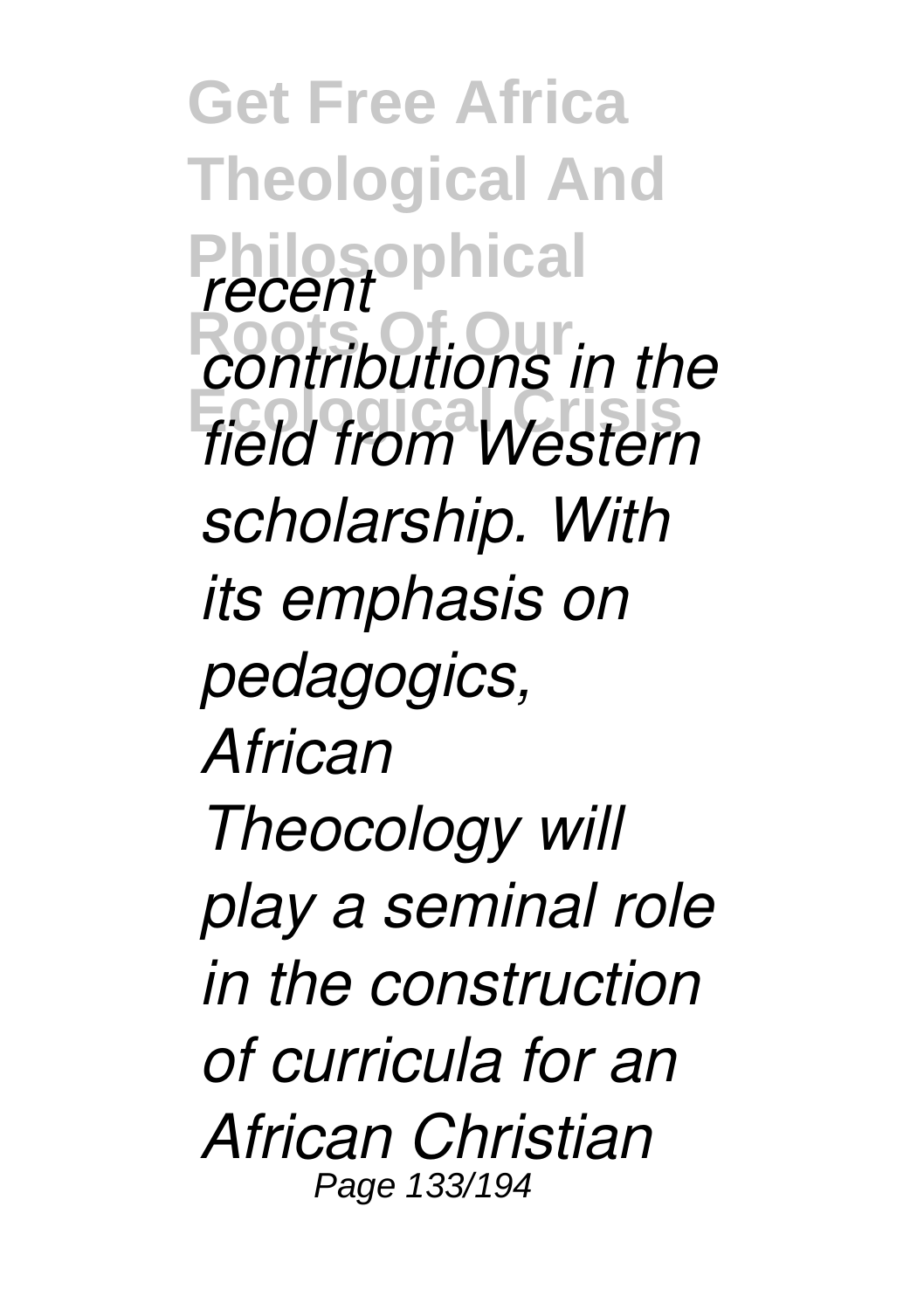**Get Free Africa Theological And** *theology of the* **Roots Of Our** *environment and is* **Ecological Crisis** *sure to be an essential contribution to all libraries in institutions of higher learning. The Routledge Companion to Christianity in Africa offers a* Page 134/194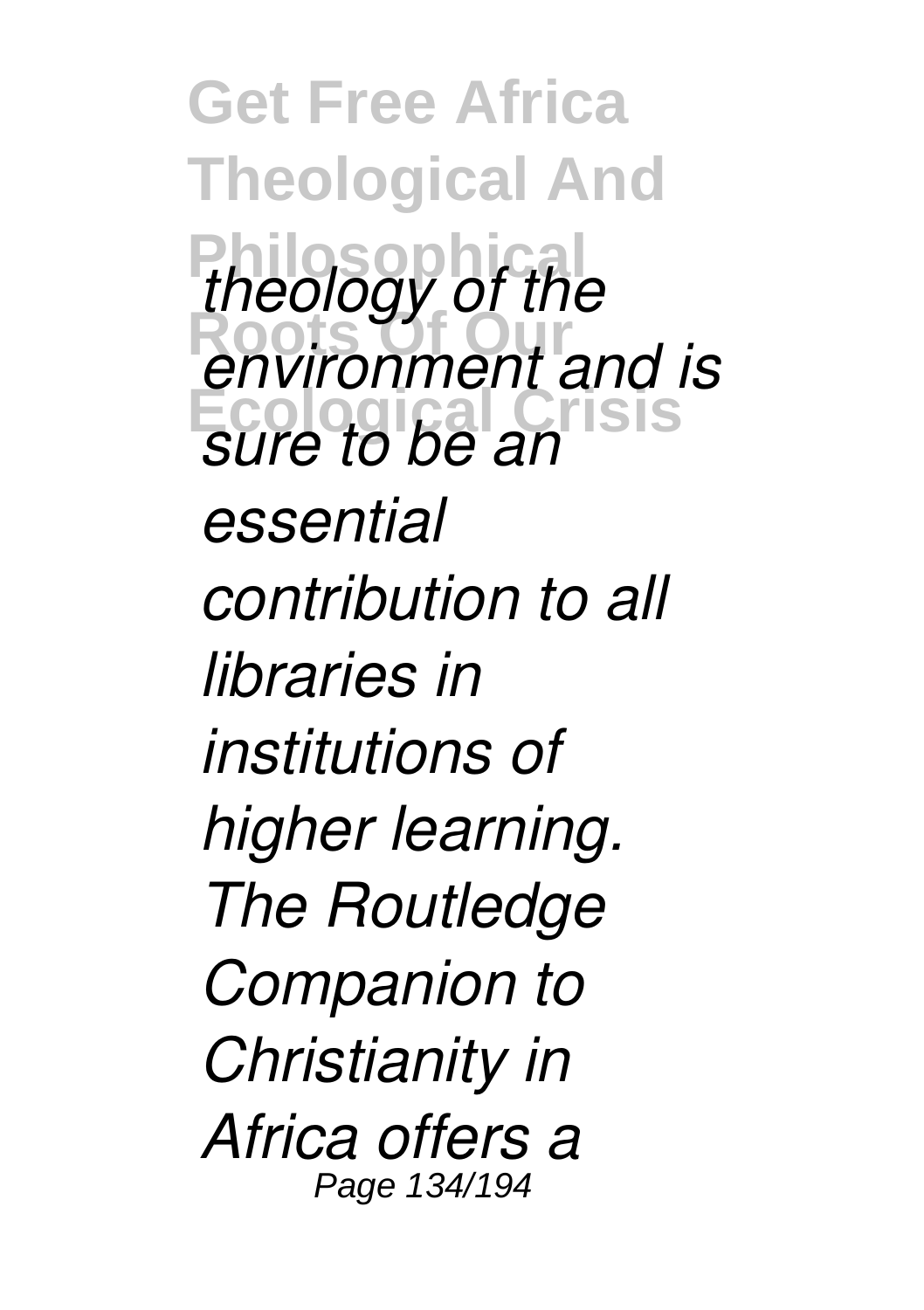**Get Free Africa Theological And Philosophical** *multi-disciplinary* **Roots Of Our** *analysis of the* **Ecological Crisis** *Christian tradition across the African continent and throughout a long historical span. The volume offers historical and thematic essays tracing the introduction of* Page 135/194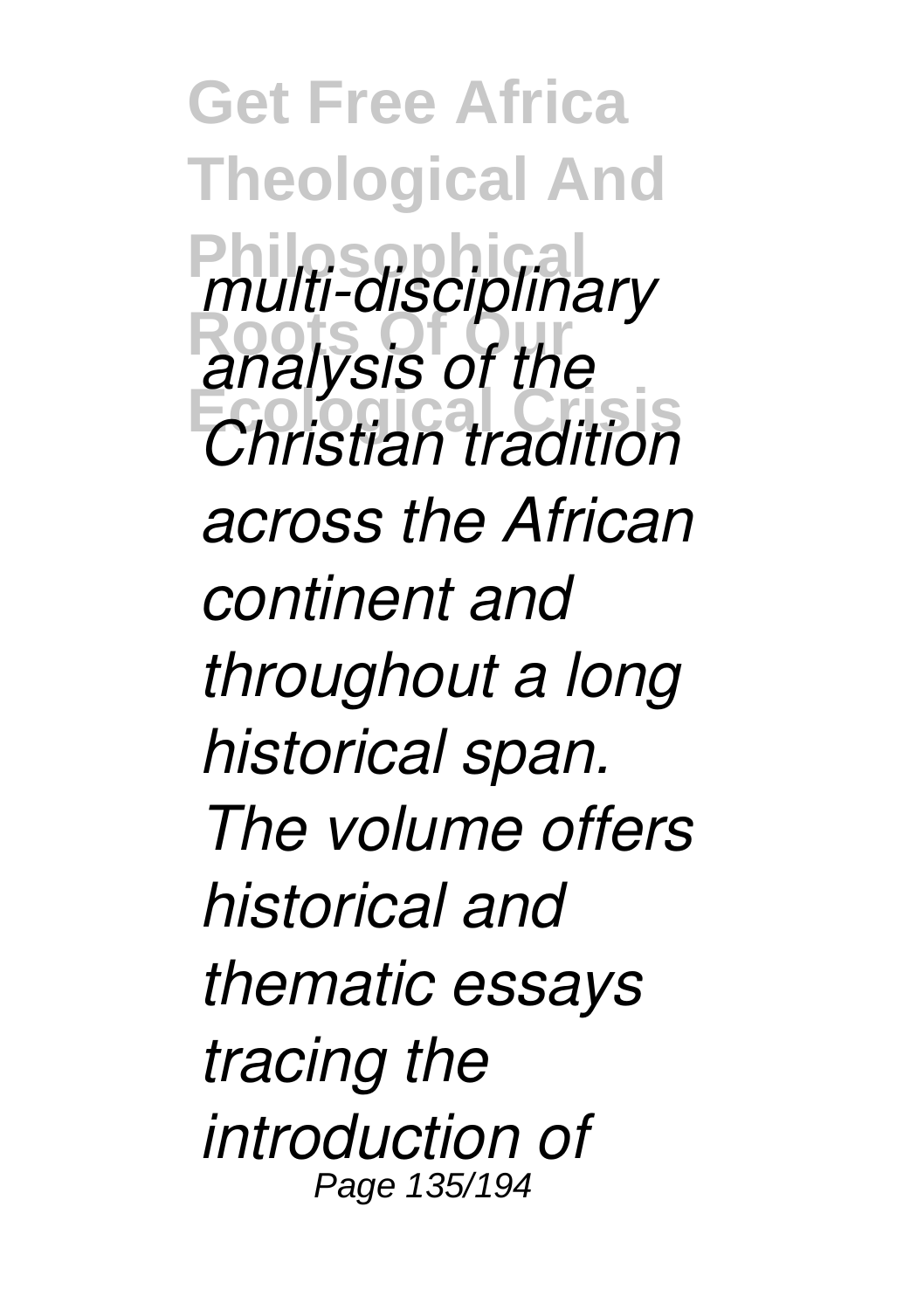**Get Free Africa Theological And** *Christianity in* **Roots Of Our** *Africa, as well as* **Ecological Crisis** *its growth, developments, and effects, including the lived experience of African Christians. Individual chapters address the themes of Christianity and* Page 136/194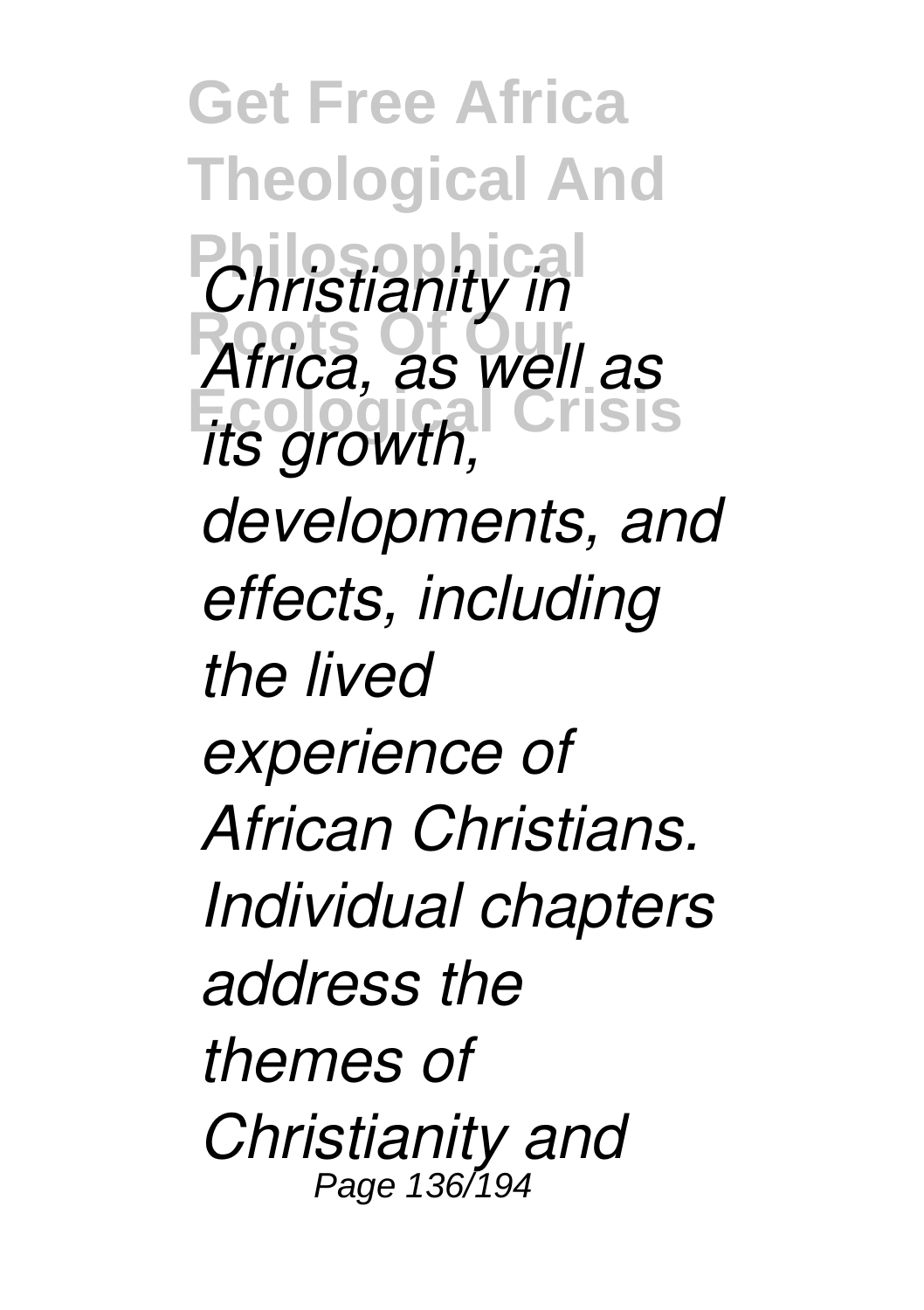**Get Free Africa Theological And Philosophical** *gender, the* **Roots Of Our** *development of* **Ecological Crisis** *African-initiated churches, the growth of Pentecostalism, and the influence of Christianity on issues of sexuality, music, and public health. This comprehensive* Page 137/194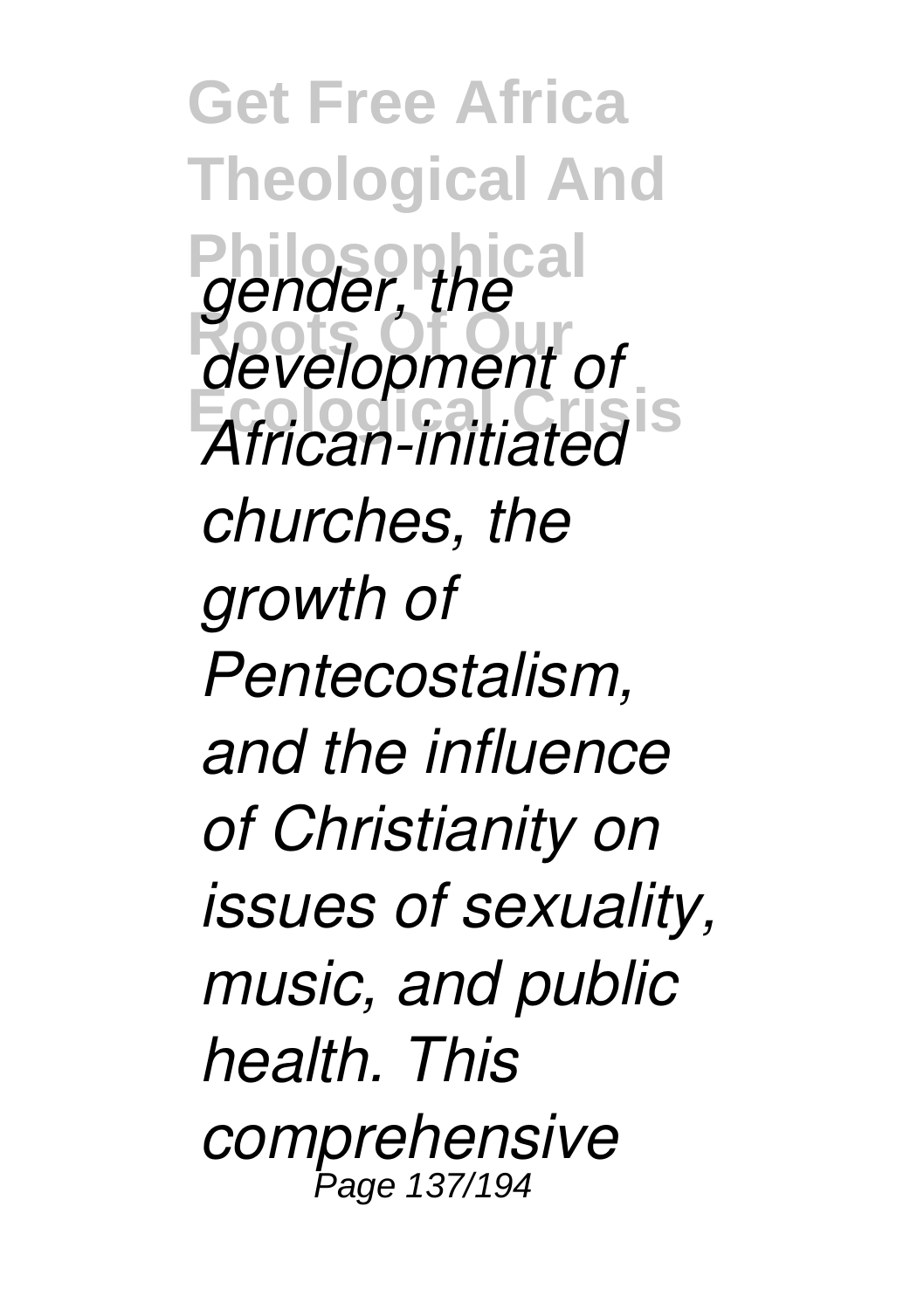**Get Free Africa Theological And Philosophical** *volume will serve* **Roots Of Our** *as a valuable* **Ecological Crisis** *overview and reference work for students and researchers worldwide. Leading contemporary theologians and scholars present essays on the* Page 138/194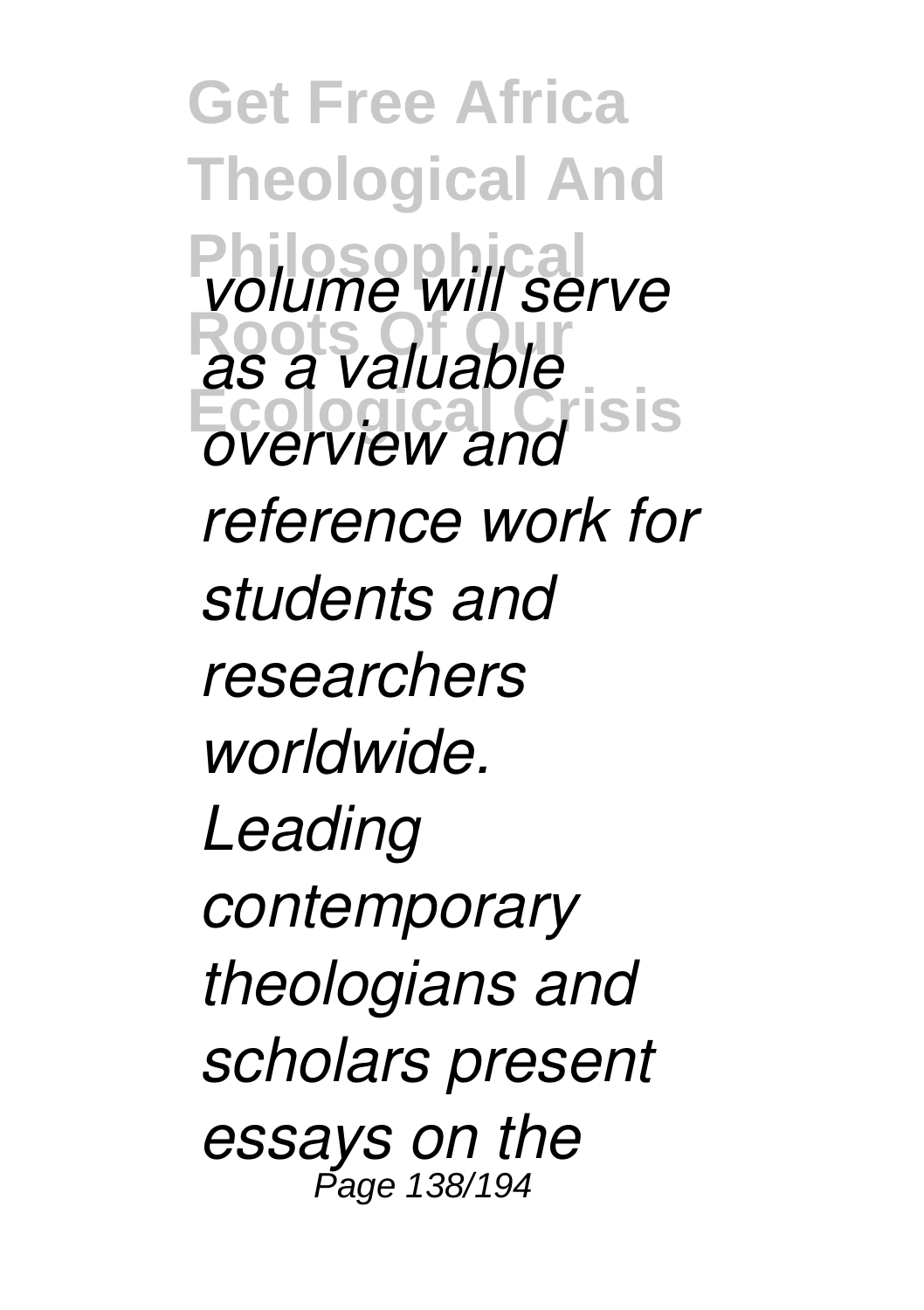**Get Free Africa Theological And Philosophical** *themes of Riberation and* **Ecological Crisis** *reconciliation in tribute to J. Deotis Roberts. The essays are divided into the following sections: Theological Reflection, Faith in Dialogue, and Shaping the* Page 139/194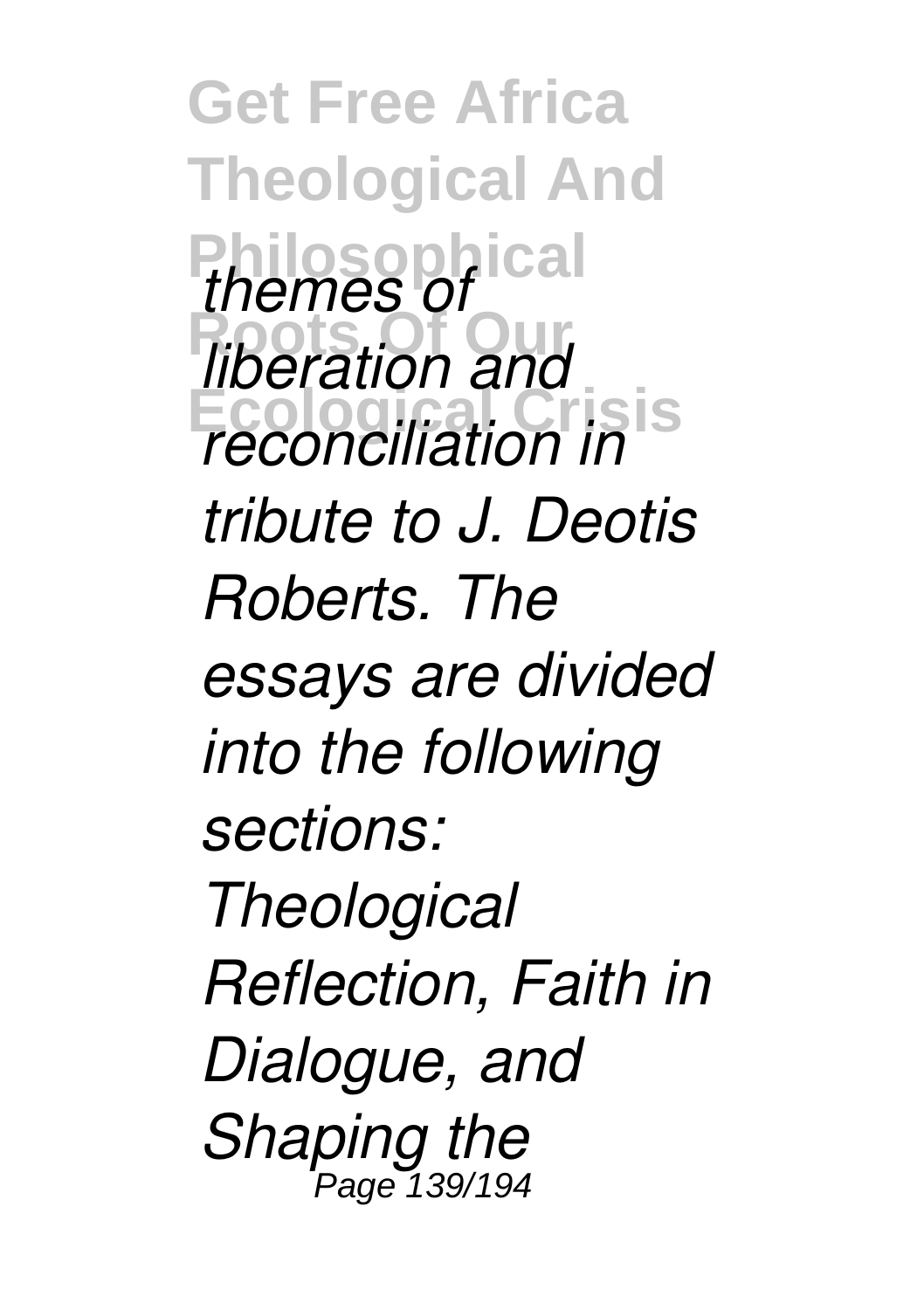**Get Free Africa Theological And Practice of** *Ministry. The* **Ecological Crisis** *compilation presents an interesting array of perspectives on the ways in which Christian theology, ethics, and ministry are involved in the quests for* Page 140/194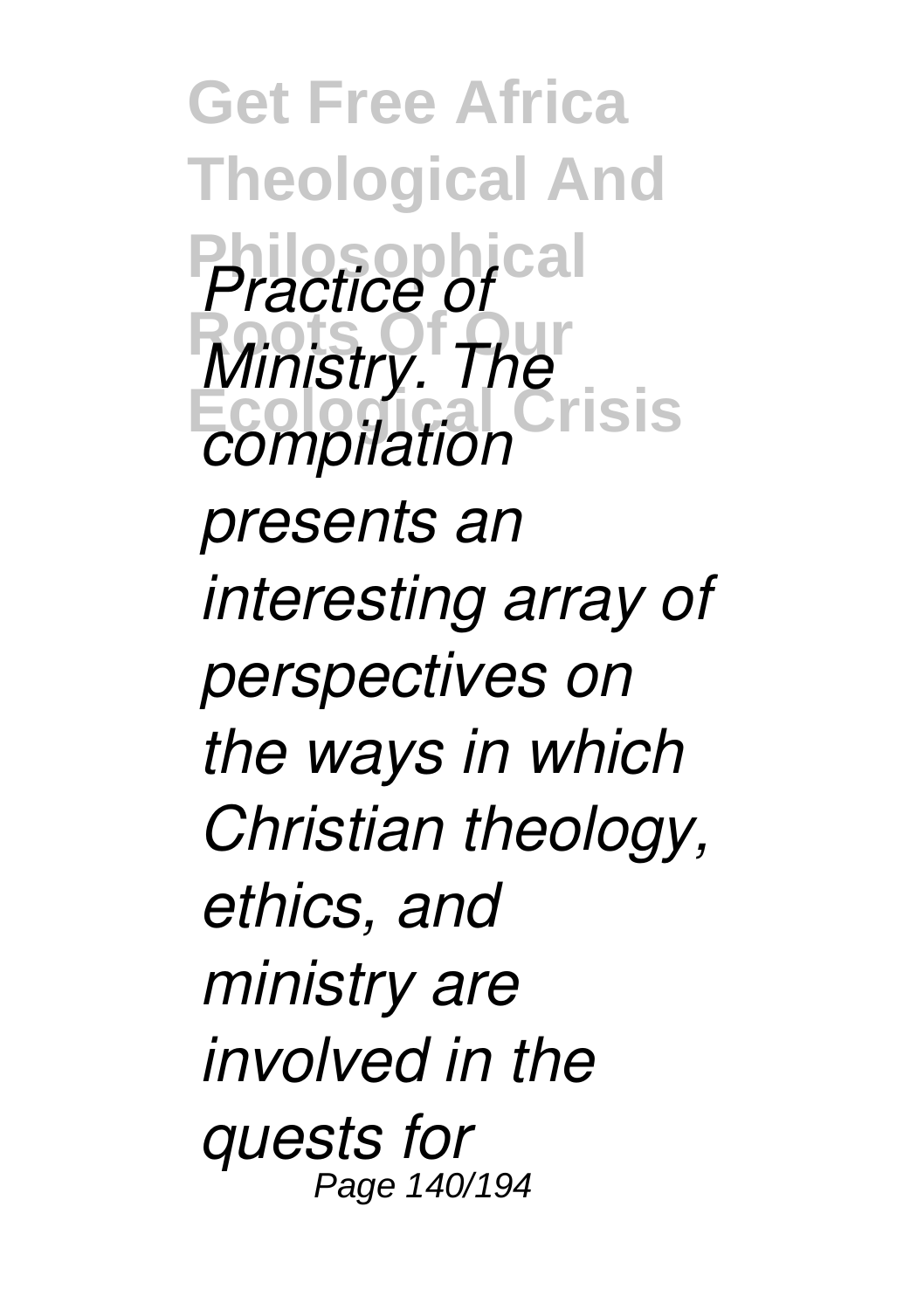**Get Free Africa Theological And** *liberation and* **Roots Of Our** *reconciliation in* **Ecological Crisis** *North America and the rest of the world. Welcoming Africa's children – Theological and ministry perspectives Studies in African Religious Creation* Page 141/194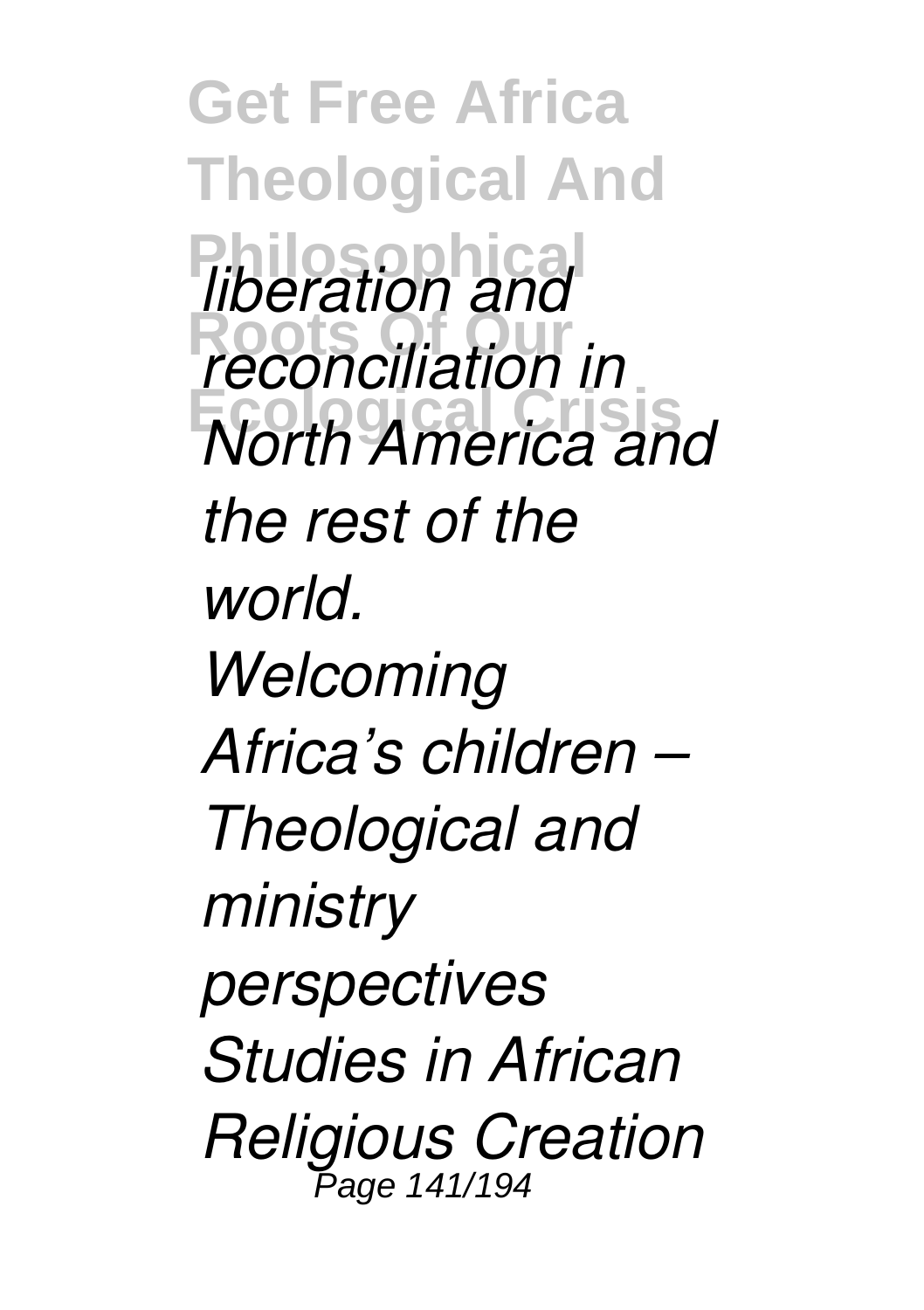**Get Free Africa Theological And Philosophical** *Care Tradition and* **Ecological Crisis** *Church Reform The End of Black Studies Routledge Companion to Christianity in Africa Biodiversity Conservation Ethics in Major* Page 142/194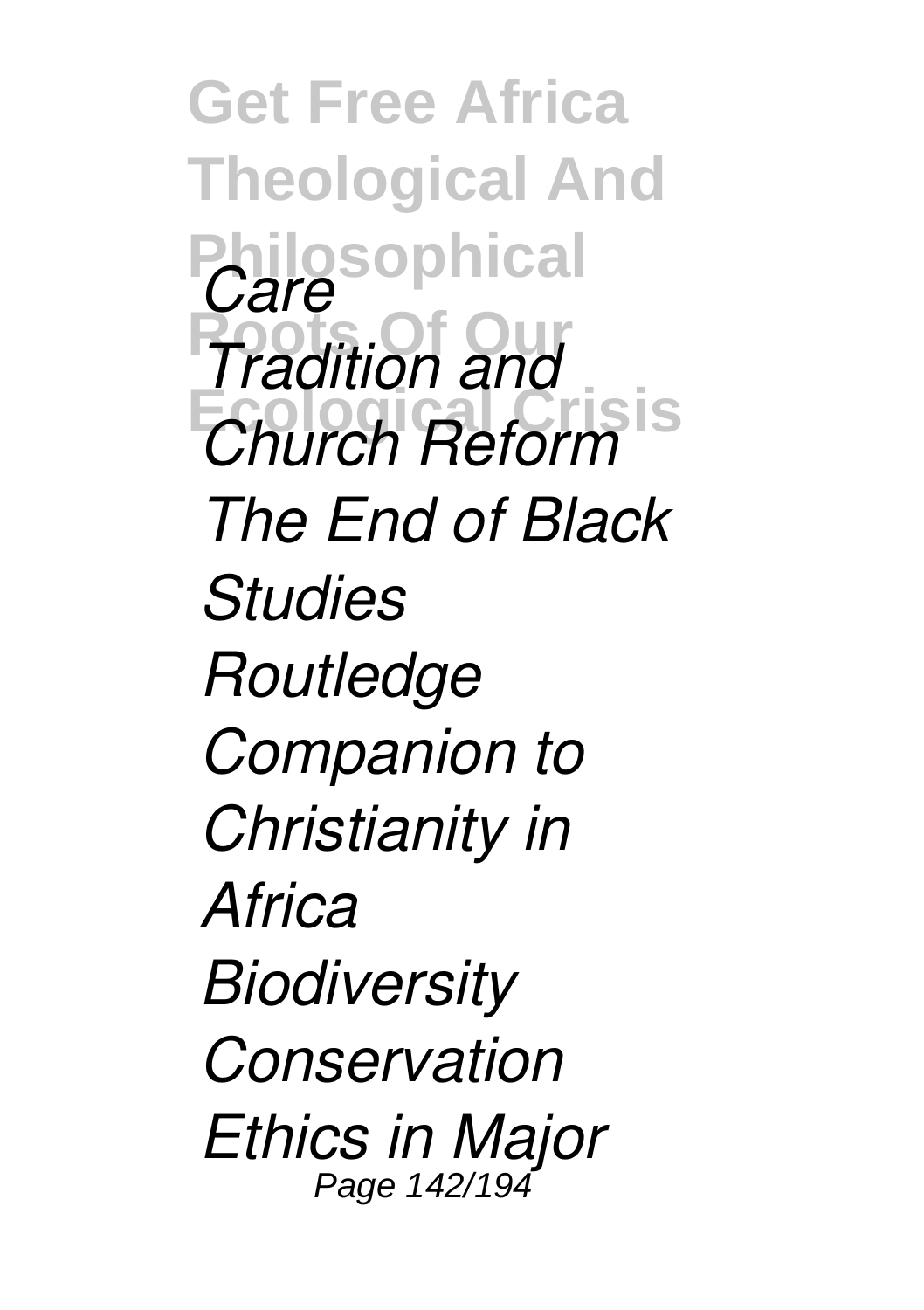**Get Free Africa Theological And Philosophical** *Religions Essays on the* **Ecological Crisis** *Land, Ecotheology, and Traditions in Africa Accounts of Jewish immigrants usually describe the role of education in helping*

Page 143/194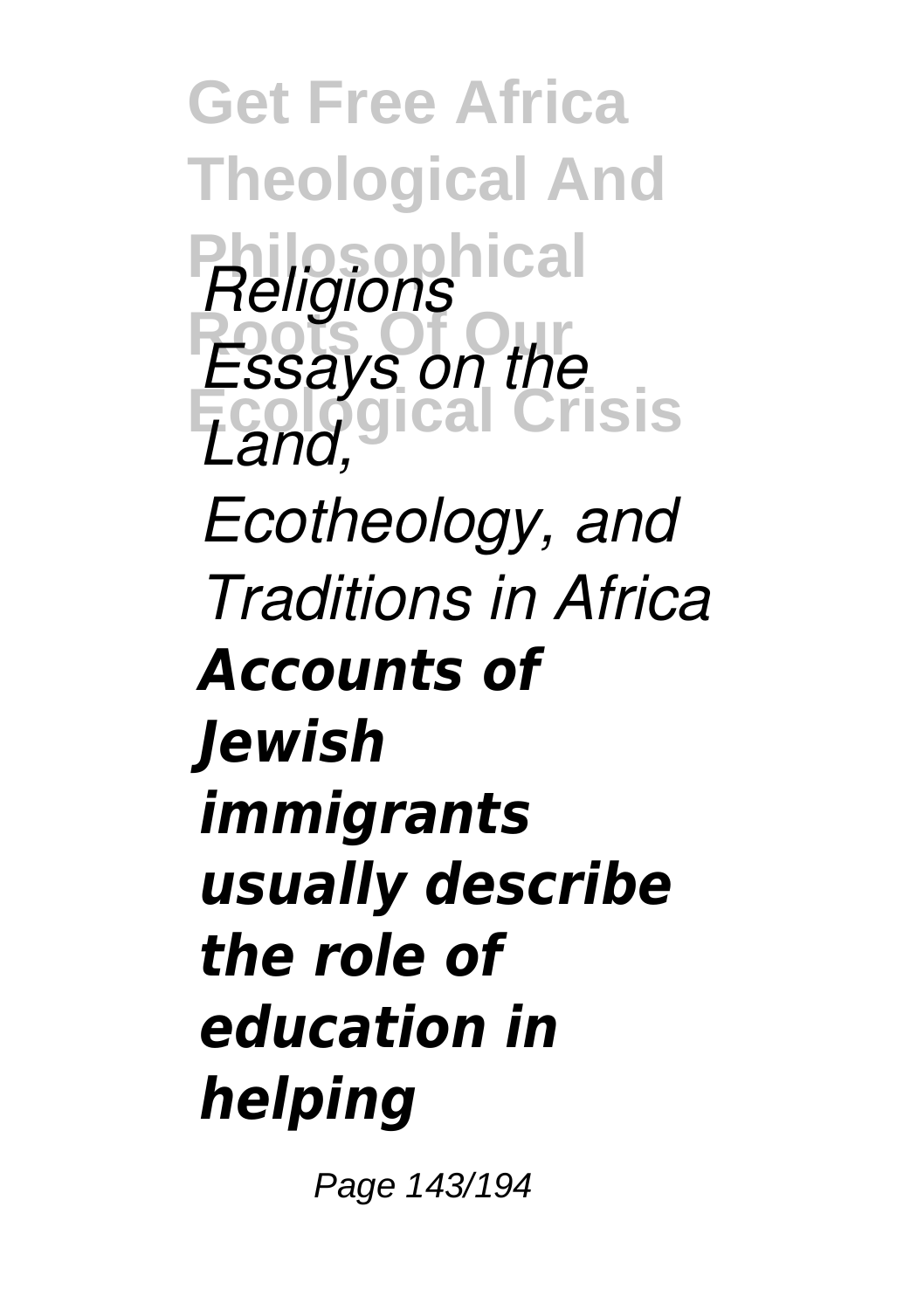**Get Free Africa Theological And Philosophical** *youngsters earn* **Roots Of Our** *a higher social position than***isis** *their parents. Melissa F. Weiner argues that New York City schools did not serve as pathways to mobility for Jewish or African American students.* Page 144/194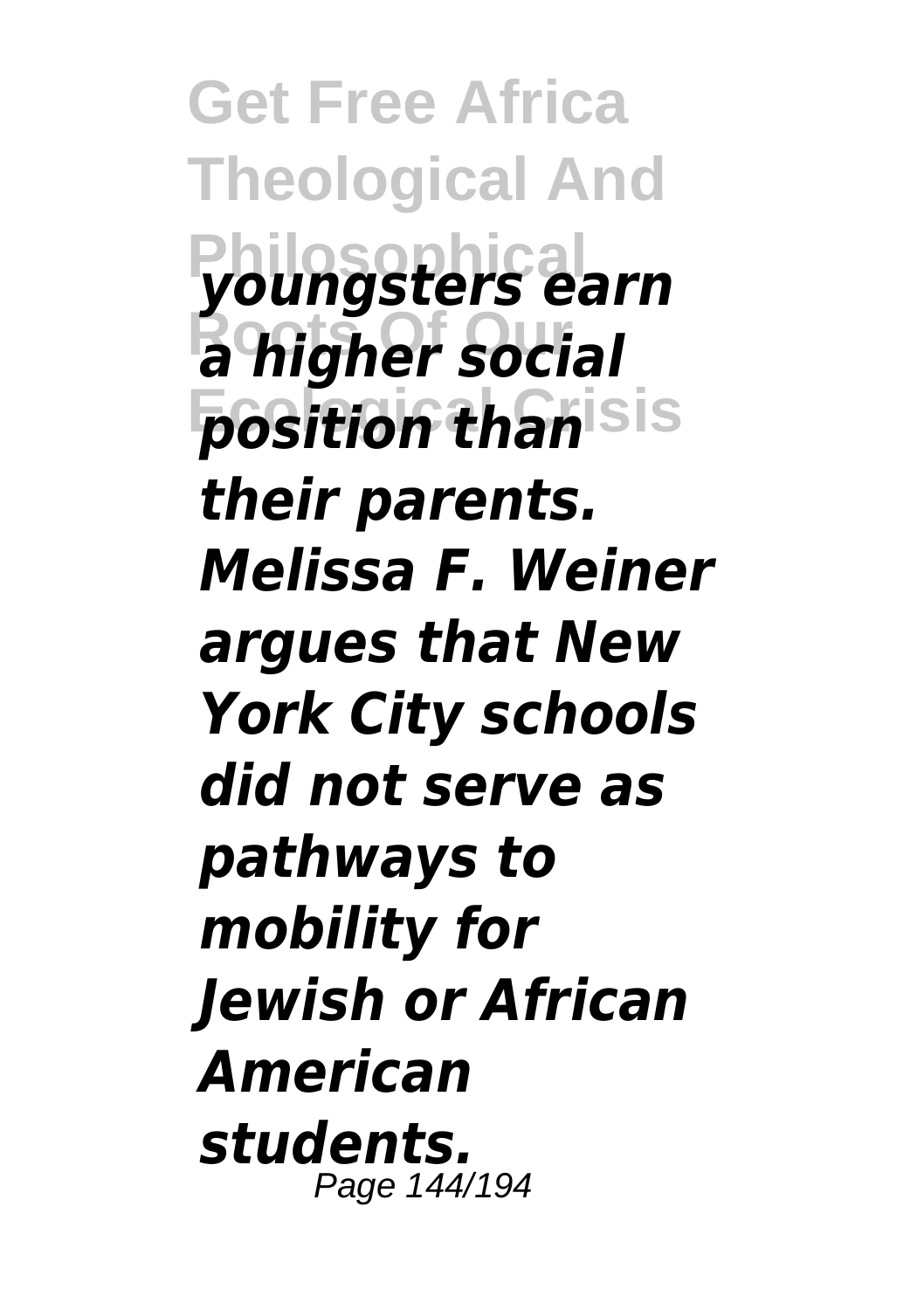**Get Free Africa Theological And Philosophical** *Instead, at* **Roots Of Our** *different points in the city's* risis *history, politicians and administrators erected similar racial barriers to social advancement by marginalizing and denying resources that* Page 145/194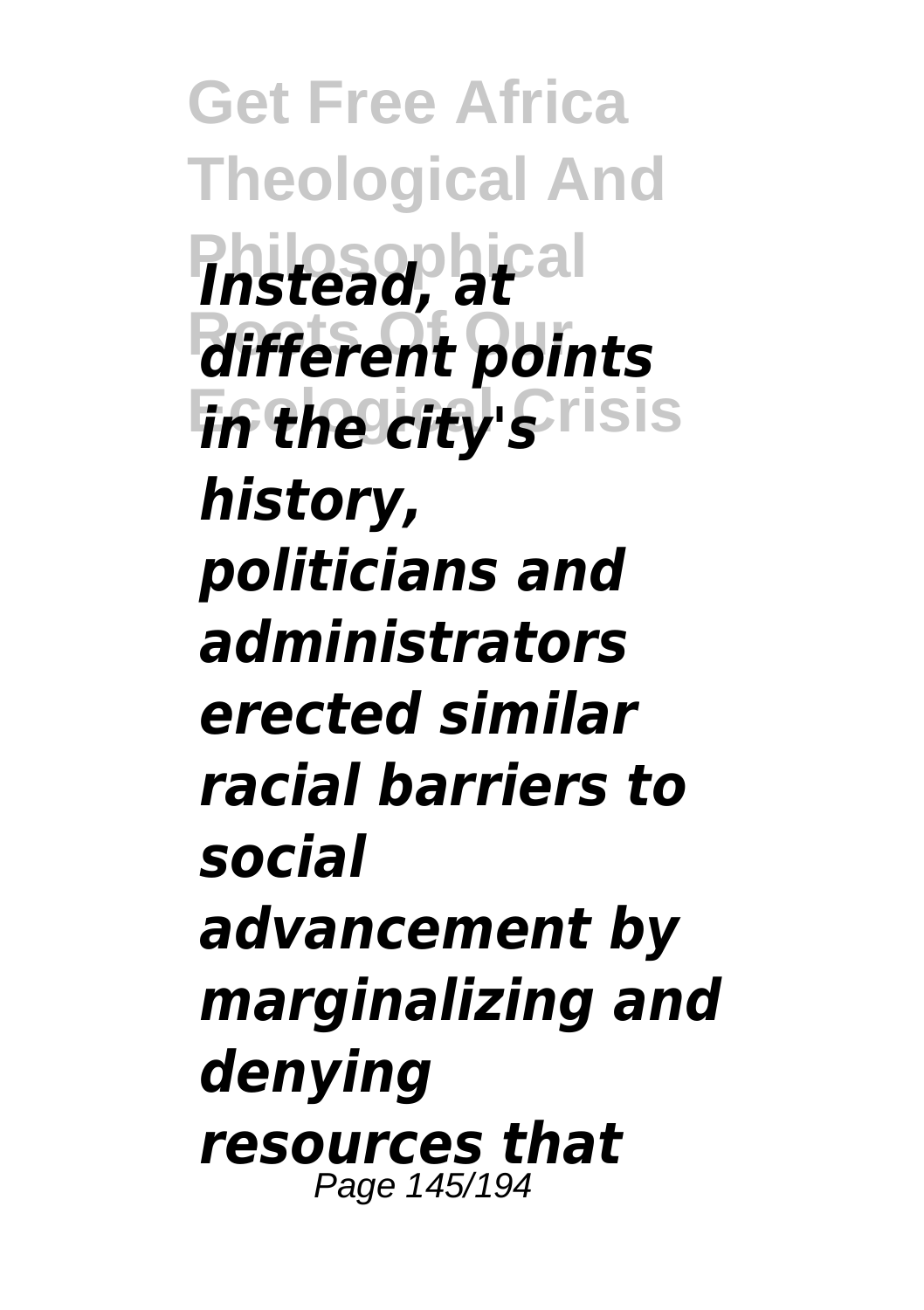**Get Free Africa Theological And Philosophical** *other students* **Roots Of Our** *enjoyed. Power,* **Ecological Crisis** *Protest, and the Public Schools explores how activists, particularly parents and children, responded to inequality; the short-term effects of their* Page 146/194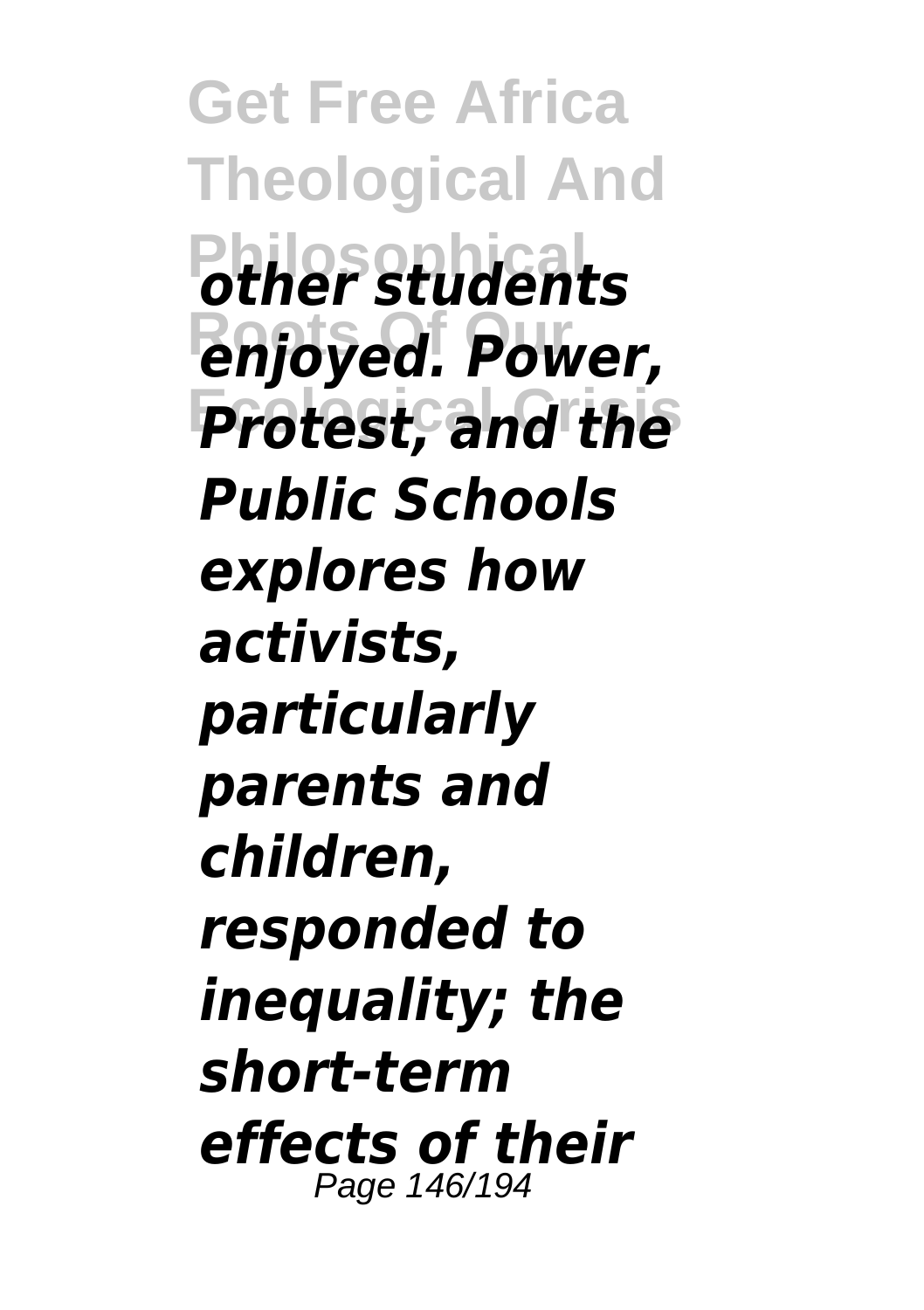**Get Free Africa Theological And Philosophical** *involvement; and* **Roots Of Our** *the long-term benefits that* **is is** *would spearhead future activism. Weiner concludes by considering how today's Hispanic and Arab children face similar inequalities within public* Page 147/194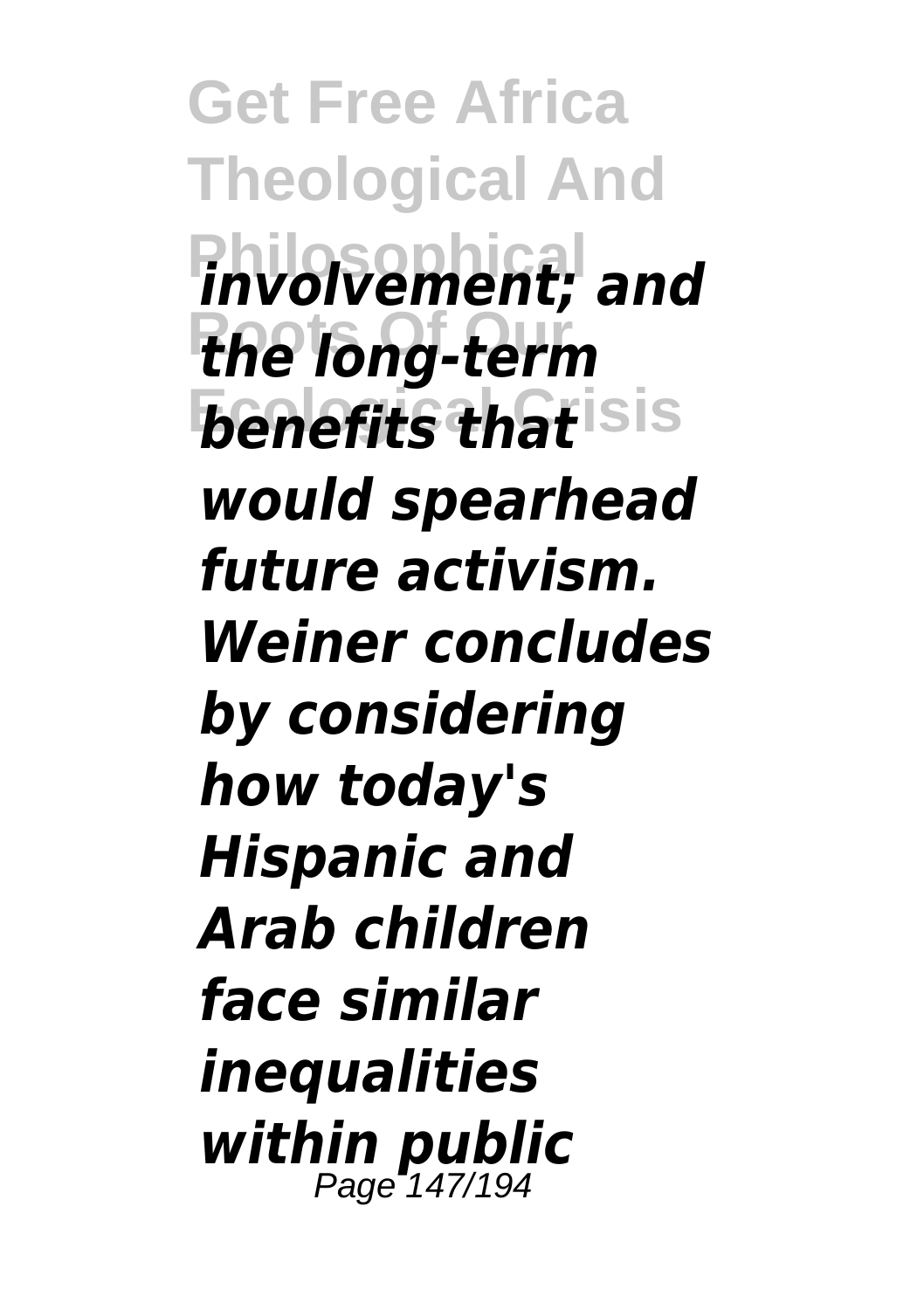**Get Free Africa Theological And** *Schools.* **Roots Of Our** *Christian theologians in***isis** *Africa are faced with three conflicting worlds: Christian faith, African culture and modern culture. In spite of the commitment of Christian* Page 148/194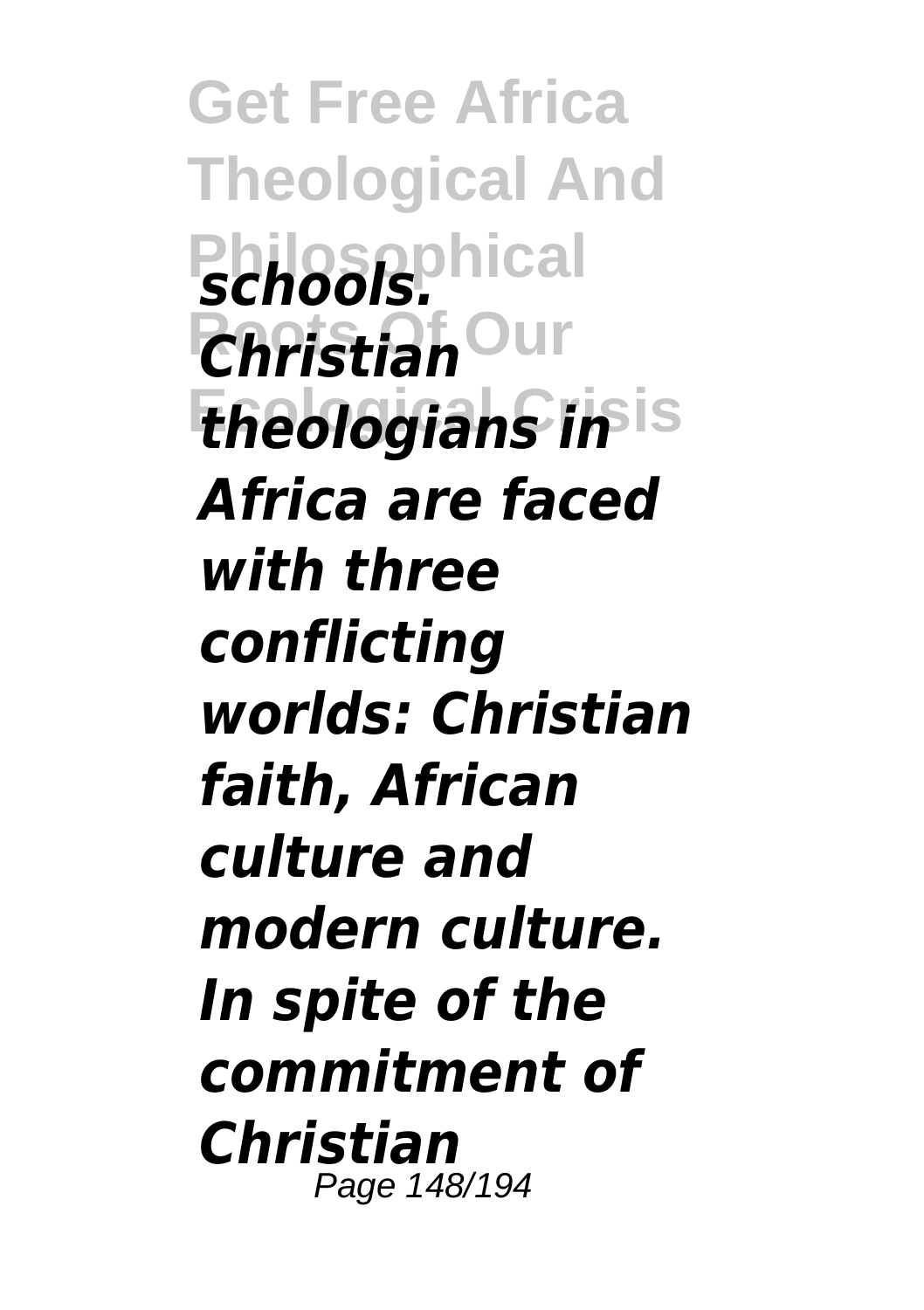**Get Free Africa Theological And Philosophical** *theologians to <u>live</u> by biblical* **Ecological Crisis** *teaching, there is a tendency for them to become involved with issues in their environments, causing tension. The salient issues confronting Christianity in Africa are* Page 149/194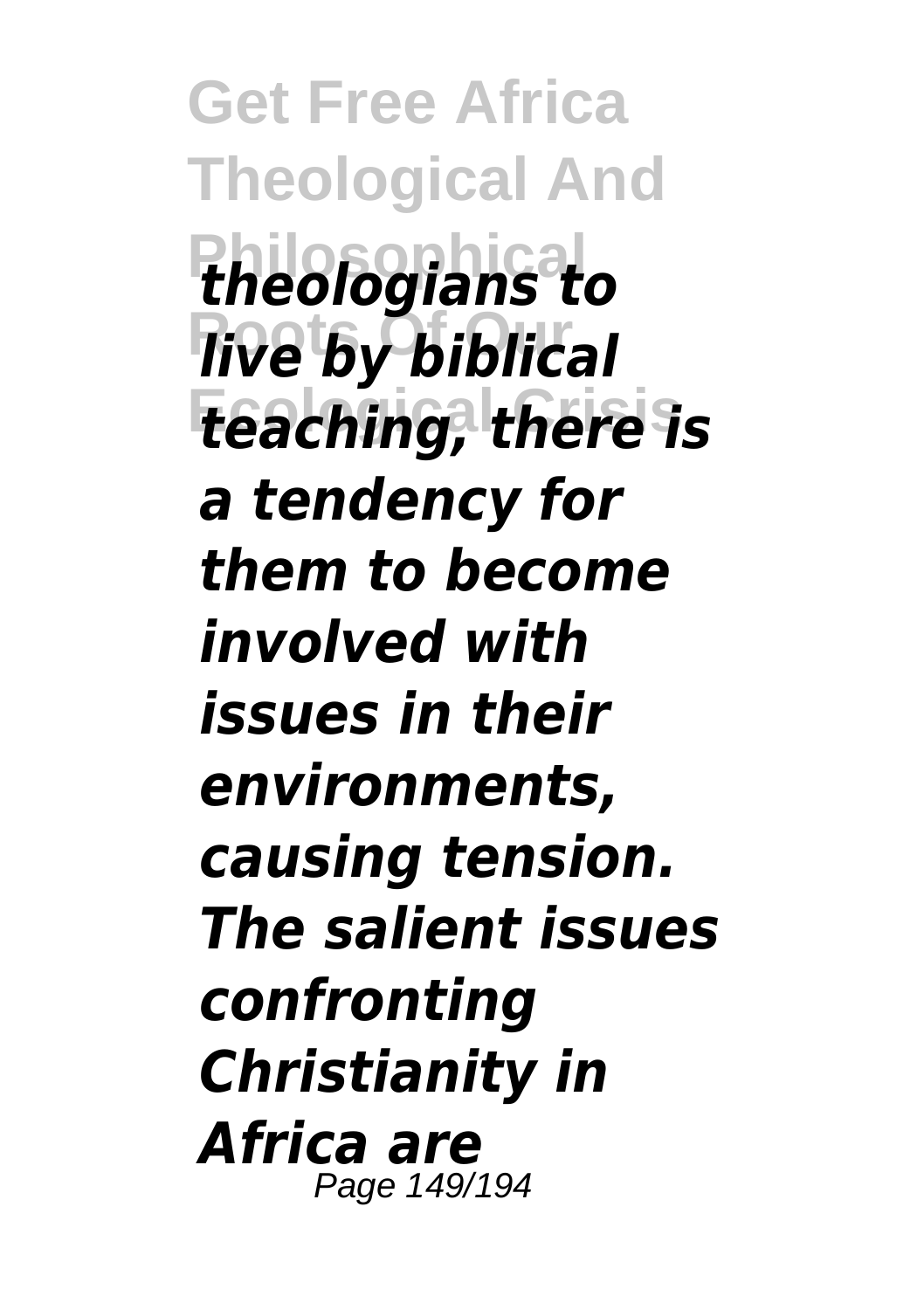**Get Free Africa Theological And**  $P$ *examined from* **Roots Of Our** *an evangelical*  $$ *Eighteen African scholars, from Ethiopia, Ghana, Kenya, Nigeria, Tanzania, together with colleagues from the US, contribute perspectives* Page 150/194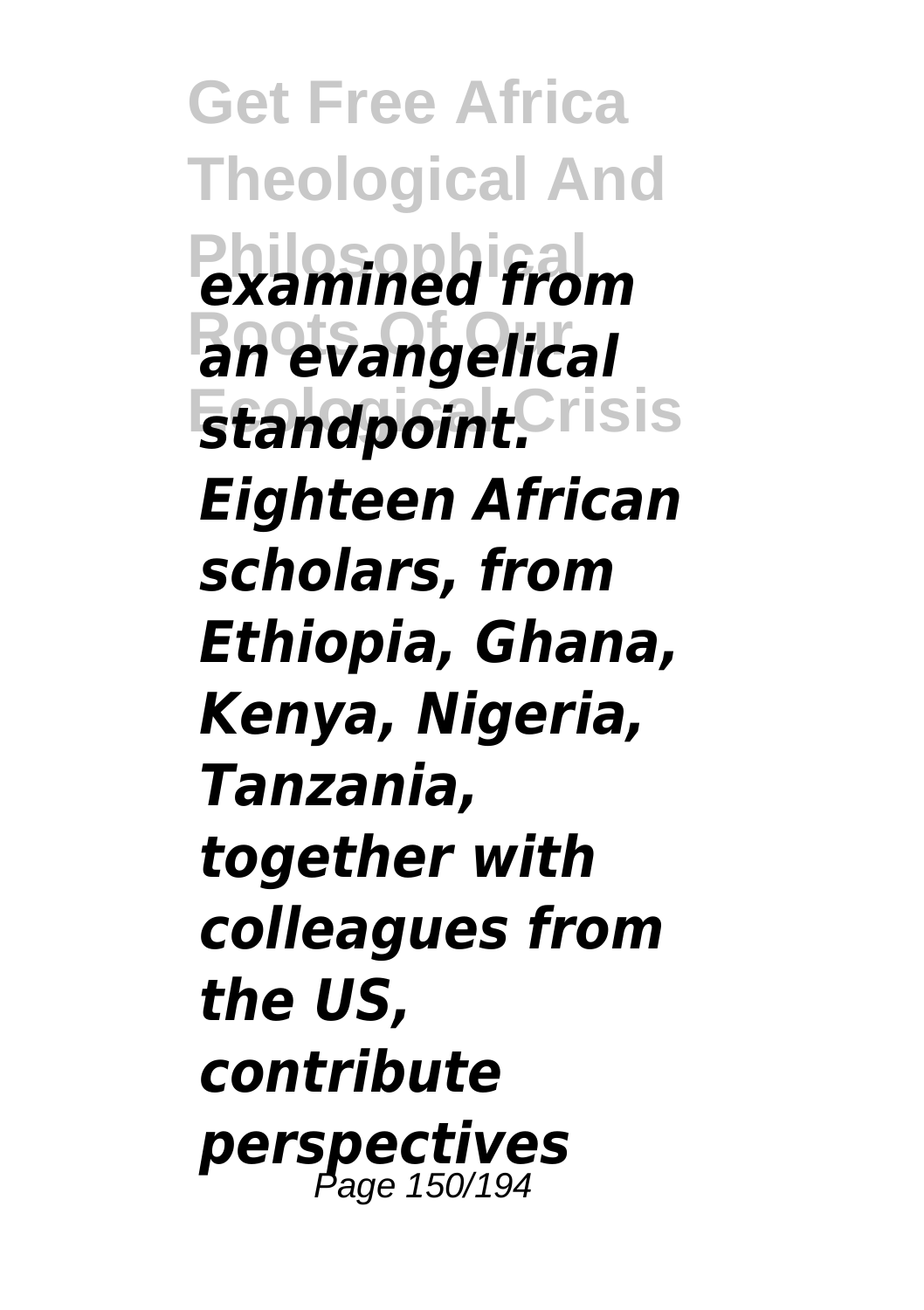**Get Free Africa Theological And Philosophical into four Roots Of Our** *parts: The Task <u>Gf African</u>* Crisis *Christian Theology; The Foundations of African Christian Theology; Christ and the Salvation in African Christian Theology; and The Spirit, the* Page 151/194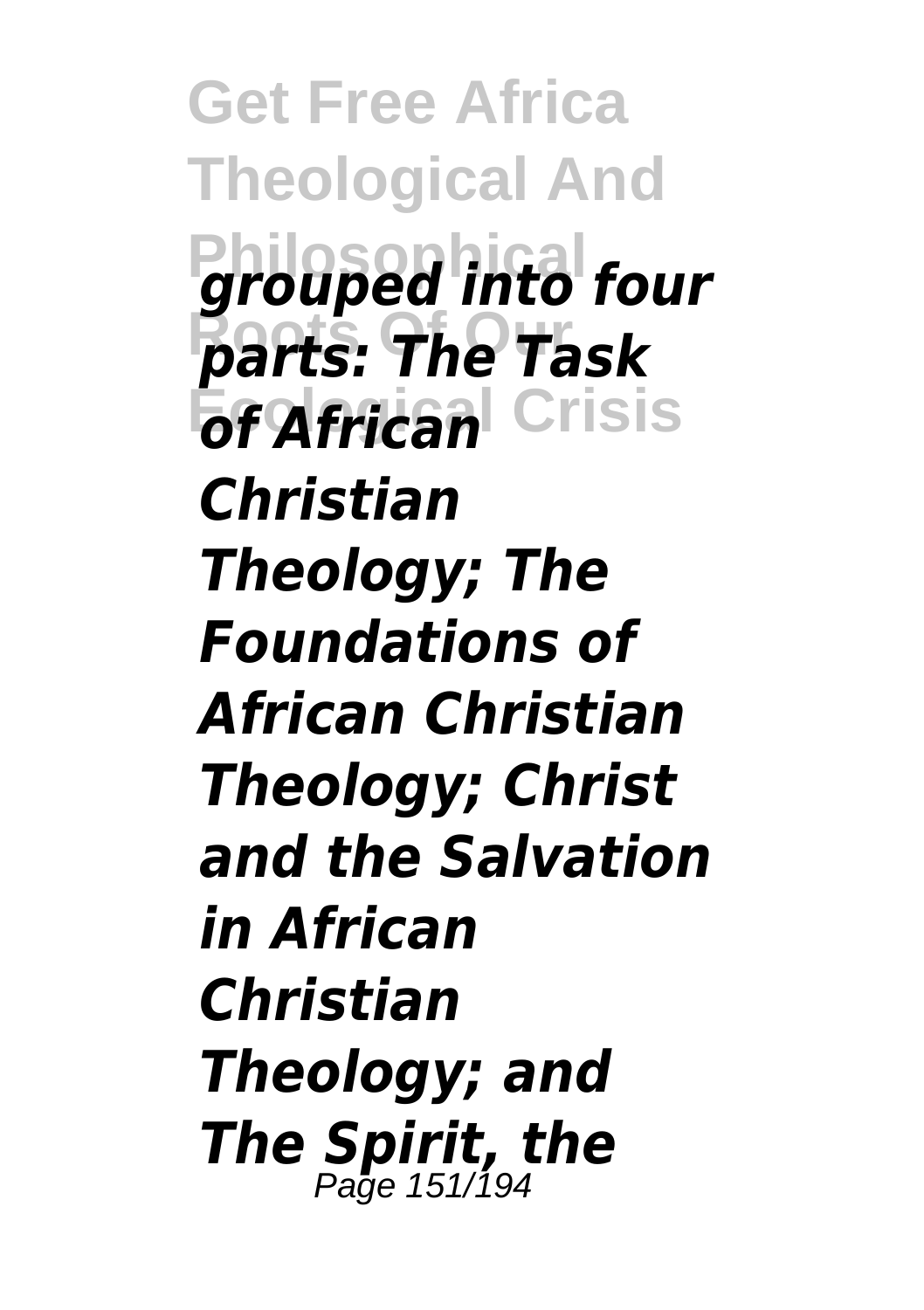**Get Free Africa Theological And** *Church and the* **Roots Of Our** *Future in African Christian***l Crisis** *Theology. This edited book offers an engaging portrait into a vital, religious movement inside this southern Africa country. It tells the story of* Page 152/194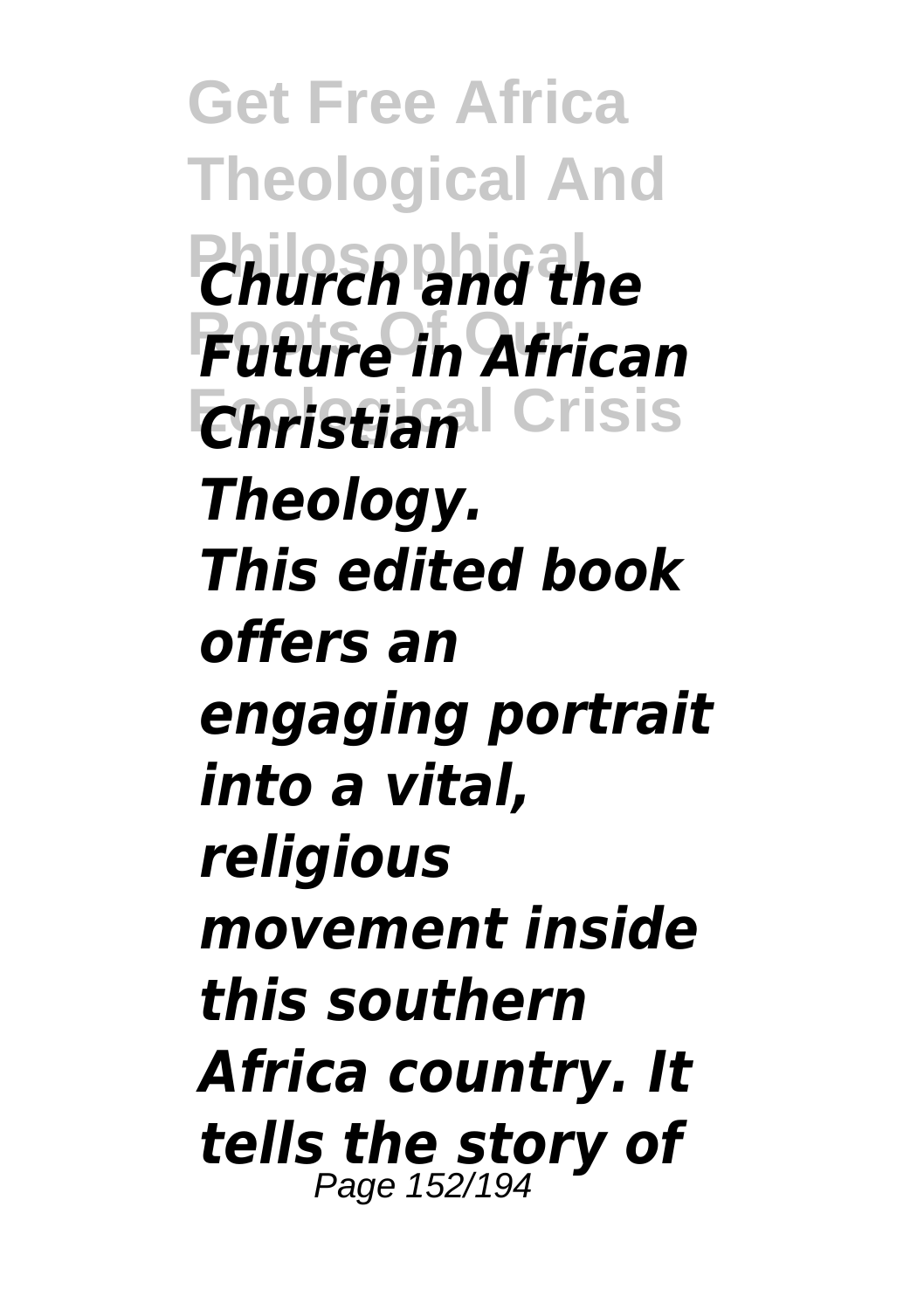**Get Free Africa Theological And Philosophical** *a community of* **Roots Of Our** *faith that is often* **Ecological Crisis** *overlooked in the region. The authors include leading scholars of religion, theology, and politics from Botswana and Zimbabwe. The insights they present will help* Page 153/194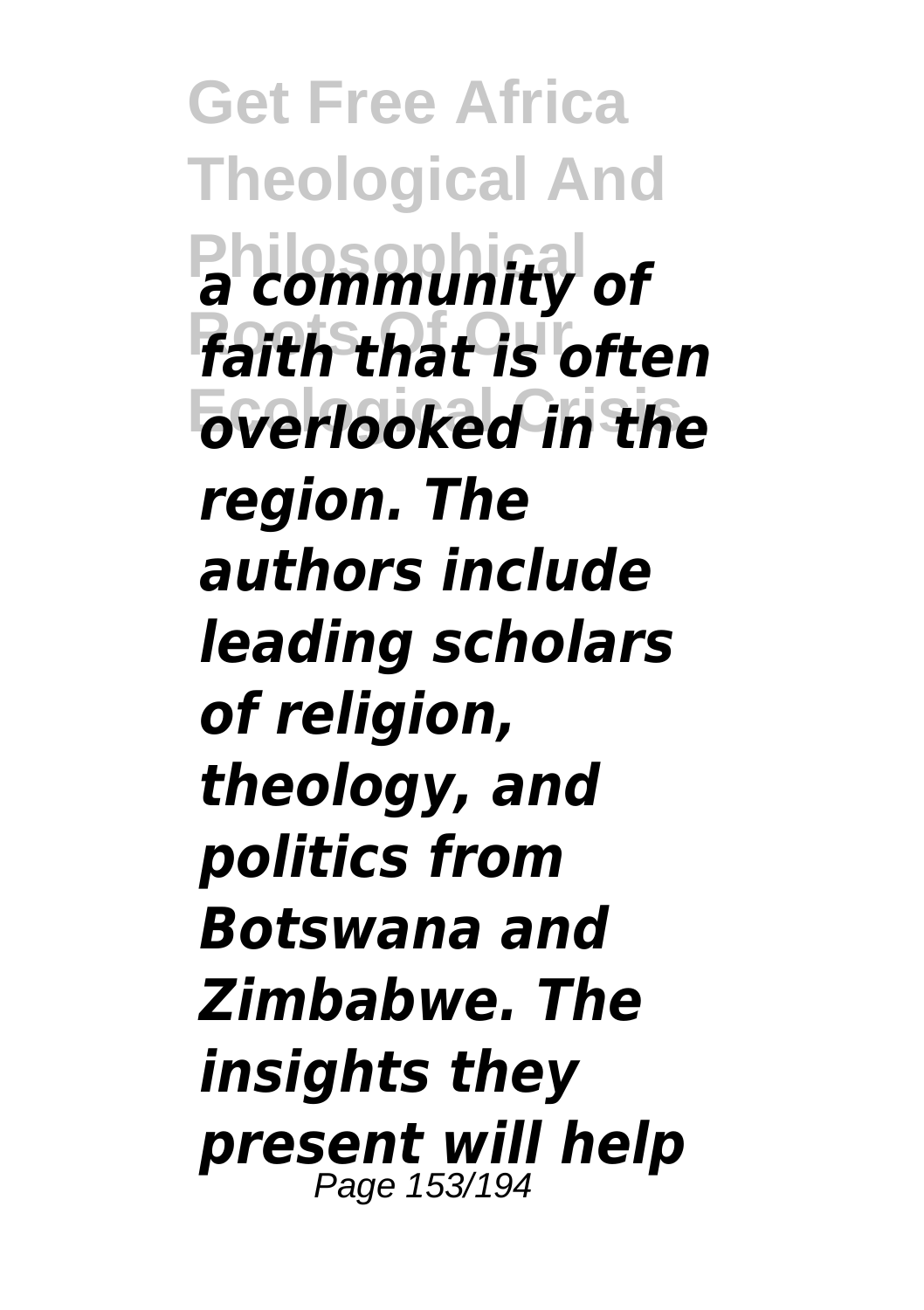**Get Free Africa Theological And Philosophical** *readers <u>understand</u>* the *place of* al Crisis *Pentecostal Christianity in this land of many religions. The chapters detail a history of the movement from its inception to the present. Chapters focus* Page 154/194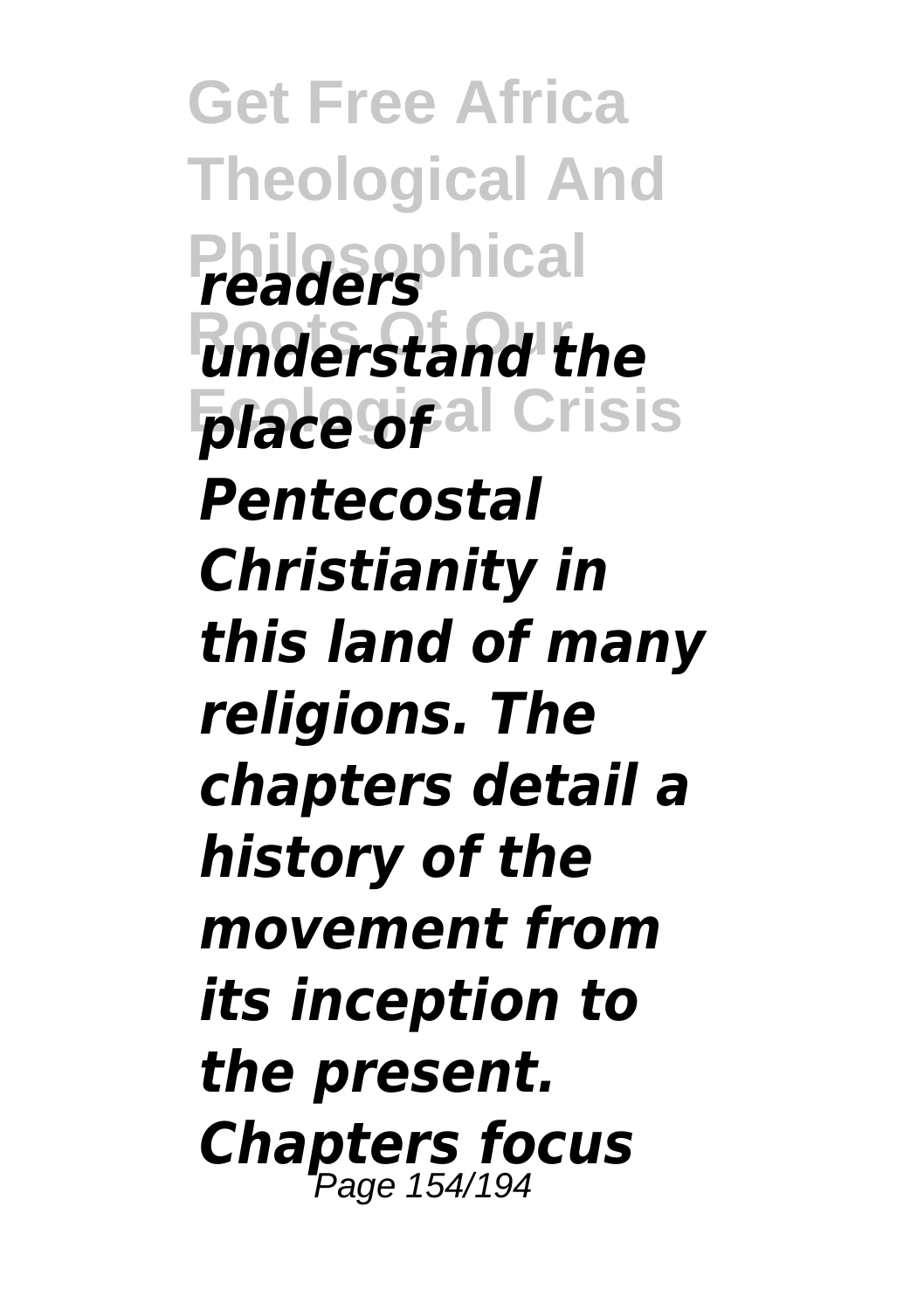**Get Free Africa Theological And Philosophical Roots Of Our** *Pentecostal* **Ecological Crisis** *churches, general doctrine of the movement, and the movement's contribution to the country. The writing is deeply informed and features deep historical, theological, and* Page 155/194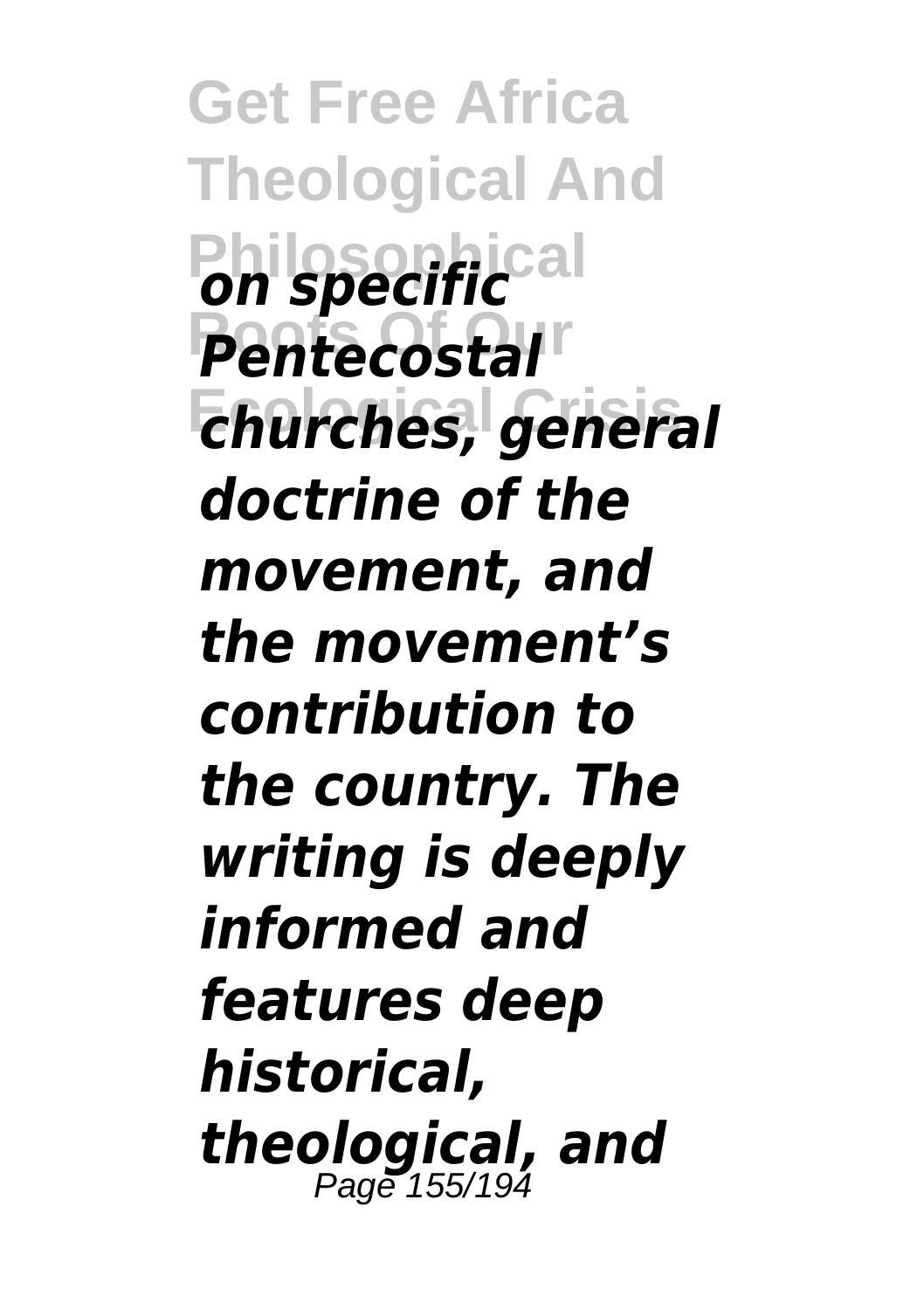**Get Free Africa Theological And Philosophical** *sociological* **Roatysis** Our *throughout.risis Readers will also learn about the socio-political and economic relevance of the faith in Zimbabwe as well as the theoretical and methodological* Page 156/194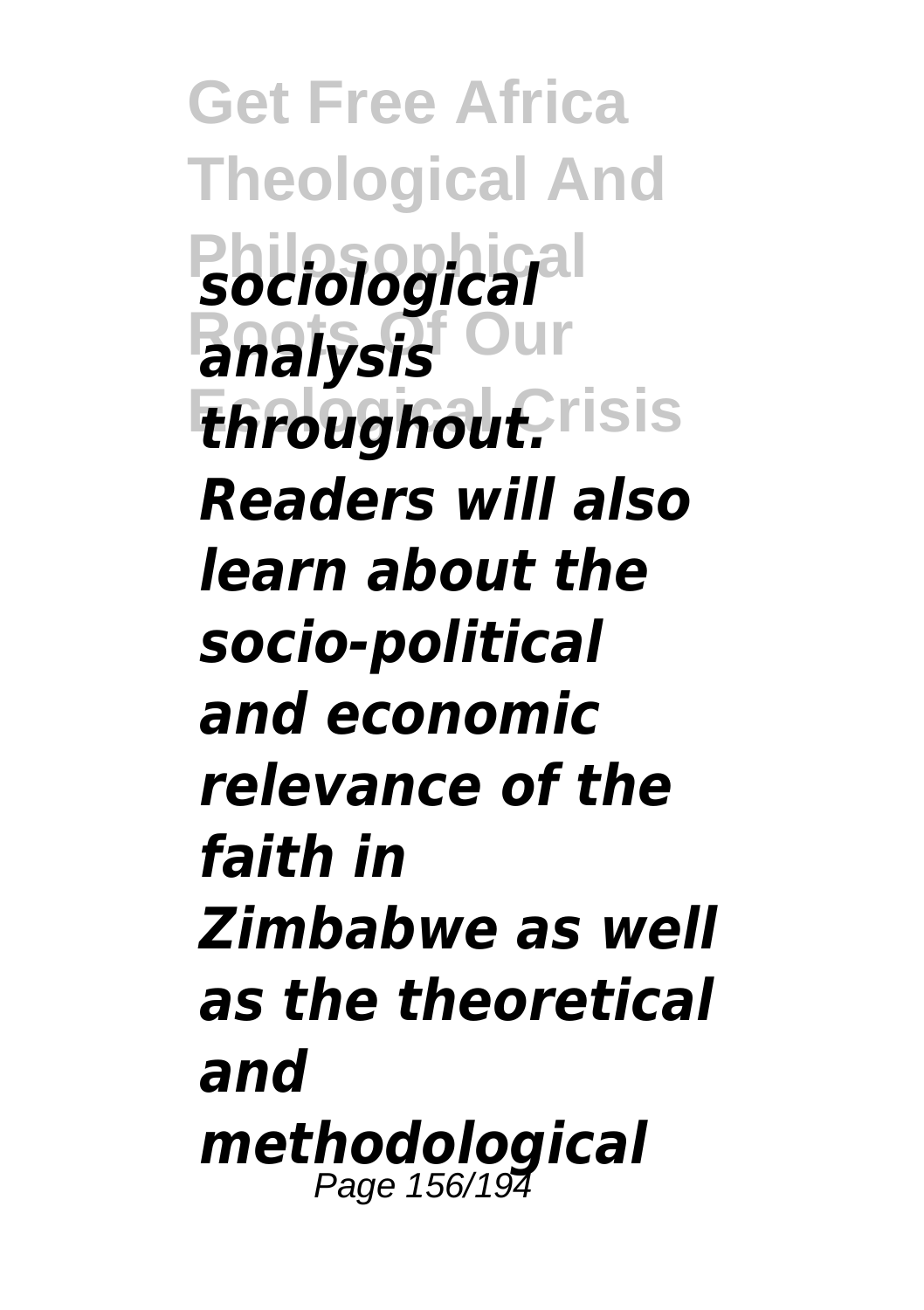**Get Free Africa Theological And** *implications <u>Raised</u> by the Pen* **Ecological Crisis** *tecostalisation of society. The volume will serve as a resource book both for teaching and for those doing research on various aspects of the Zimbabwean* Page 157/194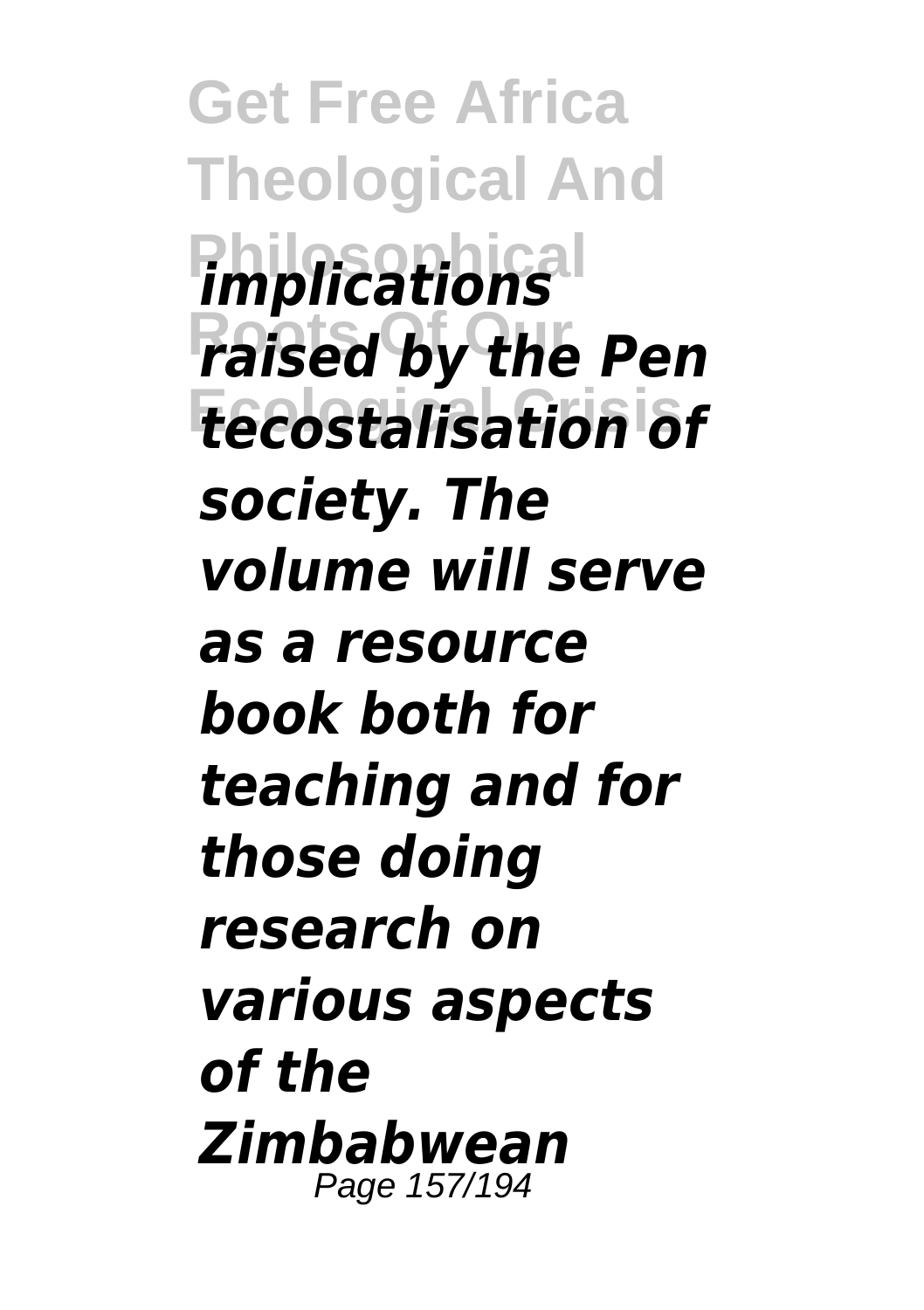**Get Free Africa Theological And Philosophical** *society past,* **Roots Of Our** *present, and* **Ecological Crisis** *future. It will be a good resource for those in schools and university and college departments of religious studies, theology, history, politics, sociology, social anthropology,* Page 158/194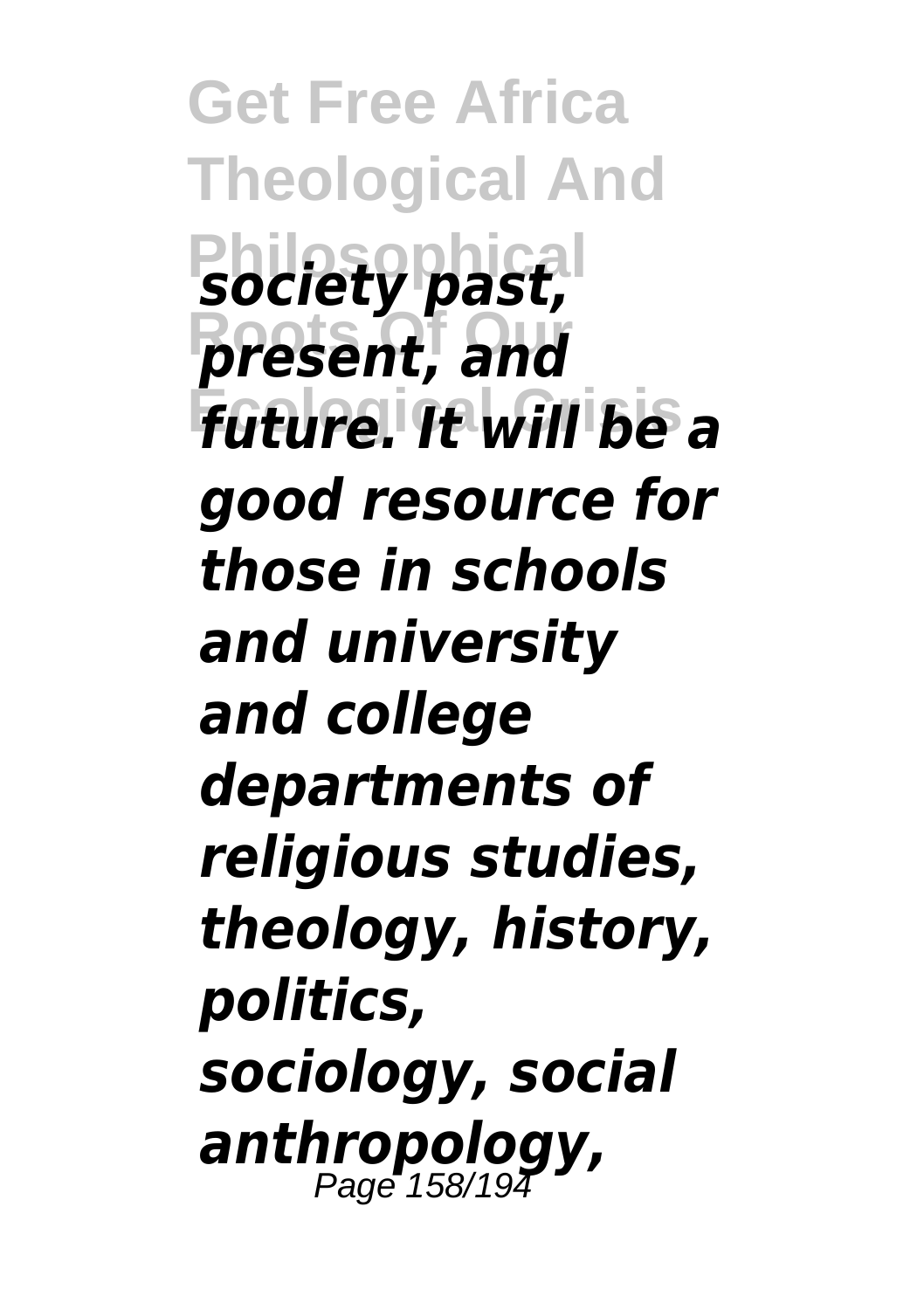**Get Free Africa Theological And** and related<sup>al</sup> **Roots Of Our** *studies. Over and* **Ecological Crisis** *above academic and research readers, the book will also be very useful to government policy makers, nongovernmental organizations, and civic* Page 159/194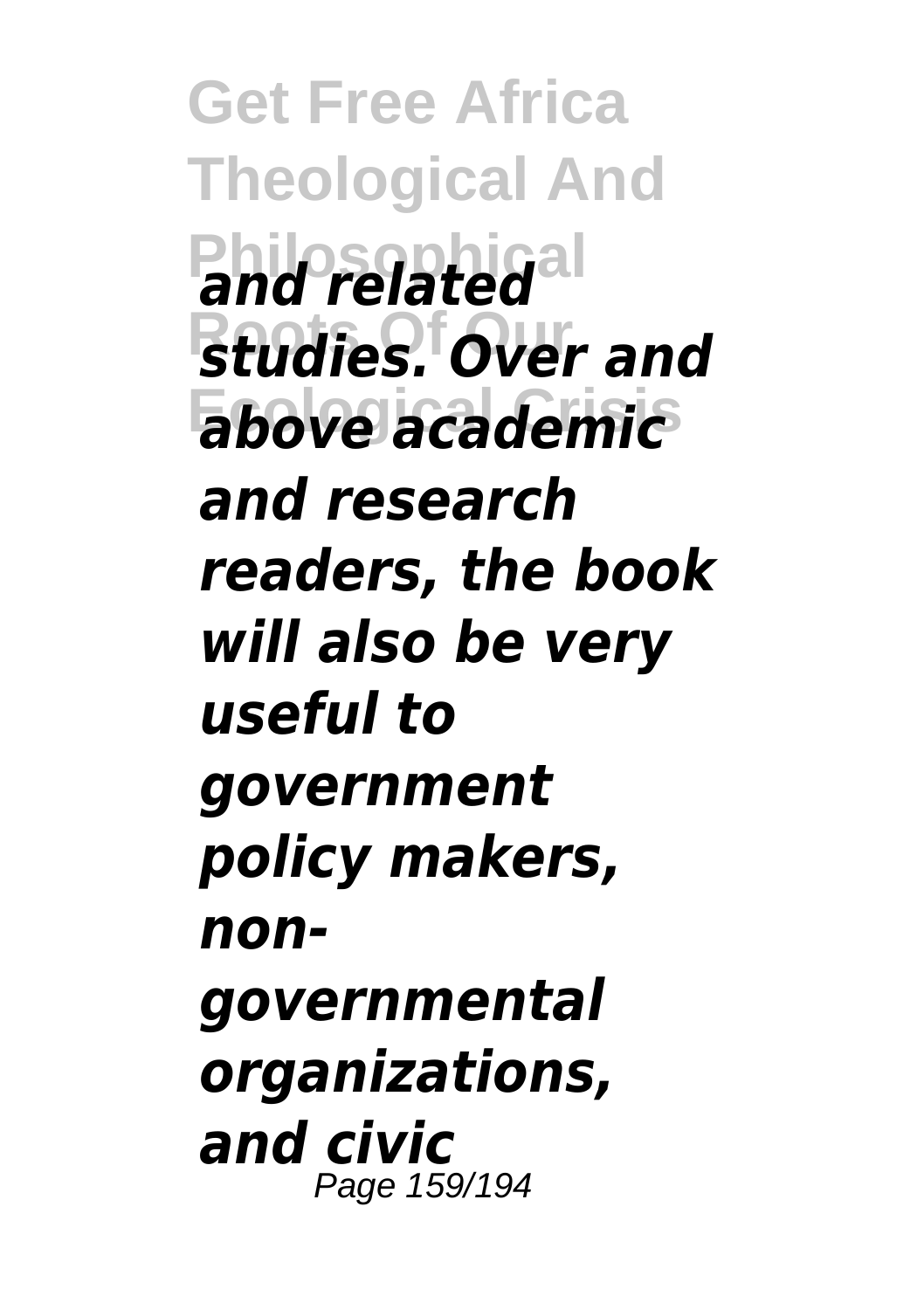**Get Free Africa Theological And Philosophical** *societies who* **Roots Of Our** *have the Church* **Ecological Crisis** *as an important stakeholder. The Bible : a history of interpretation and methods /Johanna Stiebert --An overview of the Old Testament /Lovemore* Page 160/194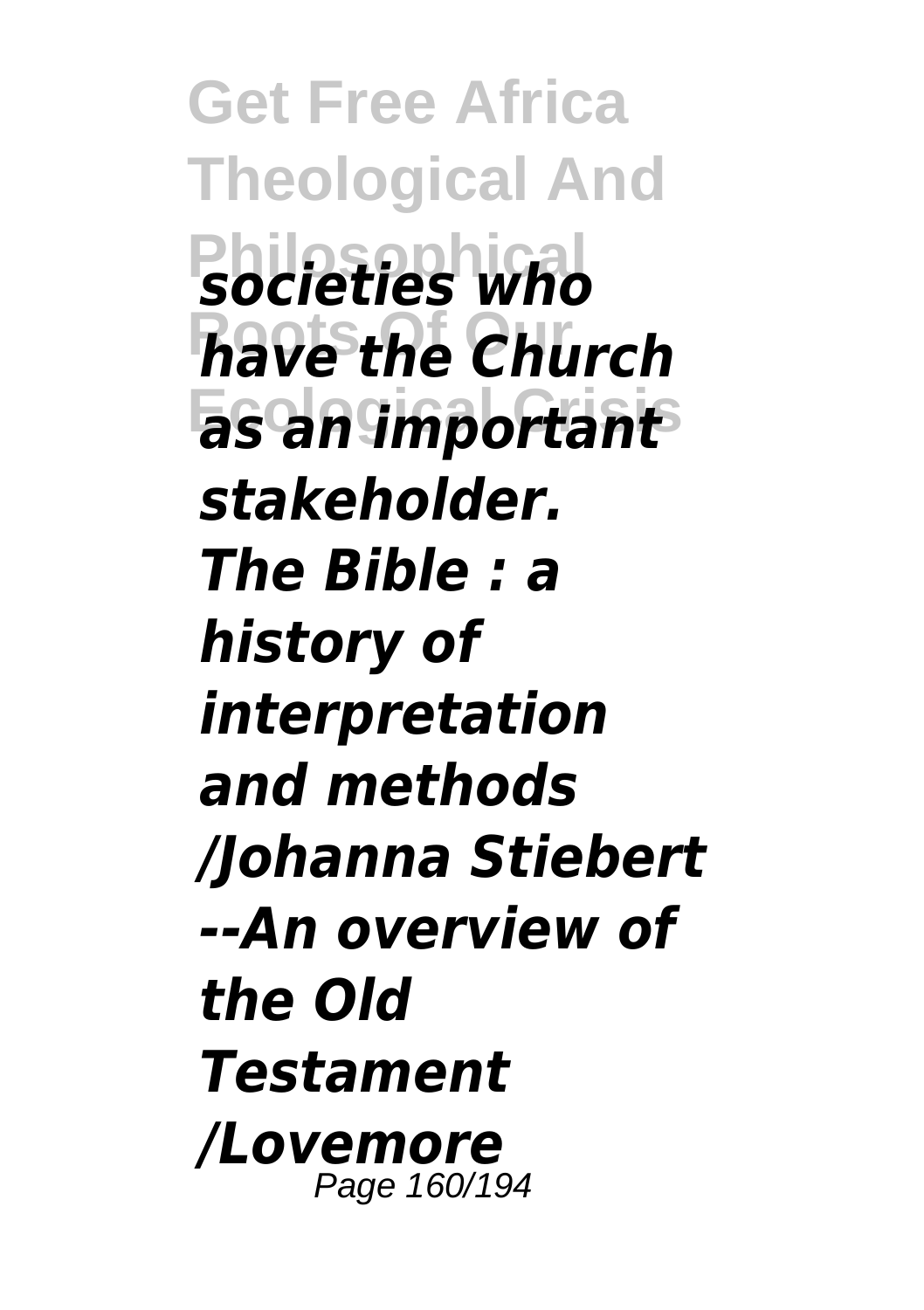**Get Free Africa Theological And Philosophical** *Togarasei --Major* **Roots Of Our** *theological* **Ecological Crisis** *themes in the Old Testament /Masego Kanis and Lovemore Togarasei --A survey of the New Testament /Lovemore Togarasei --Major themes in the New Testament* Page 161/194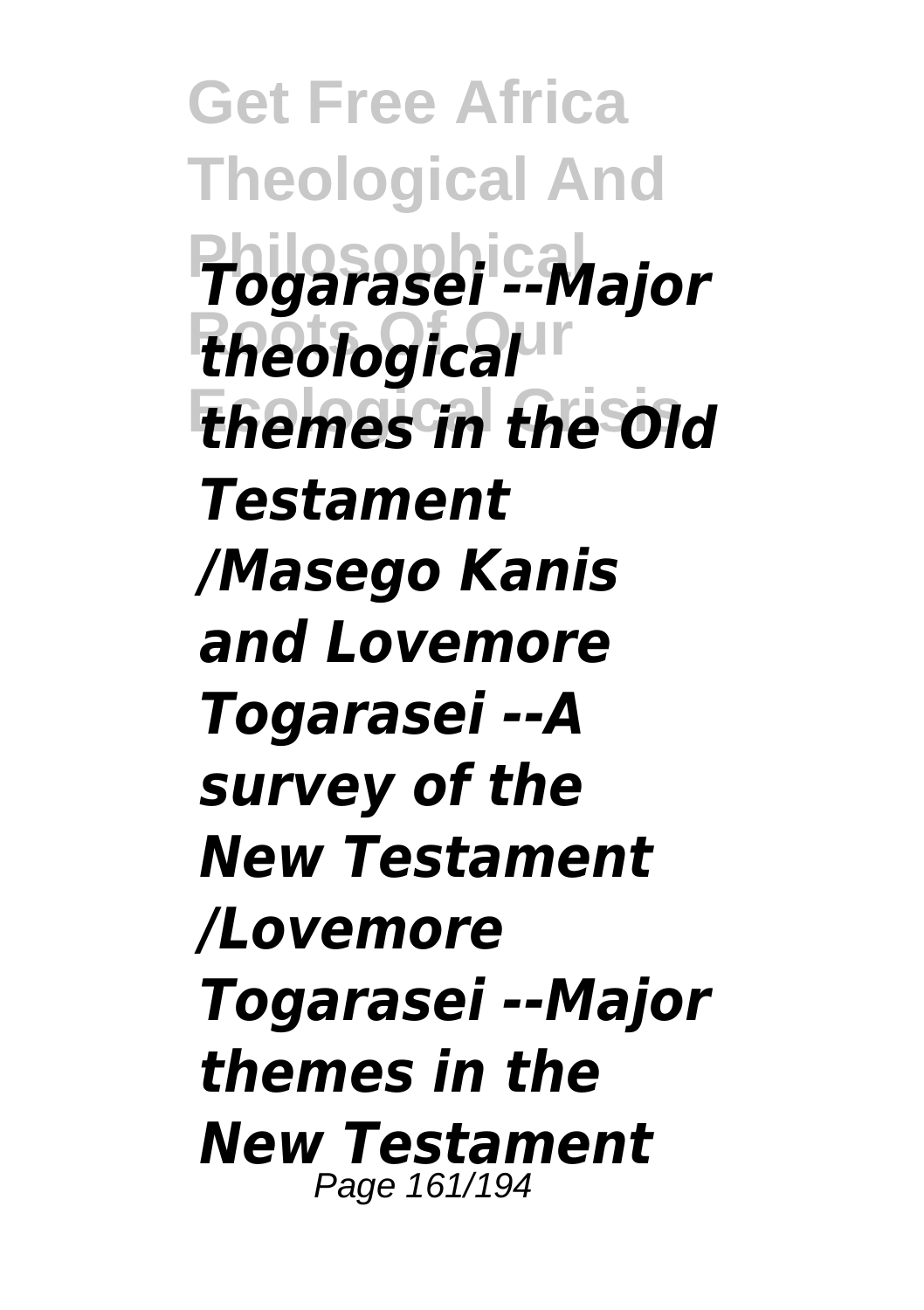**Get Free Africa Theological And Philosophical** */Tlali Lerotholi* **Roots Of Our** *--Religion, race,* **gender, and**risis *identity /Musa Dube --Reading and understanding the Bible as an African /James N. Amanze --Introduction to Christian theology : its* Page 162/194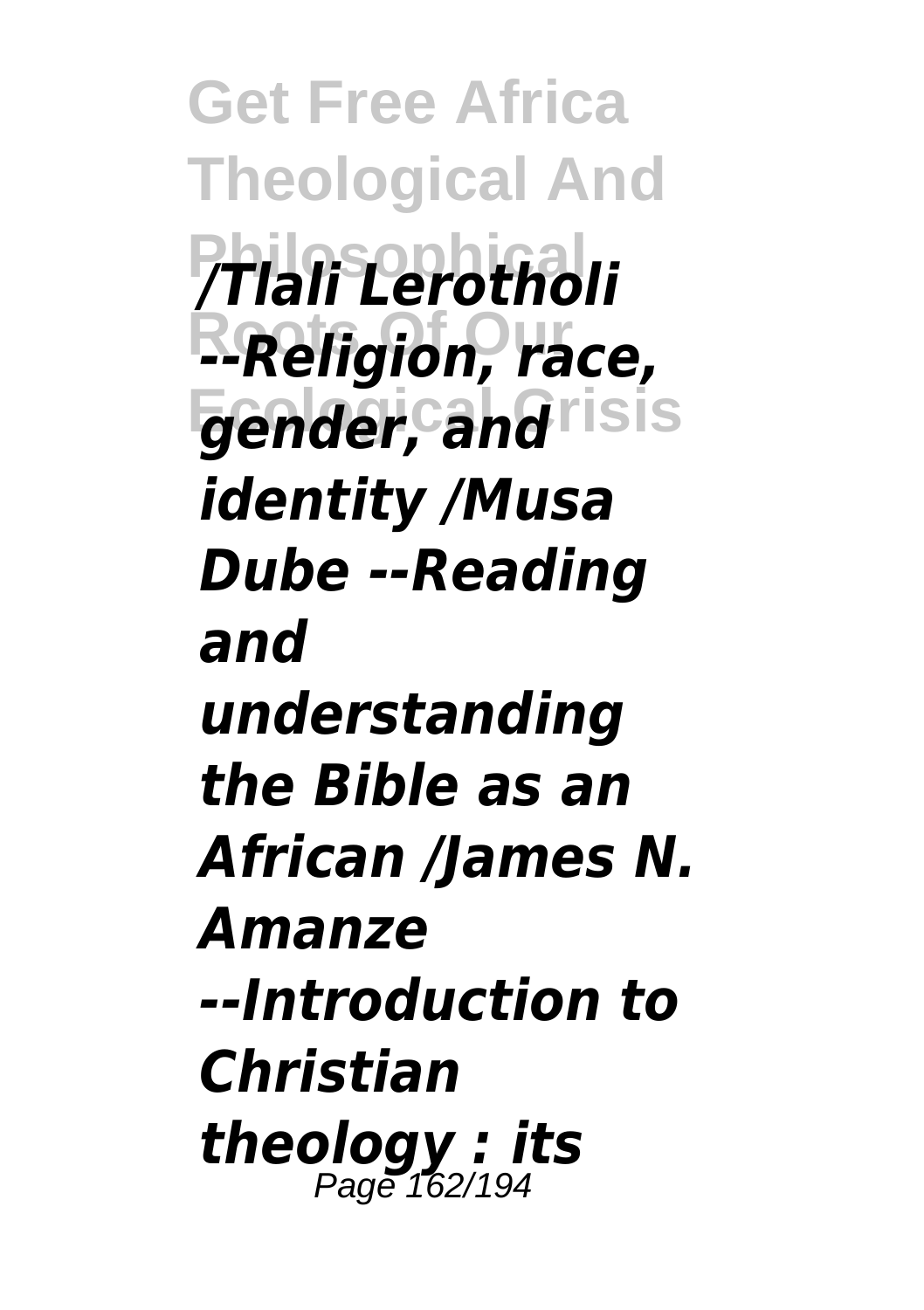**Get Free Africa Theological And Philosophical** *tasks and* **Roots Of Our** *methods /James M. AmanzeCrisis --African theology : a contextual analysis of Zimbabwe /Tabona Shoko --The role of liberation theology in the post-independent Africa and the* Page 163/194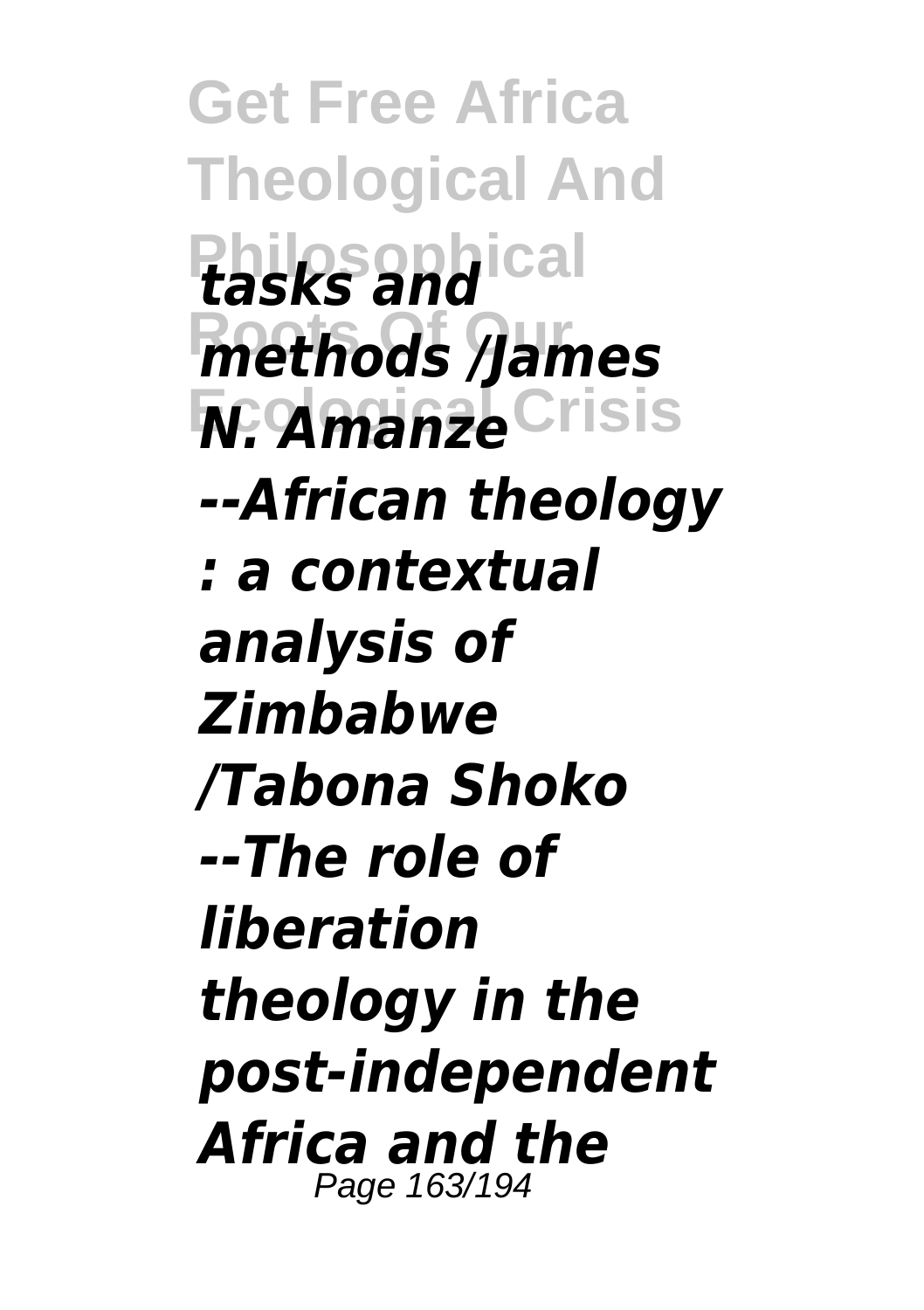**Get Free Africa Theological And Philosophical** *world in the 21st* **Roots Of Our** *century /Moji Africa Ruele*risis *--Major themes in Black theology /Francis C.L. Rakotsoane --What's in a name? : forging a theoretical framework for African women's theologies /Isabel* Page 164/194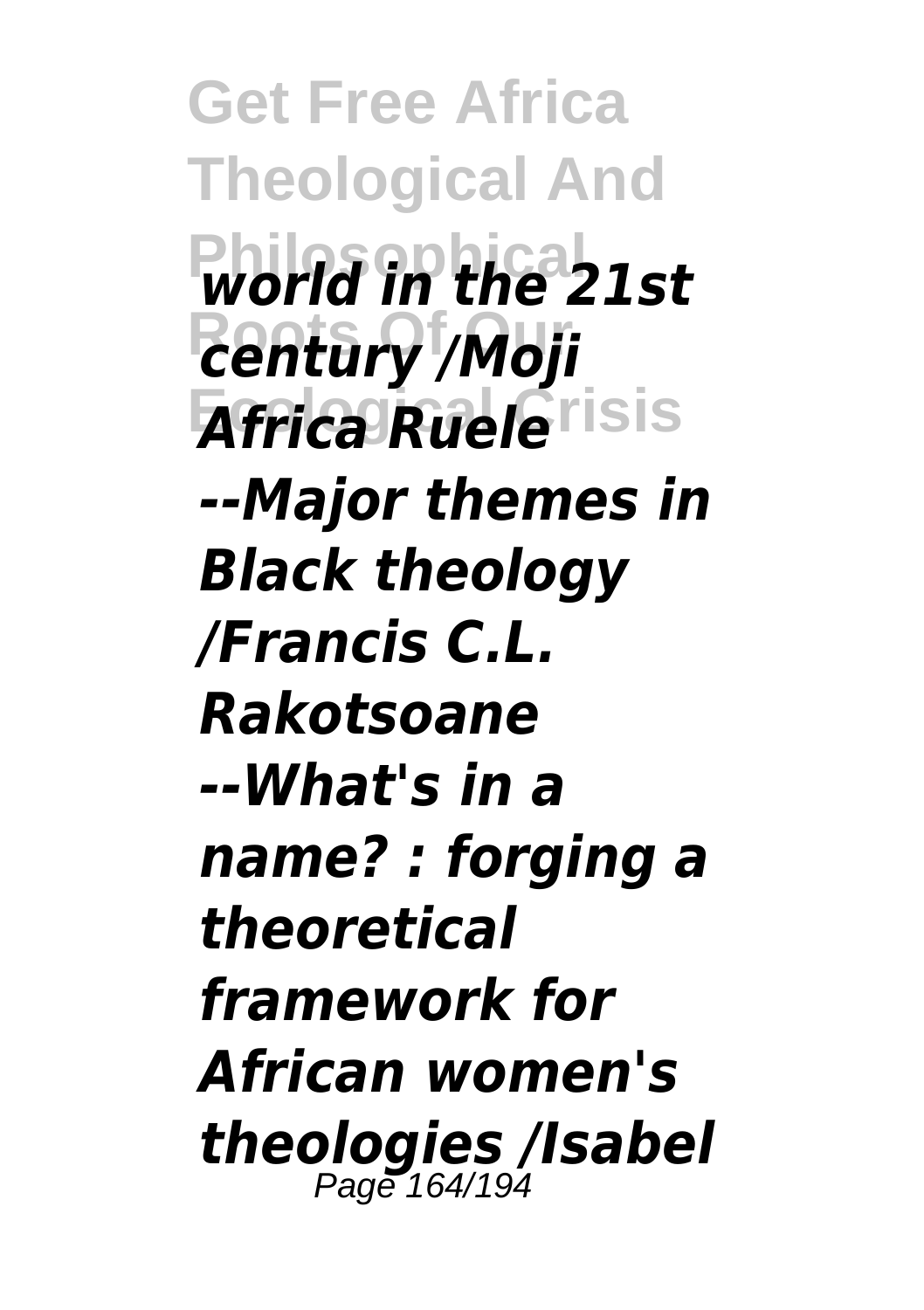**Get Free Africa Theological And Philosophical** *Apawo Phiri and* **Roots Of Our** *Sarojini Nadar* **E-The theology of** *the African Independent Churches in Southern Africa : the case of Botswana /Obed N. Kealotswe --Introduction to religious studies /Francis C.L.* Page 165/194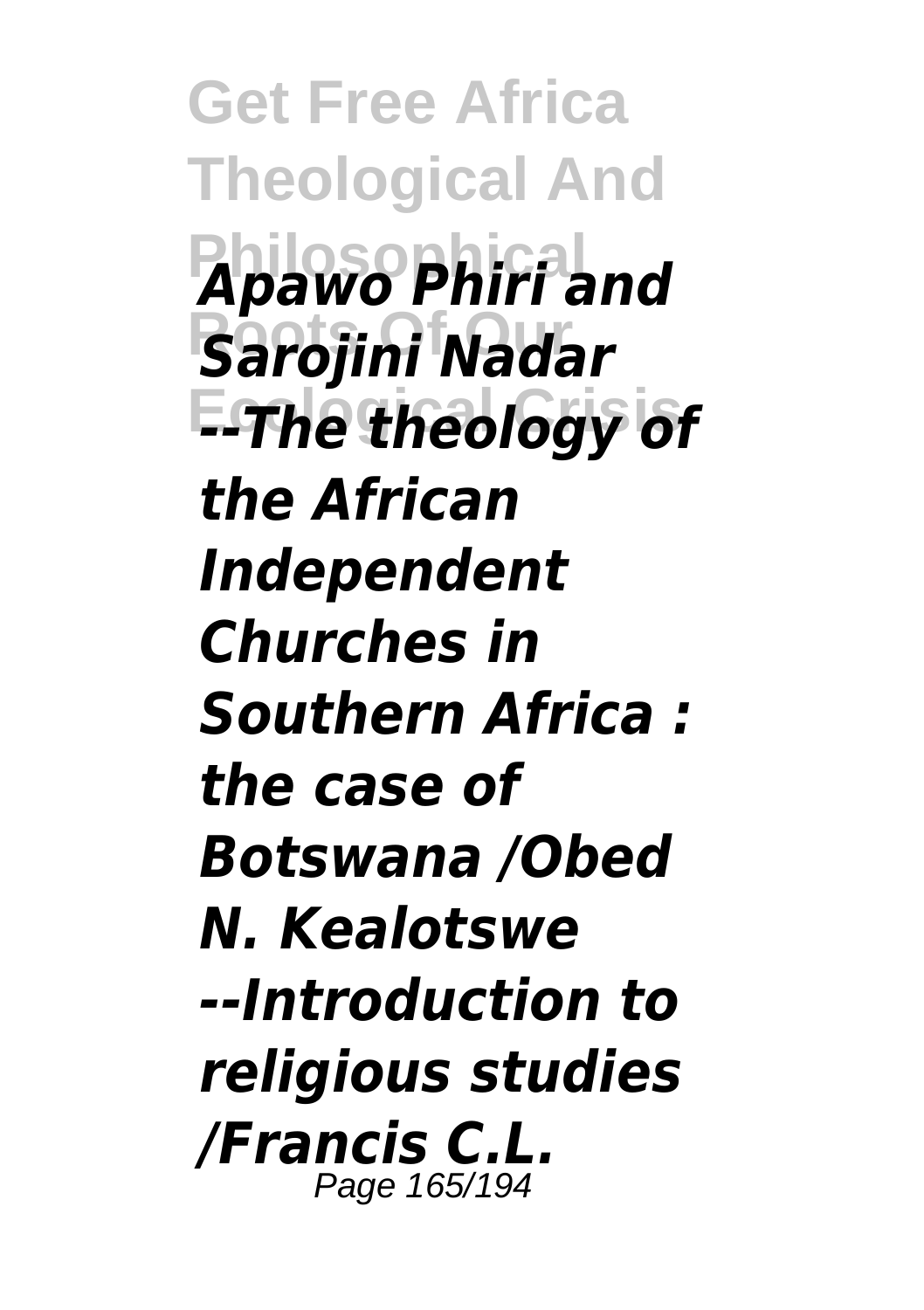**Get Free Africa Theological And Philosophical** *Rakotsoane* **Roots Of Our** *--Phenomenology* **Ecological Crisis** *of religion /Ezra Chitando --African Traditional Religion in contemporary Africa : challenges and prospects /James N. Amanze --Christianity in* Page 166/194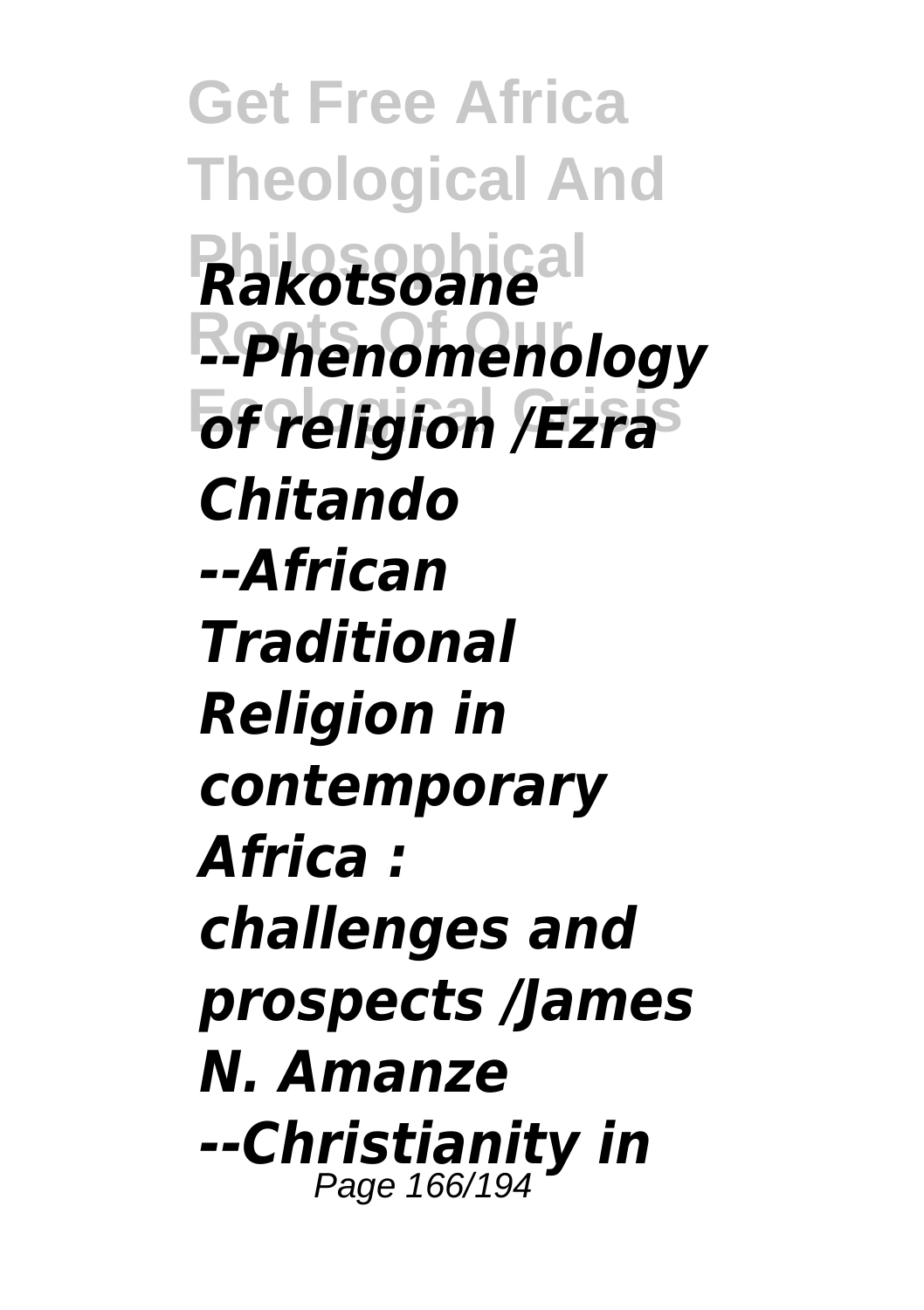**Get Free Africa Theological And Philosophical** *Africa in the 21st* **Roots Of Our** *century /Fidelis* **Ecological Crisis** *Nkomanzana --Africa's Muslims : expressing their religious identity /Muhammed Haron --Hinduism and Buddhism : an introduction /Garth Mason --A general introduction to* Page 167/194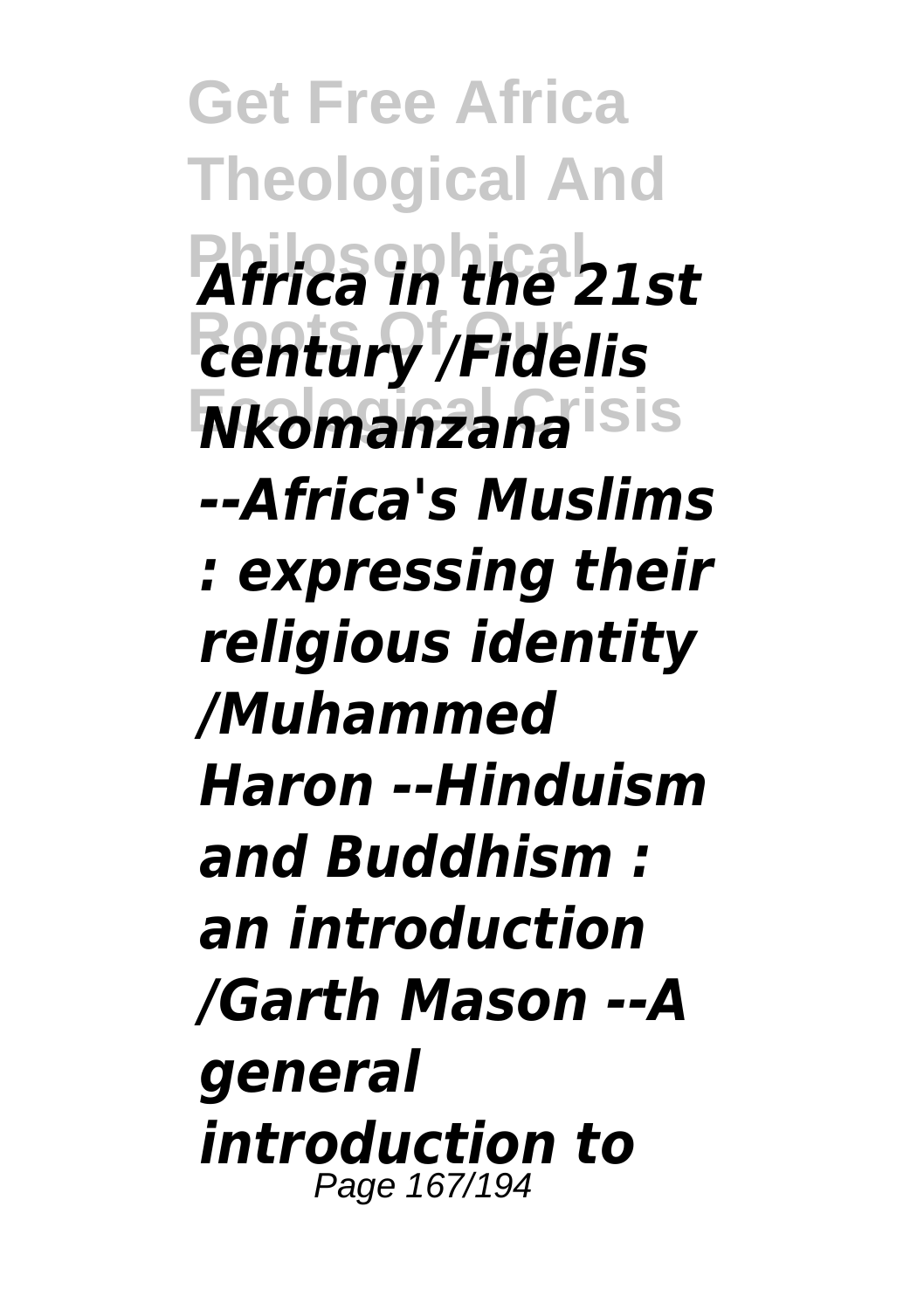**Get Free Africa Theological And Philosophical** *philosophy : its* **Roots Of Our** *tasks and*  $methods/T.A$ <sup>Sisis</sup> *Chimuka --Logic, critical thinking, and science /I.B. Ikpe --Introduction to epistemology /Louis M. Manyeli --African philosophy /John Ayotunde Bewaji* Page 168/194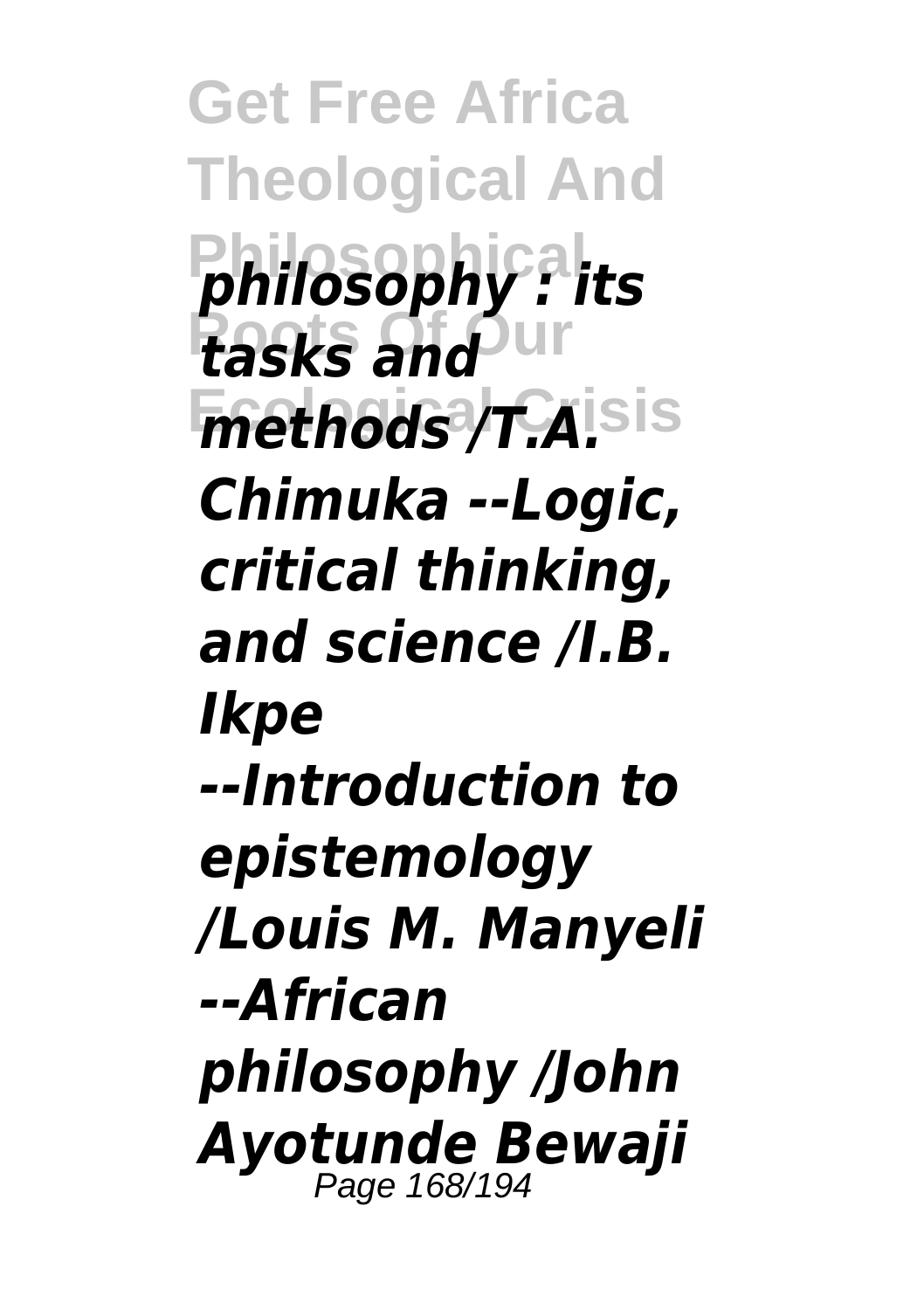**Get Free Africa Theological And Philosophical** *--Moral theories* **Roots Of Our** */Simon Mawondo* **Ecological Crisis** *-- Applied ethics /Joseph B.R. Gaie --Philosophical metaphysics in Africa /Kipton Jensen. Eschatology in the Majority World The Holy Trinity, Theological* Page 169/194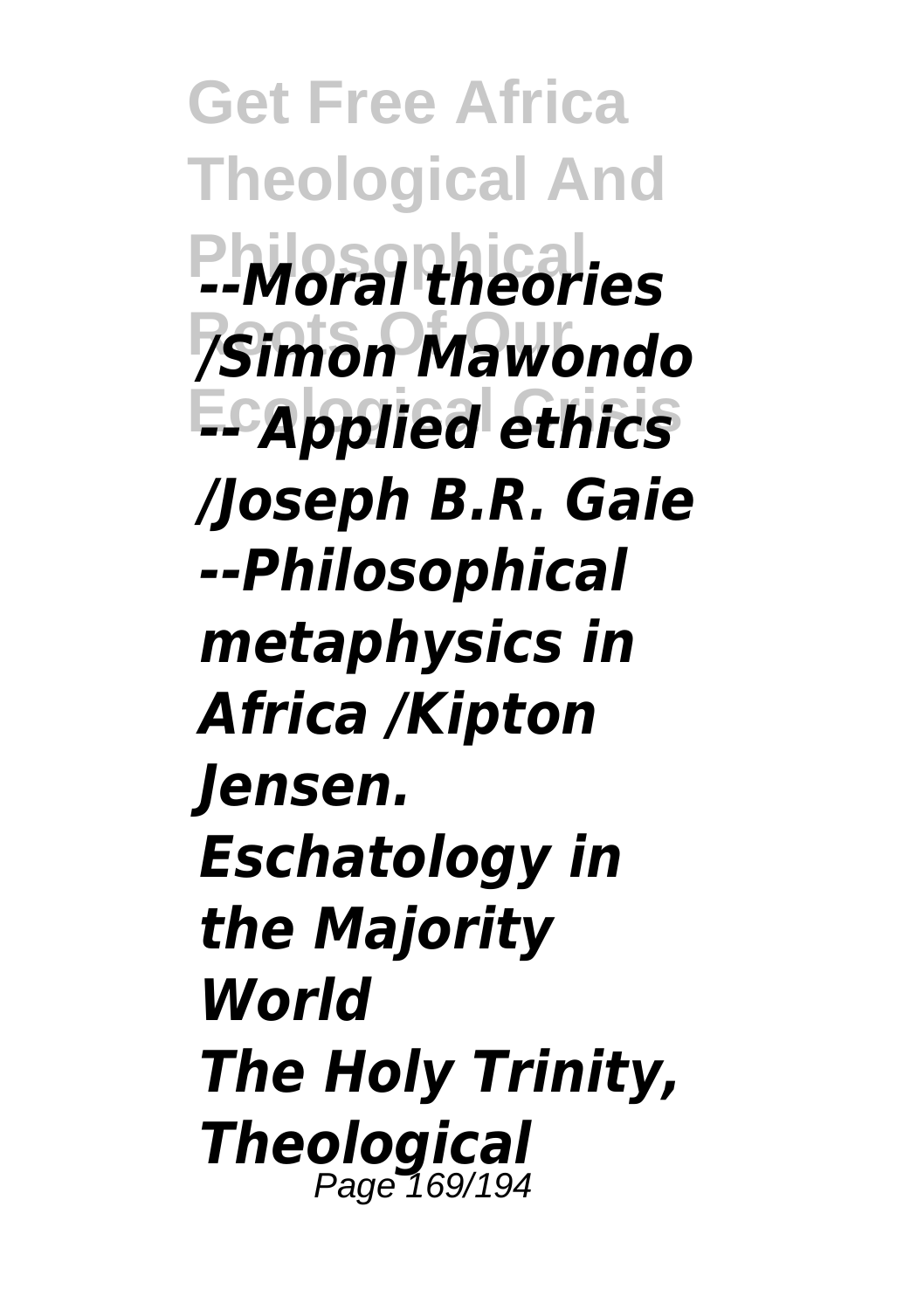**Get Free Africa Theological And Philosophical** *Hermeneutics* **Roots Of Our** *and the African Intellectual*Frisis *Culture Resources for Further Research Biblical Studies, Theology, Religion and Philosophy Power, Protest, and the Public Schools* Page 170/194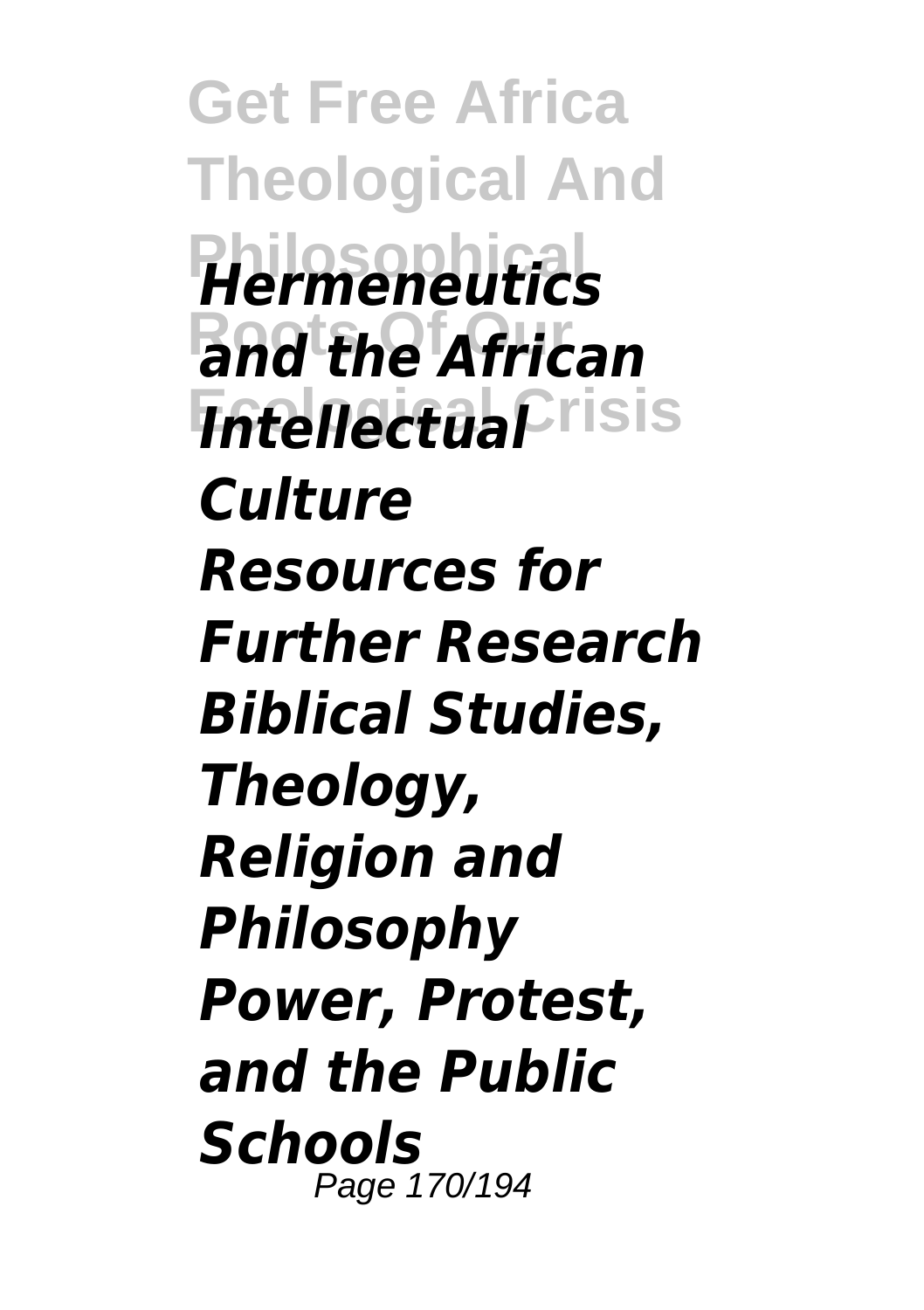**Get Free Africa Theological And Philosophical** *The Cambridge* **Roots Of Our** *Companion to* **Black Theology**<sup>s</sup> *Foundations for African Theological Ethics* Communities of Faith is a collection of essays on the multicultural Christian spirit and practices of Page 171/194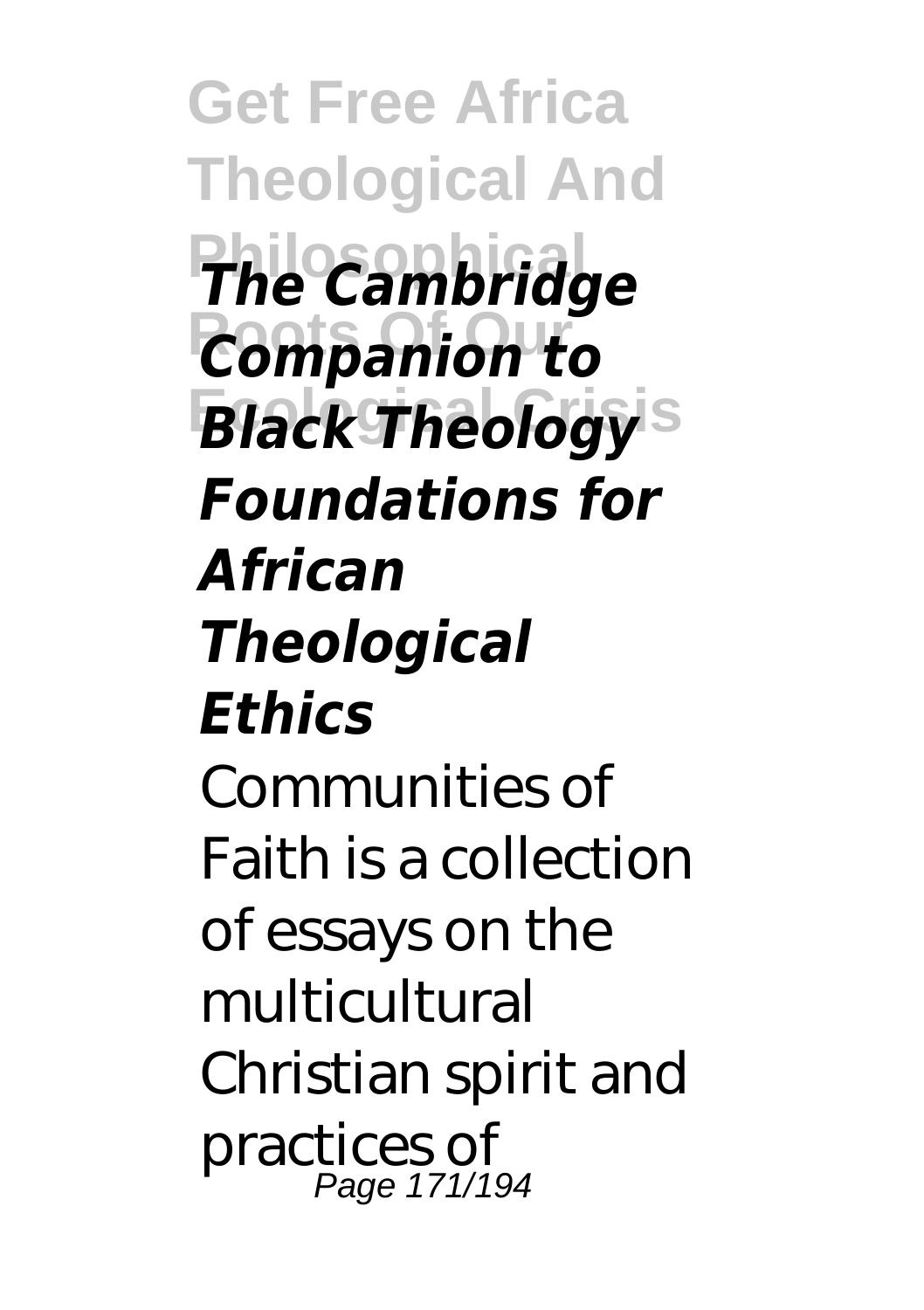**Get Free Africa Theological And Philosophical** churches around the world, with **Ecological Crisis** particular attention to Africa and the African diaspora. The essays span history, theology, anthropology, ecumenism, and missiology. Readers will be treated to fresh perspectives on African Page 172/194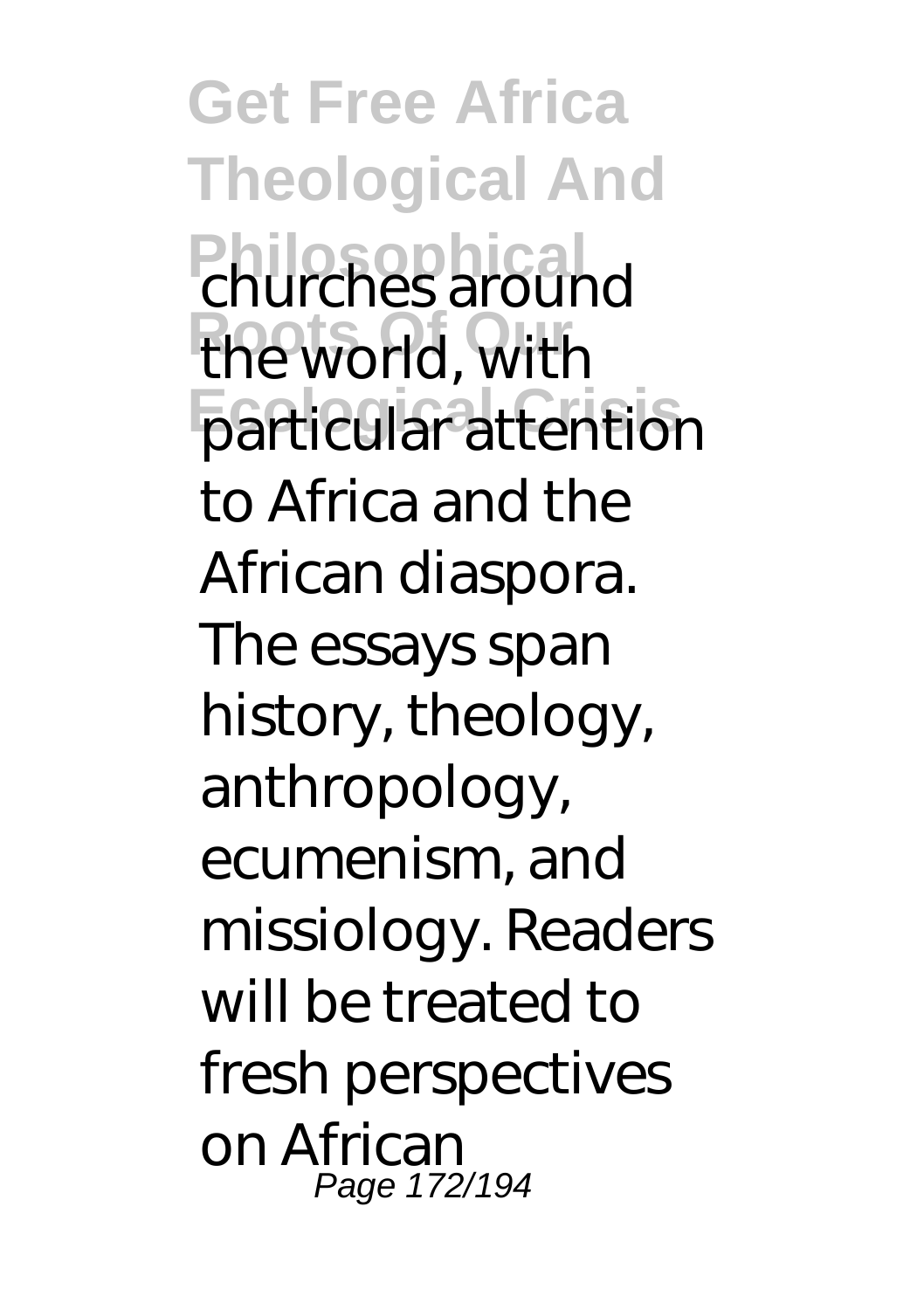**Get Free Africa Theological And** Pentecostal higher **Reducation, Our** Pentecostalism and witchcraft in East Africa, Methodist camp meetings in Ghana, Ghanaian diaspora missions in Europe and North America, gender roles in South African Christian communities, Page 173/194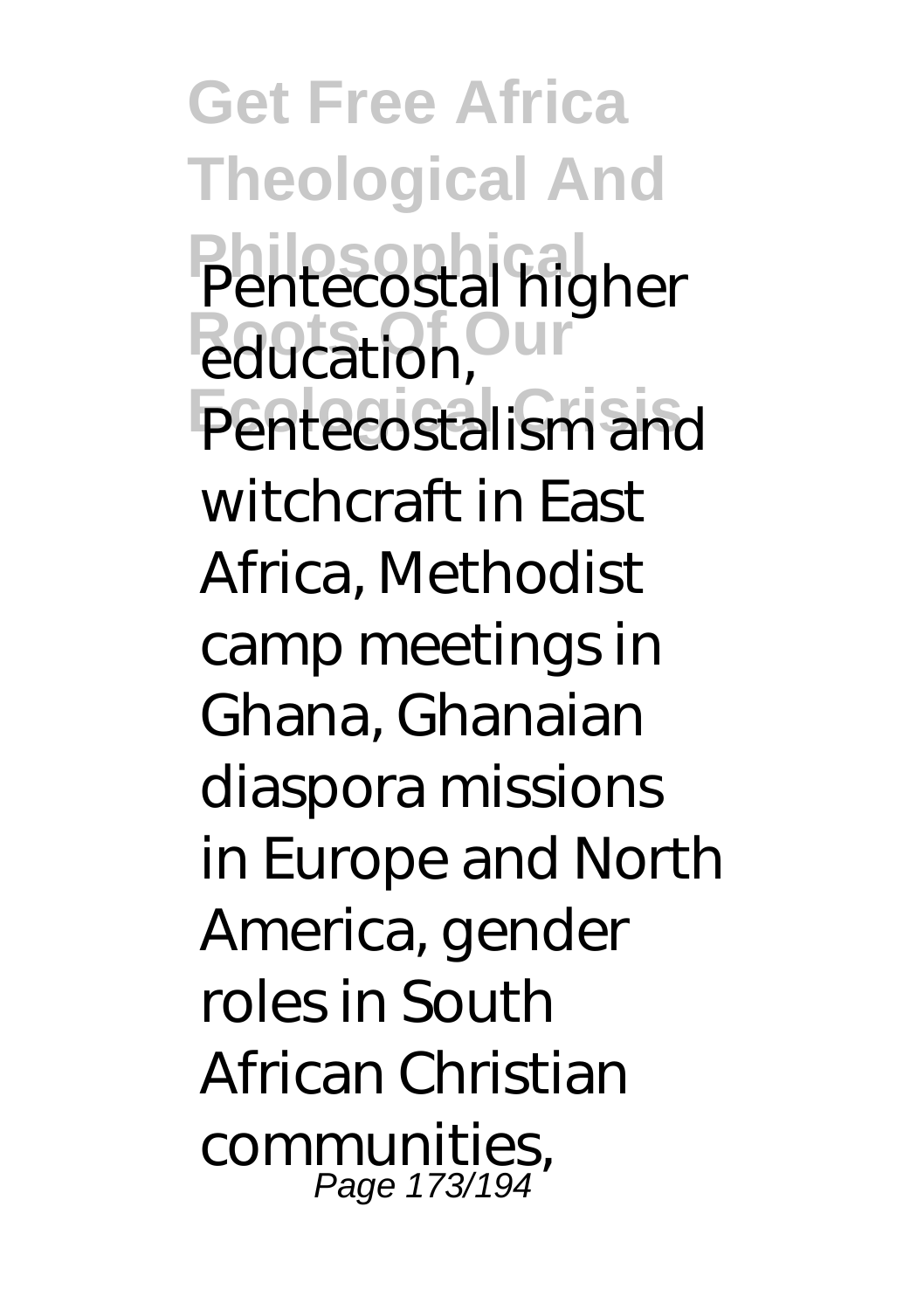**Get Free Africa Theological And Phy/AIDS** ministries **Roots Of Our** in Uganda, **Ecological Crisis** Japanese funerary rites, enculturation and contextualization principles of mission, and many other aspects of the Christian world mission. With essays from wellknown scholars as Page 174/194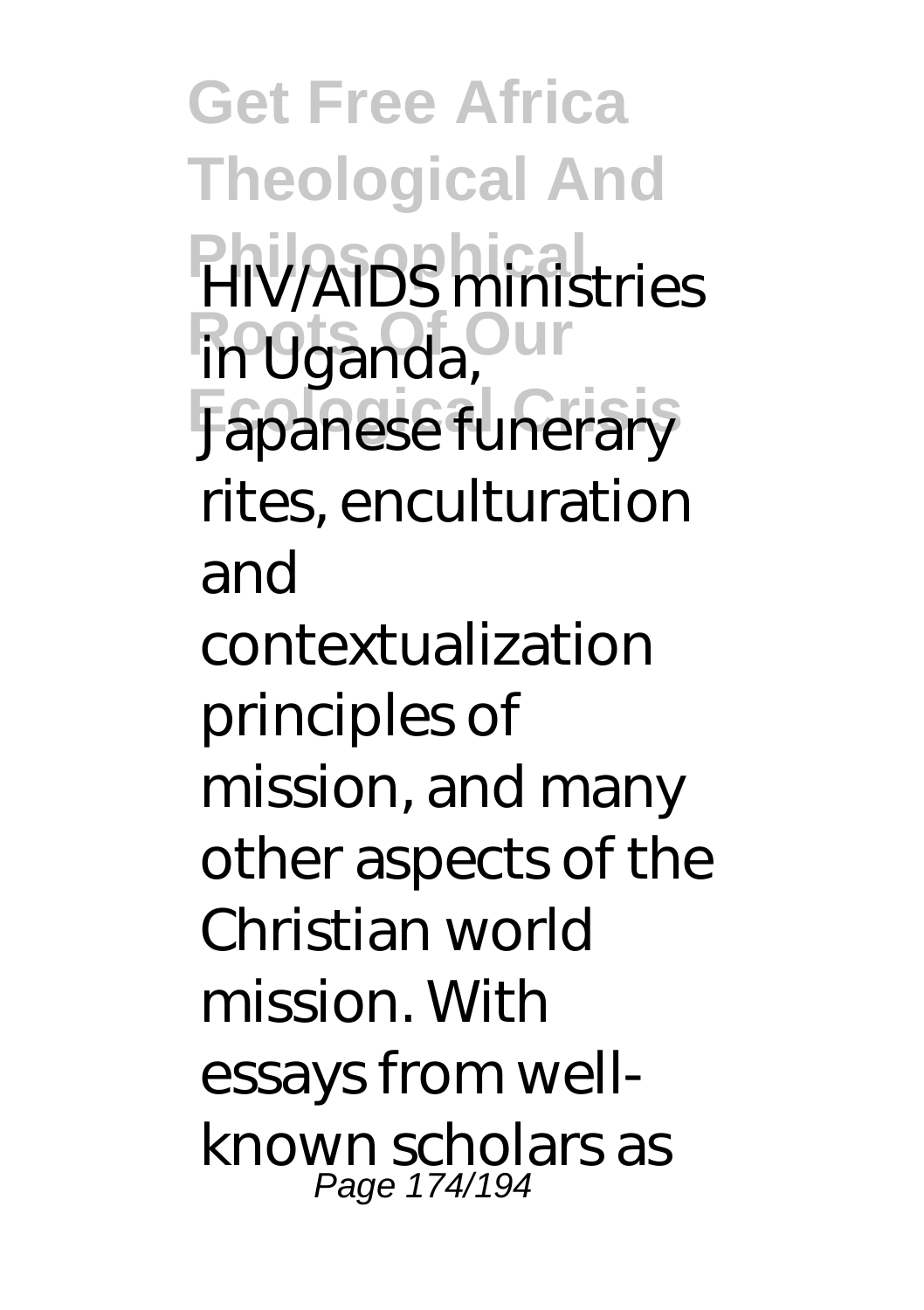**Get Free Africa Theological And Philosophical** well as young and **Roots Of Our** emerging men and **Women inal Crisis** academia, Communities of Faith illuminates current realities of world Christianity and contributes to the scholarship of today's worldwide Christian witness. Following a history Page 175/194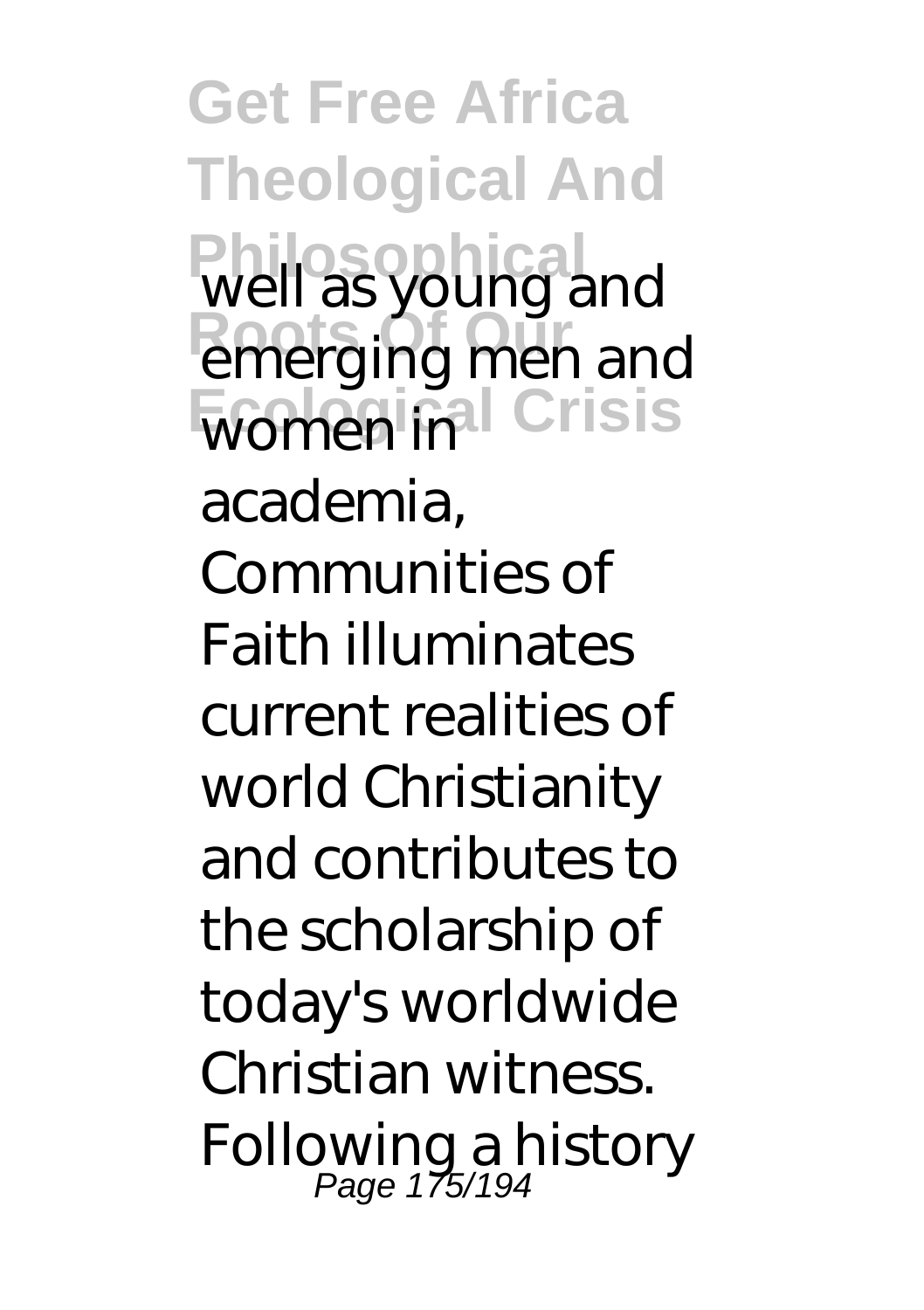**Get Free Africa Theological And Philosophical** of racial oppression and segregation, **Black Americans** is were able to move in greater numbers into previously allor predominantly-White colleges and universities. However, they encountered normative structures that Page 176/194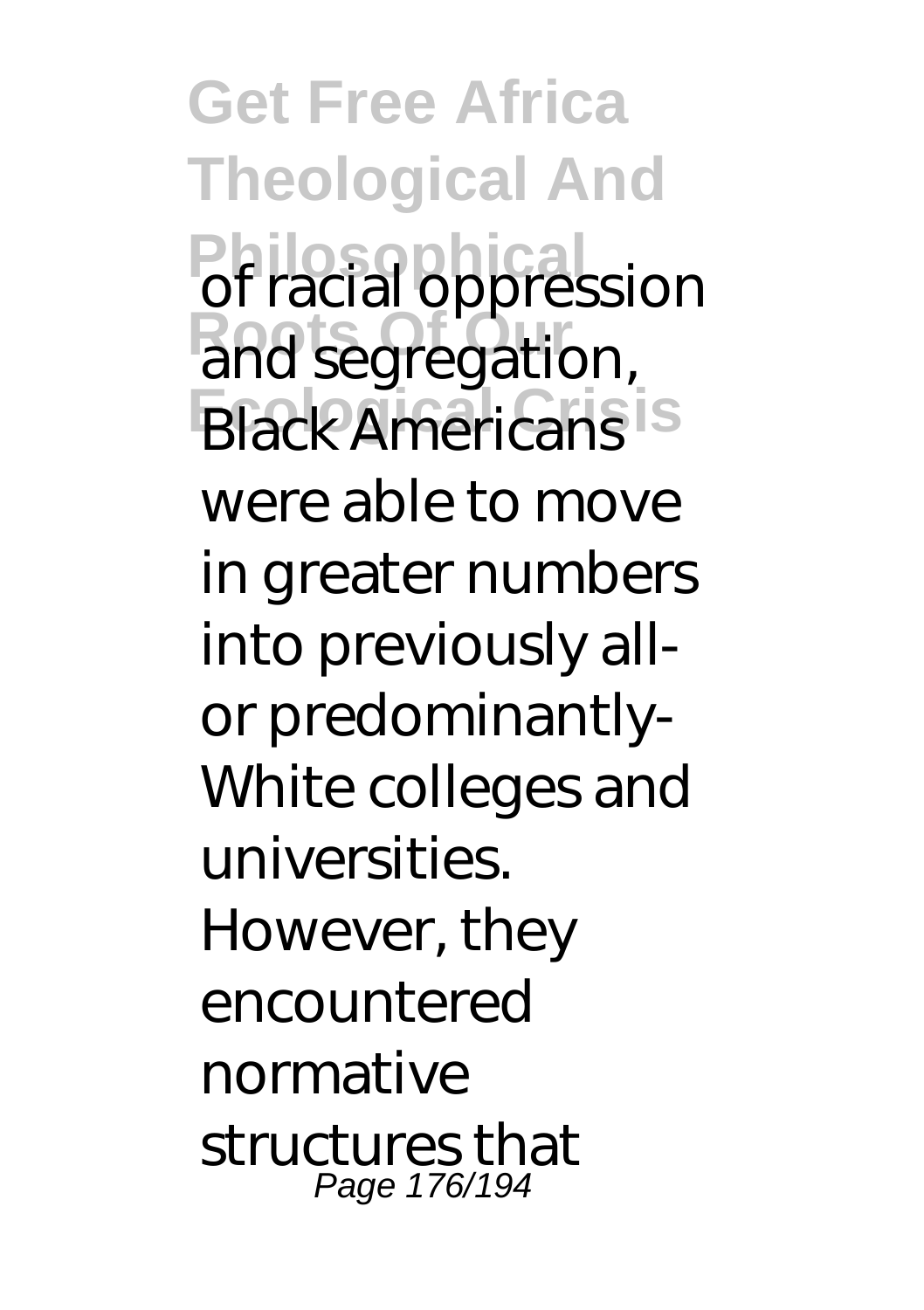**Get Free Africa Theological And Philosophical** excluded or distorted the Black **Experience and sis** denied Black perspectives. As a result, Black studies grew up reconstructing the humanity of a historically oppressed, devalued, and exploited group.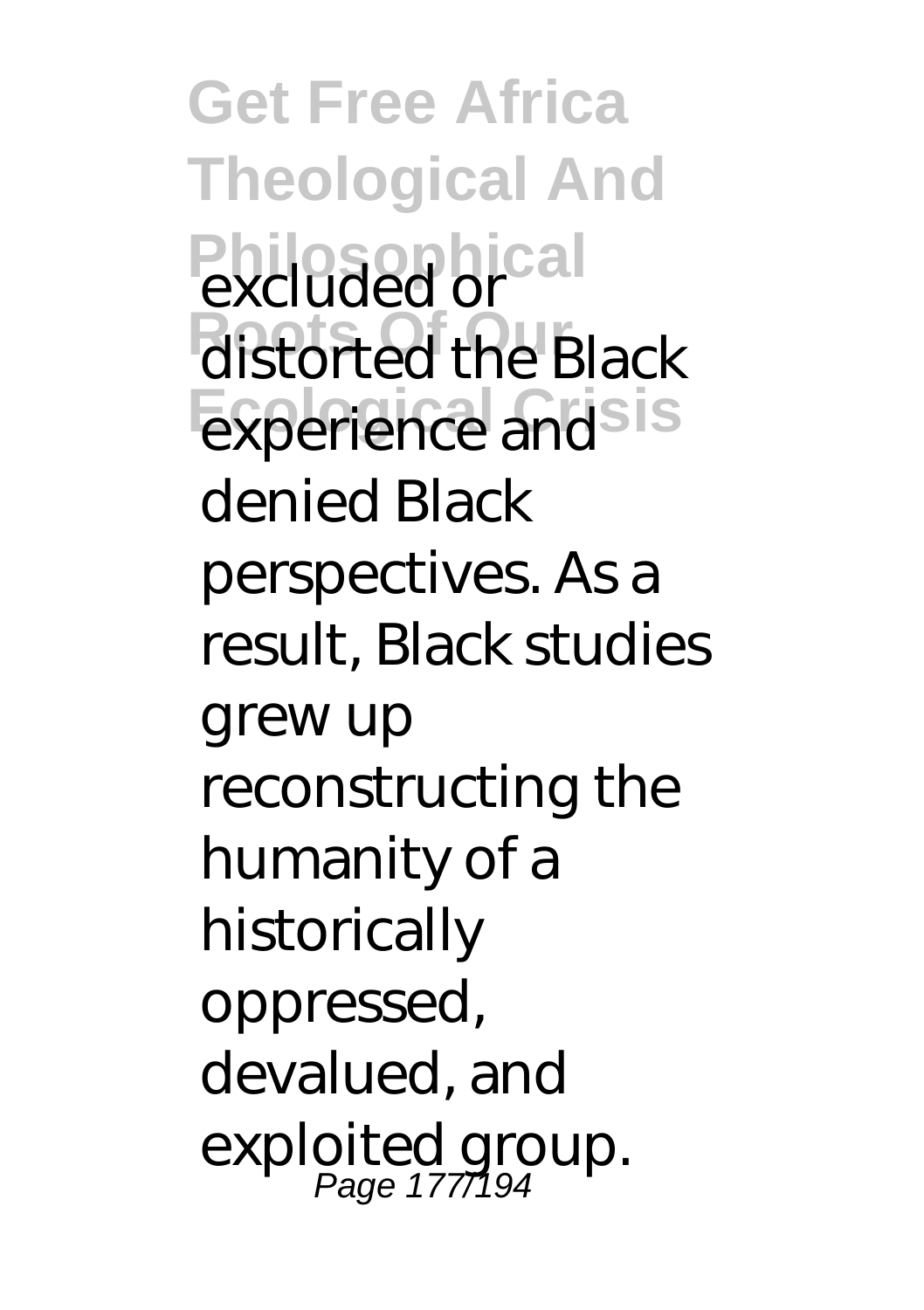**Get Free Africa Theological And Knowledge Production in Black Etudies offers** risis distinct insights into the strength and resiliency of the human spirit and poses exemplary models for enlightened social change. This book examines the foundational Page 178/194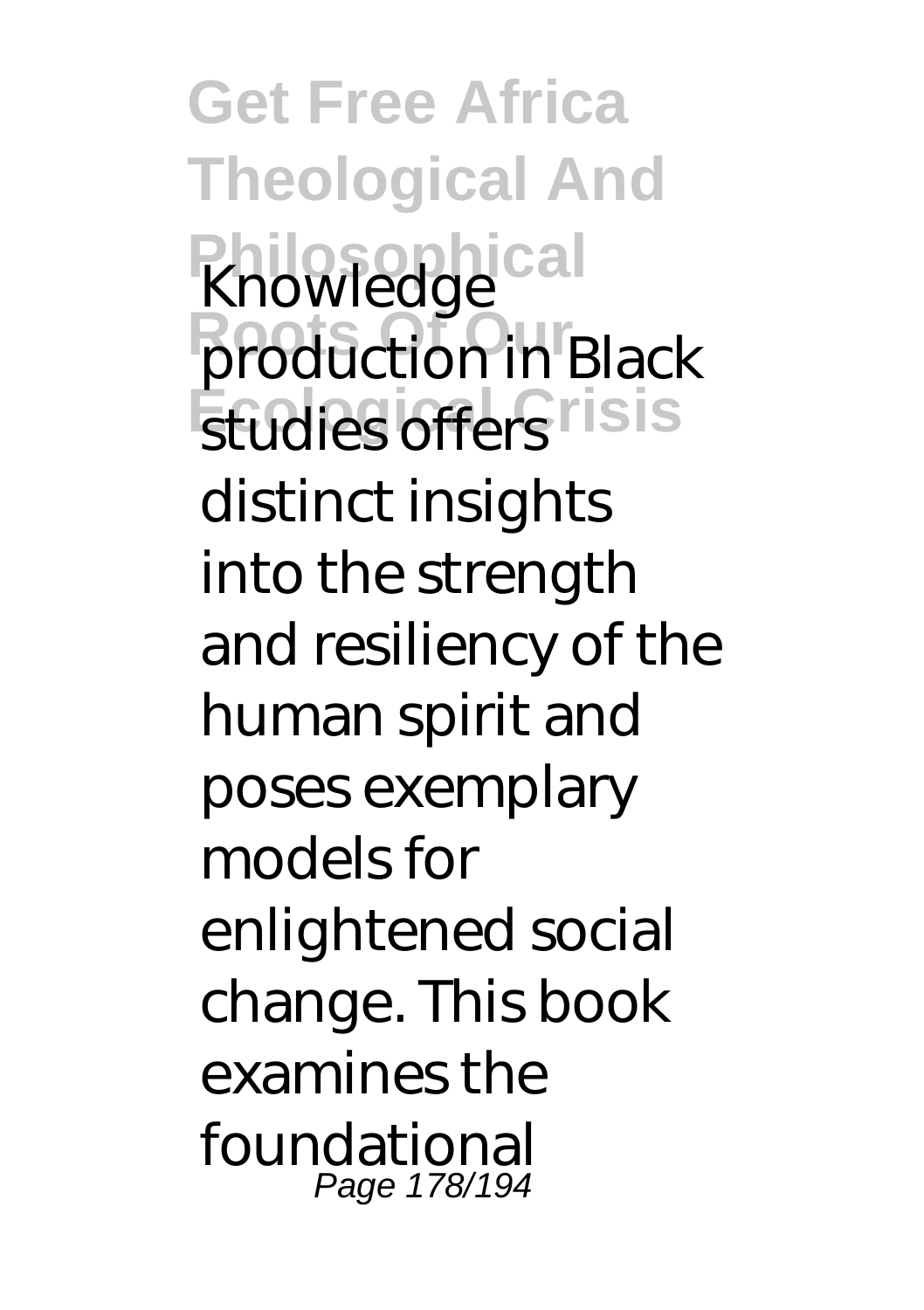**Get Free Africa Theological And Philosophical** parameters and **historical mission of The field of African-**American Studies, which emerged from a broad-based Black intellectual tradition defined by the metaproblem of cultural hegemony. Semmes seeks to broaden our thinking about the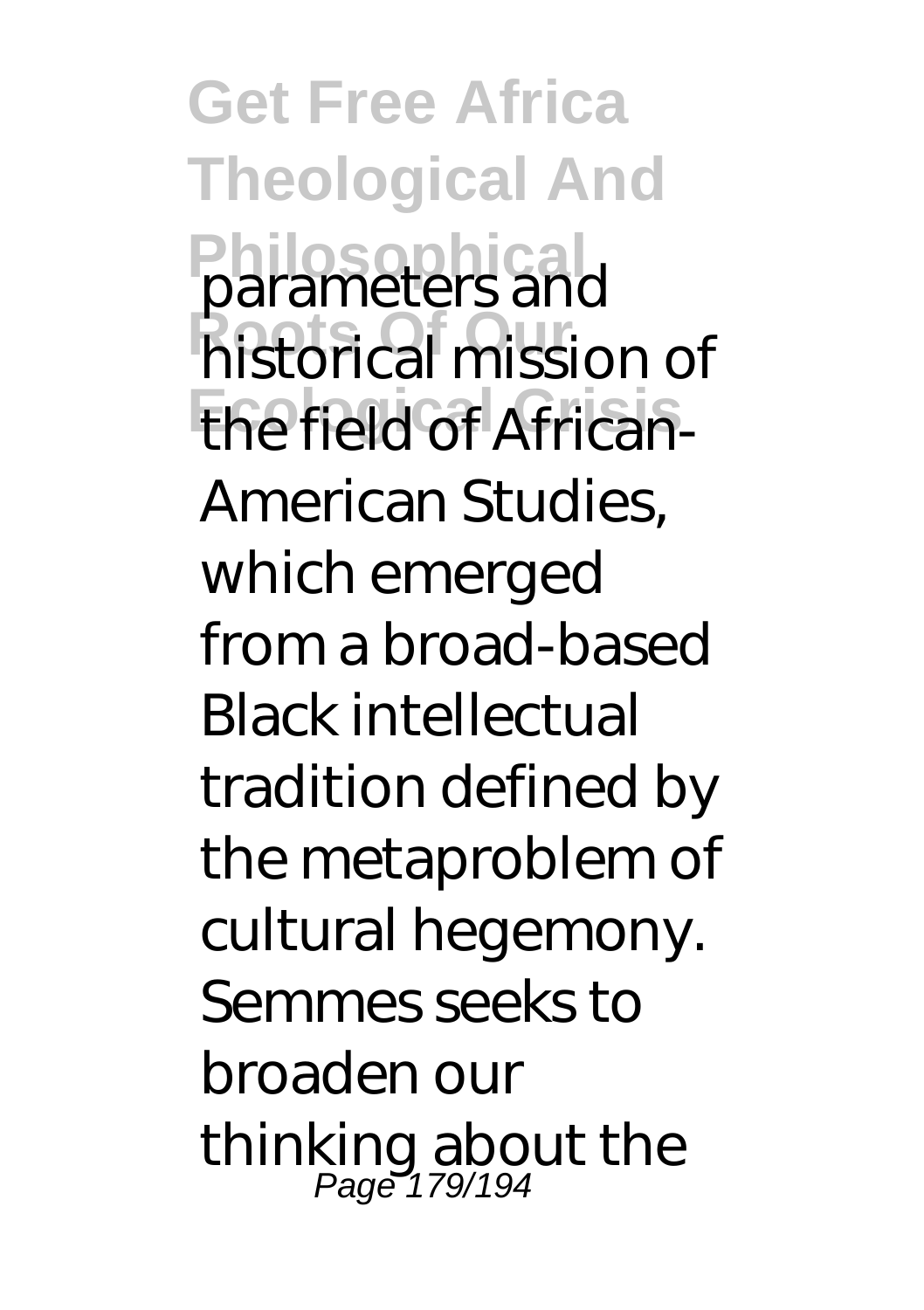**Get Free Africa Theological And Philosophical** scope and content of Black studies. **The End of Black is** Studies identifies Afrocentric or Blackcentered approaches to knowledge production that are distinctly different from, yet inclusive of, a historiographical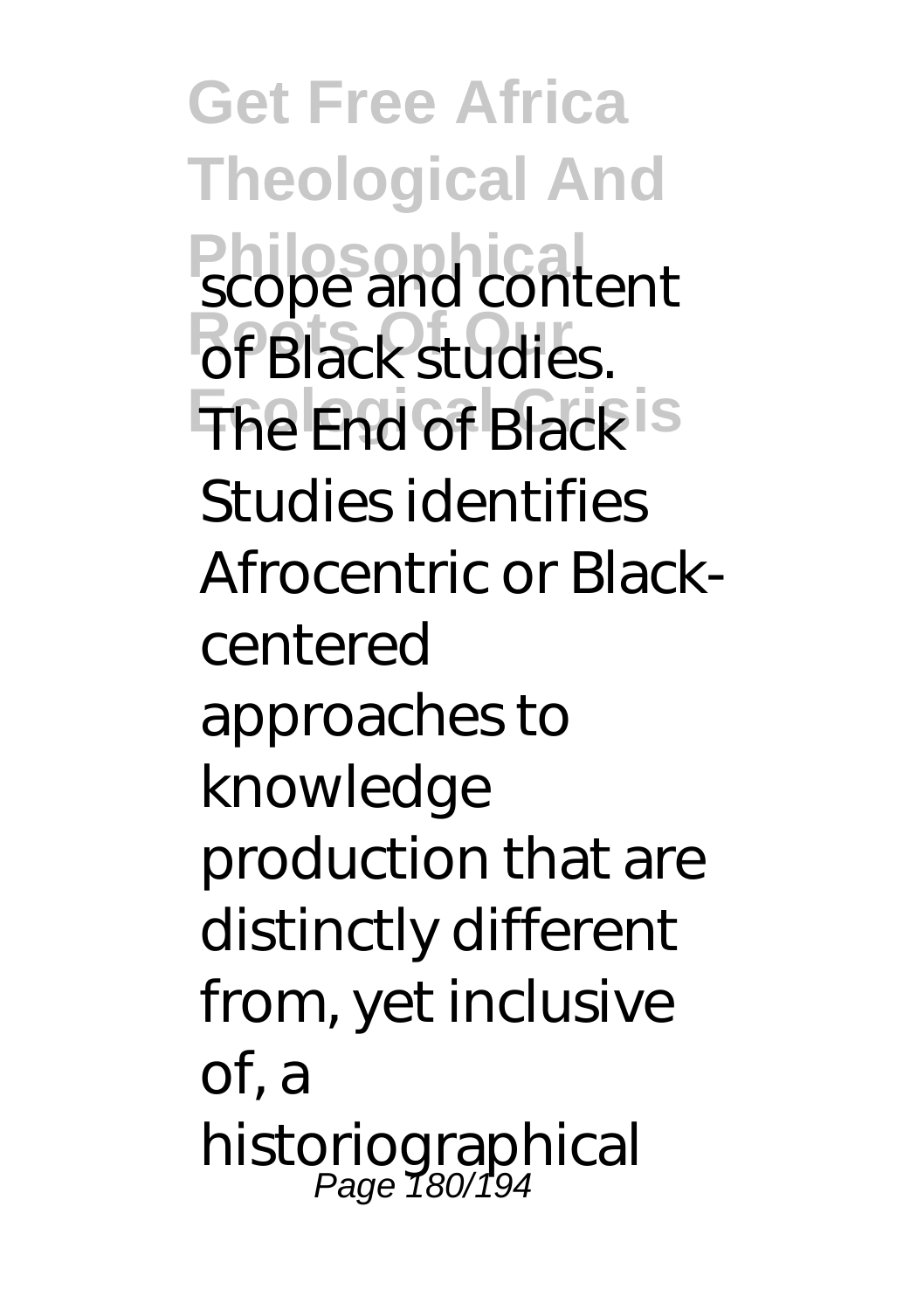**Get Free Africa Theological And Philosophical** emphasis on **Roots Of Our** ancient Egypt, but alternative to the<sup>s</sup> claim of a singular African worldview. This book will appeal to students and scholars interested in the field of Black Studies, including African American studies, Africana Page 181/194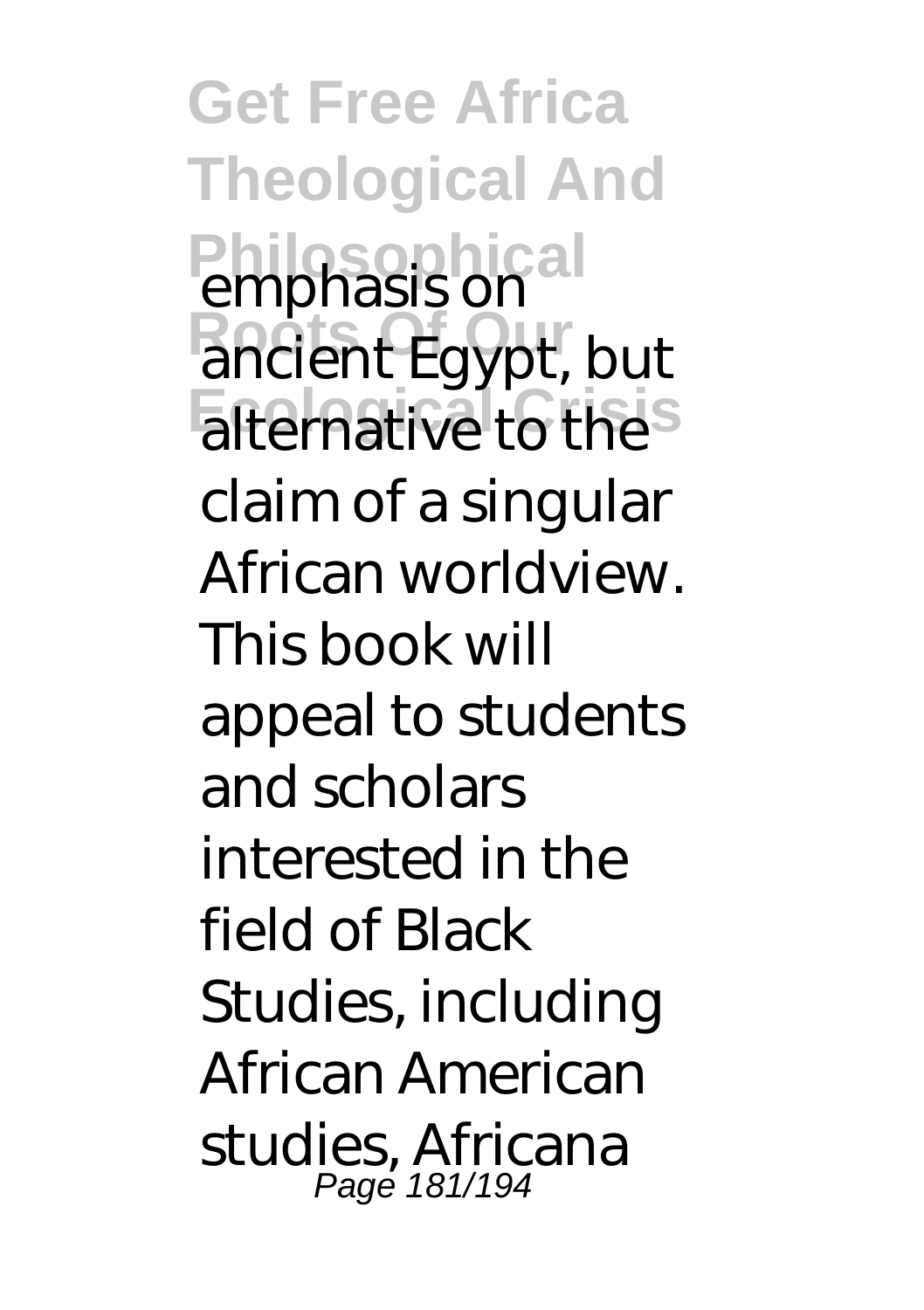**Get Free Africa Theological And Philosophical** studies, Africology, and Pan-African **Ecological Crisis** studies. It will be a source of critical discussion for graduate seminars examining theory building and/or knowledge production (research and writing) in Black studies. The End of Page 182/194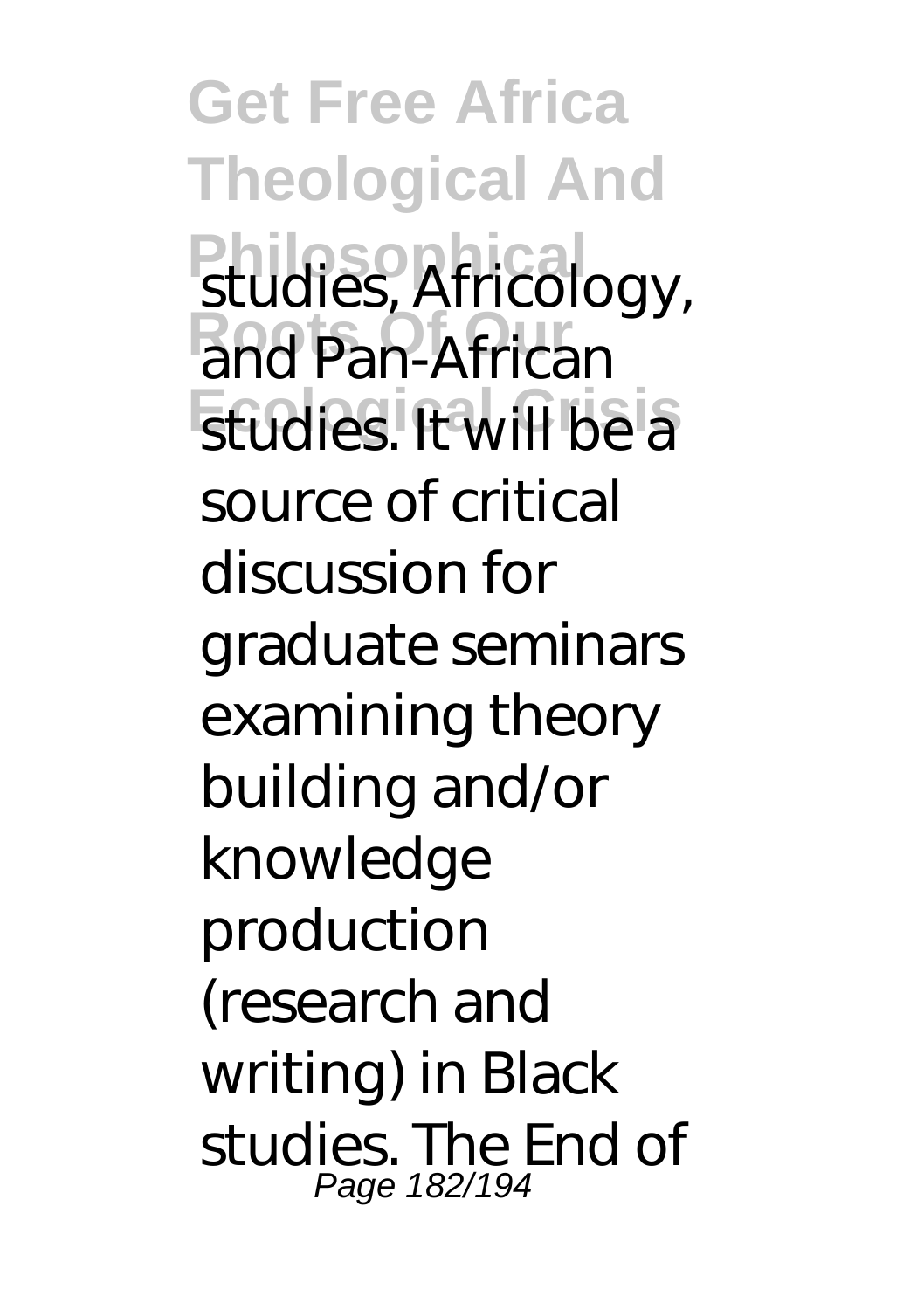**Get Free Africa Theological And Phack Studies has** received the 2017 **Ecological Crisis** Outstanding Book Award from the National Council for Black Studies. Read the Introduction for free online using our eBook widget "

There has been a proliferation of publications in the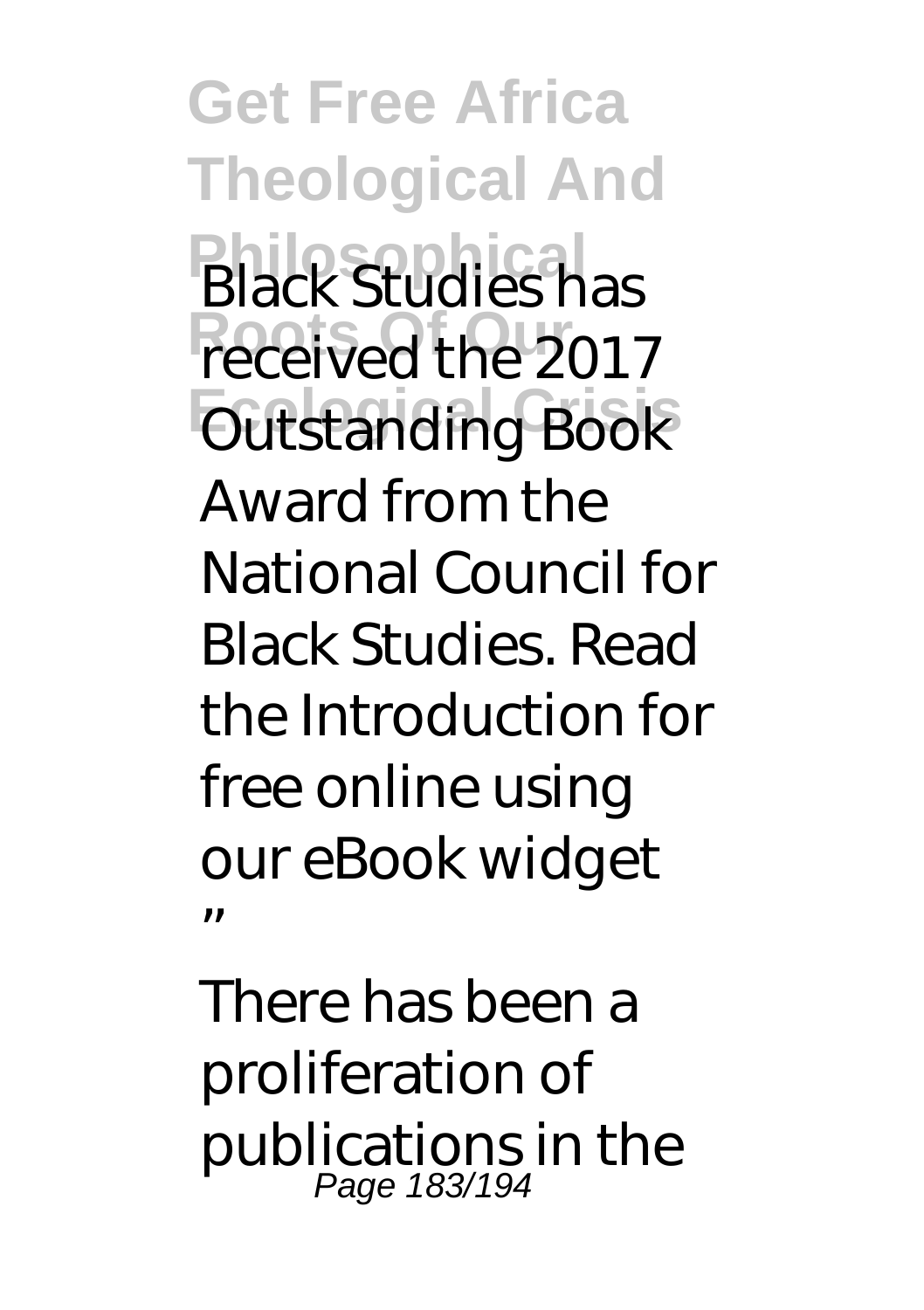**Get Free Africa Theological And Field of Christian Roofs Roofs Roofs Roofs Roofs Roofs Roofs Roofs Roofs Roofs Roofs Roofs Roofs Roofs Roofs Roofs Roofs Roofs Roofs Roofs Roofs Roofs Roofs Roofs Roofs Roofs Roofs Roofs E**over the last three decades or so. These include a number of recent edited volumes, each covering a range of topics and consolidating many of the emerging **insights in** ecological theology.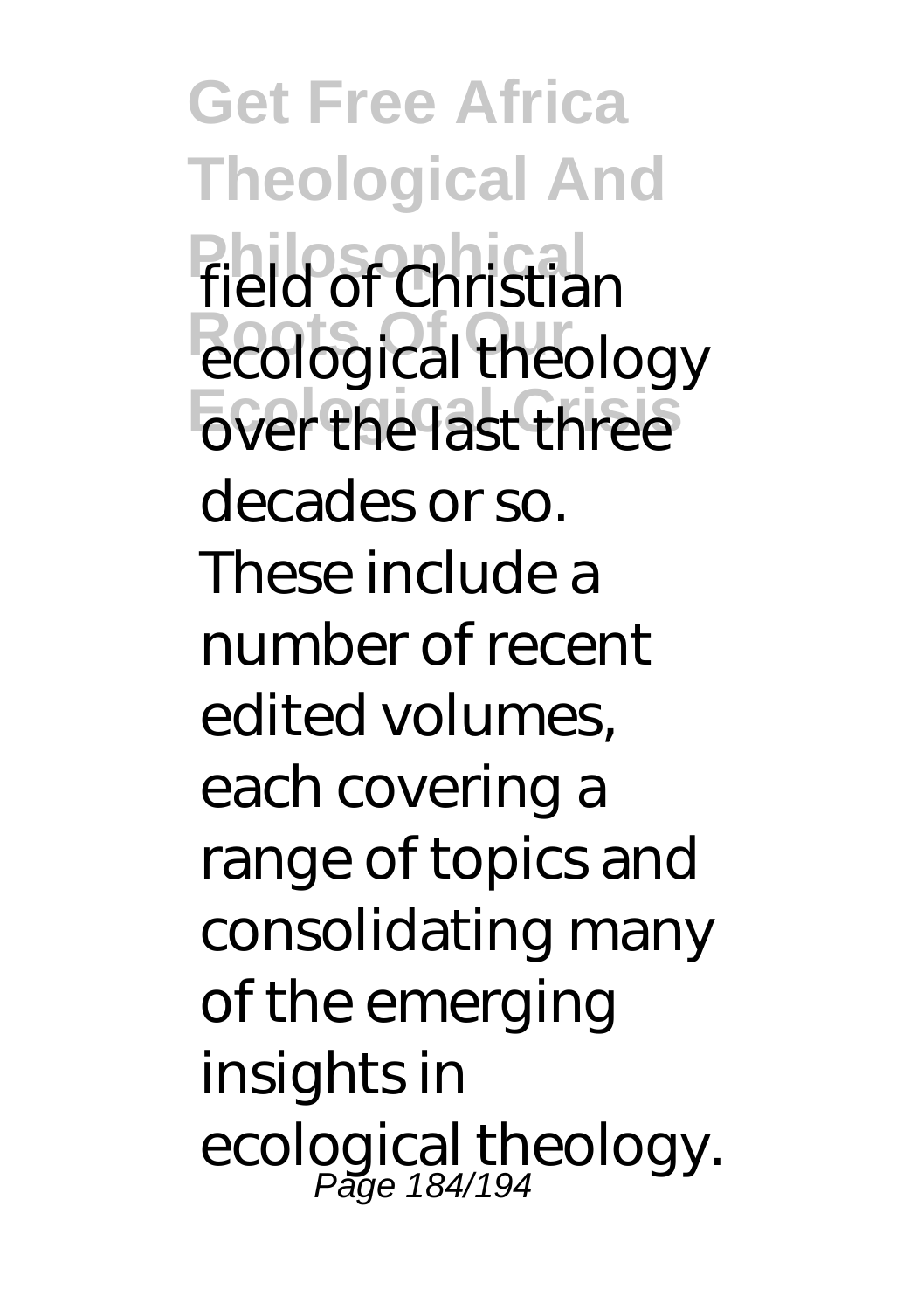**Get Free Africa Theological And Philosophical** The call for **Roots Of Our** Christian churches **to respond to thes** environmental crisis has been reiterated numerous times in this vast corpus of literature, also in South Africa. This book is a timely addition to debates and explorations on Page 185/194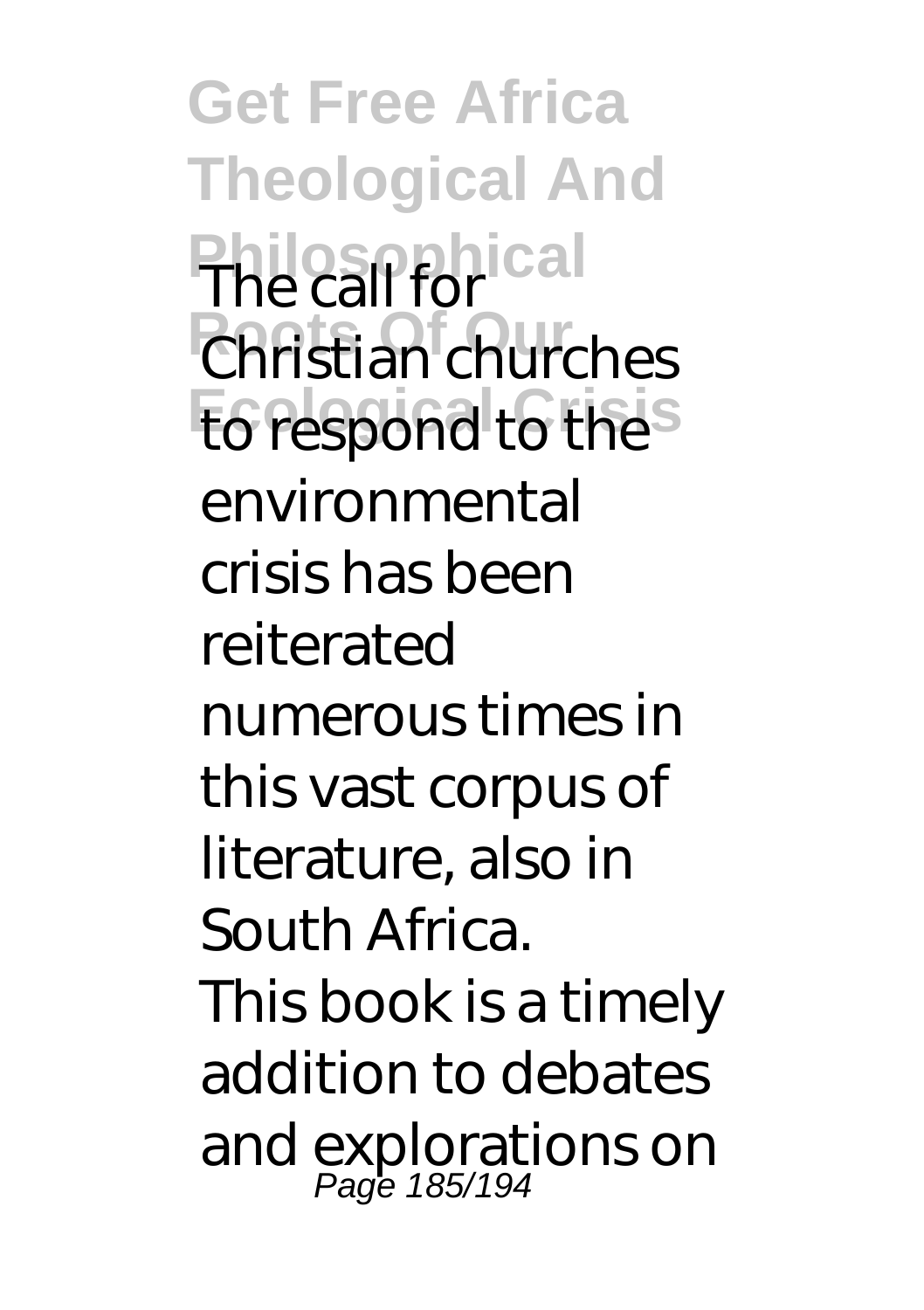**Get Free Africa Theological And Philosophical** the epistemological **Relevance of African** proverbs, especially with growing calls for the decolonisation of African curricula. The editors and contributors have chosen to reflect on the diverse ways of being and becoming African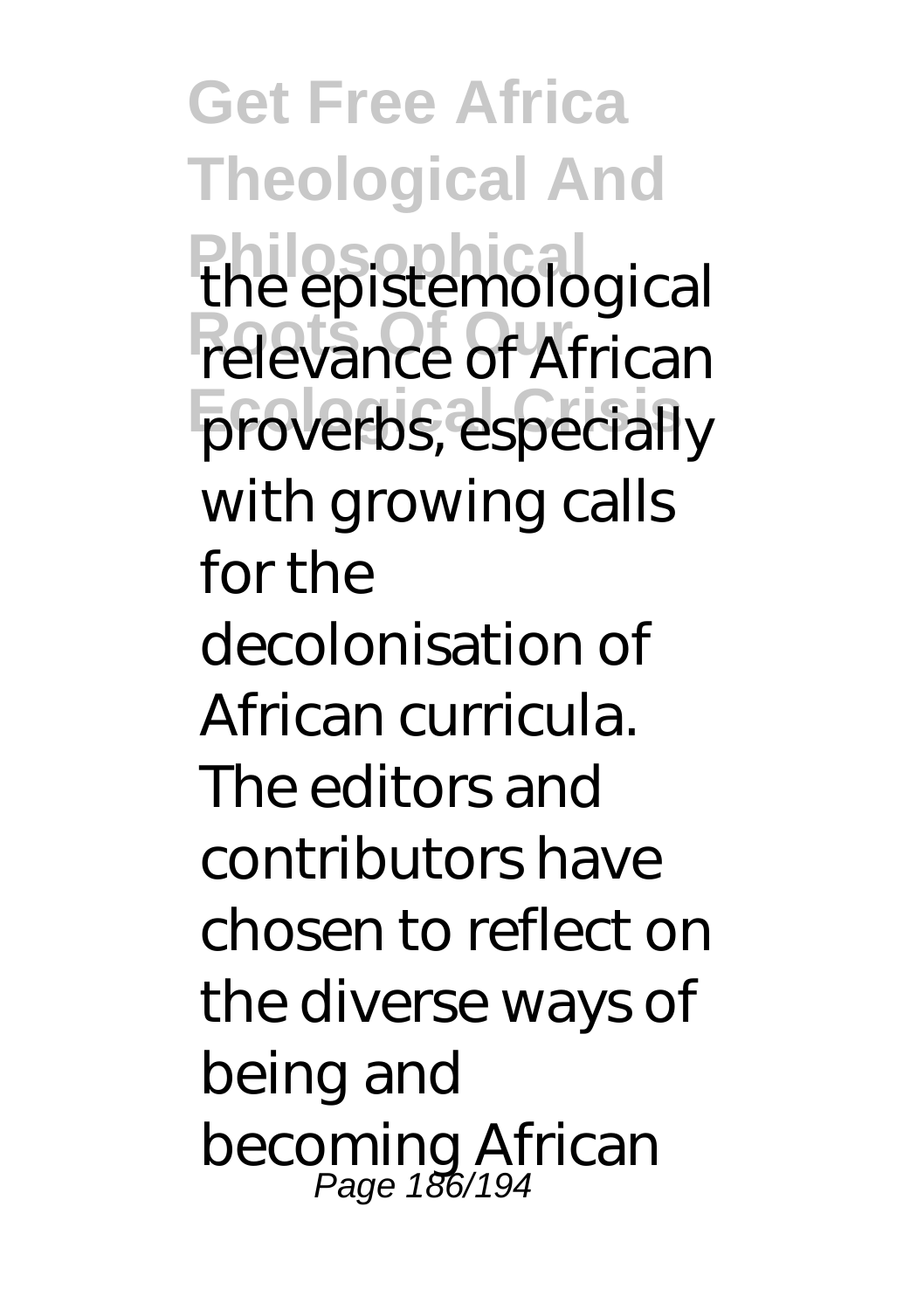**Get Free Africa Theological And Philosophical** as a permanent work in progress by **Ecological Crisis** drawing inspiration from Chinua Achebe's harnessing of the effectualness of oratory, especially his use of proverbs in his works. The book recognises and celebrates the fact that Achebe's Page 187/194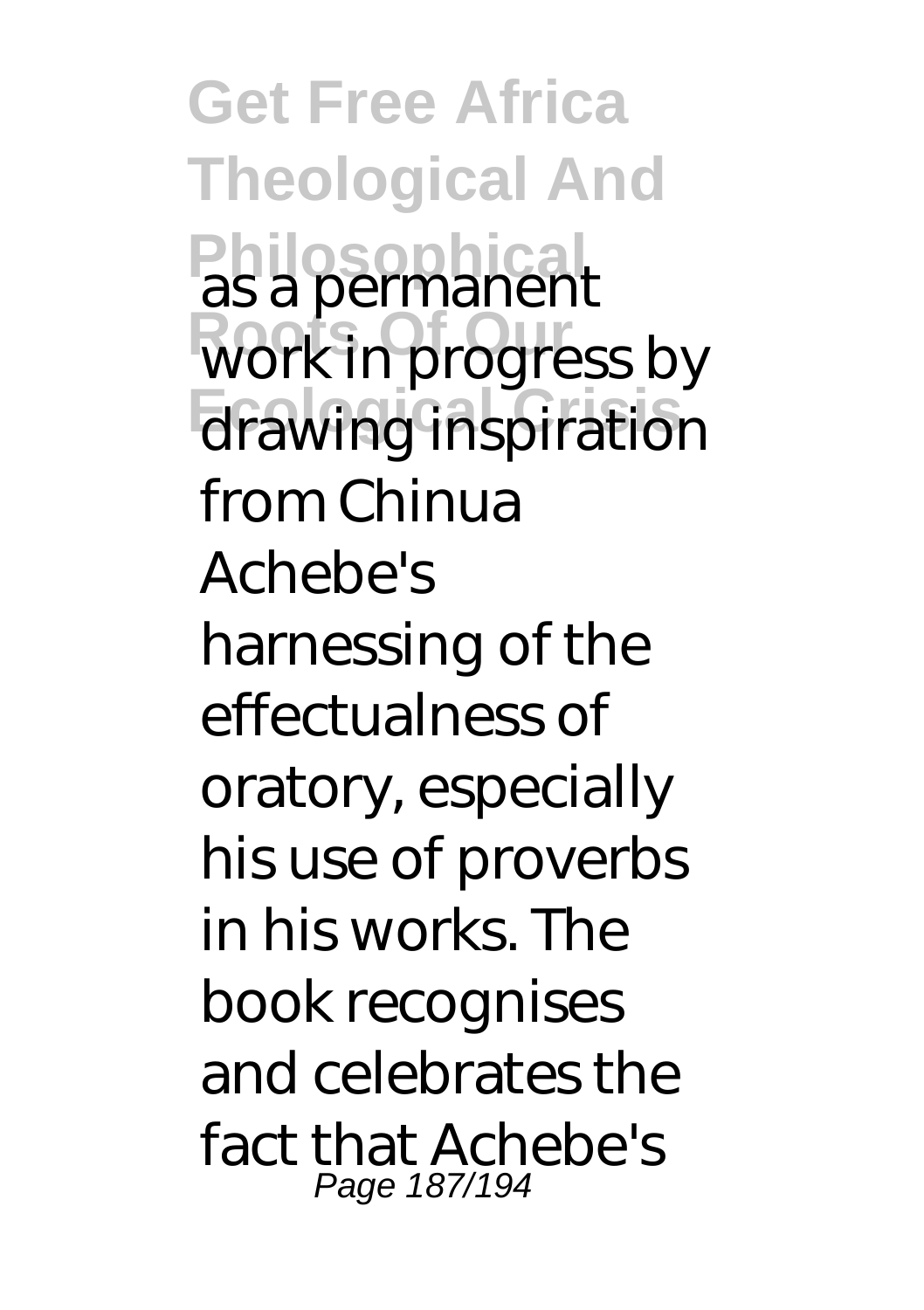**Get Free Africa Theological And Philosophical** proverbial Igbo **imaginations of** *<u>Being and Crisis</u>* becoming African are compelling because they are instructive about the lives, stories, struggles and aspirations of the rainbow of people that make up Africa as a veritable global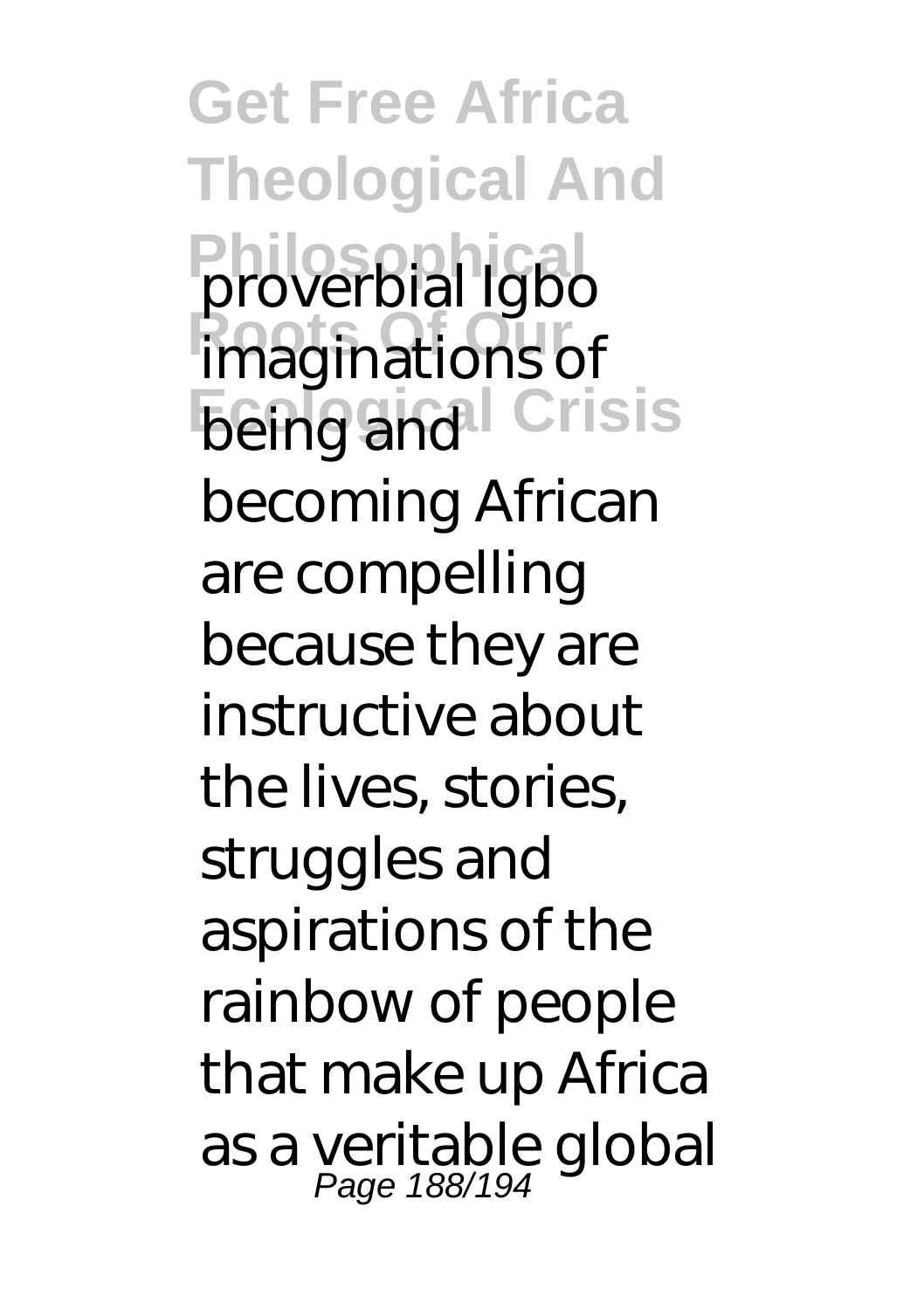**Get Free Africa Theological And Philosophical** arena of productive **Roots** Circulations, Un **Ecological Crisis** entanglements and compositeness of being. The contributions foray into how claims to and practices of being and becoming African are steeped in histories of mobilities and a Page 189/194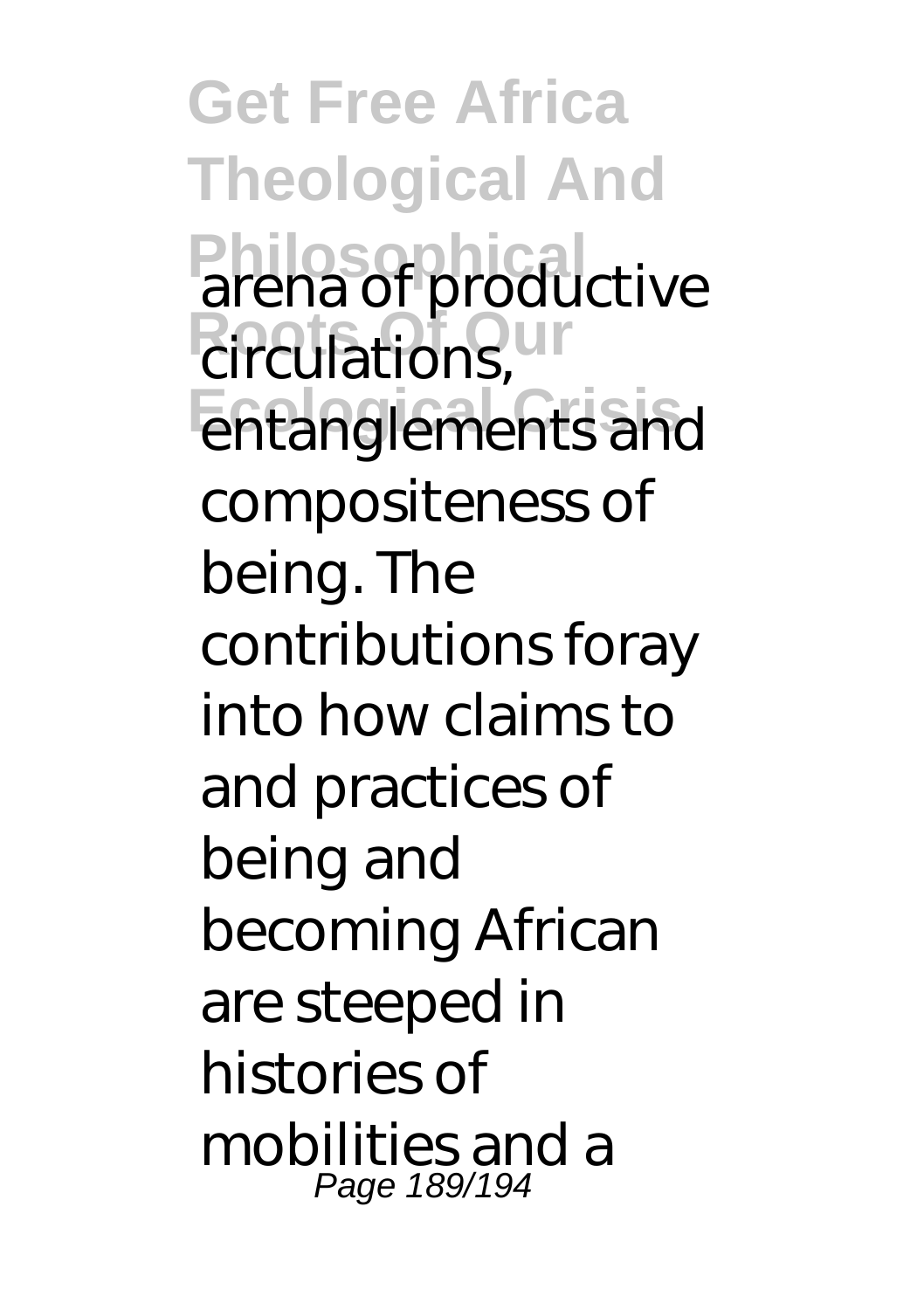**Get Free Africa Theological And Philosophical** myriad of **Roots Of Our** encounters shaped **Ecological Crisis** by and inspiring of the competing and complementary logics of personhood and power that Africans have sought and seek to capture in their repertoires of proverbs. The task of documenting Page 190/194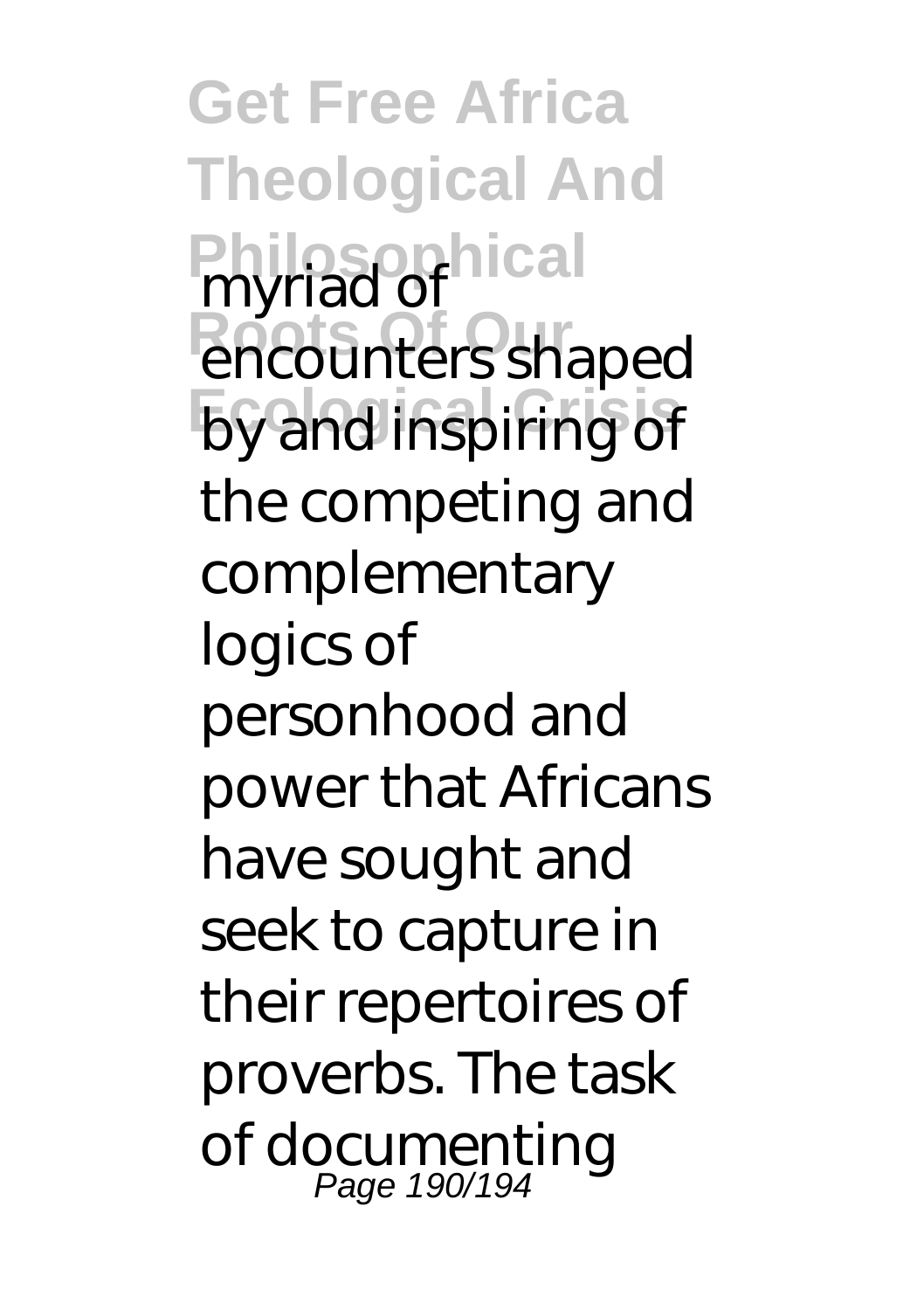**Get Free Africa Theological And Philosophical** African proverbs and rendering them accessible in the is form of a common hard currency with fascinating epistemological possibilities remains a challenge yearning for financial, scholarly, social and political attention. The book Page 191/194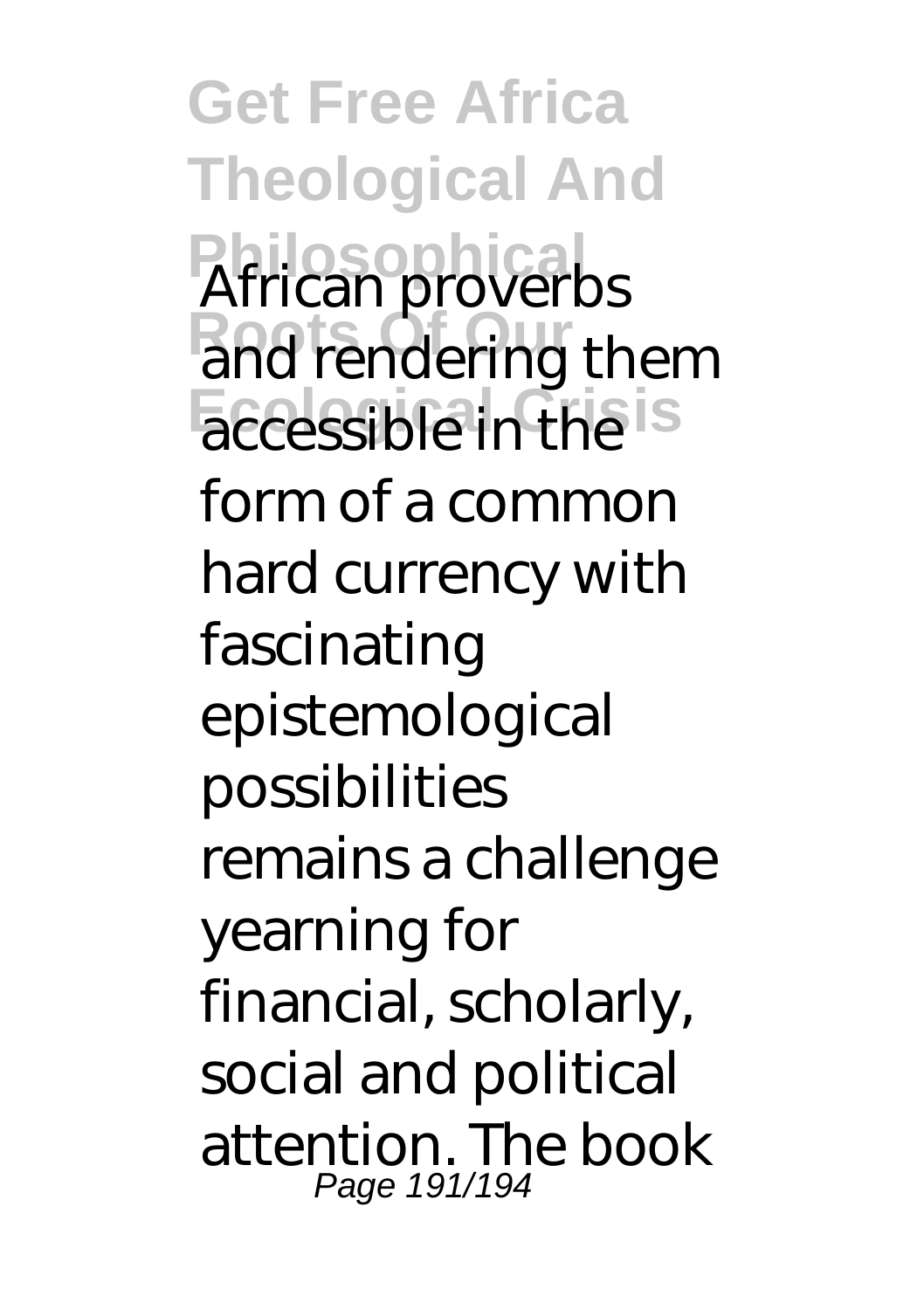**Get Free Africa Theological And Philosophical** is an important *<u>Contribution</u>* **Ecological Crisis** John Mbiti's clarion call for an active and sustained interest in African proverbs. Aspects of **Pentecostal** Christianity in **Zimbabwe** Celebrating Life and Harmony in the<br>Page 192/194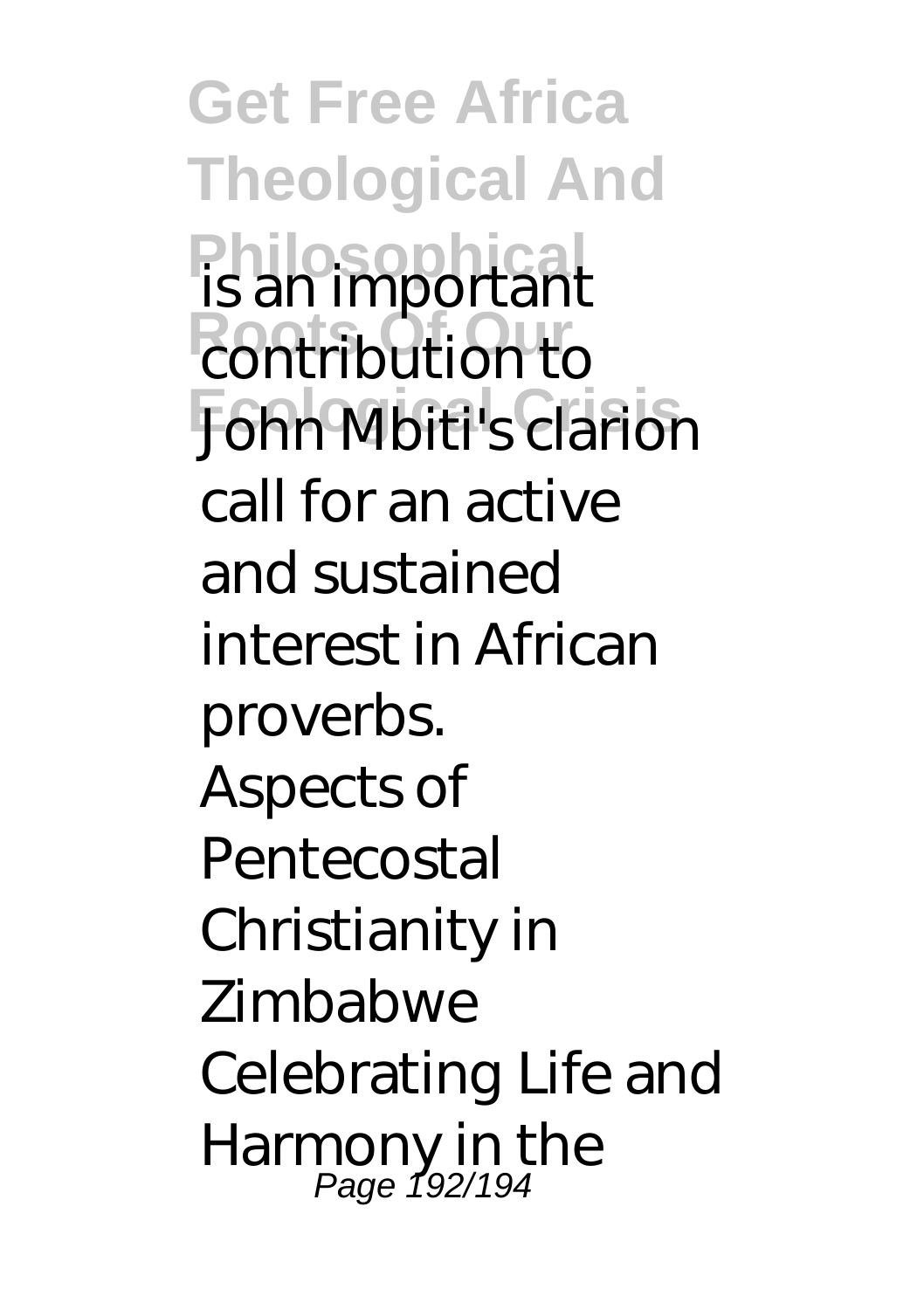**Get Free Africa Theological And Philosophical** Evangelical *Rutheran Church in* **Botswanal Crisis** Inspiration from Chinua Achebe's **Proverbs** A Listening Church Conceptual, Theoretical, and Empirical Concerns Towards a Reformed Theology of Ethnopolitical Page 193/194